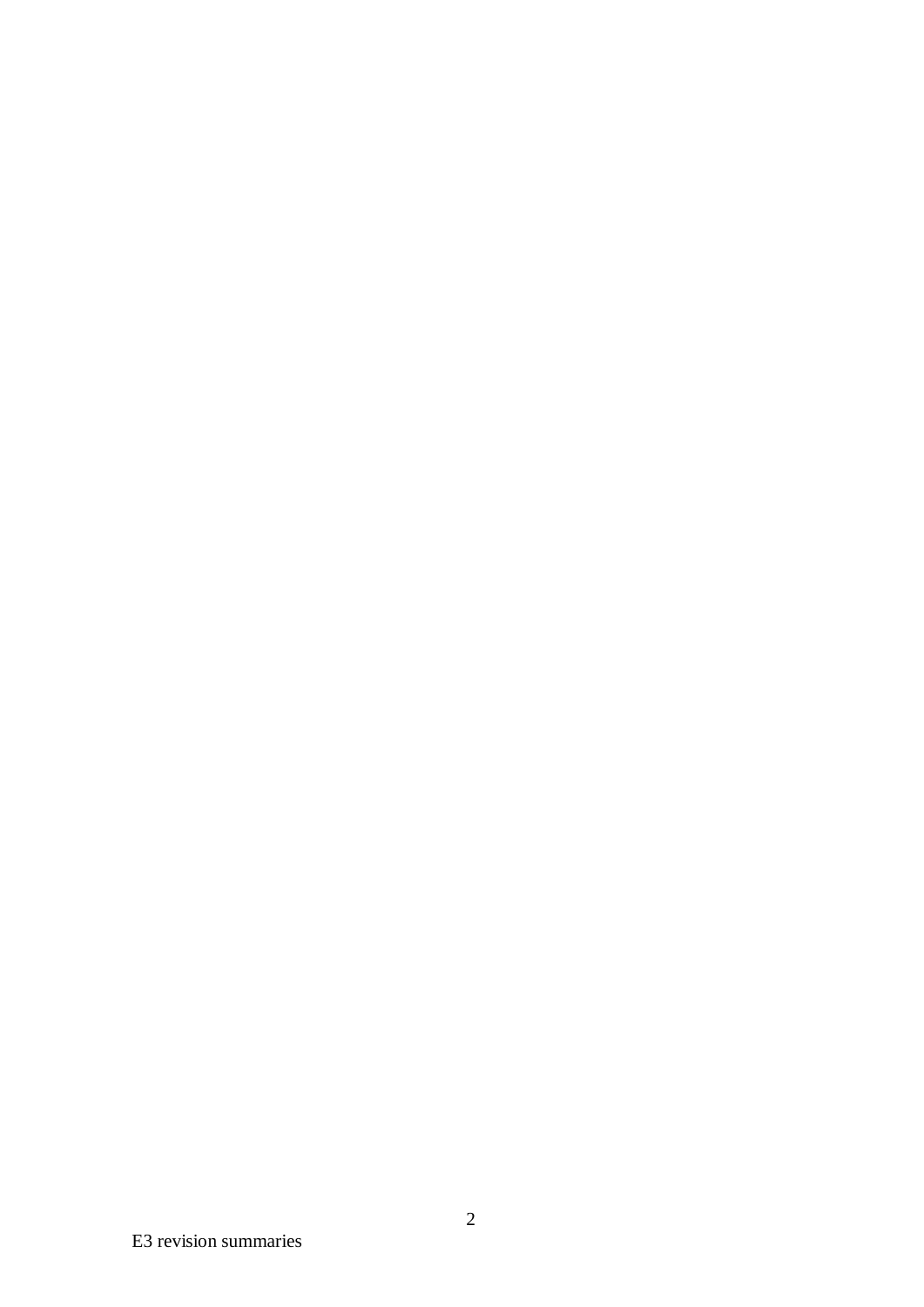

# **Strategic Management**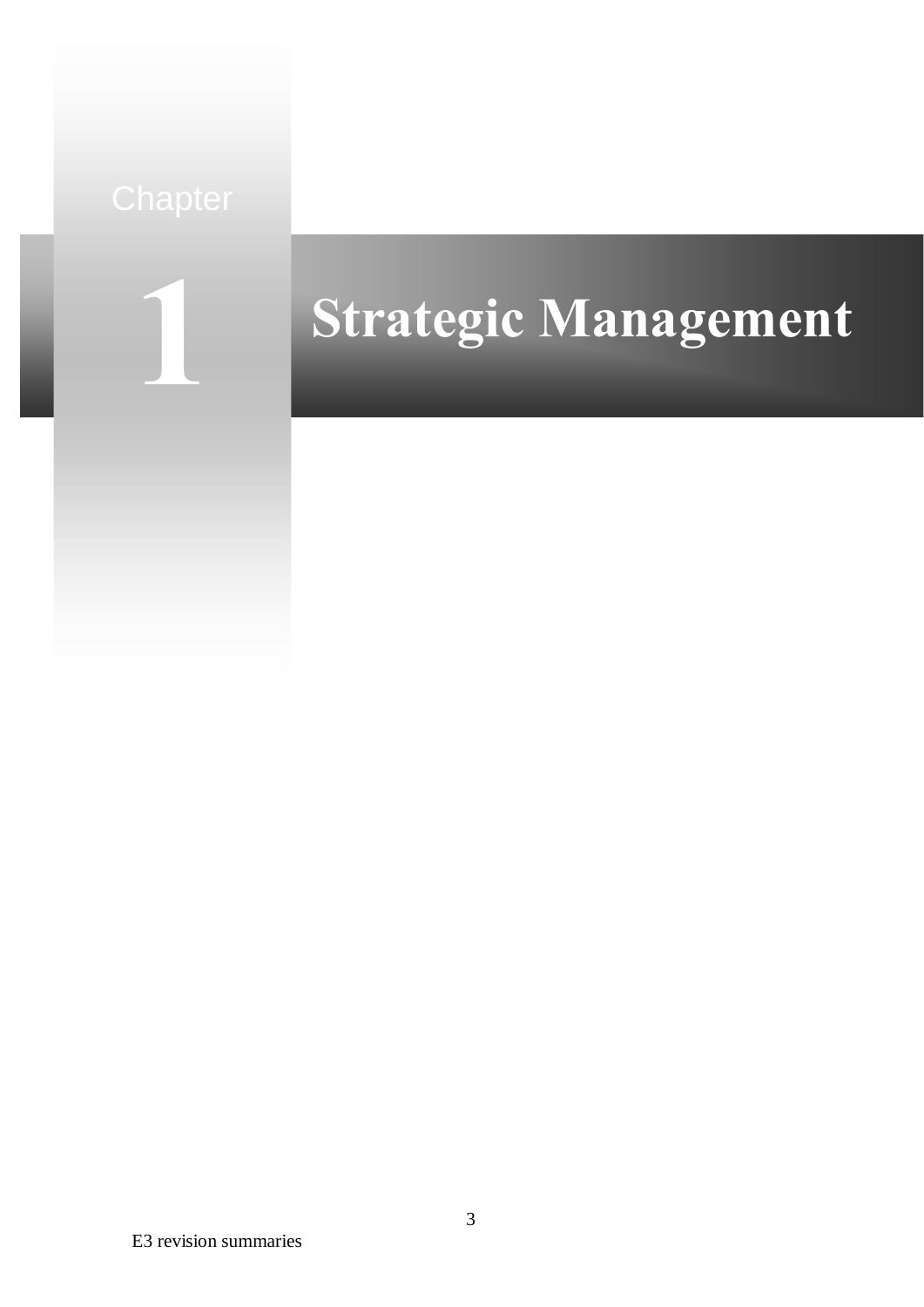#### **What is strategy?**

#### **Strategy**

#### *"A course of action, including the specification of resources required, to achieve a specific objective."* **CIMA: Official Terminology**

**Levels of strategy - Johnson and Scholes** 



#### **Arguments in favour of a strategic approach**

- $\checkmark$  Strategy helps minimise risk
- $\checkmark$  Avoids short-term behaviour
- $\checkmark$  Improves stakeholder perceptions
- $\checkmark$  Encourages environmental analysis e.g. critical to react to change
- $\checkmark$  Evidence indicates performance can be improved using strategic approaches
- $\checkmark$  Integration and coordination of activities and processes

#### **Arguments against a strategic approach**

- **X** Difficult to plan when environment changing, uncertain or complex
- **K** Encourages  $\pm$  conformity  $\phi$  stifling innovation e.g. the corporate straight jacket
- **X** Infrequently reviewed e.g. chosen long-term strategy may not keep pace with change
- **X** Implementation often managed poorly
- $\blacktriangleright$  Rational planning a complex methodology and costly for small businesses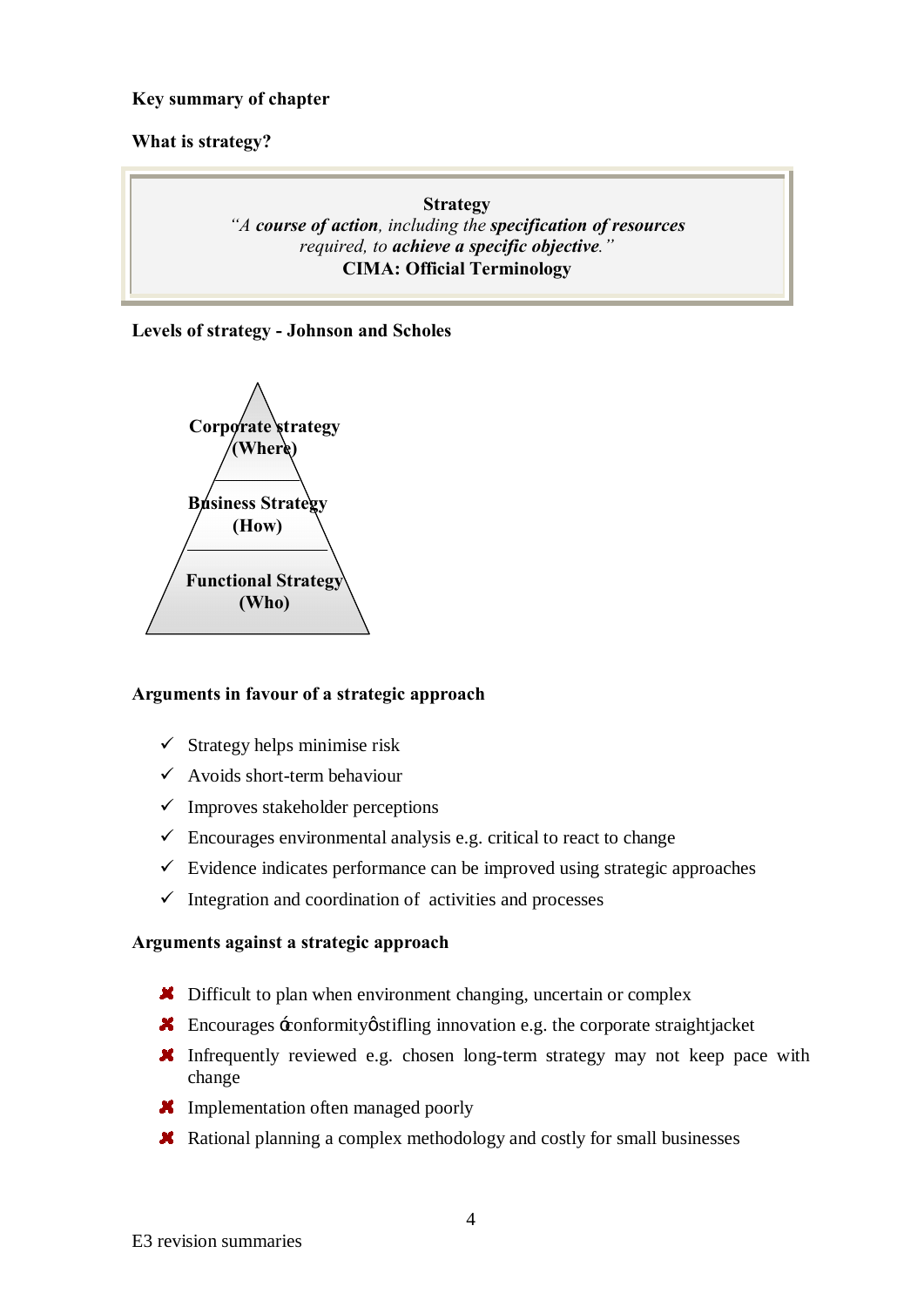#### Comparing and contrasting approaches to strategic formulation<br>
The Rational Incremental Treewheeling<br>
Top-down and<br>
Top-down and<br>
centralised<br>
The obvion incrementation<br>
2-10 years<br>
months to 2 years<br>
Top down and<br>
2-10 ye **The Rational Planning process Incremental approaches Freewheeling Opportunism Emergent strategies** Top-down and centralised Top-down and centralised Top-down and centralised Bottom-up and decentralised Time horizon 2-10 years Time horizon 6 months to 2 years Time horizon day to day basis Time horizon indefinite Formal planning Less formal planning Informal planning Informal planning Complex and costly Less complex and costly Less complex and costly More complex and less costly Stable and certain environment. Dynamic and uncertain environment. Dynamic and uncertain environment. Dynamic and uncertain environment. Inflexible. Flexible. Flexible. Flexible.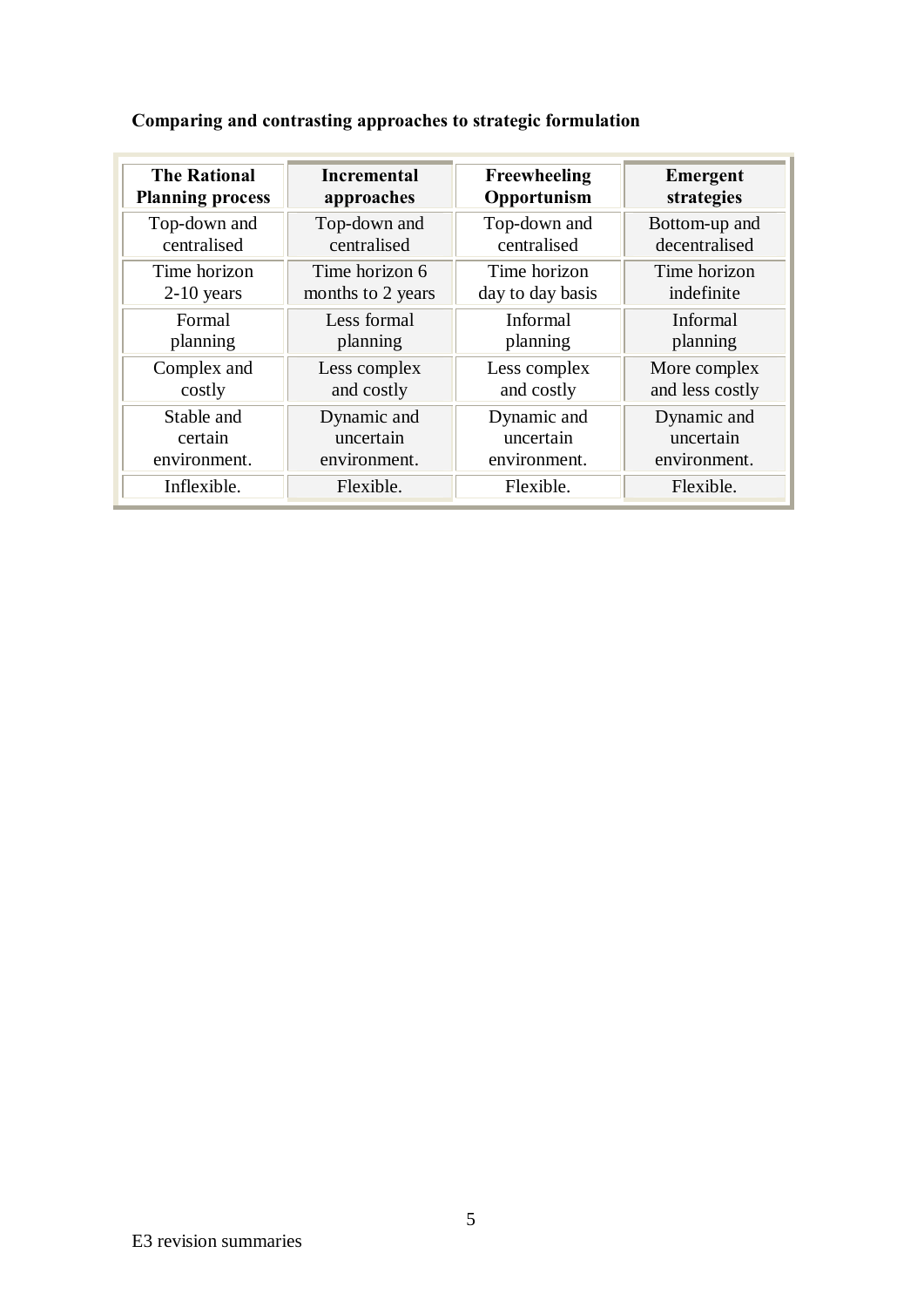Top-down (centralised) and formalised approach to strategic planning. Originated from the USA e.g. the planning horizon for the organisation could be over 2-10 years.

## **Advantages**   $\checkmark$  For transformational or radical change  $\checkmark$  Copes with the uncertain

- future by providing longterm plans
- $\checkmark$  Helps integrate and coordinate complex organisations

### **Disadvantages**

- **X** Rational planning can be too rigid and bureaucratic e.g. no use for the small business
- Rational planning can stifle innovation e.g. locked into plans
- **X** No use for dynamic or uncertain environments e.g. plans quickly become  $\div$ out of dateø



#### **The rational planning process**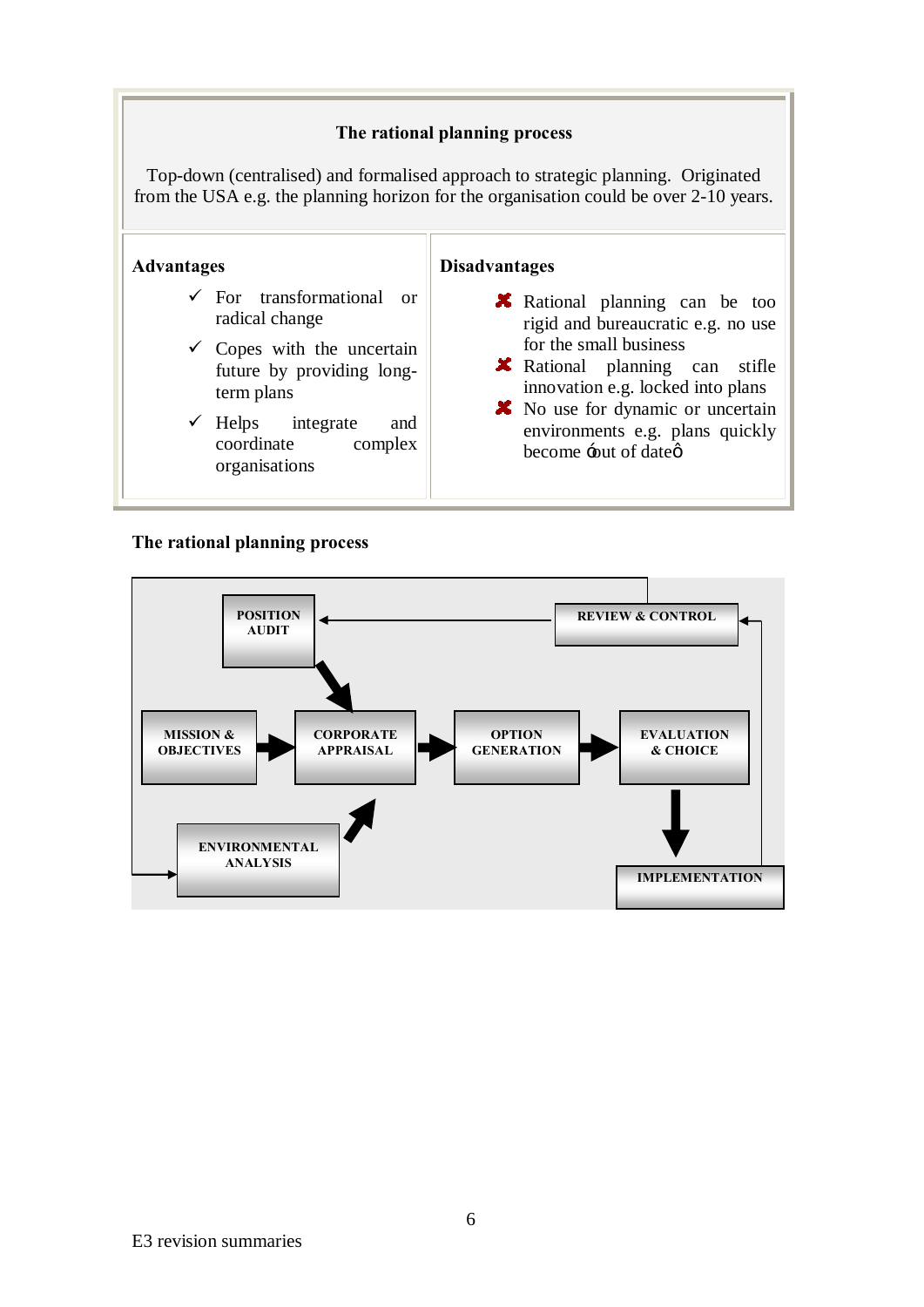**Incremental planning approaches (logical incrementalism)**<br> **Centralised)** and less formalised approach to strategic planning<br>
years maximum.<br> **Processions A K** Too reactive, smuddline<br>
re for uncertainty or rapidly<br> **Exam** Top-down (centralised) and less formalised approach to strategic planning. Smaller, gradual and more incremental adjustments to strategic plans e.g. every 6 months up to 2 years maximum.

#### **Advantages**

- $\checkmark$  Less complex and long winded
- $\checkmark$  Better for uncertainty or rapidly
- changing environments  $\checkmark$  More frequent frequent gradual adjustment e.g. easier to control and manage
- $\checkmark$  Greater frequency of planning to adjust plans to environmental change

#### **Disadvantages**

- $\boldsymbol{\times}$  Too reactive, -muddling through  $\phi$
- Not suitable for transformational or radical change
- Lack of long-term direction e.g.  $\pm$ strategic drift $\phi$  may occur

#### **The entrepreneurial model (or freewheeling opportunism)**

Henry Mintzberg referred to **freewheeling opportunism** as an opportunistic strategy, dominated by the search for new opportunities, with bold and often high risk decisions that need to be made by the entrepreneur him or herself.

Freewheeling opportunism is a top-down (centralised), informal and short-term approach to strategic planning.

#### **Advantages**

- $\checkmark$  Focus on exploiting product and market opportunities e.g. 'never miss a good opportunity
- $\checkmark$  Less time consuming and complicated
- $\checkmark$  Greater frequency of planning to adjust plans to environmental change
- $\checkmark$  Better for uncertainty or rapidly changing environments

#### **Disadvantages**

- $\boldsymbol{\times}$  Organisation too reactive,  $\boldsymbol{\div}$  muddling through'
- **X** Not suitable for transformational or radical change
- **X** Lack of long-term direction.
- Relies heavily of the judgement and experience of the founder e.g. one single individual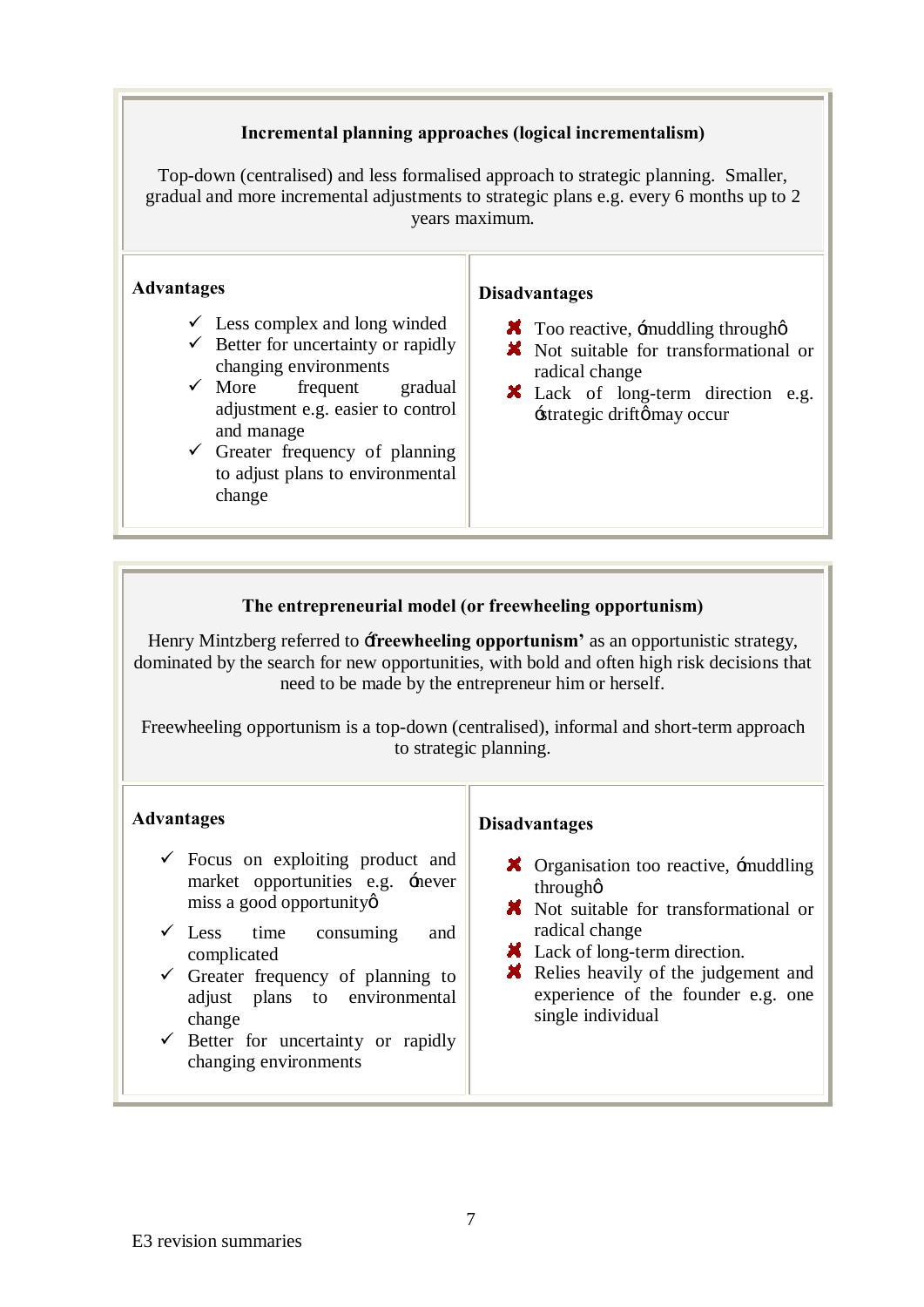#### **Emergent strategies**

#### **Advantages**

- $\checkmark$  Quicker change or repositioning for the organisation e.g. lower strategic levels  $\div$ closer to the customer $\varphi$
- $\checkmark$  Tactical and operational levels an extensive source of innovative ideas
- $\checkmark$  Greater motivation to other strategic levels
- $\checkmark$  Supports culture of flexibility, learning and enterprise

#### **Disadvantages**

- **X** Chaotic organisation that lacks control over planning
- **X** Lack of long-term direction.
- **X** Organisation too reactive, 'muddling through'
- **x** Requires entrepreneurial skills from staff which may not exist

#### **Comparing and contrasting RBV to the Positioning Approach**

| <b>Emergent strategies</b>                                                                                                                                                                                                                                                                                                              |                                                                                                                                                                                                                                                                                                                     |
|-----------------------------------------------------------------------------------------------------------------------------------------------------------------------------------------------------------------------------------------------------------------------------------------------------------------------------------------|---------------------------------------------------------------------------------------------------------------------------------------------------------------------------------------------------------------------------------------------------------------------------------------------------------------------|
| Henry Minzberg, described emergent strategies as -patterns or consistencies realised<br>despite or in the absence of conscious intention by senior managemental<br>Strategy emerges and is -unanticipatedø                                                                                                                              |                                                                                                                                                                                                                                                                                                                     |
| Informal and bottom-up (decentralised approach) allowing strategic courses of action<br>be developed from both tactical and operational levels within the organisation.                                                                                                                                                                 |                                                                                                                                                                                                                                                                                                                     |
| <b>Advantages</b>                                                                                                                                                                                                                                                                                                                       | <b>Disadvantages</b>                                                                                                                                                                                                                                                                                                |
| $\checkmark$ Quicker change or repositioning for<br>the organisation e.g. lower strategic<br>levels ÷ closer to the customer ø                                                                                                                                                                                                          | <b>X</b> Chaotic organisation that la<br>control over planning<br>Lack of long-term direction.                                                                                                                                                                                                                      |
| $\checkmark$ Tactical and operational levels an<br>extensive source of innovative ideas                                                                                                                                                                                                                                                 | $\blacktriangleright$ Organisation<br>too<br>react<br>-muddling throughø<br><b>X</b> Requires entrepreneurial sk                                                                                                                                                                                                    |
| $\checkmark$ Greater motivation to other strategic<br>levels                                                                                                                                                                                                                                                                            | from staff which may not exist                                                                                                                                                                                                                                                                                      |
| Supports culture of<br>$\checkmark$<br>flexibility,<br>learning and enterprise                                                                                                                                                                                                                                                          |                                                                                                                                                                                                                                                                                                                     |
| Comparing and contrasting RBV to the Positioning Approach                                                                                                                                                                                                                                                                               |                                                                                                                                                                                                                                                                                                                     |
| <b>Resource Based View (RBV)</b>                                                                                                                                                                                                                                                                                                        | <b>Positioning View (PA)</b>                                                                                                                                                                                                                                                                                        |
| <b>Similarities</b>                                                                                                                                                                                                                                                                                                                     |                                                                                                                                                                                                                                                                                                                     |
| Both ideas stem from the rational planning process.<br>$\bullet$<br>approaches.<br>Both aim to achieve competitive advantage e.g. ways to compete with rivals.                                                                                                                                                                          | Both can use centralised (rational planning) or decentralised (emergent)                                                                                                                                                                                                                                            |
| <b>Differences</b>                                                                                                                                                                                                                                                                                                                      |                                                                                                                                                                                                                                                                                                                     |
| Resource based approach<br>Inside out e.g. key internal<br>resources for achieving success.<br>Organisation focuses on what it<br>does best e.g. -stick to knitting a<br>Emphasis on internal appraisal<br>unique<br>assets<br>e.g.<br><b>or</b><br>core<br>competences.<br>Higher cost and time to exploit<br>but long-term advantage. | Market based approach<br>Outside in e.g. best external<br>$\bullet$<br>opportunities to exploit.<br>Organisation focuses on diversity<br>$\bullet$<br>and innovation.<br>Emphasis<br>external<br>on<br>environment e.g. competition and<br>customers<br>Less costly to exploit but short-<br>term advantage gained. |
|                                                                                                                                                                                                                                                                                                                                         |                                                                                                                                                                                                                                                                                                                     |
| 8                                                                                                                                                                                                                                                                                                                                       |                                                                                                                                                                                                                                                                                                                     |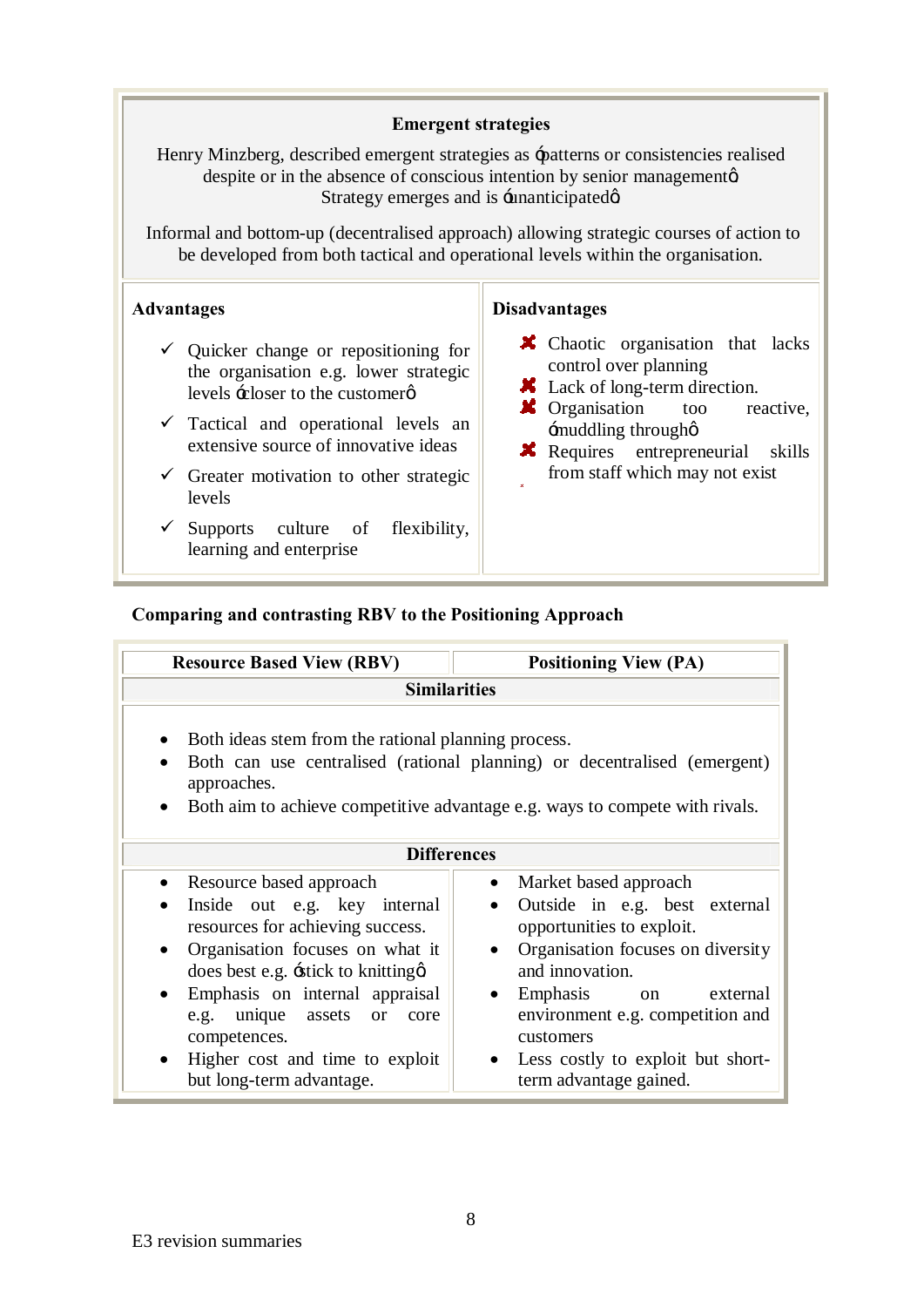|                           |             | Democratic is based on democracy and social equality. | Two contrasting leadership styles generally exist, democratic and autocratic.<br>Autocratic a bossy way and often aggressive and dominating. |               |
|---------------------------|-------------|-------------------------------------------------------|----------------------------------------------------------------------------------------------------------------------------------------------|---------------|
| Huneryager and<br>Heckman | Dictatorial | Autocratic                                            | Democratic                                                                                                                                   | Laissez faire |
|                           |             |                                                       |                                                                                                                                              |               |
|                           |             |                                                       |                                                                                                                                              |               |
|                           |             |                                                       |                                                                                                                                              |               |
|                           |             |                                                       |                                                                                                                                              |               |
|                           |             |                                                       |                                                                                                                                              |               |
|                           |             |                                                       |                                                                                                                                              |               |
|                           |             |                                                       |                                                                                                                                              |               |
|                           |             |                                                       |                                                                                                                                              |               |
|                           |             |                                                       |                                                                                                                                              |               |
|                           |             |                                                       |                                                                                                                                              |               |
|                           |             |                                                       |                                                                                                                                              |               |
|                           |             |                                                       |                                                                                                                                              |               |
|                           |             |                                                       |                                                                                                                                              |               |
|                           |             |                                                       |                                                                                                                                              |               |
|                           |             | $\mathbf{9}$                                          |                                                                                                                                              |               |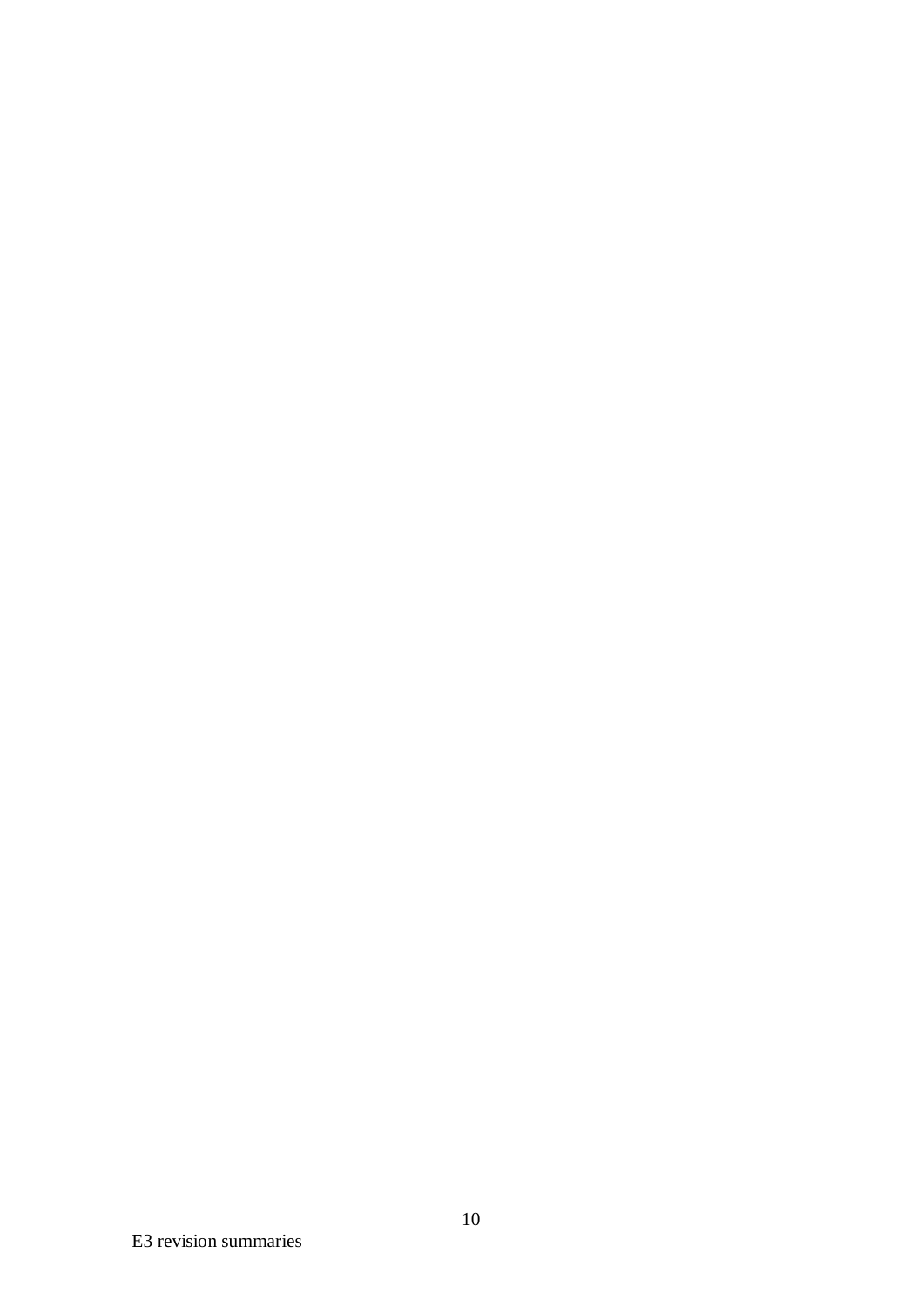

## **Mission, Objectives and Stakeholders**

E3 revision summaries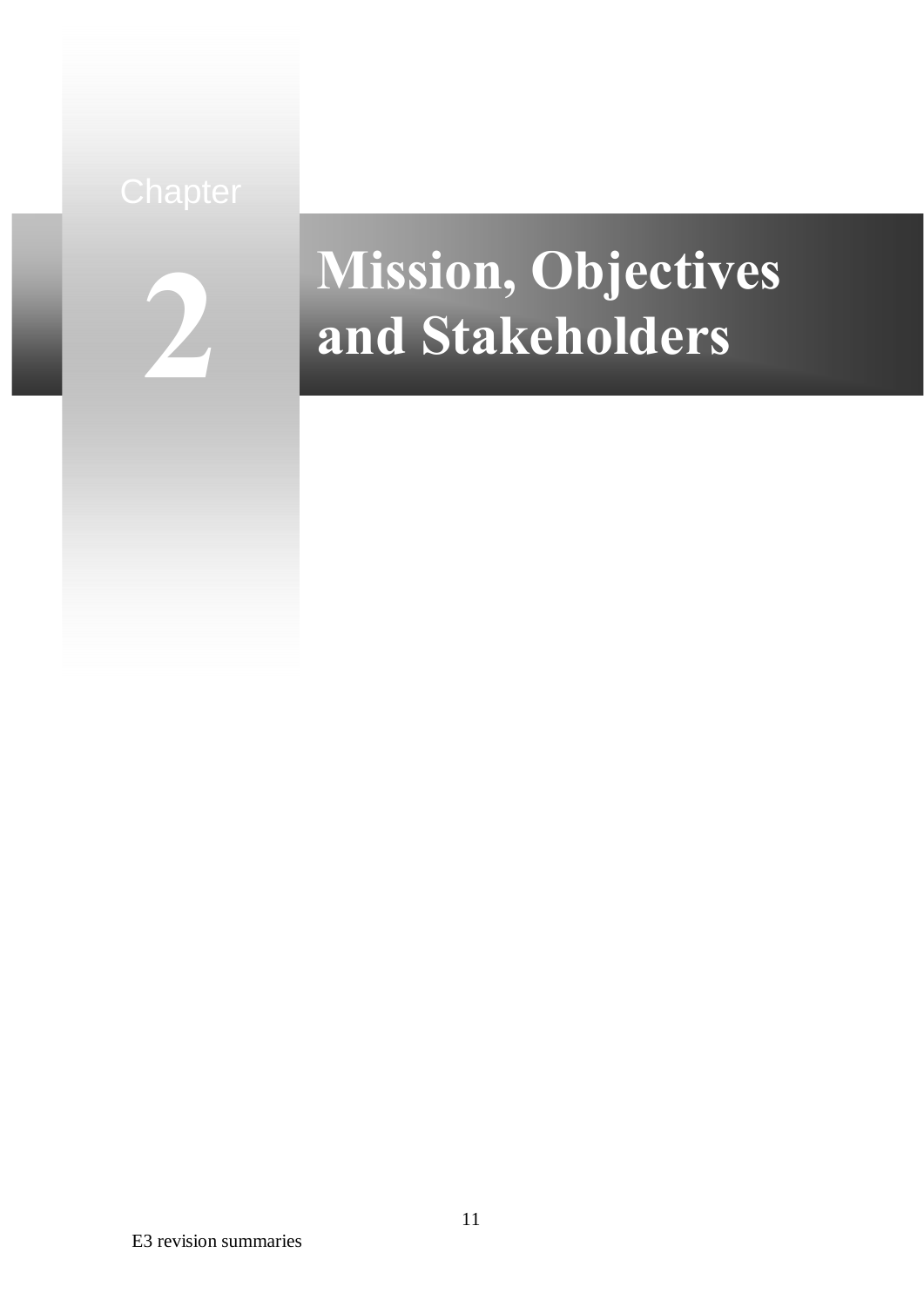Stakeholders are those organisations or people that have an interest in the organisation, these interests varied and for many reasons. They can be a source of potential conflict for the successful accomplishment of an organisations strategy.

#### **Mendelow's stakeholder mapping model**

Mendelows matrix is a way of prioritising stakeholders by  $\equiv$  subjective  $\varphi$  mapping of them, in order to understand and resolve any issues or conflicts that may exist. This model prioritises by mapping which stakeholders should more likely considered and therefore -satisfied  $\phi$  by the organisation.

- · **Power** e.g. bargaining power, right or ability to exert influence over the organisations strategic aims and the general way it conducts itself.
- · **Interest** e.g. interest in the activities or conduct of the organisation for varied reasons.

|                                     | Interest in the organisation             |                                          |
|-------------------------------------|------------------------------------------|------------------------------------------|
|                                     | Low                                      | High                                     |
| MOV                                 | <b>Minimal Effort</b><br>(priority four) | <b>Keep Informed</b><br>(priority three) |
| Power over the organisation<br>High | <b>Keep Satisfied</b><br>(priority two)  | <b>Key players</b><br>(priority one)     |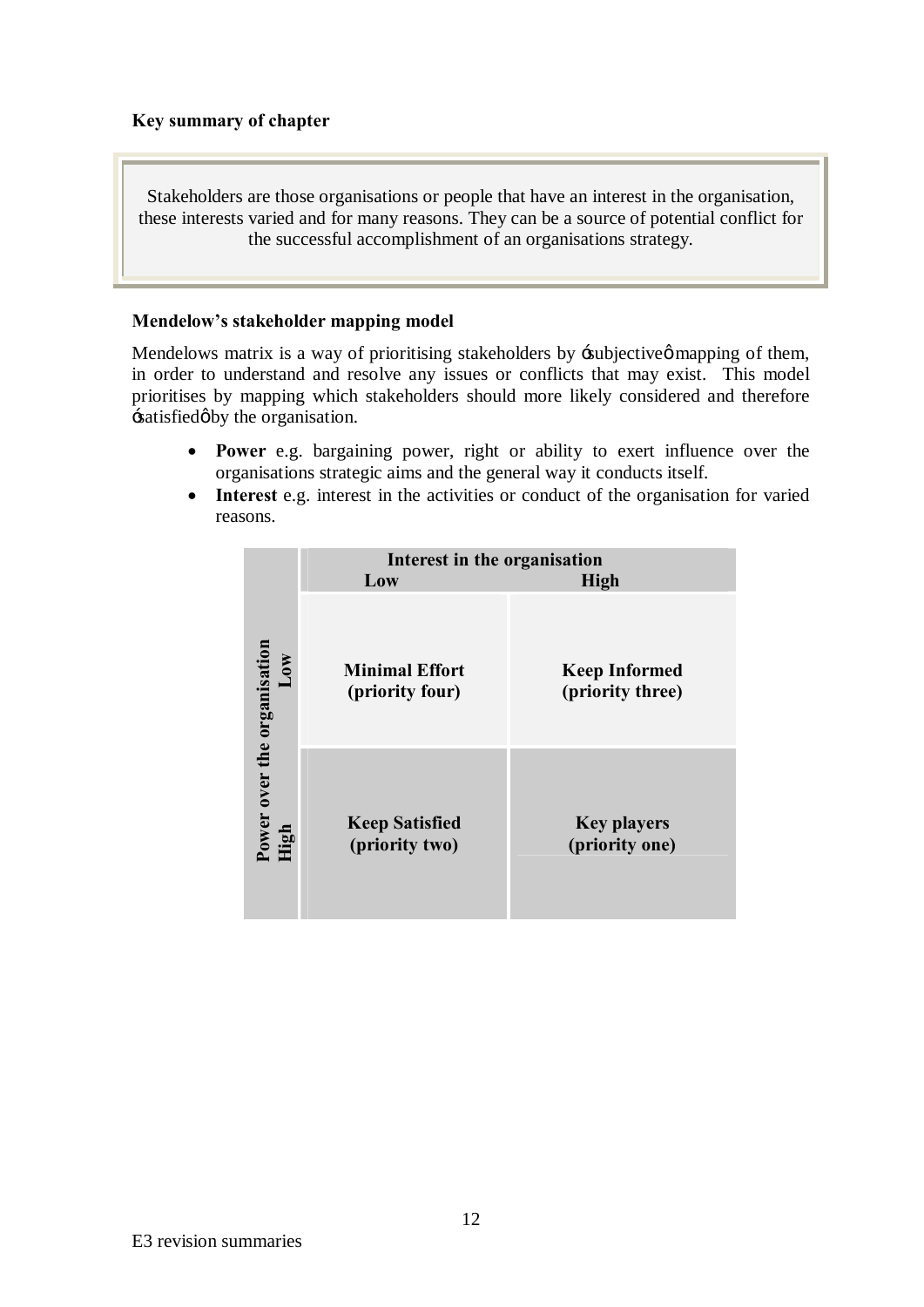#### **Mission statements**

Every organisation should have a mission, purpose or reason for being. This can be embedded within a mission statement. A mission statement describes in writing the basic purpose of an organisation and what it is trying to accomplish. A mission statement is a brief description of an organisations fundamental purpose.

#### **Goals and objectives**

#### **Goals**

 What the organisation plans or intends to achieve. Normally converted to objectives which measurability and timescale. Long-term and sufficient to satisfy the mission statement.

#### **Critical success factors (CSFs)**

Key organisational goals that if achieved will make the organisation more successful.

#### **Objectives**

A measurable goal with a clearly defined timescale to achieve it. Objectives should  $\div$ SMART $\phi$ (specific, measurable, agreed, realistic and time bound.

#### **Key performance indicators KPIs (performance measures)**

Objectives which have measurability and time scale.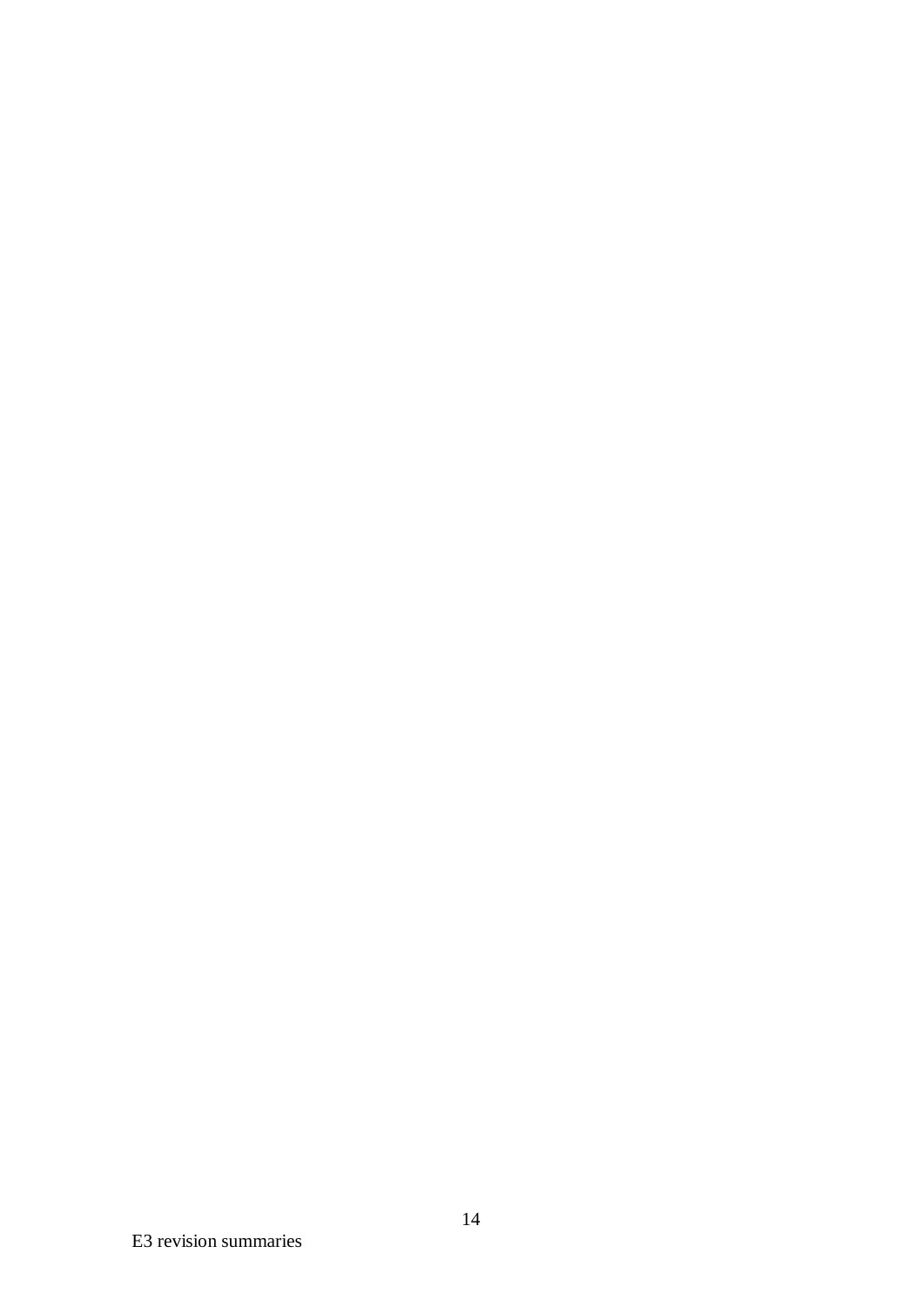

# **Environmental Analysis**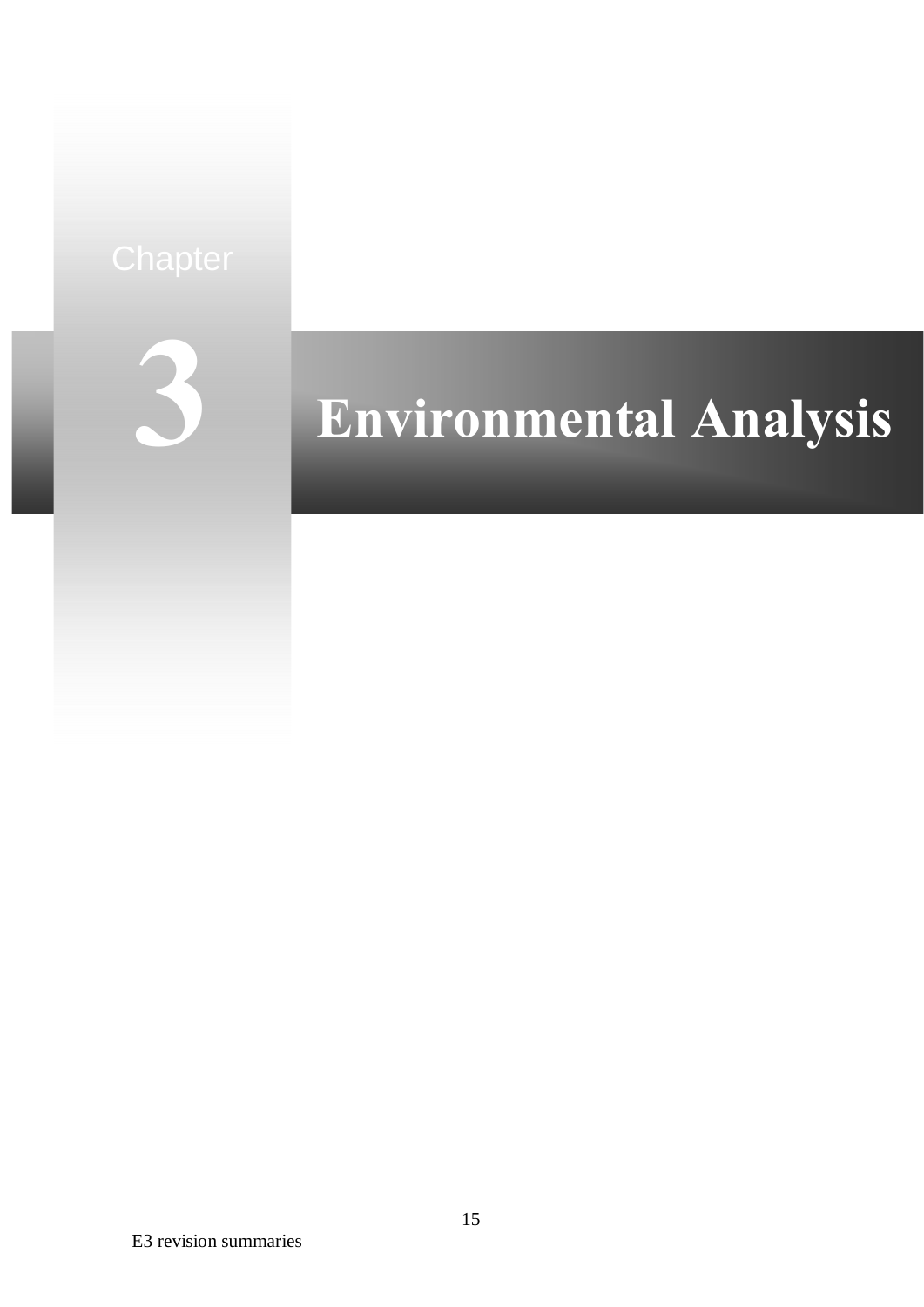#### **Environmental (external) analysis**

 $\delta$ A study which considers potential environmental effects during the planning phase before an investment is made or an operation started $\ddot{\text{o}}$  (CIMA)

#### **Environmental analysis tools**

- PEST or SLEPT (social, legal, economic, political and technological).
- Porter<sub>%</sub> 5-forces (threat of new entrants, competitive rivalry, substitutes, bargaining power of suppliers and bargaining power of customers).
- Porters Diamond (favourable factor conditions, demand conditions, related and supporting industry and firm strategy, structure and rivalry).
- · Competitor analysis**.** A systematic comparison of the organisation to competition within the same industry.

Using environmental models such as SLEPT analysis or Porter $\alpha$  five forces can give a diverse range of environmental information for an organisation. These models can be used to describe both the nature and source of information when conducting environmental analysis. The source of information is where the information can be found or where it originates from e.g. media, customers, websites or companies house. The nature of the information means to describe the information itself.

#### **Game theory**

A branch of applied mathematics that can be used in social sciences, in particular it can be applied to the theory of competition in terms of gains and losses amongst opposing rivals. A mathematical framework is used for analysing different choices that rational players can make, when their pay-off depends on the combination of their choices, as well as all other players choices.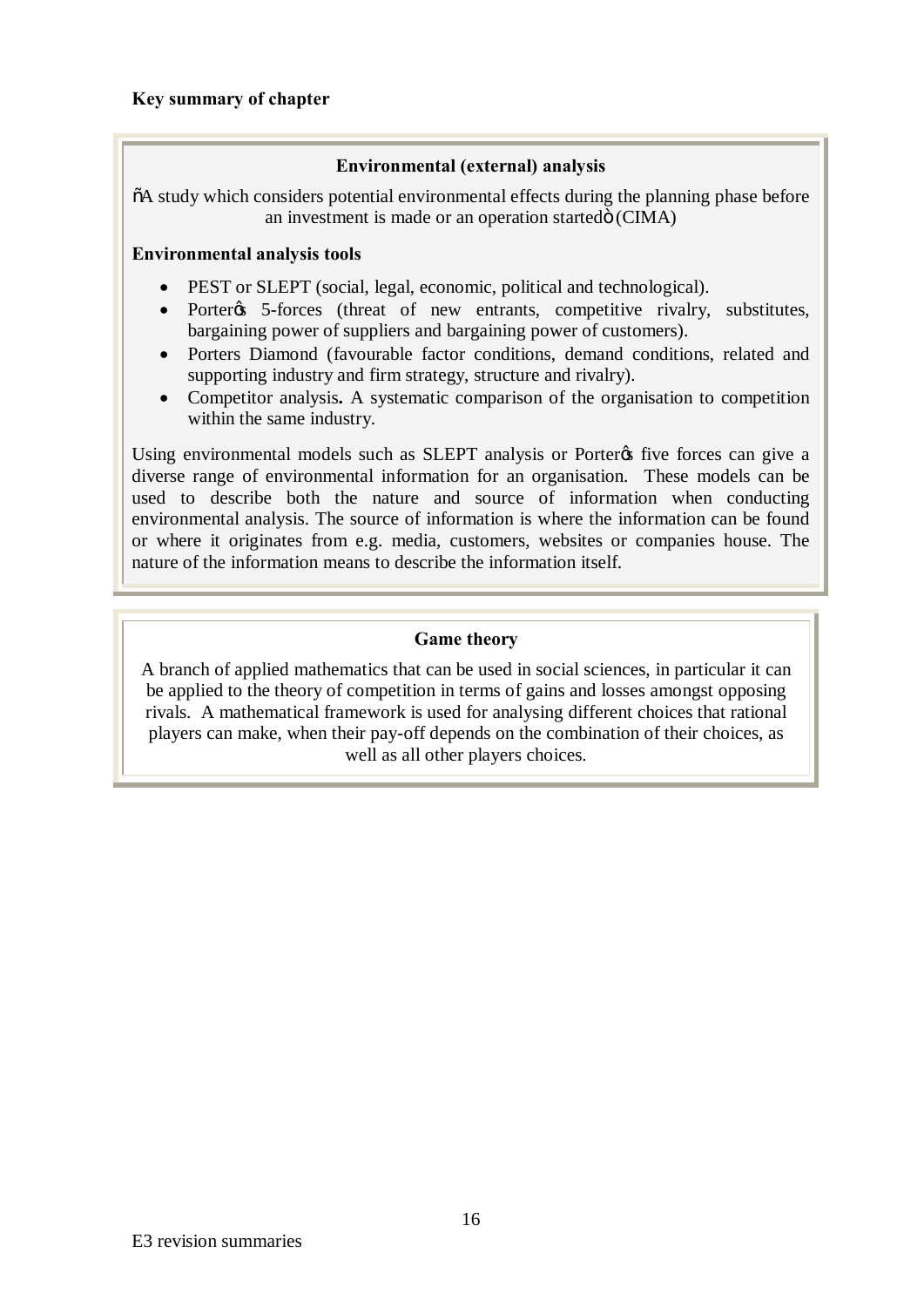#### **Country risk**

The financial or other risks of changes in the business environment of a country e.g. changes in the political, ethical, legal, market or economic environment. Such examples include introduction of trade barriers, regulatory changes to employment or competition law, or outbreak of war.

Country risk can also be referred to as political risk, however country risk is a more general term, for the diversity of environmental factors that can influence an organisation other than those which are just political.

#### **Tools for analysing country risk**

- · **PEST or SLEPT** (social, legal, economic, political and technological).
- · **Porter's 5-forces** (threat of new entrants, competitive rivalry, substitutes, bargaining power of suppliers and bargaining power of customers).
- · **Porters Diamond** (favourable factor conditions, demand conditions, related and supporting industry and firm strategy, structure and rivalry).

#### **Political risk**

Political risk is the risk that political or government action will effect the position and value of an organisation. The financial or other risk that a nations government changes its policies and procedures e.g. potential loss arising from a change in government policy regarding trade barriers such as foreign exchange controls, tariffs or import quotas.

#### **Examples of political risk within Countries**

- · Outbreak of national war, civil war, unrest or riot.
- Nationalisation of industries
- · Enforcement of international trade barriers
- New regulations or legislation introduced
- · Restrictions on dividends or expropriation of assets out of a country.
- Political instability

#### **Ways an organisation can influence a government**

- Political donations
- Employment of lobbyists
- · Appointment of civil servants or politicians as internal directors
- · Attendance at annual conferences or political meetings
- Good relations with government upheld
- · Advertising or promotion to influence legislation change or sway public opinion
- Unite with pressure groups that have common aims to the organisation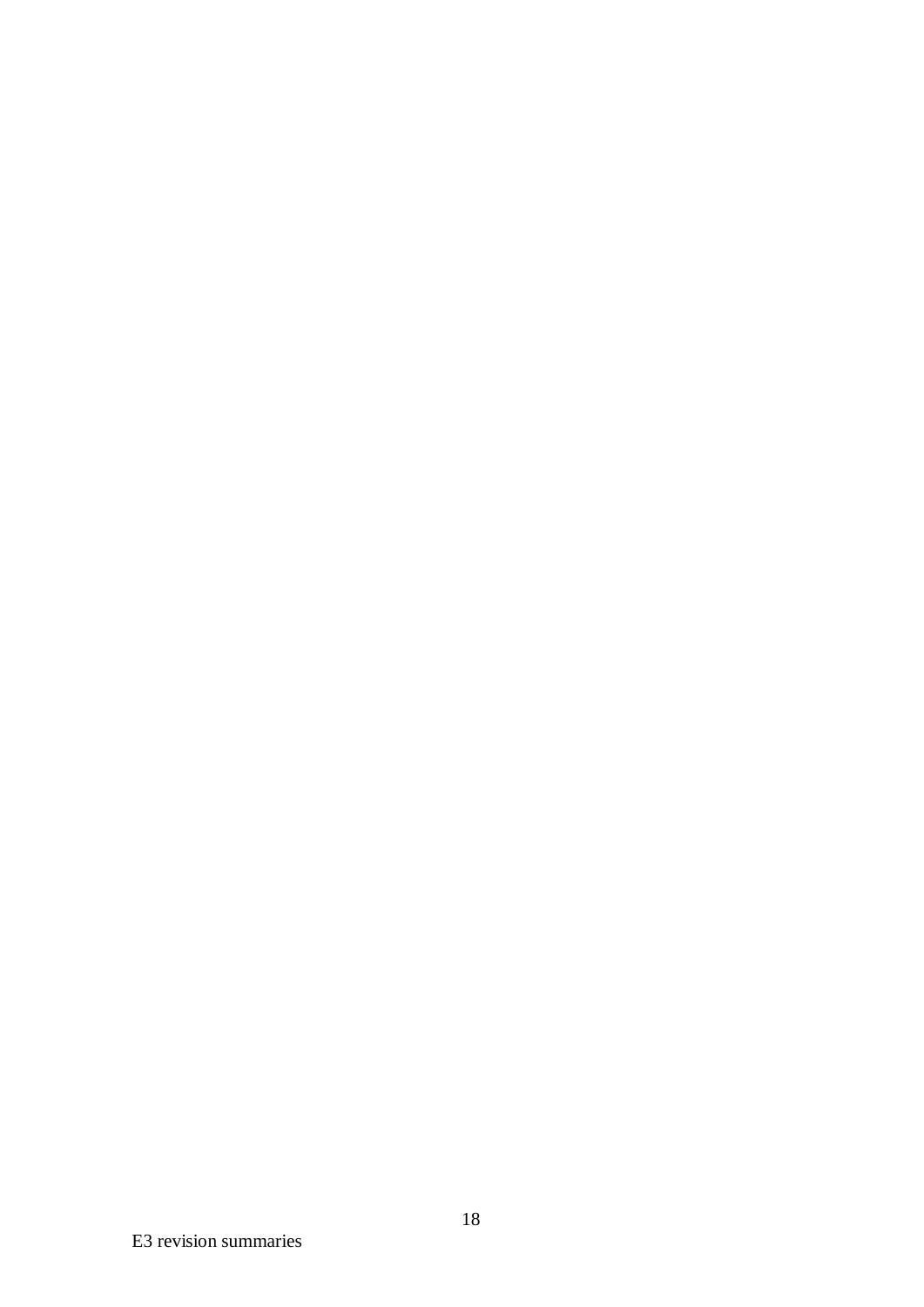

# **The Position Audit and Corporate Appraisal**

E3 revision summaries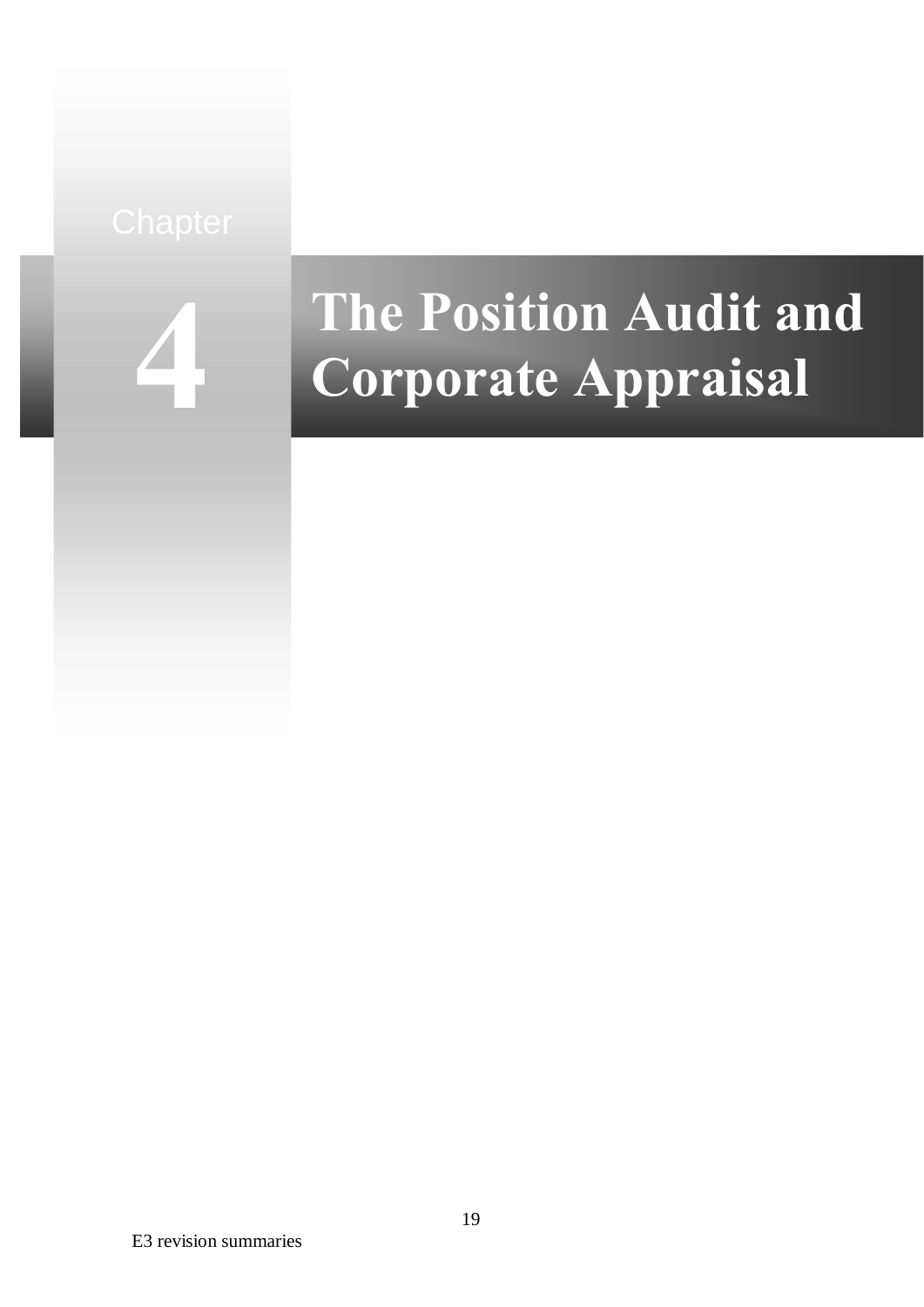#### **Key summary of chapter**

#### **Position audit**

A position audit is a systematic assessment of the current strengths and weaknesses of an organisation and is a prerequisite for strategic planning and implementation.

- · Resources
- · Products, brands and markets
- Operating systems
- Internal organisation
- Current Results
- Returns to equity and debt holders

#### **The 9Ms resource audit**

- $\triangleright$  Men and women
- $\triangleright$  Management
- $\triangleright$  Money
- $\triangleright$  Make-up
- $\triangleright$  Machinery
- $\triangleright$  Methods
- $\triangleright$  Markets
- > Material
- $\triangleright$  Management information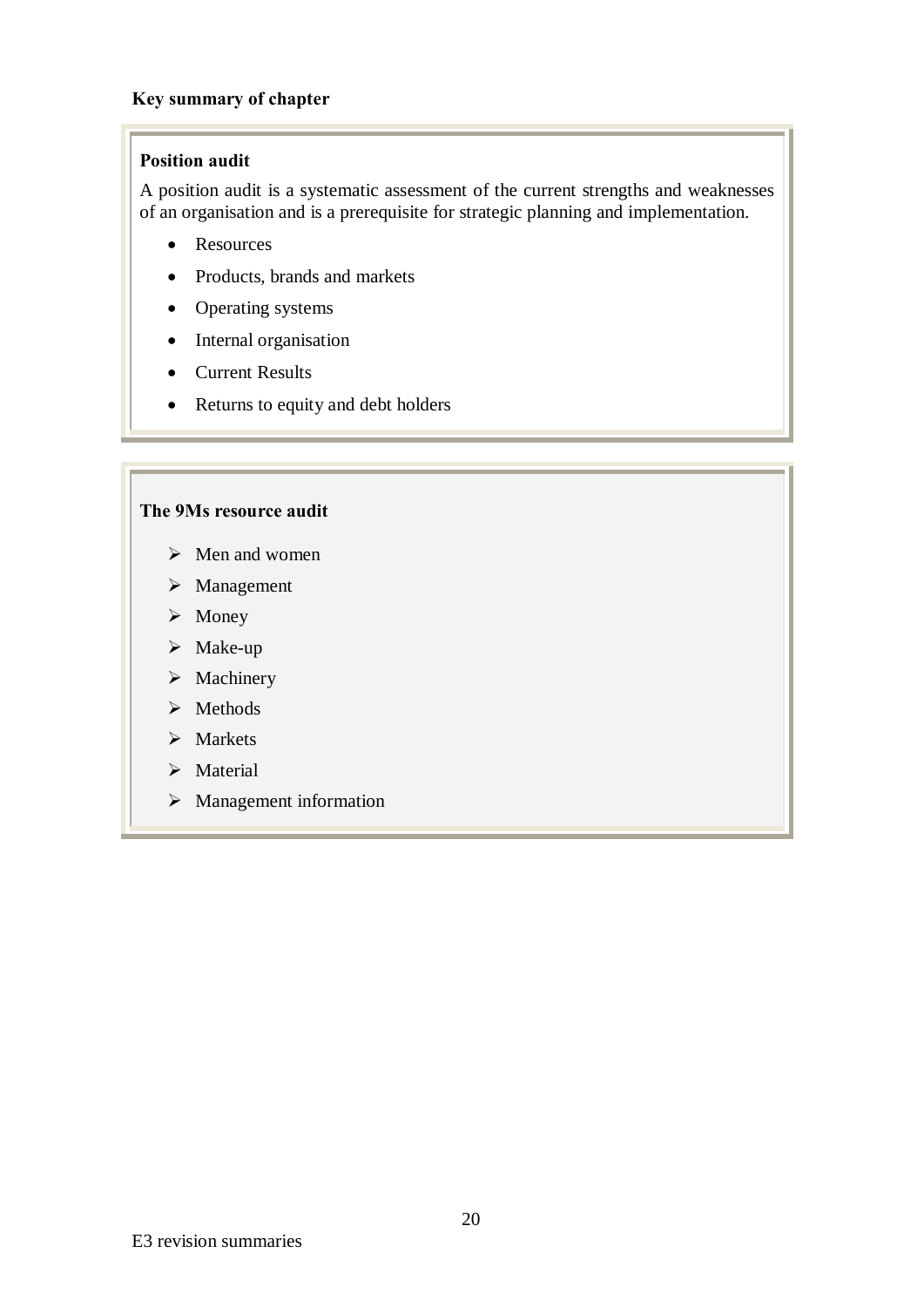

#### **Primary activities**

The value shop is an alternative representation of value chain analysis and can be used more applicably for the professional firm or service organisation. Rather than just creating value by producing output from an input of raw materials in a uniform or standard way each client problem maybe unique, value is created by mobilising resources and deploying them for to solve specific problems. Within a service organisation the value creation process may deal with unique situations and the links between the primary activities may not be so visible.

Stabell and Fjeldstad (1998), five generic activities (primary activities) carried out by a value shop

- 1. Problem finding and acquisition
- 2. Problem solving
- 3. Choice of problem solution
- 4. Execution of solution
- 5. Control and evaluation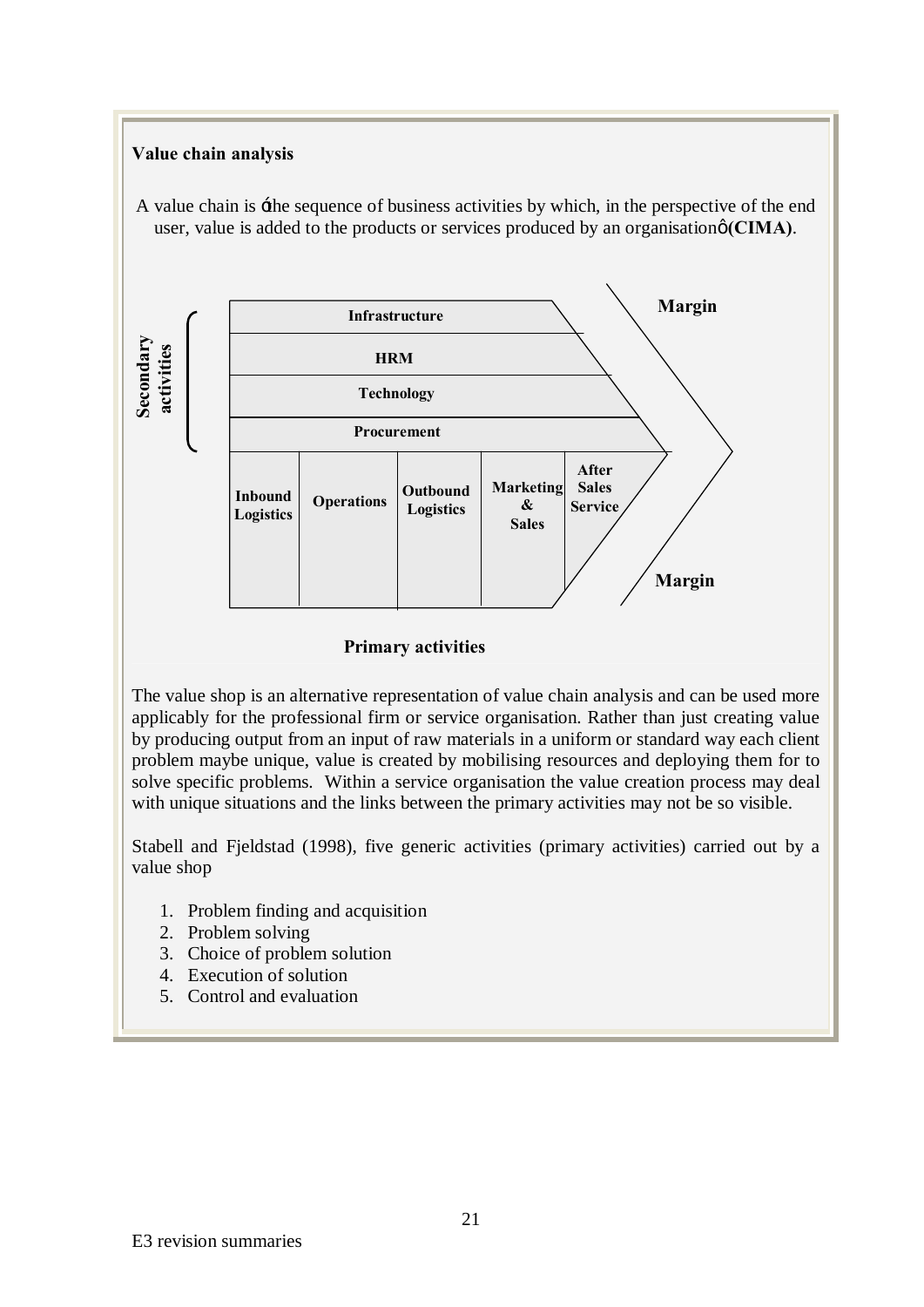#### **Benchmarking**

 $\delta A$  continuous, systematic process for evaluating the products, services and work processes of an organisation that are recognised as representing best practice, for the purpose of organisational improvement. $\ddot{o}$ **(Michael Spendolini)**

#### **Types of benchmarking**

- Internal
- · Best practice or functional
- Competitive
- Strategic

#### **The process**

- Selecting what you want to benchmark
- Consider benefits against the cost of doing it
- Assign responsibilities to a team
- Identify potential partners/known leaders
- · Breakdown processes to complete
- · Test and measure e.g. observation, experimentation or investigation/interview
- Gather information
- Gap analysis
- · Implement changes/programmes/communicate
- Monitor and control
- Repeat regularly

#### **Business process re-engineering (BPR)**

Hammer & Champy (1993) defined the process of reengineering as "the fundamental rethinking and radical redesign of business processes to achieve dramatic improvements in critical, contemporary measures of performance, such as cost, quality, service and speed."

#### **The stages in a BPR exercise**

- 1. Identify processes to be re-engineered
- 2. Understand, break down and analyse the process
- 3. Identify  $\div$ change levers $\phi$
- 4. Rationalise or eliminate process
- 5. Redesign process to operate in the most cost effective and efficient way
- 6. Reassemble, implement and manage change
- 7. Monitor and review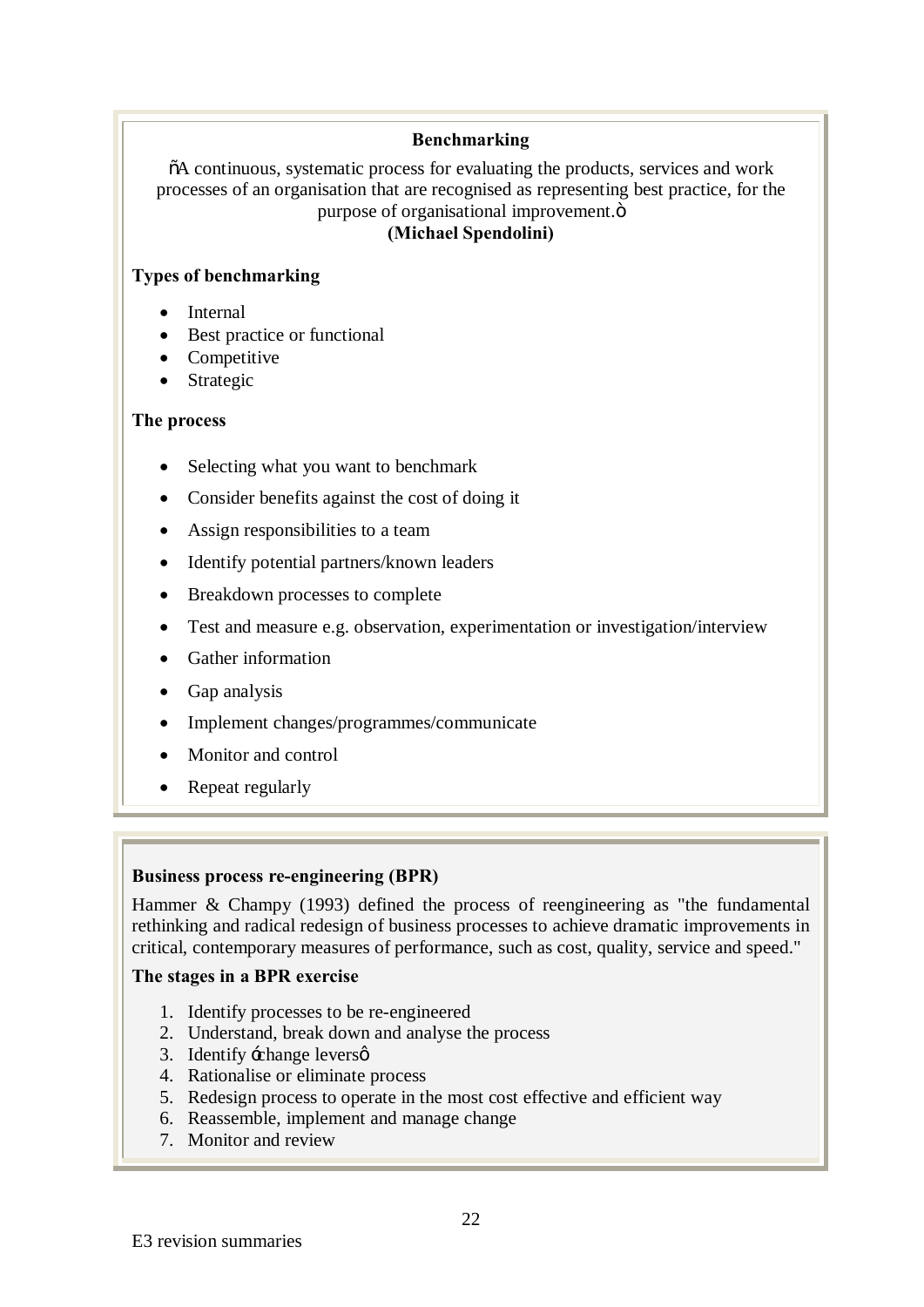#### **Gap analysis**

Gap analysis is a long range and quantifiable planning technique

- Where the organisation is now
- Where the organisation will be
- Where the organisation wants to be



5. Further strategic development required when a  $\div$ gap $\phi$  exists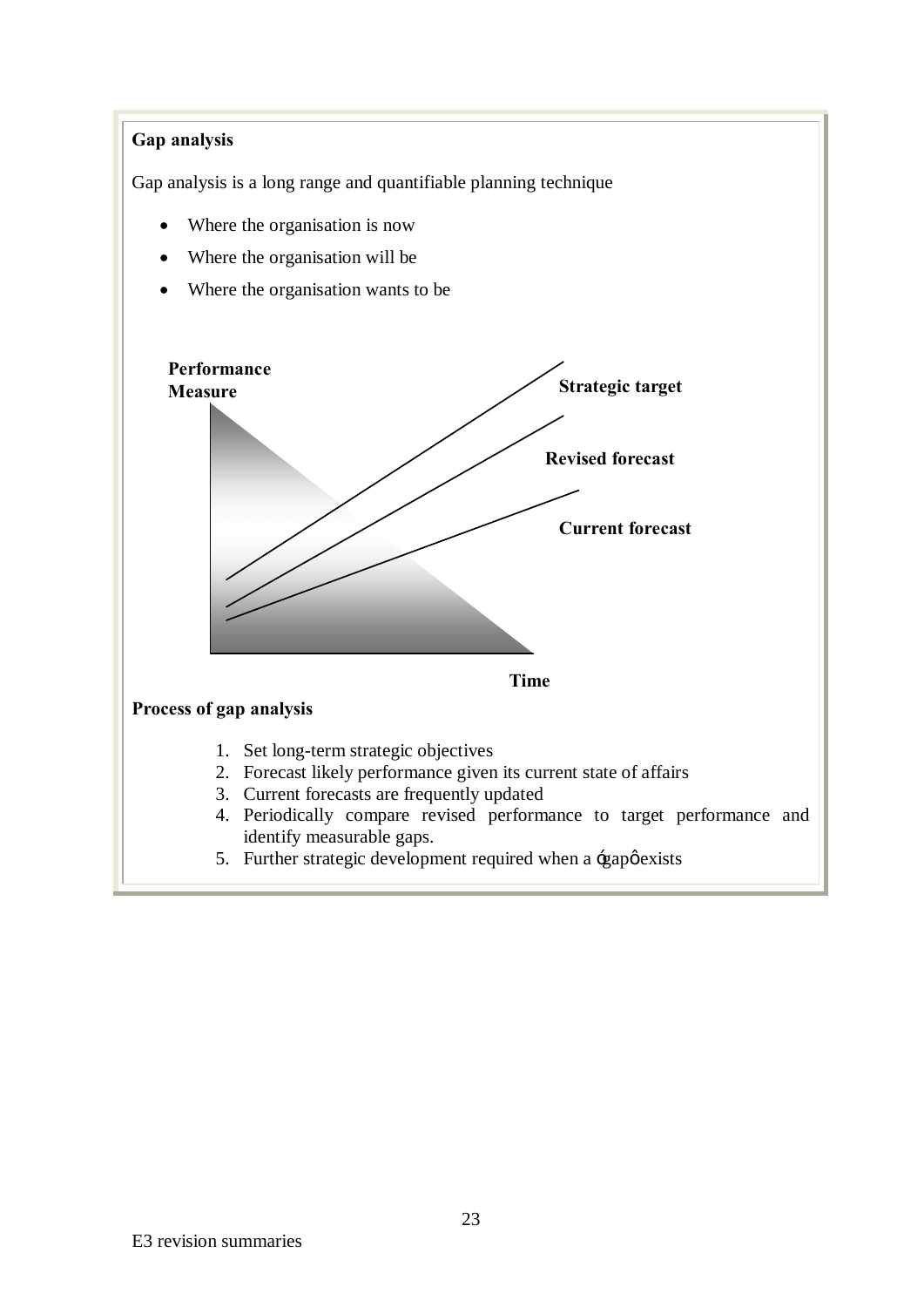#### **Scenario planning**

A strategic planning method for the preparation of flexible long-term plans. Scenario planning involves testing business strategies against -alternative futures on an attempt to build plausible views, when operating in conditions of high uncertainty.

#### **Process developed by Schoemaker**

- 1. Develop scenarios e.g. examine environment, key trends and uncertainties.
- 2. Develop strategies to match each scenario.
- 3. Identify core competences that are required for each scenario.
- 4. Use of strategies developed if key trends and uncertainties turn out to be true.

#### **The concept of foresight**

Foresight has been described as the art and science of anticipating the future and planning prudently for it.

- Think tanks
- The Delphi model
- Scenario planning
- · Brainstorming
- Visioning
- Morphological analysis

## **Corporate appraisal (SWOT analysis)**

A corporate appraisal is a 'critical assessment of the strengths and weaknesses, opportunities and threats (SWOT analysis) in relation to the internal and environmental factors affecting an entity in order to establish its condition prior to the preparation of the long-term plan. $\phi$  (CIMA)

- Strengths and weaknesses are normally internal (within the organization)
- Opportunities and threats are normally external (outside the organisation)

#### **The TOWS approach**

- · **SO** Strategies e.g. match core competences or **S**trengths to **O**pportunities
- · **ST** Strategies e.g. use **S**trengths to avoid **T**hreats
- · **WO** strategies e.g. take advantage of **O**pportunities by addressing **W**eaknesses
- · **WT** strategies e.g. minimise **W**eaknesses and avoid **T**hreats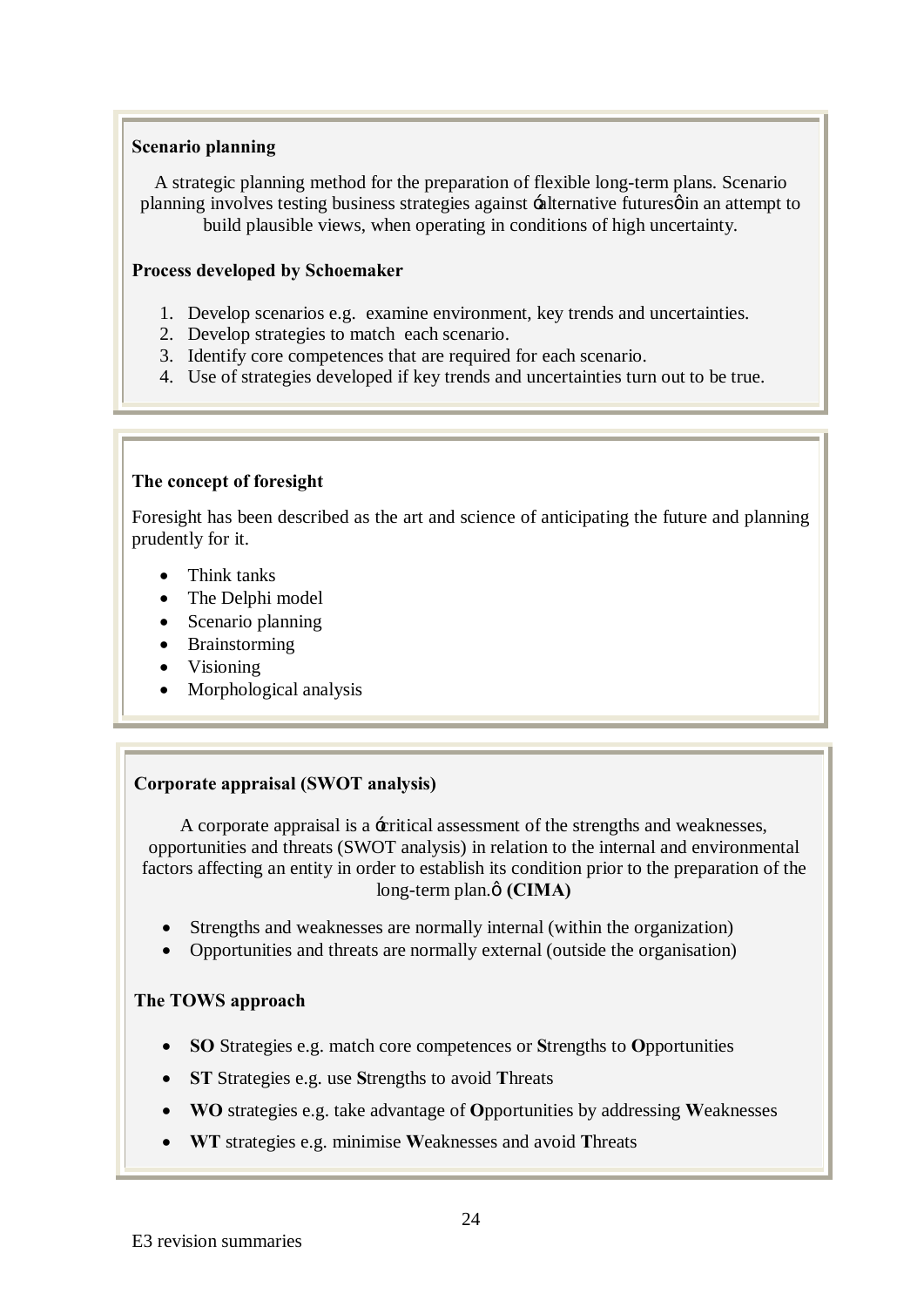

# **Strategic Options**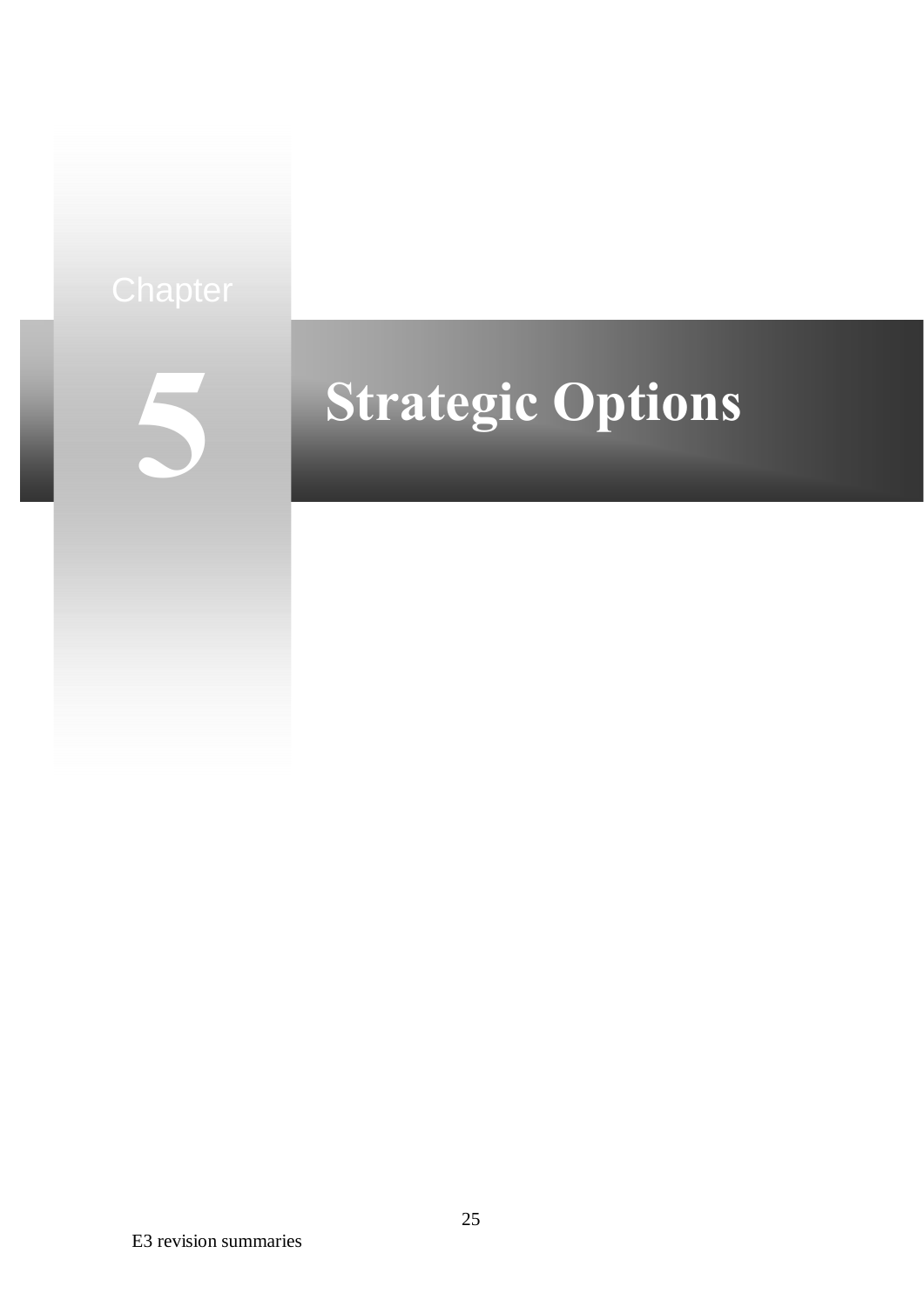## **Key summary of chapter**

|                                                 | <b>Competitive advantage</b>                                                                                                                 |                                                                                                                                                                     |
|-------------------------------------------------|----------------------------------------------------------------------------------------------------------------------------------------------|---------------------------------------------------------------------------------------------------------------------------------------------------------------------|
|                                                 | Low cost                                                                                                                                     | <b>Differentiation</b>                                                                                                                                              |
| <b>Broad Target</b><br><b>Competitive Scope</b> | <b>Cost Leadership</b><br>Offering a product or service at<br>the lowest price due to having<br>the lowest cost per unit in the<br>industry. | <b>Differentiation</b><br>Offering a product or service with<br>certain characteristics or features<br>that are unique and distinct<br>relative to the competition. |
| Narrow Target                                   | <b>Cost Focus</b><br>Market segmentation and cost<br>leadership strategy pursued.                                                            | <b>Differentiation Focus</b><br>Market segmentation and<br>differentiation strategy pursued.                                                                        |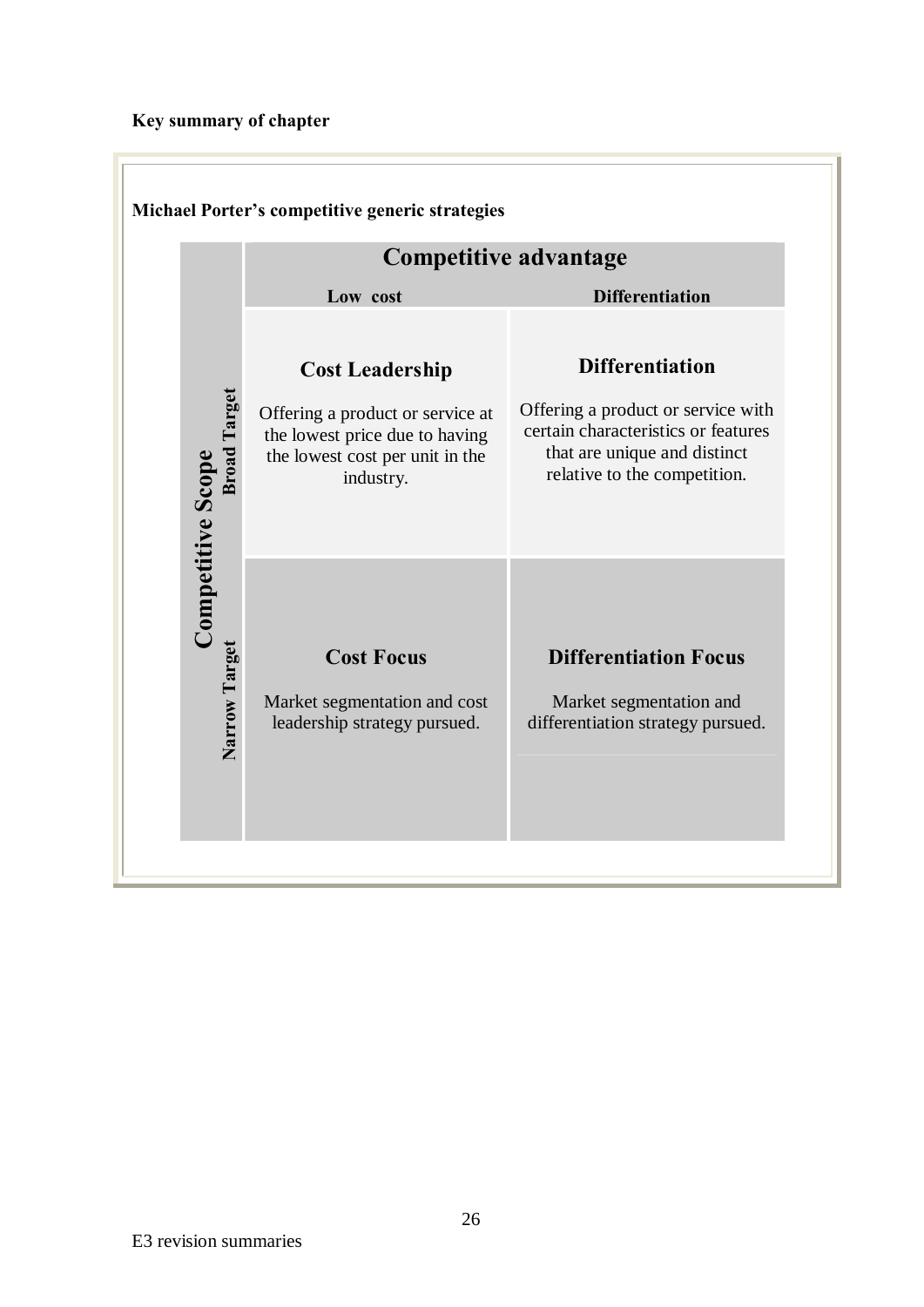| <b>The Ansoff matrix</b>                             |                         |                        |
|------------------------------------------------------|-------------------------|------------------------|
|                                                      | <b>Existing Product</b> | <b>New Product</b>     |
| <b>Existing</b><br><b>Market</b>                     | Market<br>Penetration   | Product<br>Development |
| <b>New</b><br>Market<br><b>Market</b><br>Development |                         | Diversification        |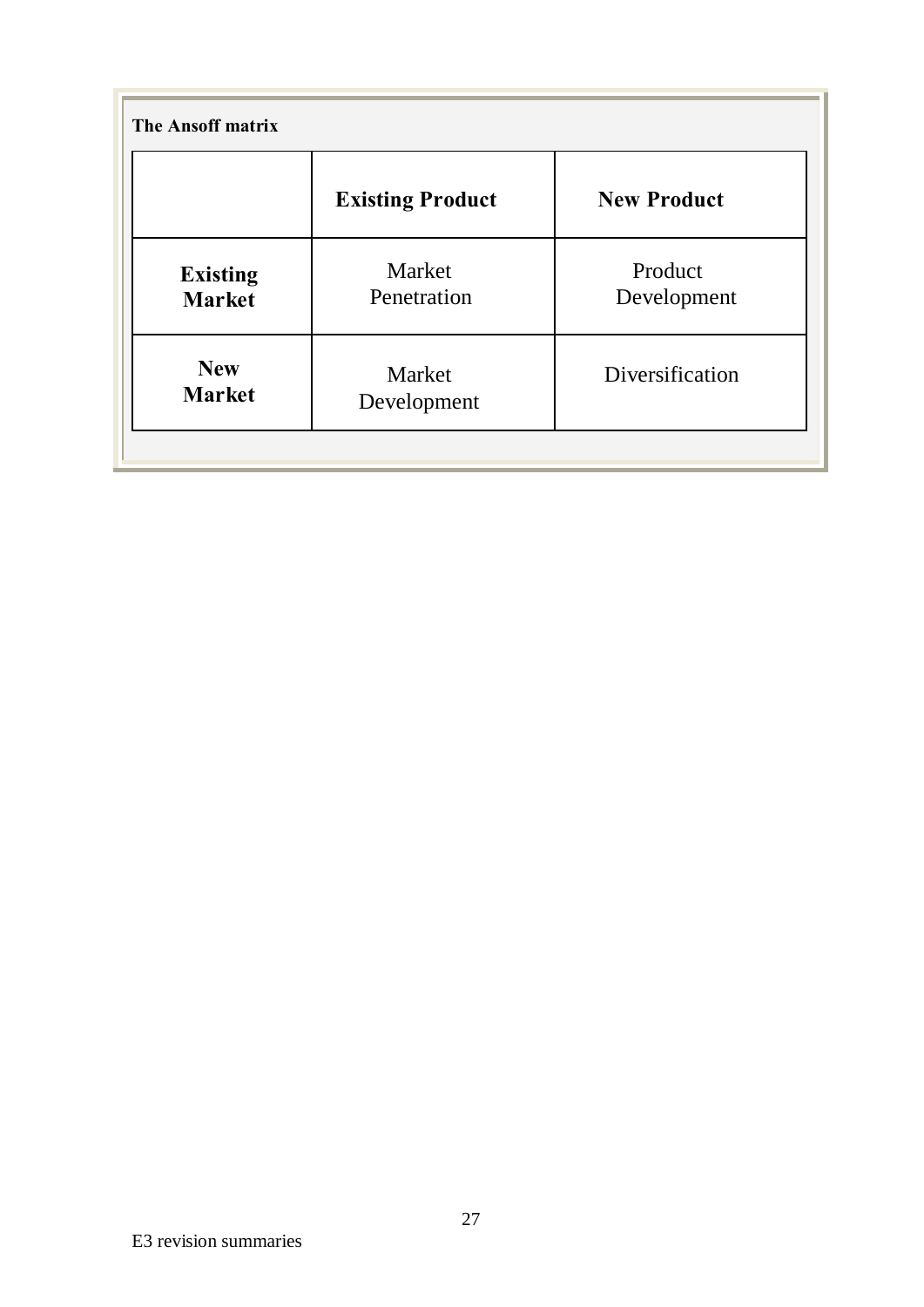#### **Types of integration (merger or acquisition)**

#### **Related diversification**

- Horizontal integration
- · Backwards vertical integration
- Forwards vertical integration

#### **Unrelated diversification**

• Lateral integration or conglomerate diversification

#### **Strategic options**

- Internal development or -organic growthø
- Acquisition (takeover) or merger
- Joint venture
- Strategic alliance
- Franchise (licensing)
- Sales agents
- · Manufacturing overseas
- · Exporting
- · Outsourcing
- · Turnkey operations
- Do nothing
- · Withdraw
- · Consolidate

#### **Divestment**

- Liquidate assets
- Sell off products or brands as a going concern
- Management buy out (MBO)
- Management buy in (MBI)
- Demerger (sale)
- Rationalisation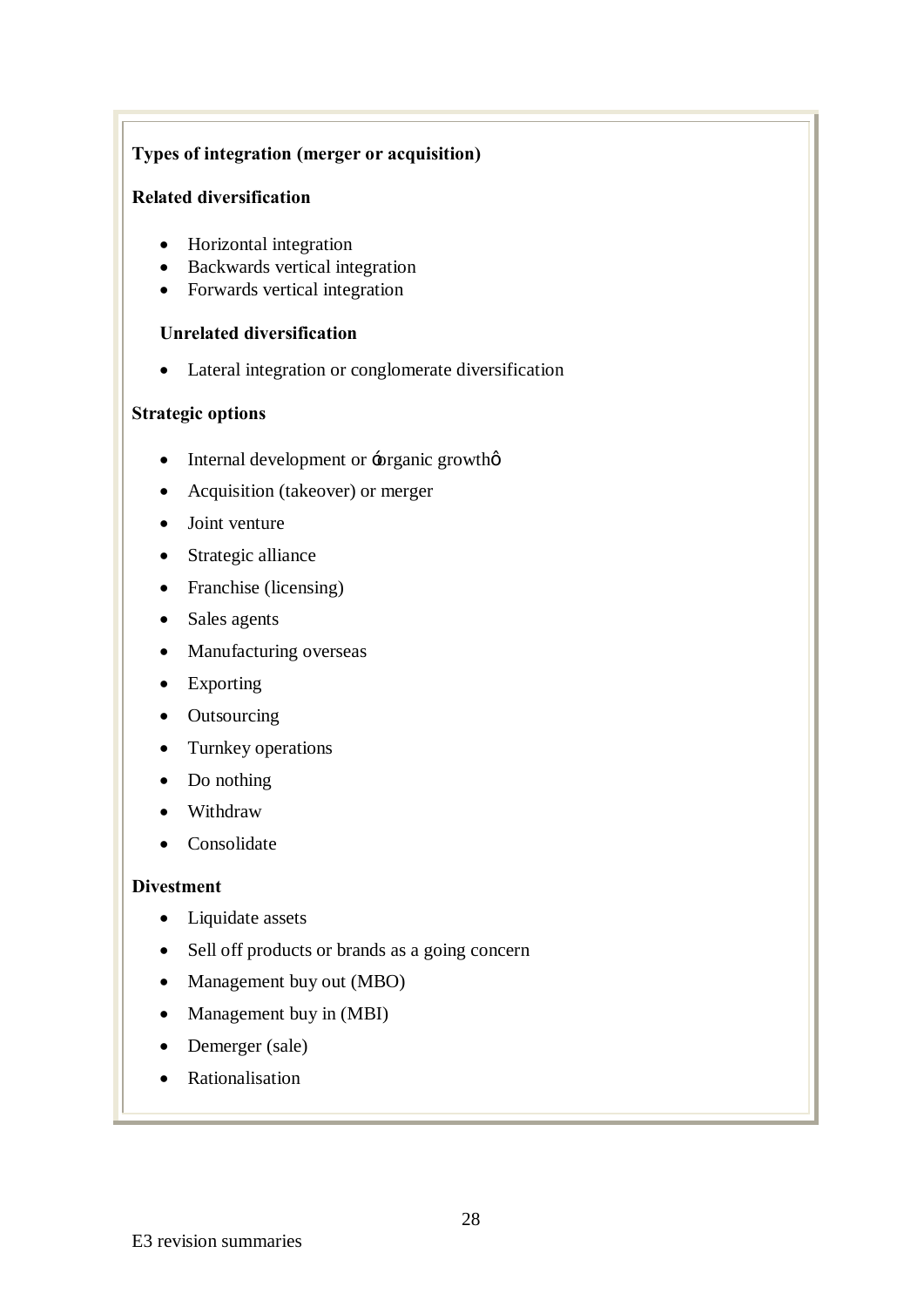A form of outsourcing, the contracting of operations and responsibilities of a specific business function (process) to a third-party service provider. Commonly referred to as  $\pm$ back office outsourcing because it involves the outsourcing of internal business functions e.g. finance, human resource management, legal, information technology, even the  $\div$ offshore outsourcing  $\phi$  of call centers by companies today.

#### **Benefits of BPO**

- $\checkmark$  Economies of scale
- $\checkmark$  Reduces the complexity of internal management
- $\checkmark$  Management can focus on its core competencies
- $\checkmark$  Greater flexibility of using the outsourcer
- $\checkmark$  Increase speed, improve efficiency and cut cost

#### **Limitations of BPO**

- **X** Loss of strategic control
- **X** Organisation more vulnerable due to over reliance
- **X** Loss of competitive advantage
- $\blacktriangleright$  Internal redundancy
- $\blacktriangleright$  Risk to the security of information
- **X** Failure of outsourcer to meet service levels

#### **Offshore outsourcing**

Offshore outsourcing is BPO contracted outside the company's country. Examples from the UK and US, have included overseas development of information technology e.g. programming or software development, customer call centers, processing insurance claims, and even research and development. In either case the process is performed in another country to where the product or service is actually developed or manufactured.

Offshoring is a similar term used when a process is performed in another country, but instead of a third party used, the process is provided by a foreign subsidiary.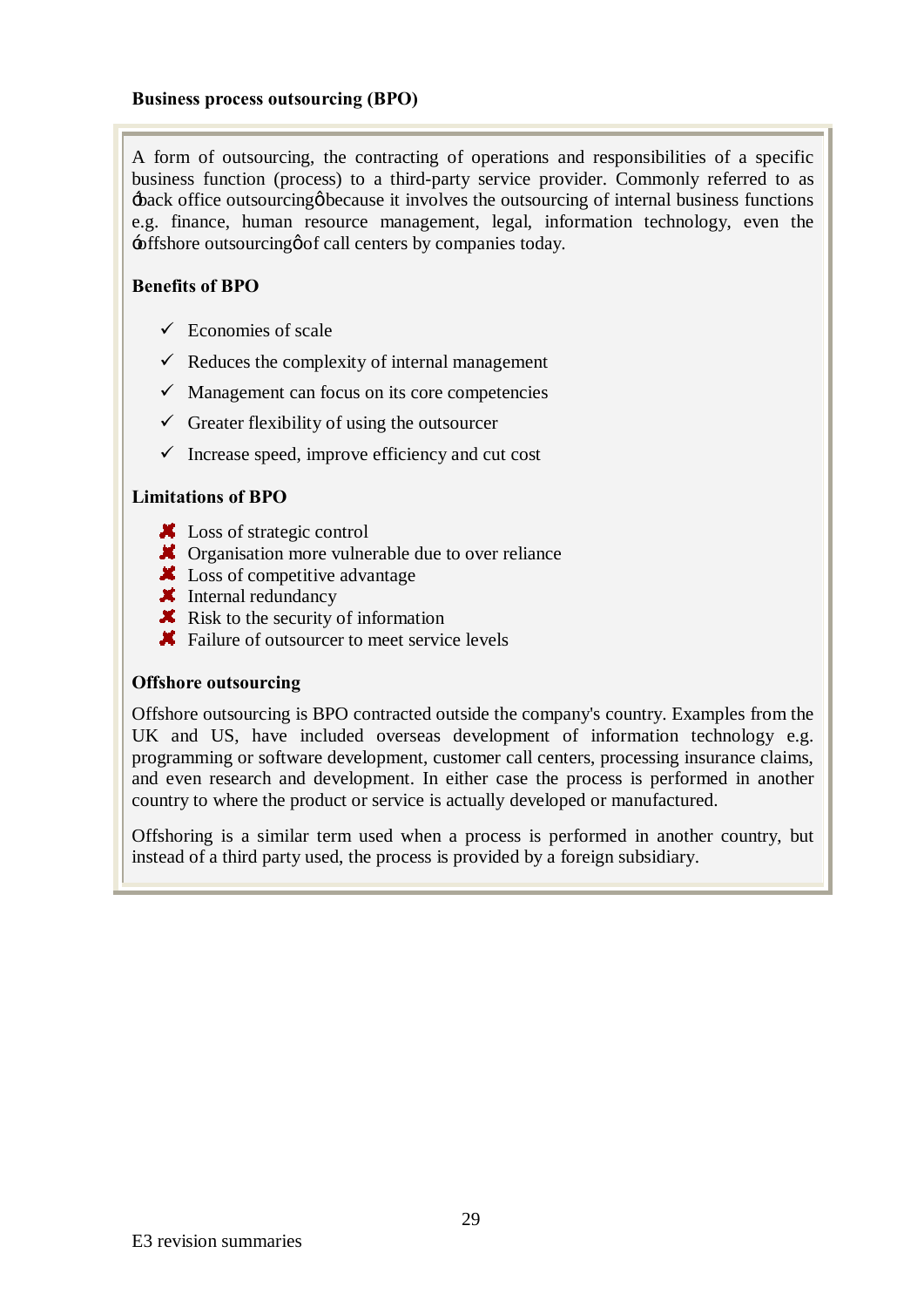#### **Supply chain management**

Strategies to achieve greater integration of the supply chain from raw material to the ultimate final sale and disposal of a finished product or service. Effective supply chain management can be crucial for an organisation to gain competitive advantage e.g. higher quality, lower cost, quicker delivery etc. A supply chain is an example of a supply network, raw materials, components, finished goods and services, are procured as a product passes through a chain of processes that supply one another and at each stage  $\div$ adds value $\phi$  to the customer in some way.

#### **Strategic supply chain management**

The **strategic supply wheel** illustrated by Cousings

- · **Portfolio of relationships** e.g. high collaboration with suppliers
- · **Skills and competences** e g. develop skills internally
- · **Strategic performance measures** e.g. monitor and control supply chain
- · **Cost-benefit analysis** e.g. over strategic approaches
- · **Organisational structure** e.g. support effective supply chain management

#### **Supplier sourcing strategies**

- · **Single sourcing** e.g. source from one supplier only.
- · **Multiple sourcing** e.g. source service from many suppliers simultaneously.
- · **Delegated sourcing** e.g. purchasing decisions are outsourced.
- · **Parallel sourcing** e.g. a combination of two or more of the above.

#### **The three elements of supply chain management**

- Responsiveness
- · Reliability
- · Relationships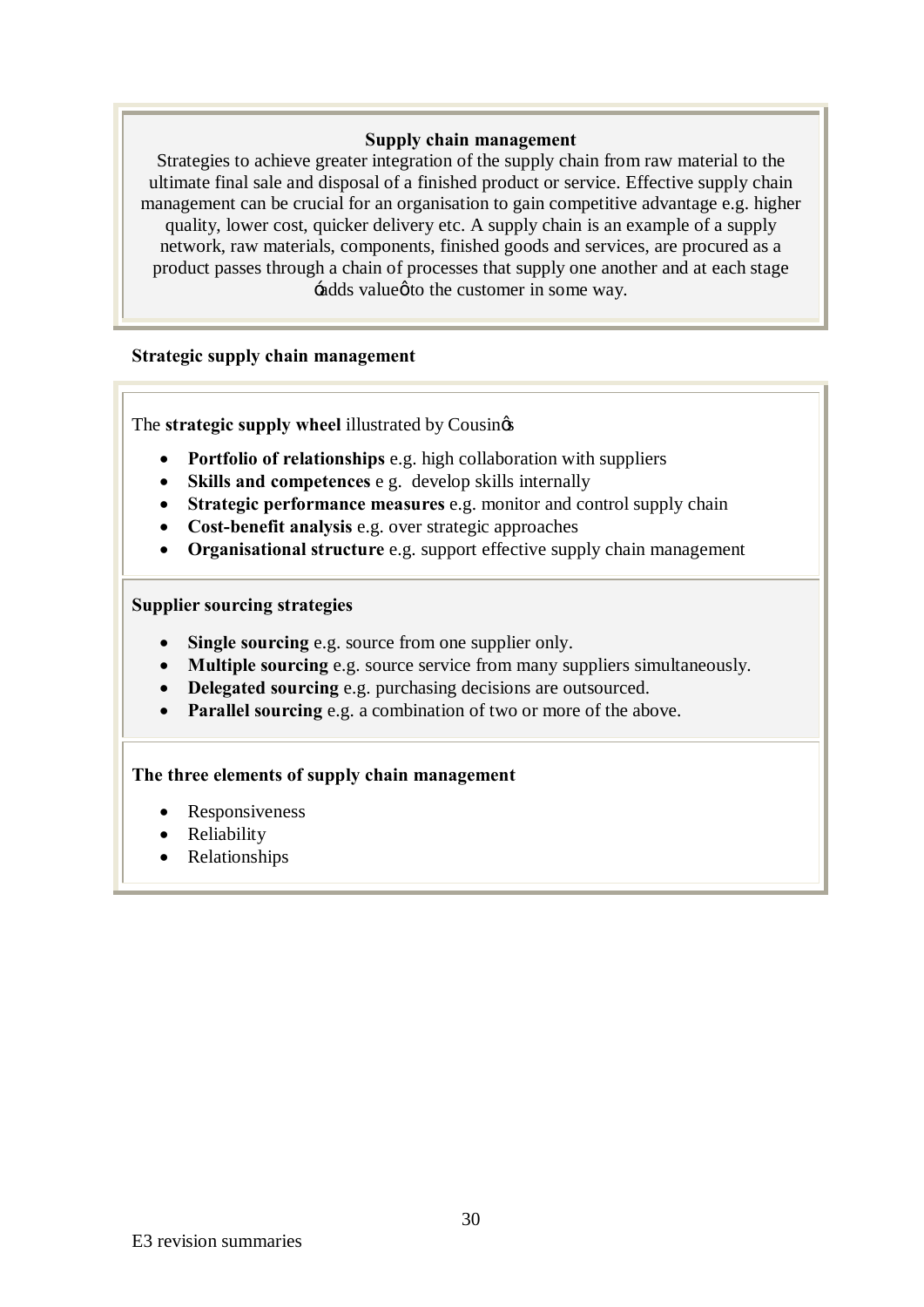#### **IT to facilitate greater integration of supply chain**

- Bar coding
- Electronic tagging
- Materials Requirement Planning (MRP I)
- Route masters
- · Electronic Data Interchange (EDI)
- · Extranet e.g. internet based EDI.
- Computer Aided Design (CAD)
- · Electronic Funds Transfer (EFT) systems.

#### **Business strategies to facilitate greater integration of supply chain**

- Vertical integration
- · Strategic alliances or joint ventures

#### **Evaluating strategic options**

#### **The SFA (or FSA) criteria**

- · **Suitability** e.g. SWOT analyses and mission statement.
- · **Feasibility** e.g. skills, core competences, finance and resources to achieve option
- · **Acceptability** e.g. level of risk and financial return acceptable to stakeholders

#### **RACES**

- Resources
- Acceptably
- Coherence
- · Effectiveness
- Sustainability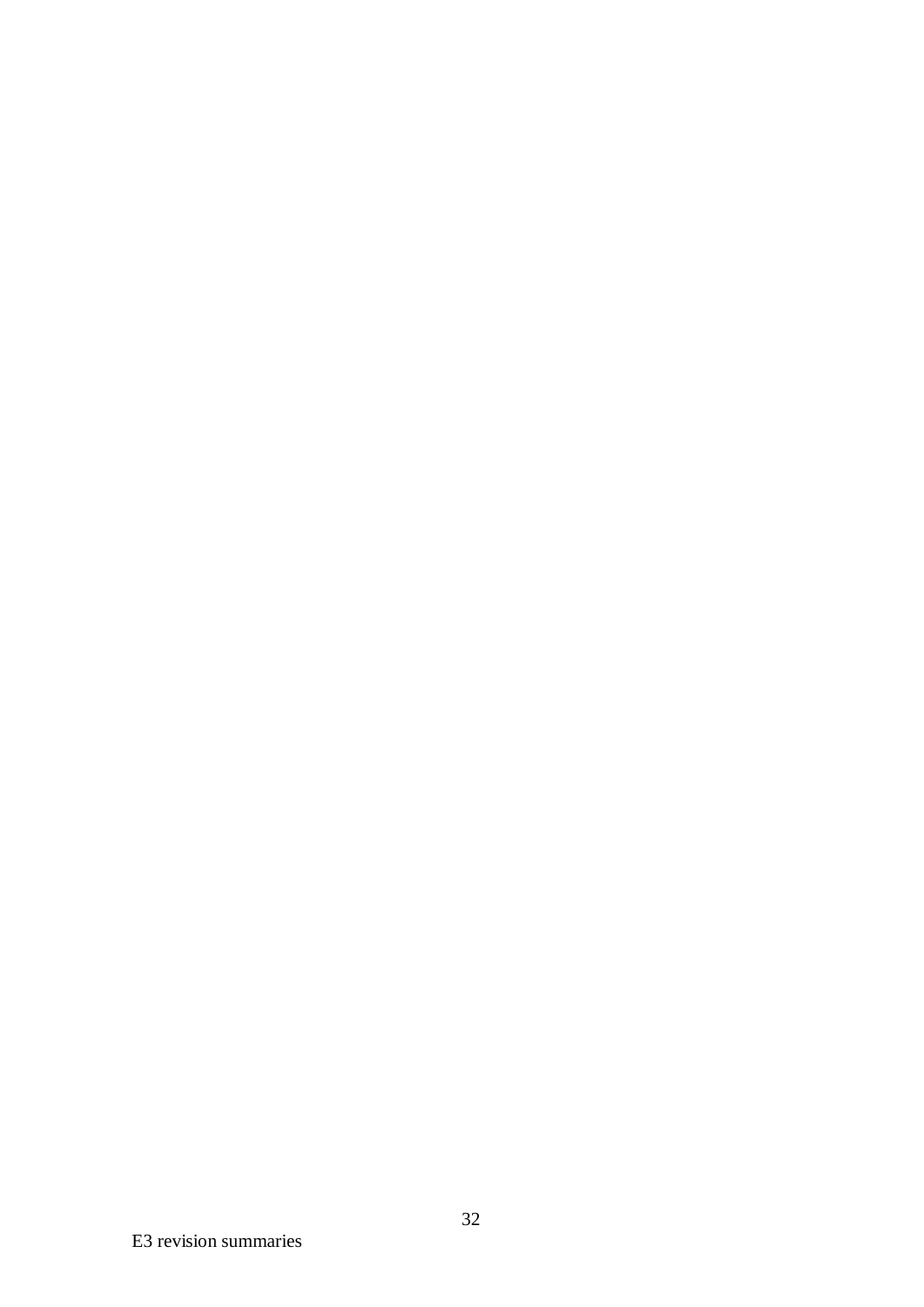# **6**

# **Marketing**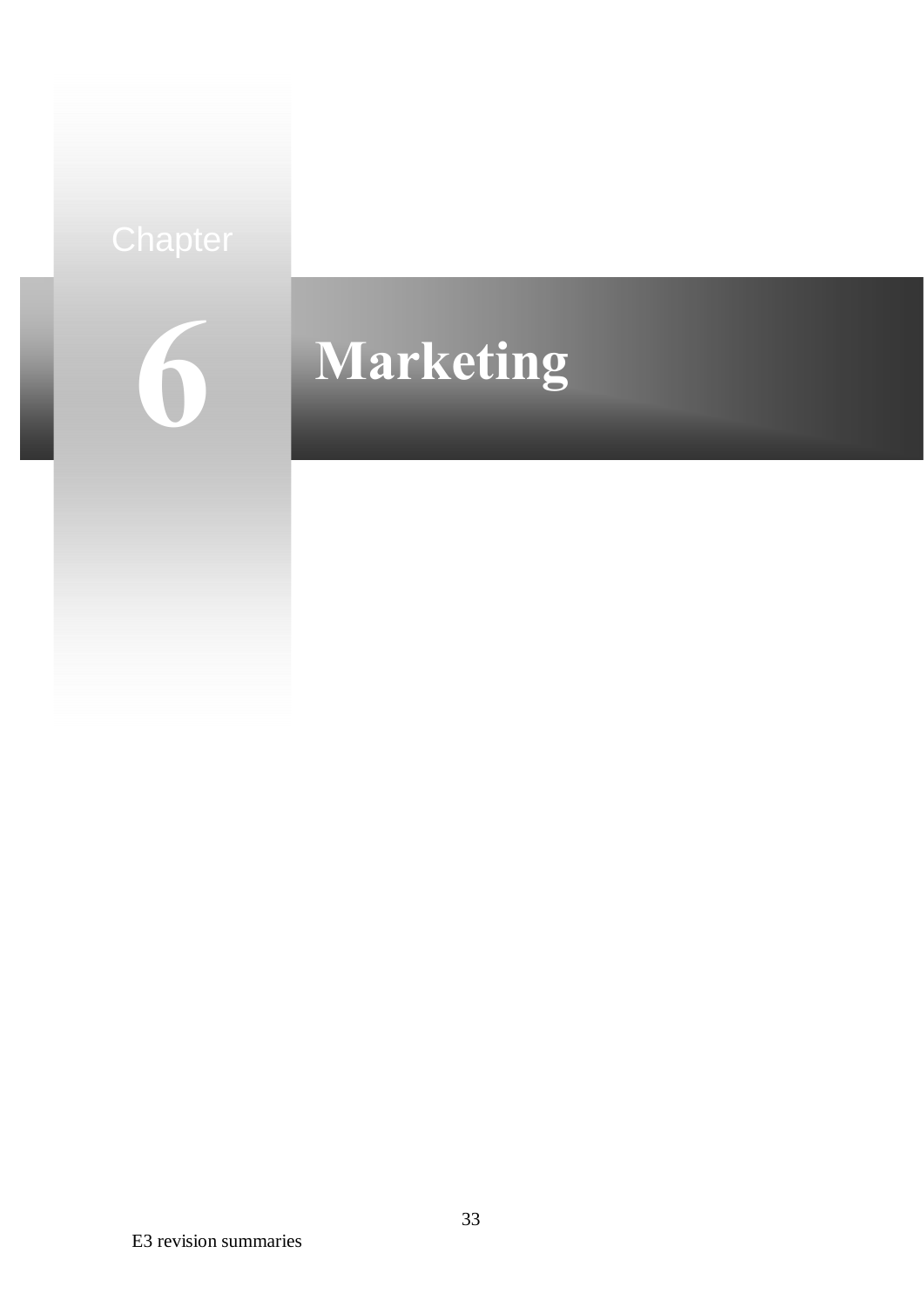#### **Key summary of chapter**

#### **The marketing concept**

#### **Marketing**

The management process responsible for identifying anticipating and satisfying customer requirements profitably. Chartered Institute of Marketing (CIM)

## **The marketing mix (4 Ps)**

A set of controllable variables an organisation has to influence a customers purchase decision for a good or service.

#### **Product**

The  $\exists$ package of benefits including guarantees, warranties and after sales service.

**Price**

The pricing element includes price promotions, discounts, and periods of credit, interest free credit and payment terms.

#### **Promotion**

The promotional mix or promotional plan is comprised of four subcategories: advertising, personal (or direct) selling, sales promotion and public relations.

#### **Place**

Place is where the product can be purchased from e.g. distribution channels.

#### **People**

Often referred to as the  $5<sup>th</sup>$  P in the marketing mix, because staffs are the essential  $\pm$ human asset $\phi$  to support the marketing concept.

**Process**

How the service is delivered or how the sale of the good is managed.

#### **Physical evidence**

The tangible evidence that exists and that can be identified to the organisation.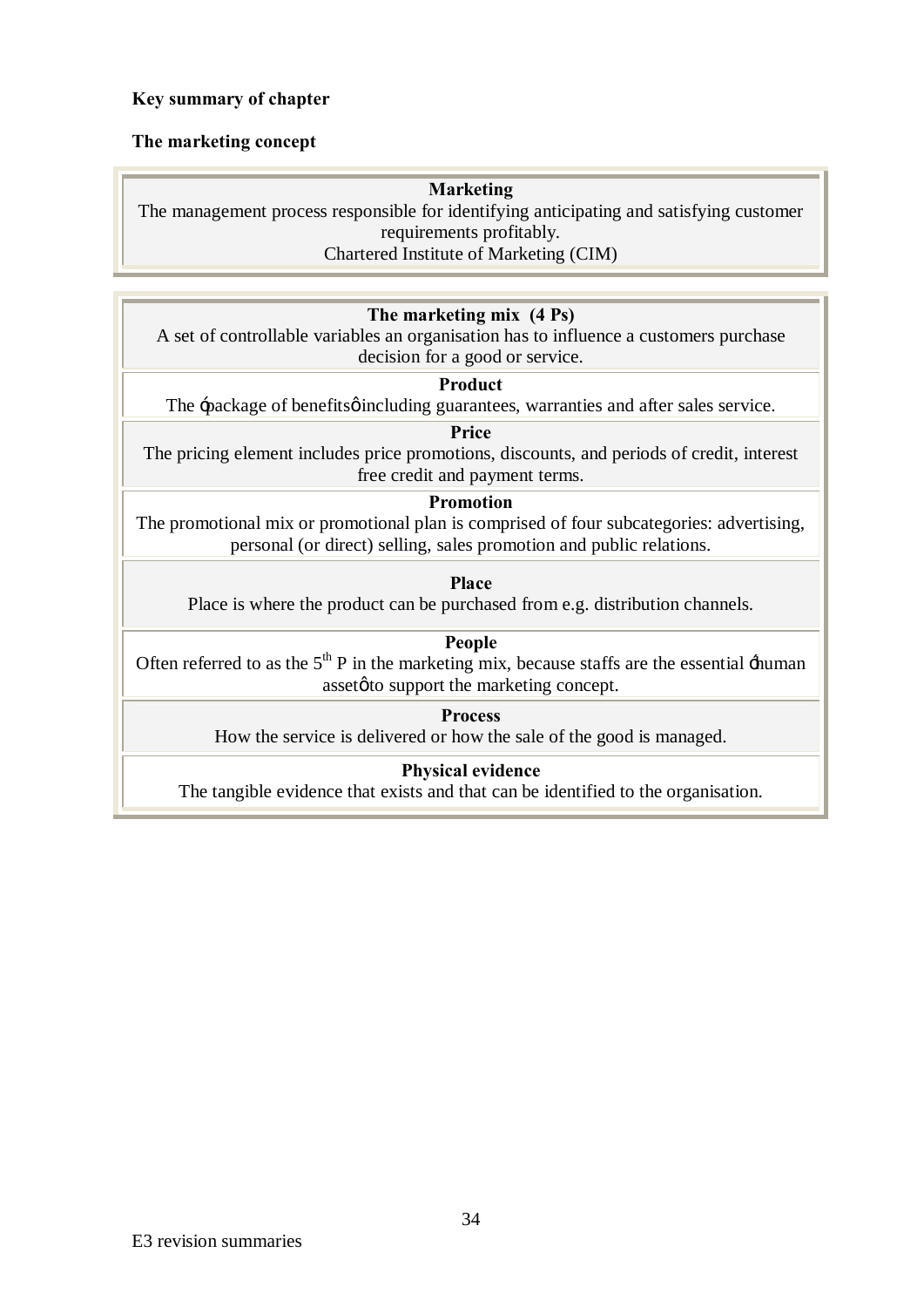#### **Market research**

 $\overrightarrow{A}$  systematic investigation of markets and accumulation of relevant data $\phi$ 

#### **A process for market research**

- 1. **Problem recognition**
- 2. **Define scope of data and information needs**
- 3. **Collect data and information** e.g. sampling, surveys, observation, interview etc
- 4. **Analyse and understand information** e.g. databases, summarise trends and results
- 5. **Report and conclude** for new marketing strategies

#### **Sales forecasting methods**

#### **Market forecasting methods for estimating current demand**

- Total market or industry potential
- Area market potential
- Market share
- Relative market share (RMS)

#### **Market forecasting methods for estimating future demand**

- Survey or sample of buyers intentions
- Composite of sales force opinions
- Expert opinions
- · Past-sales analysis
- Market test methods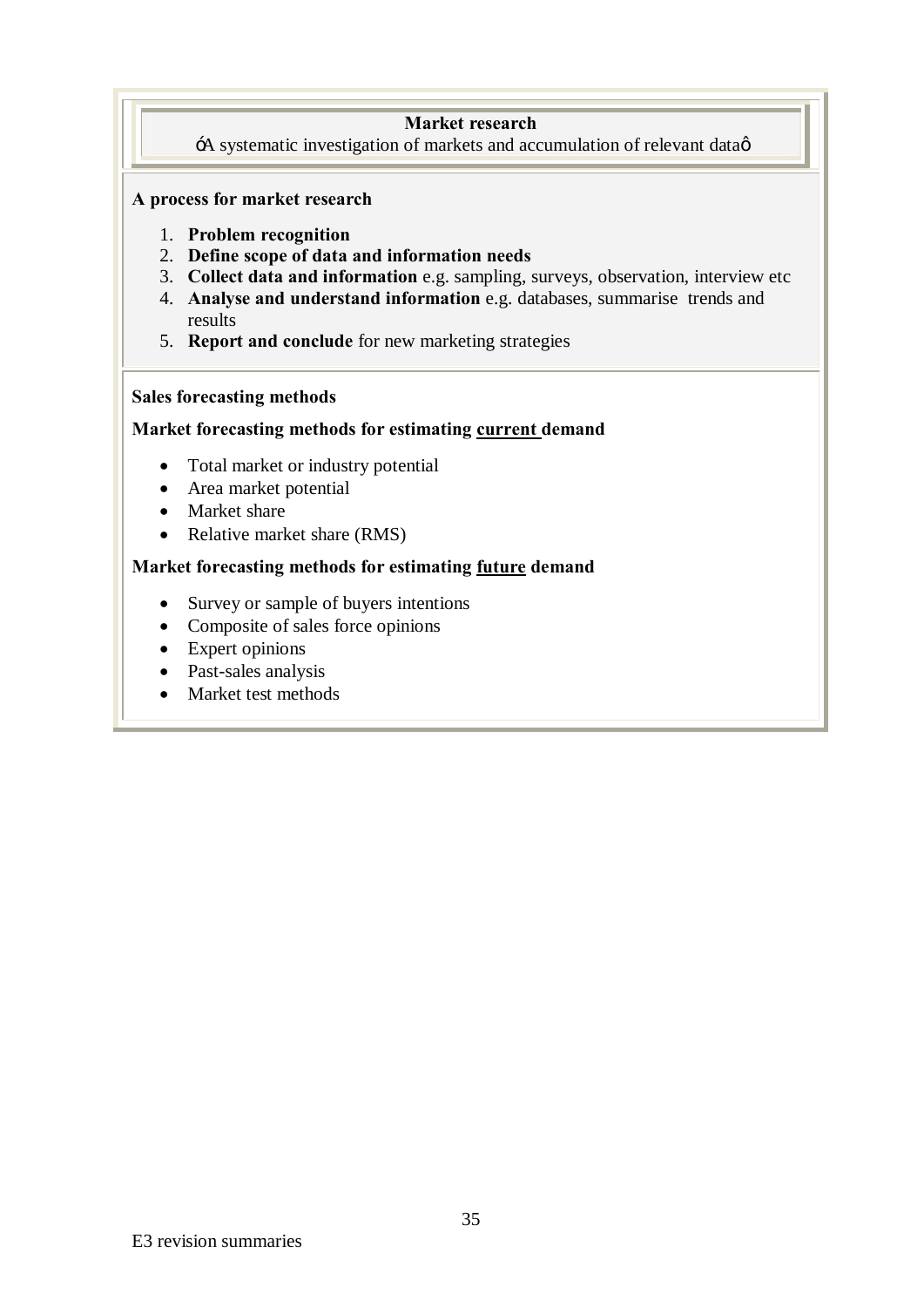#### **Relationship marketing**

Relationship marketing is about devoting marketing resources to the maintenance of the existing customer base, as well as trying to attract new customers. Customer loyalty and retention has become critical to the long-term survival of organisations, relationship marketing aims to build excellent relationships with customers in order to retain their loyalty.

#### **Payne's 6 markets model for relationship management**

Payne advocated that an organisation has six markets not just the -eustomerg market when it comes to relationship marketing.

- 1. Customer market
- 2. Referral market
- 3. Supplier market.
- 4. Recruitment market
- 5. Influence market
- 6. Internal market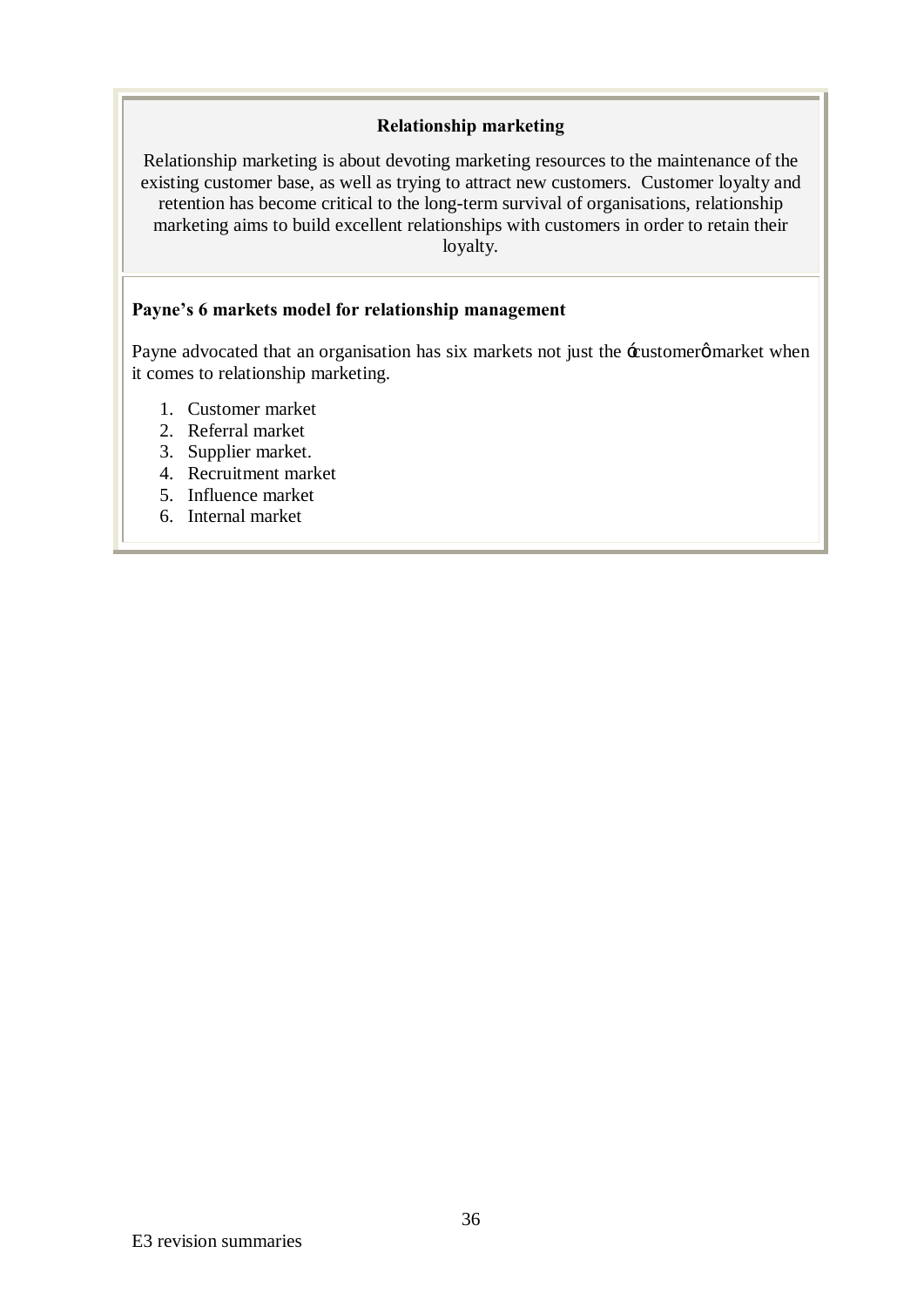### **Market Segmentation**

The grouping of customers, with each sub-group or segment of customer having a common need, want or value. Each sub-group or segment will be affected by different targeting strategies; they would behave differently and respond differently to different  $\pm$ ailoredø marketing mixes.

### **Advantages of market segmentation**

- $\checkmark$  Match closer the features of a product to customer groups.
- $\checkmark$  Higher customer satisfaction or delight
- $\checkmark$  Brand loyalty and customer retention.
- $\checkmark$  More efficient use of marketing resources

### **Guidance for effective market segmentation (Kotler)**

- · **Substantial** e.g. segment sizeable enough to be profitable
- · **Accessible** e.g. segment can be efficiently and effectively reached
- · **Measurable** e.g. segment can be measured
- · **Actionable** e.g. effective strategies are available to attract segment
- · **Differentiable** e.g. the segment behaves and responds differently

### **Reasons not to engage in market segmentation**

- The number of customers not big enough to earn a profit.
- · Effective promotion mediums do not exist to create awareness economically.
- The size or strength of competition that already exists.
- Segment too subjective, complex and therefore difficult to measure.
- · The firm lacks the core competences to compete.
- The market segment identified has no long-term future.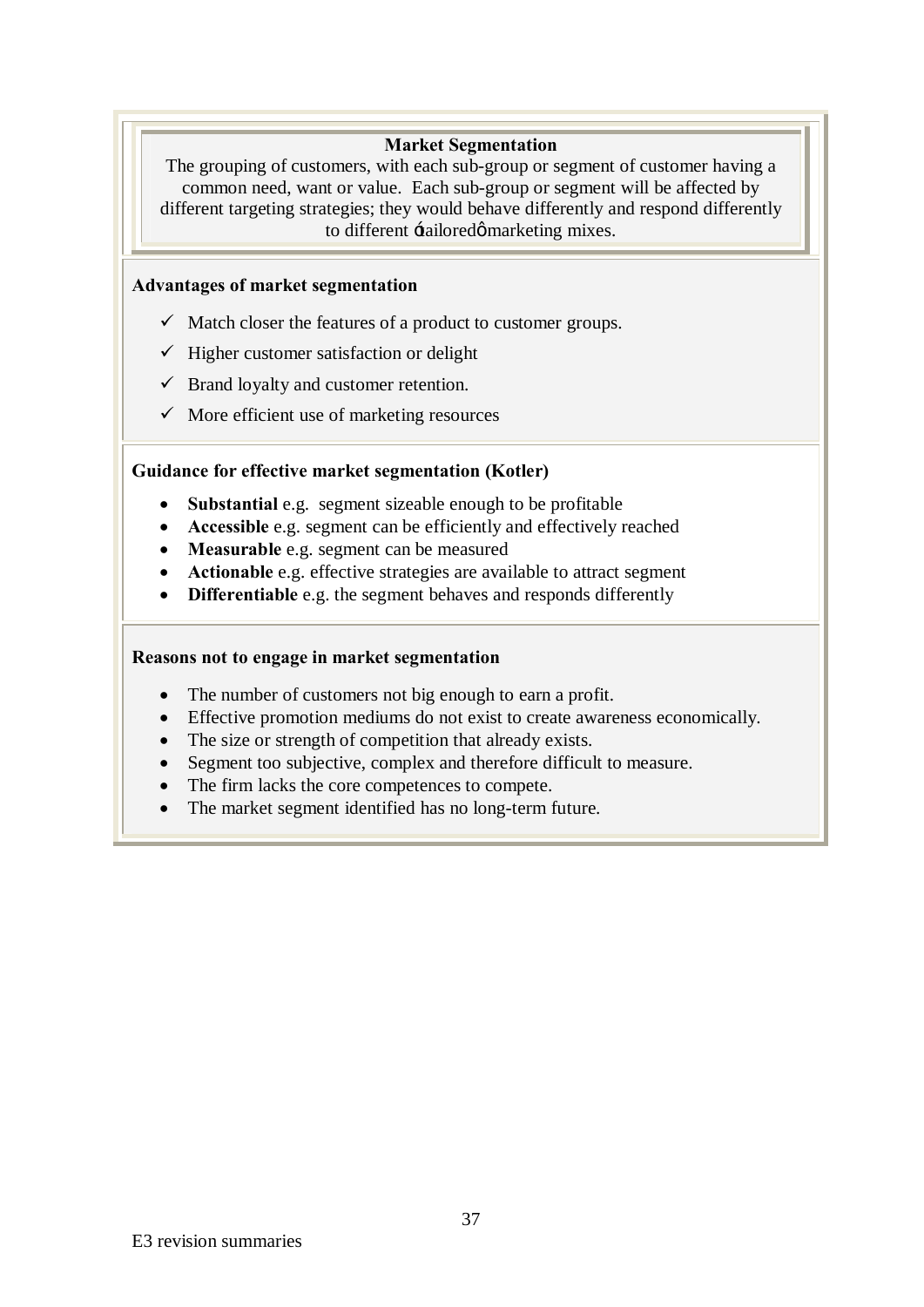### **The strategic marketing process**

The primary goal of any marketing strategy is to satisfy the strategic goals of the organisation e.g. competitive strategy must support the corporate strategy, mission and goals.

- 1. The mission statement and corporate objectives reviewed
- 2. Conduct a marketing audit
	- Review strategy and objectives of the organisation
	- · Audit external marketing environment e.g. PEST or SLEPT analysis
	- · Market analysis and segmentation for different customer needs and values
	- Competitive benchmarking of  $\exists$ marketing mix $\phi$  practices
- 3. Evaluation and reporting of all market research and intelligence
- 4. Determine and evaluate competitive strategies
- 5. Detailed action plan created
- 6. Review and obtain feedback periodically
- 7. Regularly undertake marketing audit

### **The marketing environment**

Environmental analysis is a process strongly linked to the creation of the marketing strategic plan for an organisation. Models such as PEST or SLEPT analysis and other derivatives of these e.g. PESTLE or SLEEPT or STEEPLE can be used for analysing the general or industry environment.

- · **S** societal factors
- L legal factors
- · **E** economic factors
- · **P** political factors
- · **T** technological factors

Two extra Es could include ethical and ecological factors.Other considerations to the above for a more comprehensive study of the environment would include a full analysis of customers, competition and markets.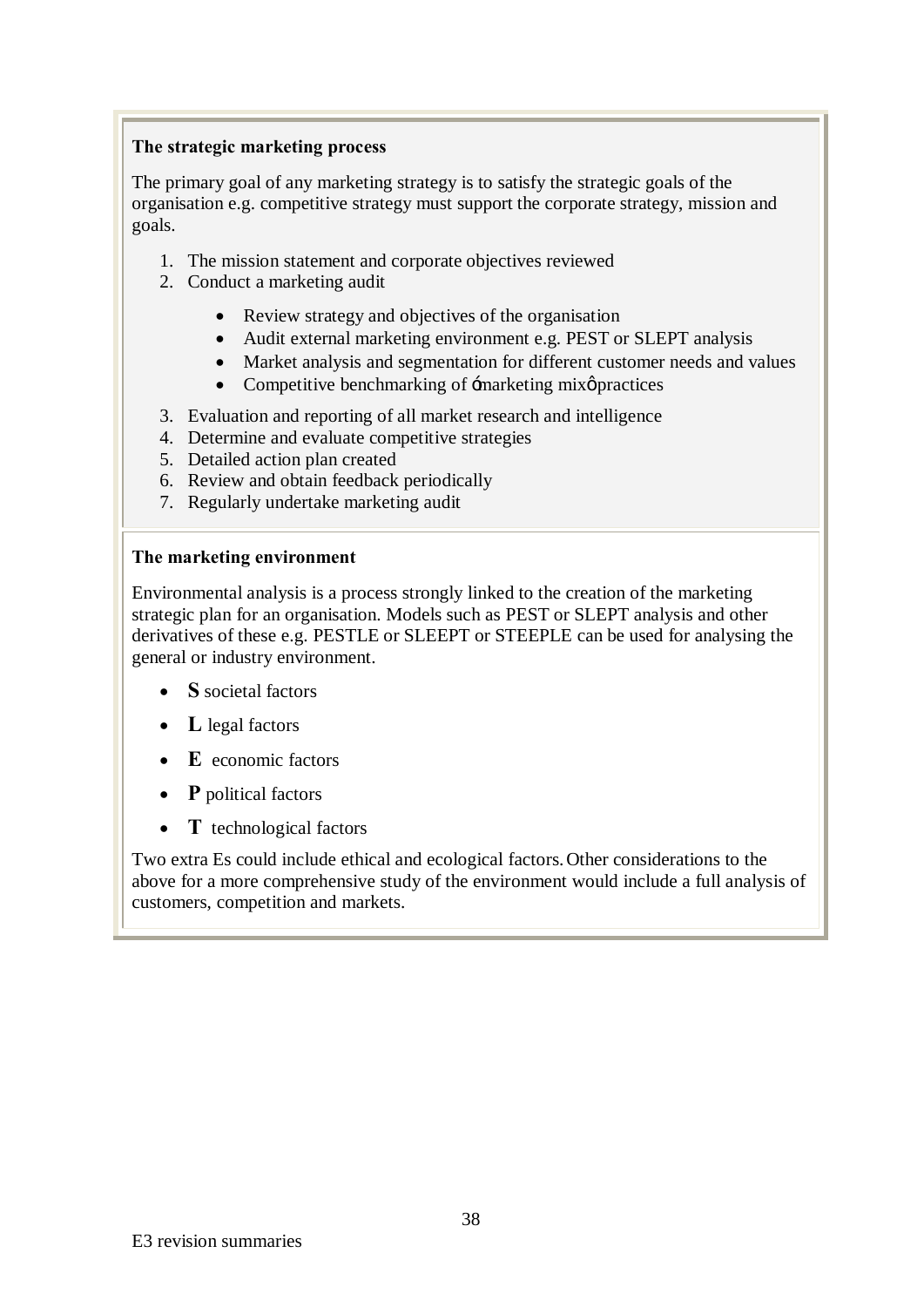### **Product positioning**

Competitive positioning is about the organisation's role in the competitive market place.

- · **Undifferentiated (or homogenous) positioning** is the targeting of an entire market with a single marketing mix.
- · **Differentiated targeting** is the targeting of different market segments and a specific marketing mix for each segment.
- · **Concentrated positioning** is the targeting of a single market segment only with a single marketing mix e.g. single segment focus.

|                                                 | <b>Competitive advantage</b>                                                                                                                 |                                                                                                                                                                     |  |  |
|-------------------------------------------------|----------------------------------------------------------------------------------------------------------------------------------------------|---------------------------------------------------------------------------------------------------------------------------------------------------------------------|--|--|
|                                                 | Low cost                                                                                                                                     | <b>Differentiation</b>                                                                                                                                              |  |  |
| <b>Broad Target</b><br><b>Competitive Scope</b> | <b>Cost Leadership</b><br>Offering a product or service at<br>the lowest price due to having<br>the lowest cost per unit in the<br>industry. | <b>Differentiation</b><br>Offering a product or service with<br>certain characteristics or features<br>that are unique and distinct<br>relative to the competition. |  |  |
| Narrow Target                                   | <b>Cost Focus</b><br>Market segmentation and cost<br>leadership strategy pursued.                                                            | <b>Differentiation Focus</b><br>Market segmentation and<br>differentiation strategy pursued.                                                                        |  |  |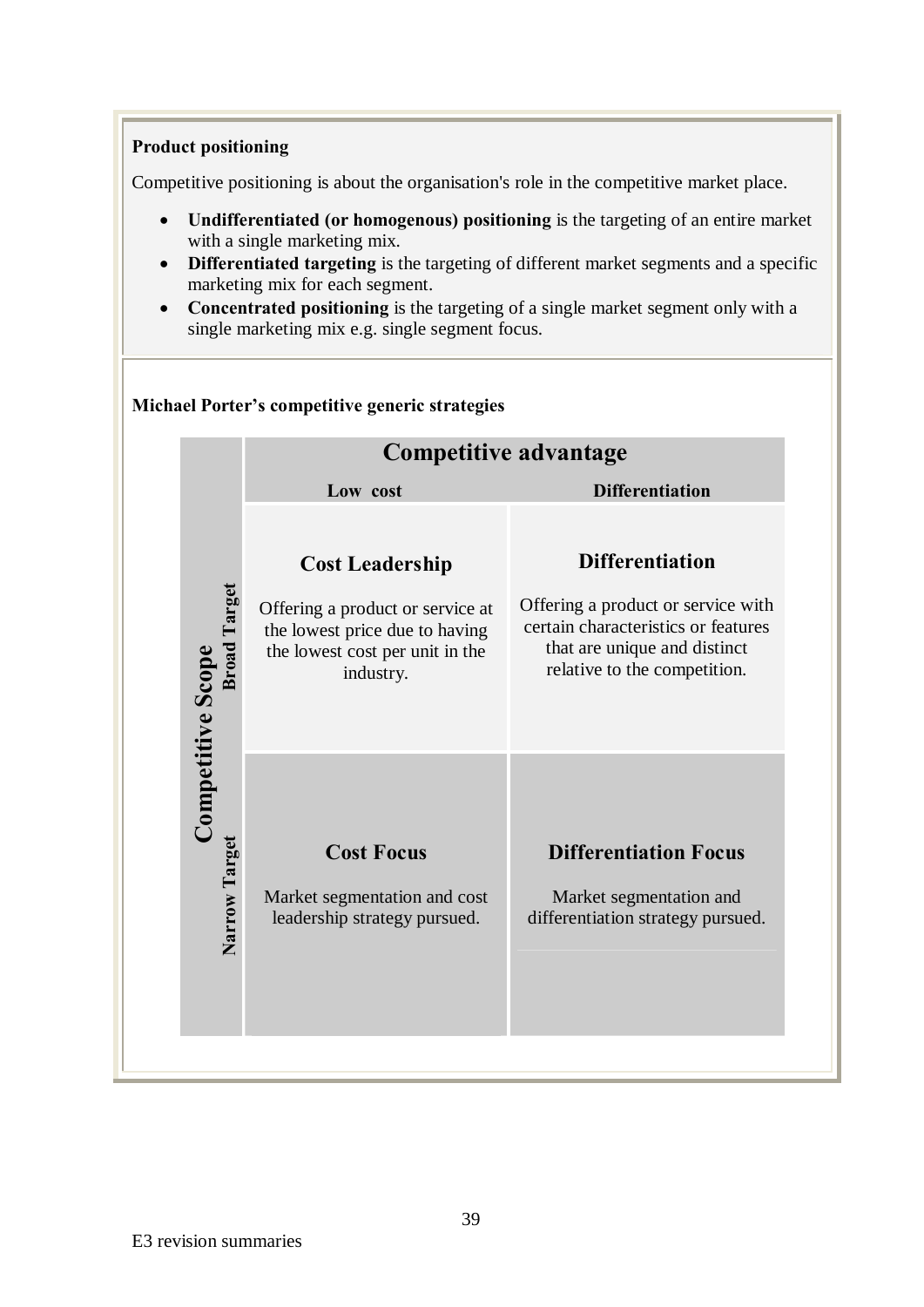### **The characteristics of services**

- · **Intangibility** e.g. no material substance or physical existence
- · **Legal ownership** e.g. difficult to return if faulty
- · **Instant perishability** e.g. cannot be stored for future use
- · **Heterogeneity** e.g. performed different each time
- · **Inseparability** e.g. cannot be separated from the person who provides it

### **Product (customer) portfolios and the product mix**

Product mix means the different products that the organisation makes or sells. The product portfolio can be managed using tools such as the product life cycle (PLC) theory and the Boston Consulting Group (BCG) matrix.

### **Product or industry life cycle**

The product life cycle illustrates the succession of stages that a product goes through in terms of its sales or market share. The market environment in which a product is sold is always changing and therefore must be managed as it moves through a succession of different stages.

- Introduction
- Growth
- Maturity
- Decline

## **The Customer Life Cycle (CLC)**

The Customer Life Cycle (CLC) is similar in theory to the Product Life Cycle (PLC), however, CLC focuses upon the creation and delivery of lifetime value to the customer (not product) during different  $\pm$ stages of their life cycle e.g. identifying products or services that customers need, want or value throughout their life cycle stages. A customer lifecycle value (CLV) estimates the present value of the net cash flows likely to be received during a customers life time.

### **The Boston Consulting Group matrix**

- Problem Child e.g. new product that poorly competes.
- Star e.g. new product that competes well.
- Cash Cow e.g. mature and established product that competes well.
- Dog e.g. mature and established product that poorly competes.

Product portfolio theory states that an organisation should have a 'well diversified portfolio of products  $\phi$ .g. stars are essential for future success, cash-cows to  $\pm$ harvest $\phi$  and support stars, the absence of question marks or dogs if possible.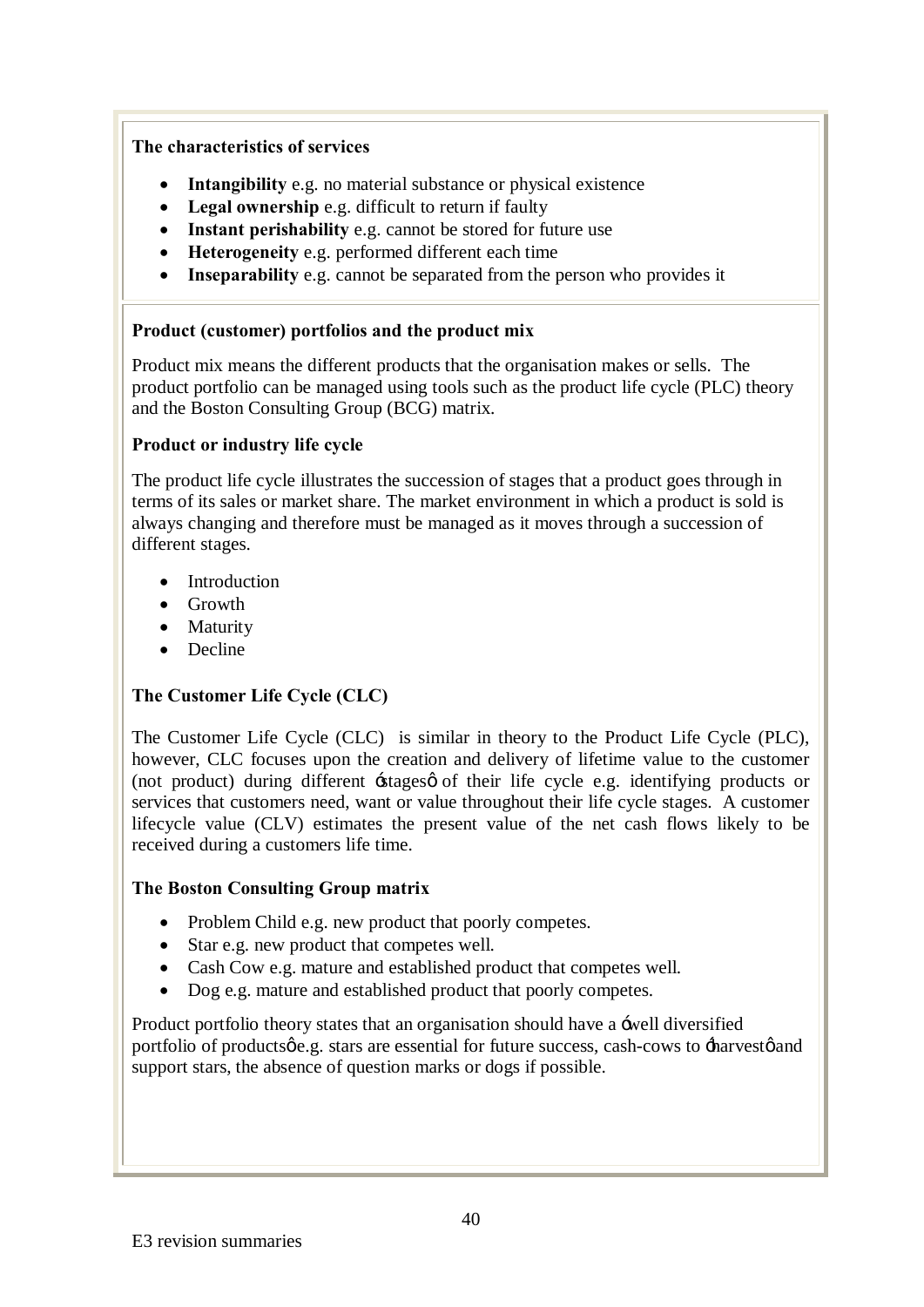### **Customer profitability analysis (CPA)**

Relating specific costs to serving customers or groups of customers, so that their relative profitability can be assessed. Customer profitability analysis (CPA) focuses on cost reduction by understanding how customers consume different support resources e.g. processing, delivery, sales visits, telephone support, internet support etc. It allows an organisation to concentrate on the most profitable of its customers.

### **Direct product profitability (DPP)**

DPP is a decision making tool that helps a food merchandiser by providing a better indication of the profitability of products on the supermarket shelves. DPP allocates direct product costs to individual products. These costs are subtracted from gross profit to derive at DPP for each product. The normal indirect costs attributed to products would be distribution, warehousing and retailing. DPP would ignore indirect costs such as head office overhead, only product specific fixed (indirect) cost would be analysed. e.g. shelf filling, warehousing and transportation

### **Distribution channel profitability (DCP)**

DCP another ABC concept, is about relating specific distribution costs to serving customers or groups of customers, so that their relative profitability can be assessed. Typical supply chain channels today include the internet, e-mail, shops/branches, post, telephone, catalogues, other distributors etc

### **Activity based management (ABM)**

Activity based management (ABM) is about satisfying customers whilst making fewer demands on internal resources. The aim is that once cost drivers are created, organisations can aim to reduce cost, by creating models for more effective planning and control.

### **Attribute costing**

DPP or CPA can be taken one step further by using attribute costing, a method which applies cost-benefit analysis e.g. benefits from the value of customer utility or 'satisfaction' derived from different attributes of a product, compared to the cost of providing each attribute.

### **Strategies to improve customer or product profitability**

- 1. Increase price
- 2. Increase volume sold
- 3. Reduce support activities that incur specific customer or product cost
- 4. Withdrawal e.g. discontinue selling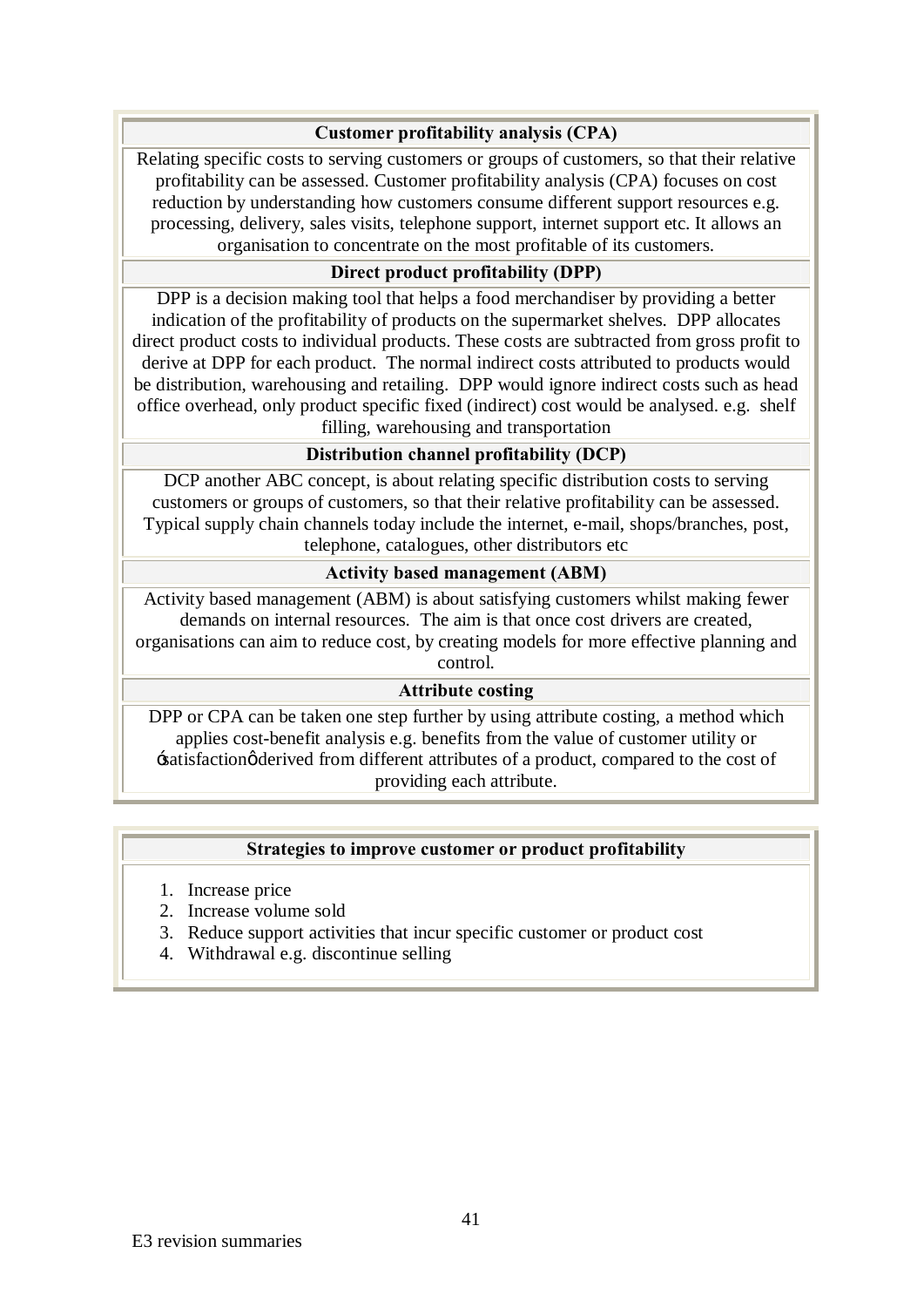### **Branding**

A trade name, symbol or logo synonymous or identifiable to an organisation, or its product or service e.g. Nike (and its  $\pm i c \kappa \phi \log o$ ).

### **The merits of brands**

- $\checkmark$  Can support new products and services
- $\checkmark$  Can create a premium price
- $\checkmark$  Can support franchising (licensing)
- $\checkmark$  Can have longer life cycle than products
- $\checkmark$  Can differentiate a product and strengthen customer loyalty

### **The five brand strategies of Kotler (1997)**

- · **Line extensions** e.g. new sizes, flavours etc launched under same product brand
- · **Brand extensions** e.g. new product category launched under same brand
- · **Multibrands** e.g. new brands launched in same product category
- · **New brands** e.g. new product category launched or existing product relaunched
- · **Co brands** e.g. complimentary brands combined for promotional strategic benefit

### **Brand accounting**

Brand expenditure is not capitalised under IAS 38

### **The valuation of intangible brands**

- The historical accounting cost
- The present value of the  $\exists$ price premium $\emptyset$  paid for the brand
- The present value of future estimated earnings from the brand
- The market price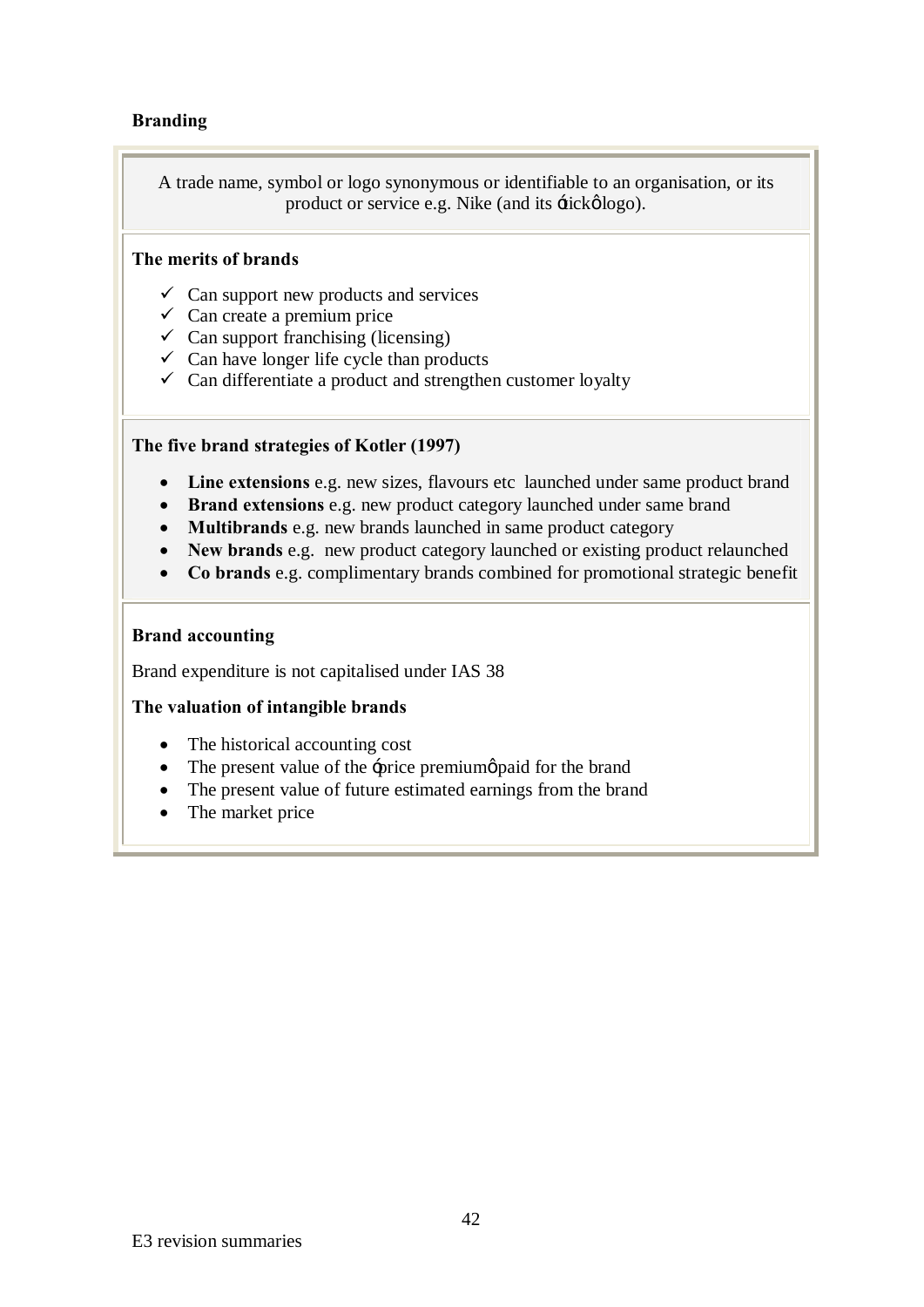### **Ethics**

Morals about the right behaviour and way of conduct.

### **Corporate Social Responsibility (CSR)**

Being aware of the impact of actions on others, and acting in the best interests of society

### **Ethical considerations in marketing**

- · Safe products and services
- · Ethical products and services e.g. not tested on animals, fair trade, recycling, biodegradable etc
- Fair pricing and returns policy
- · Full refund offered if customer unsatisfied
- · Customers not misled e.g. information, sales staff and agents
- No text messaging or junk mail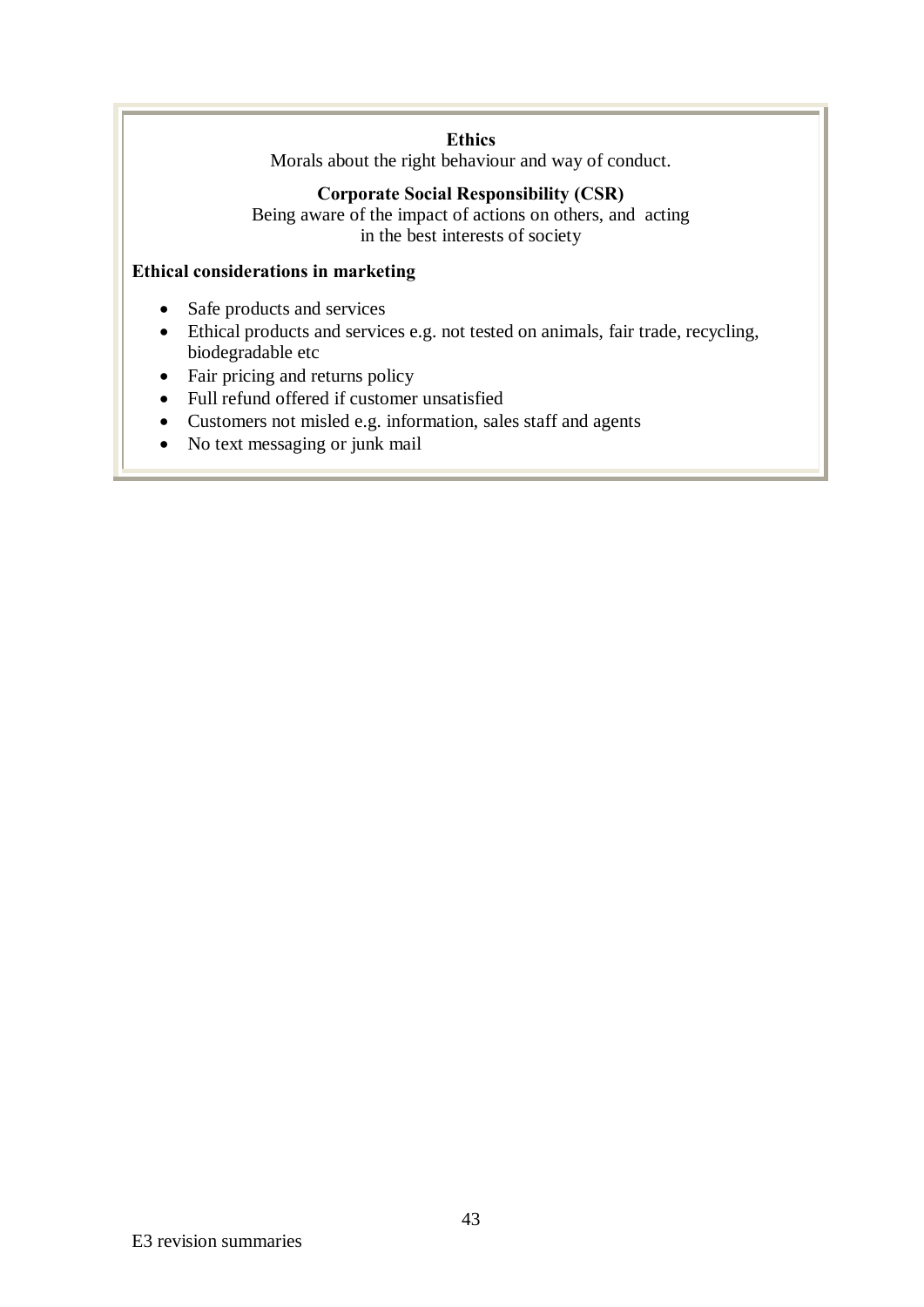### **The role of IT in supporting marketing**

### **Marketing decision support systems (MDSS)**

Databases, internet, extranet, intranet and e-commerce systems. A coordinated collection of data, system tools, and techniques with supporting software and hardware by which an organization gathers and interprets relevant information from business and the environment and turns it into a basis for making management decisions. **(American Marketing Association)**

### **Customer relationship management (CRM) systems**

Devoting marketing and IT resources to the maintenance of existing customers, as well as strategies to attract new customers.

### **Examples of CRM systems**

- · **Face to face contact** e.g. meetings, phone calls, e-mail, online services etc.
- · **Back office** e.g. booking, billing, invoicing and payment.
- · **Analysis of customer trends** e.g. data warehousing and mining

### **Data warehousing and mining**

### **Data warehousing**

The input and storage of high volumes of data e.g. customer transactions such as time of day and type of goods purchased. Tesco collects data via its sales order processing systems using EPOS, bar-coding and magnetic stripe card (club card) technology.

### **Data mining**

The process of extracting useful and perhaps previously unknown information from a large pool of information gathered within a data warehouse. It is also referred to as  $\pm$ shopping basket $\phi$  analysis because it is heavily applied within the retail sector.

### **E-marketing and E-commerce**

### **E-marketing**

Marketing over the internet. Also referred to as i-marketing, web marketing and online marketing. The presentation of the organisations brand, product and services over the internet, to help build strong customer relationships and brand loyalty.

### **E-commerce**

The process of buying and selling goods and services electronically over the internet using website technology.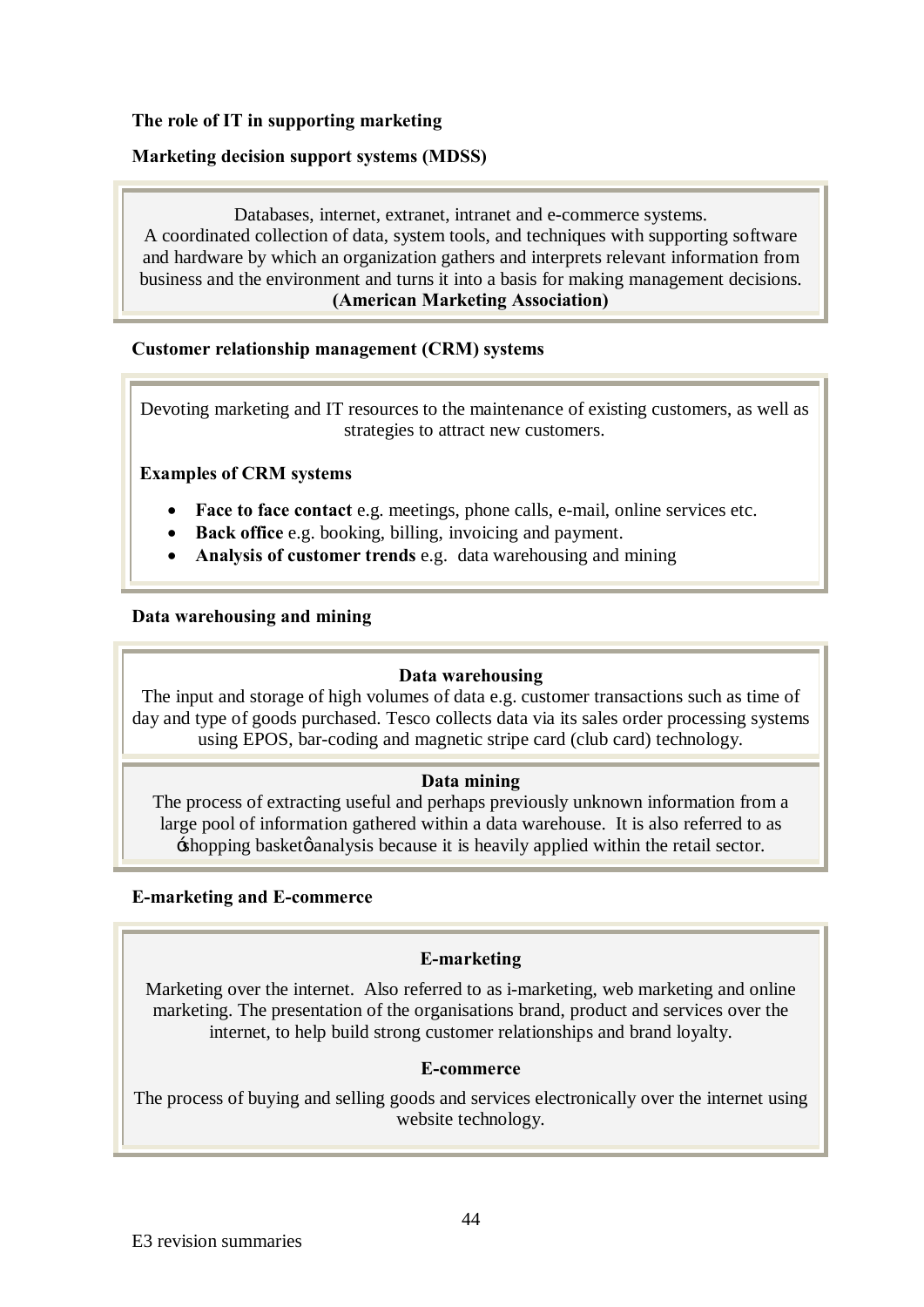

# **Information Strategy**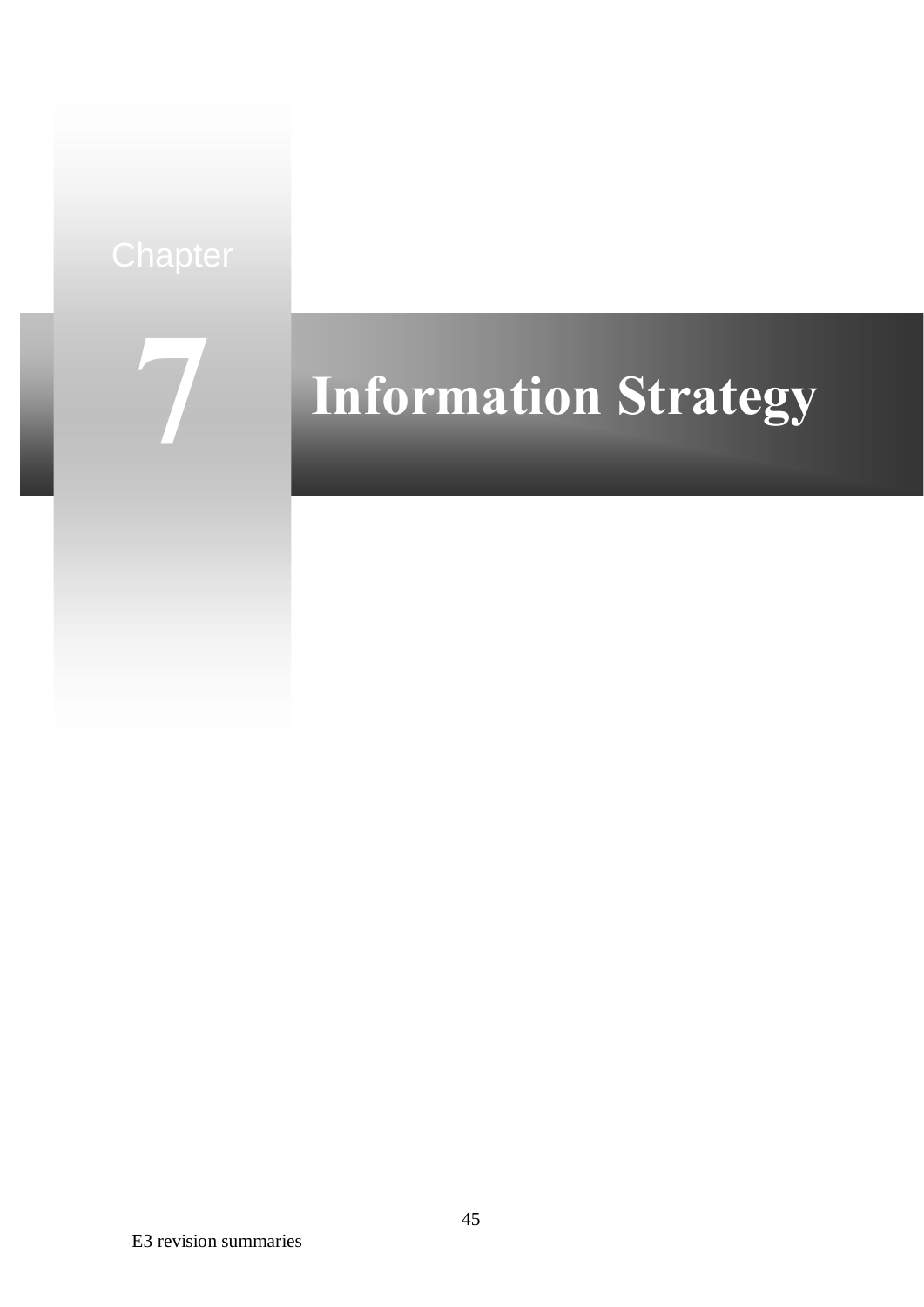### **Key summary of chapter**

### **Information**

Data which has been processed in a meaningful way e.g. summarised, formatted, tabulated or filtered, so that it is understandable by its intended recipient.

### **Information system**

A system of persons, data records and activities, manual or computerised, that process, collect and maintain information, to provide it to staff or other stakeholders.

The primary role of information systems is to support the business strategy and goals of the organisation. The business strategy and goals of the organisation should always be driving the information strategy of the organisation, never the other way around.

### **Characteristics of good information systems**

- **A** Accurate
- **C** Complete
- **C** Cost beneficial
- **U** User friendly
- **R** Relevant
- **A** Authoritive
- **T** Timely
- **E** Easy to use

| Quality                | <b>Strategic planning</b> | <b>Operational</b>                                      |
|------------------------|---------------------------|---------------------------------------------------------|
|                        | control                   |                                                         |
| <b>TIME PERIOD</b>     |                           |                                                         |
| <b>TIMELINESS</b>      |                           | IMMEDIATE<---------------------------------->DELAYED    |
| <b>OBJECTIVITY</b>     |                           | SUBJECTIVE <--------------------------------->OBJECTIVE |
| <b>QUANTIFIABILITY</b> |                           | QUALITATIVE<--------------------->QUANTITATIVE          |
| <b>ACCURACY</b>        |                           | APPROXIMATE <===========>ACCURATE                       |
| <b>CERTAINTY</b>       |                           |                                                         |
| <b>COMPLETENESS</b>    |                           |                                                         |
| <b>BREADTH</b>         |                           |                                                         |
| <b>DETAIL</b>          |                           | LITTLE DETAIL<-------------> HIGHLY DETAILED            |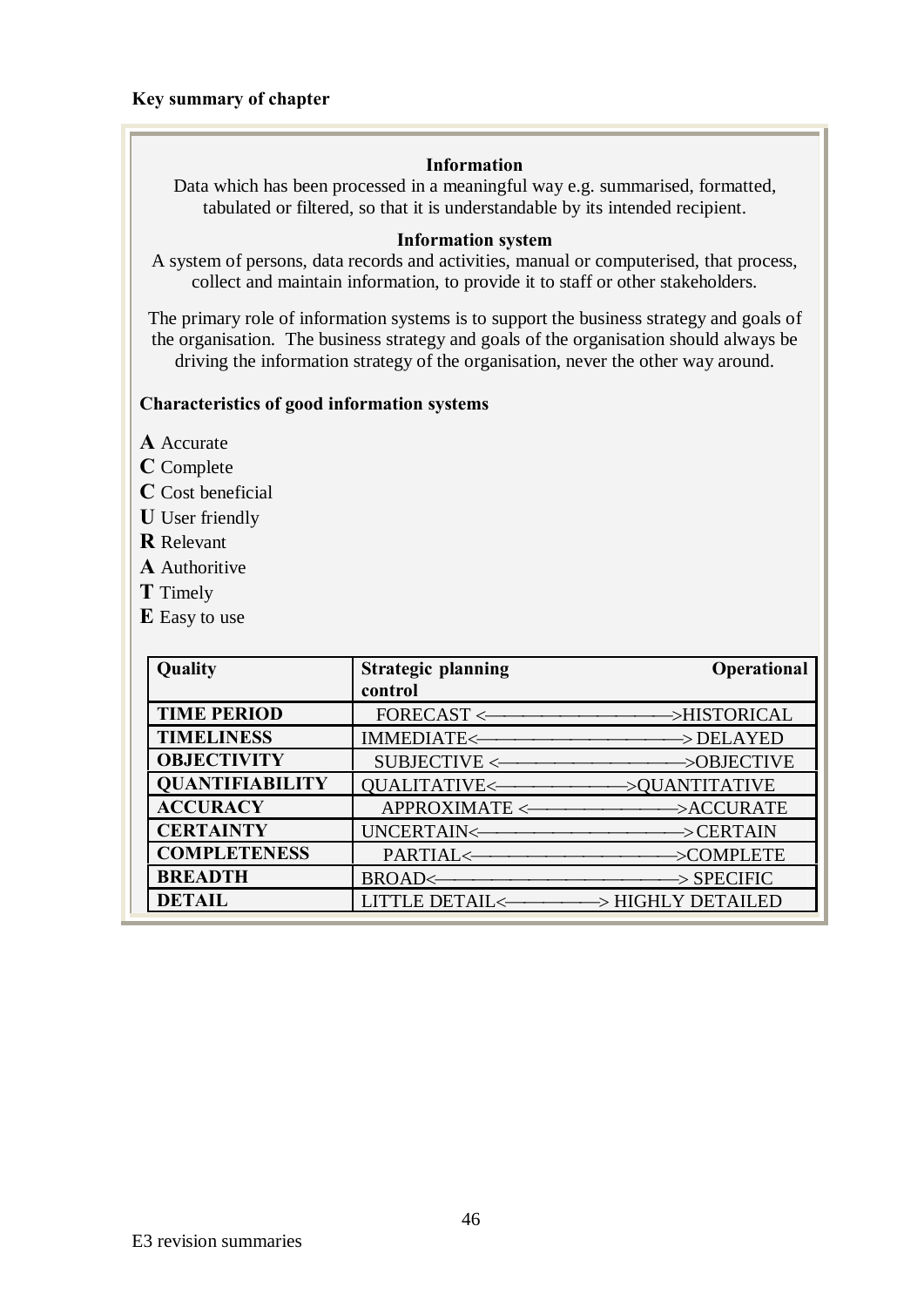### **Michael Earl reasons to have an IT strategy**

- IT involves high costs
- · IT is critical to the success of many organisations
- · IT can be used as part of a commercial strategy to gain competitive advantage
- IT impacts upon customer service
- · IT impacts upon all levels of manager
- · IT could mean a revolution in the way information is created and presented
- IT involves many stakeholders

### **Nolan's 6-stage hypothesis**

- · Initiation
- Contagion
- · Control
- Integration
- · Data administration
- Maturity

### **The three elements of IT strategy**

- Information Systems Strategy (ISS) -WHAT $\phi$
- Information Management Strategy (IMS)  $\div$ WHO $\phi$
- Information Technology Strategy (ITS)  $\pm$ IOWø

### **Developing an IT strategy**

- 1. Determine the business strategy, goals and objectives.
- 2. Define information needs and identify information sources.
- 3. Position audit and gap analysis undertaken for existing systems.
- 4. Heavy end user consultation and participation.
- 5. Change management and implementation
- 6. Review and control progress to ensure project objectives have been met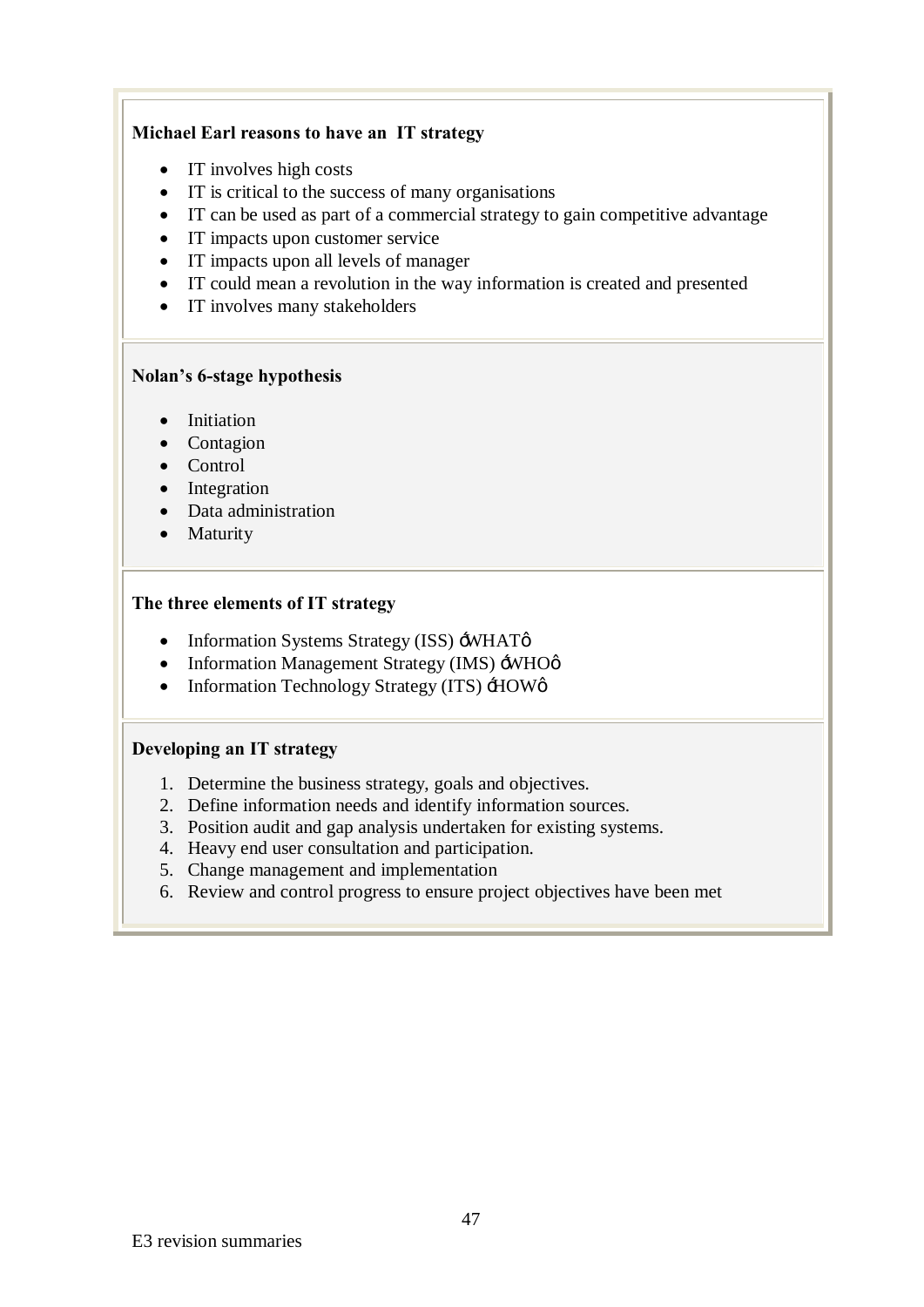## **Earl's Grid for assessing information systems**

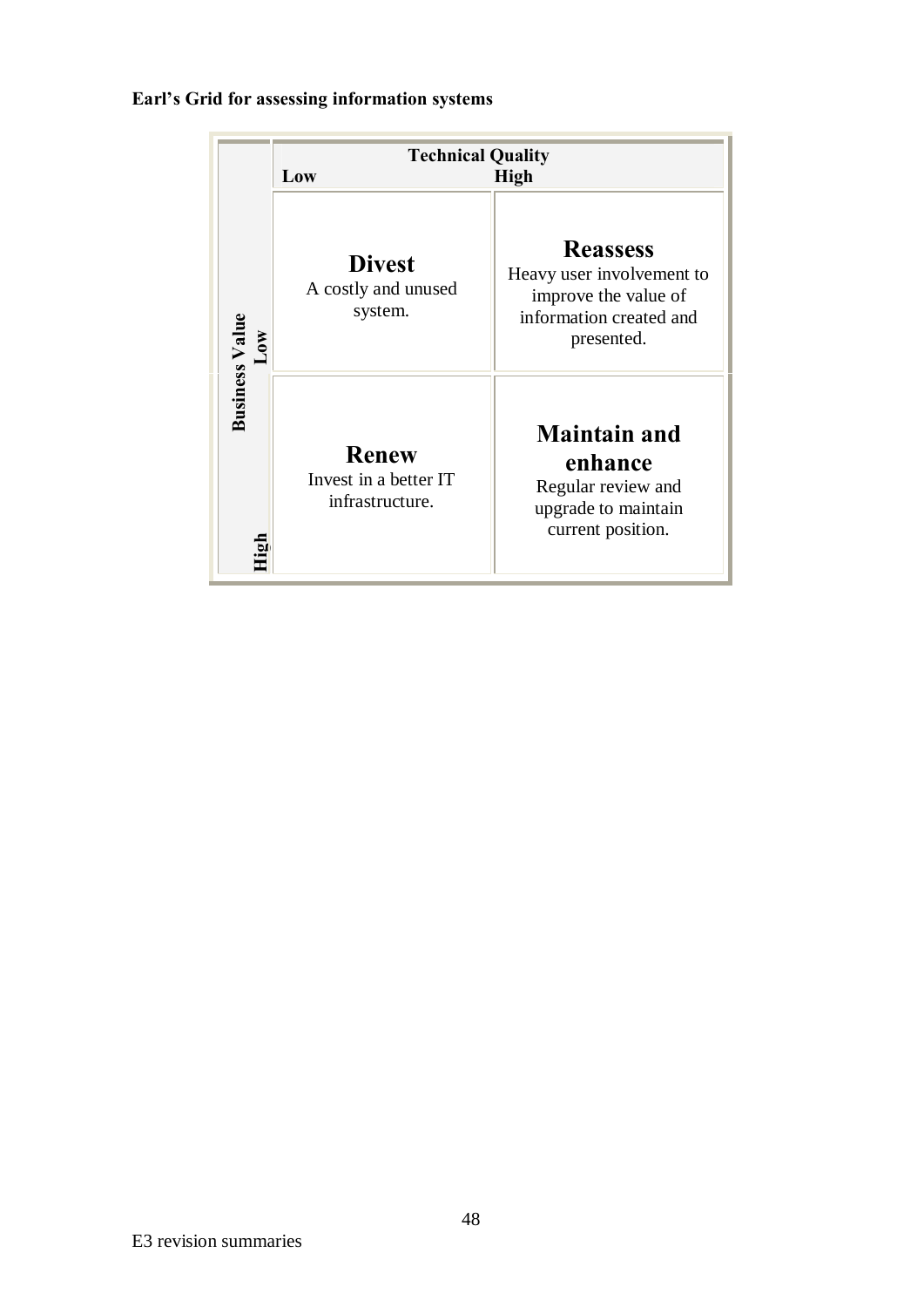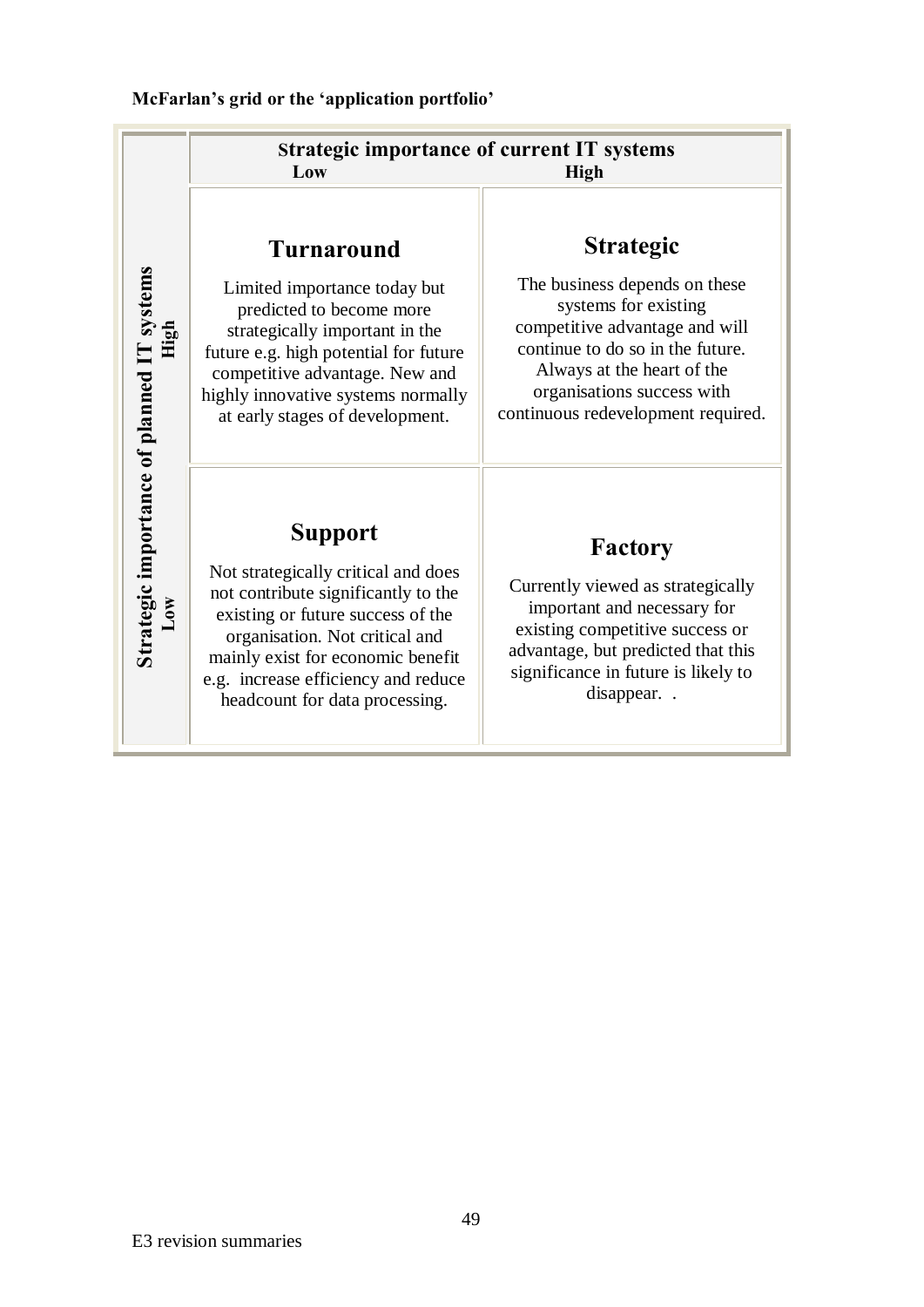### **Criteria for evaluating information systems**

- Quality of the information e.g. using  $\angle$ ACCURATE $\phi$  (see below)
- · **U**ser acceptance testing e.g. surveys, interview, observation etc
- · **A**ctual costs and benefits of new system compared to budget
- · **T**echnical testing e.g. response time, performance and reliability
- · **E**ase of recovery in the event of failure or malfunction

### **Tools and techniques**

- · User questionnaires, interviews and observation
- Testing using real and -dummyødata
- Cost-Benefit (CB) analysis
- Benchmarking
- Post implementation audit and review
- · Errors, complaints and queries reported
- The VFM or 3 Es approach

## **Cost-Benefit (CB) analysis**

An economic evaluation technique which compares the costs associated with a proposed investment with the benefits that investment will return. Both tangible and intangible factors would be considered.

### **Advantages**

### **Disadvantages**

- **X** Uncertainty of estimating the future
- $\checkmark$  Useful technique for screening new projects

 $\checkmark$  Considers the  $\checkmark$  intangibles  $\check{\phi}$ 

- **X** Placing a value on intangible
	- benefits and costs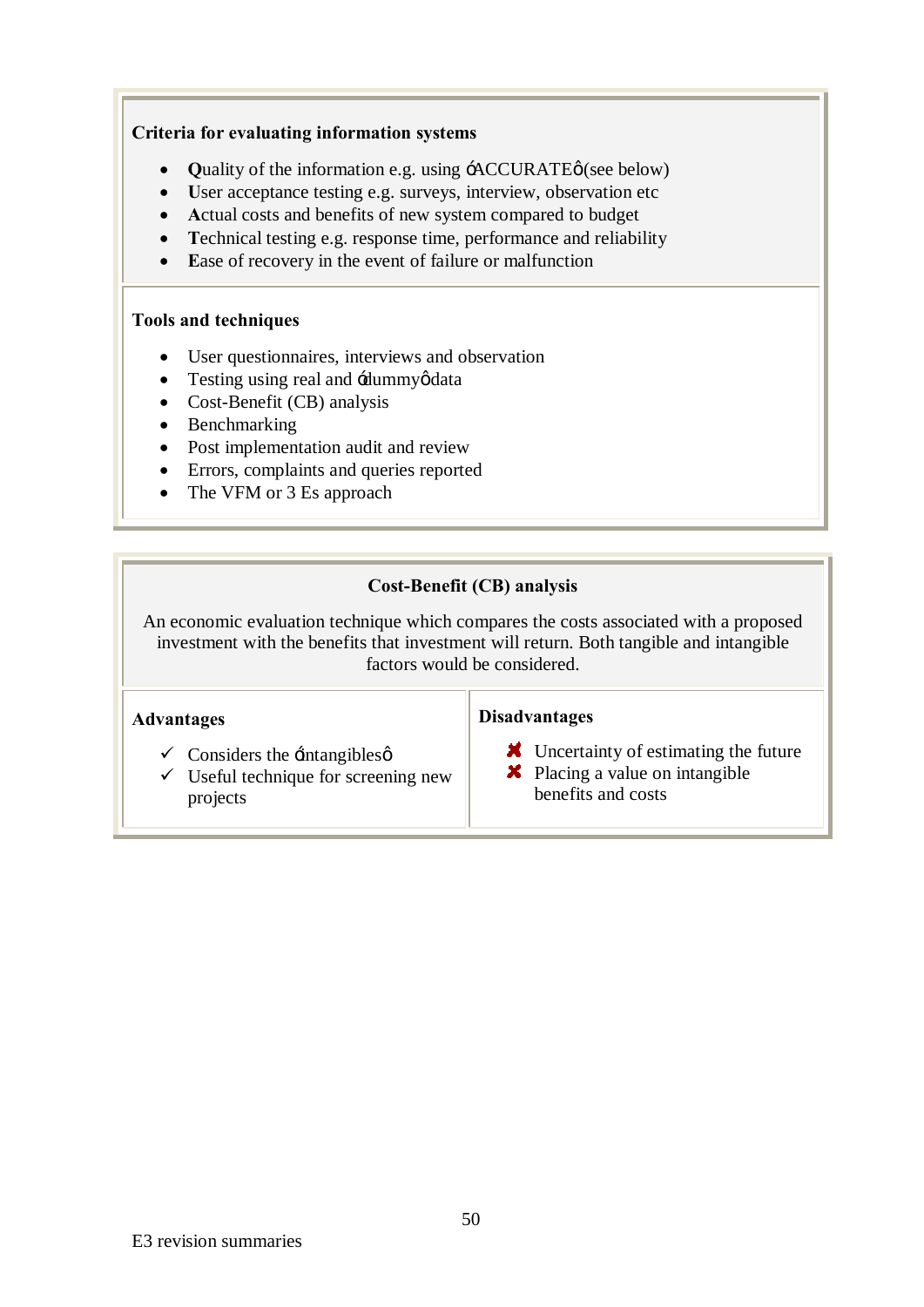### **Post completion review and audit**

Mistakes of management can be learned.

### **Techniques used to conduct a post completion audit**

- End user satisfaction surveys
- Staff appraisals
- Exception reports e.g. time and cost
- Results from testing

### **The purpose**

- To support continuous improvement
- · To allow for the identification and implementation of corrective action

### **The value for money (VFM) framework**

- · **Economy** (cheap)
- · **Efficiency** (quick)
- · **Effectiveness** (good)

### **Qualities of good information**

- · **A** Accurate
- · **C** Complete
- · **C** Cost beneficial
- · **U** User friendly
- · **R** Relevant
- · **A** Authoritive
- · **T** Timely
- · **E** Easy to use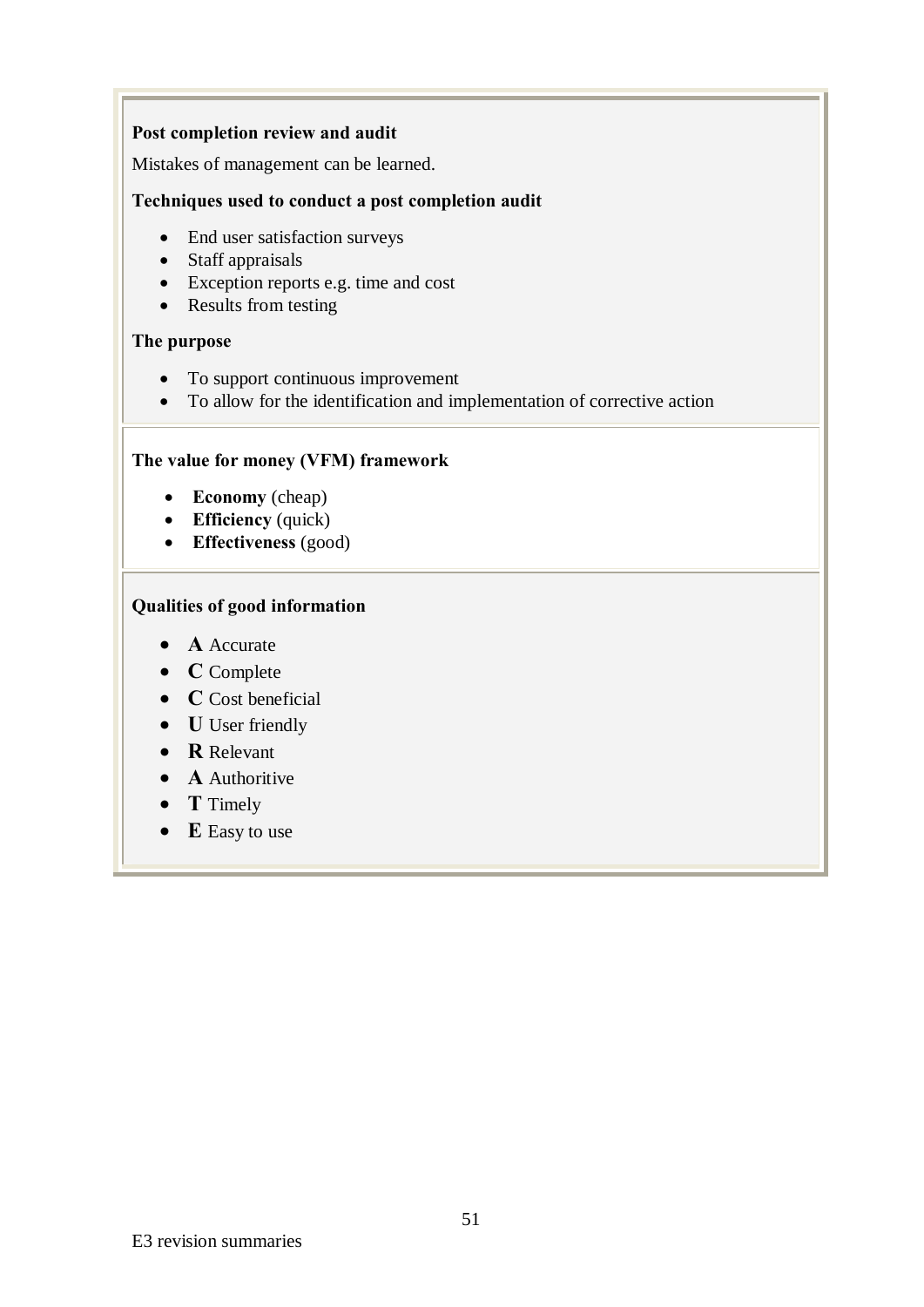### **Organising and managing information systems**

### **Centralisation of IT department or activities**

### **Advantages of a centralised IT function**

- $\checkmark$  Economies of scale
- $\checkmark$  Better integration and compatibility of information systems
- $\checkmark$  Higher motivation of IT staff
- $\checkmark$  Can avoid duplication of effort
- $\checkmark$  Strategic view

### **Benefits of in house developed information systems**

- $\checkmark$  Better understanding of information needs
- $\checkmark$  Strategic control
- $\checkmark$  Less risk to the security
- $\checkmark$  More effective support to end users

### **Decentralisation of IT activities e.g. end user computing**

End-user computing is the direct hands on approach that end users have over the development and use of IT.

### **Benefits of end user computing**

- $\checkmark$  Creativity and innovation
- $\checkmark$  Increases productivity of information systems
- $\checkmark$  End-user satisfaction -ownership and motivation

### **Limitations of end user computing**

- **X** Lack of training and experience
- **X** Lack of documentation
- **X** Incompatibility of different systems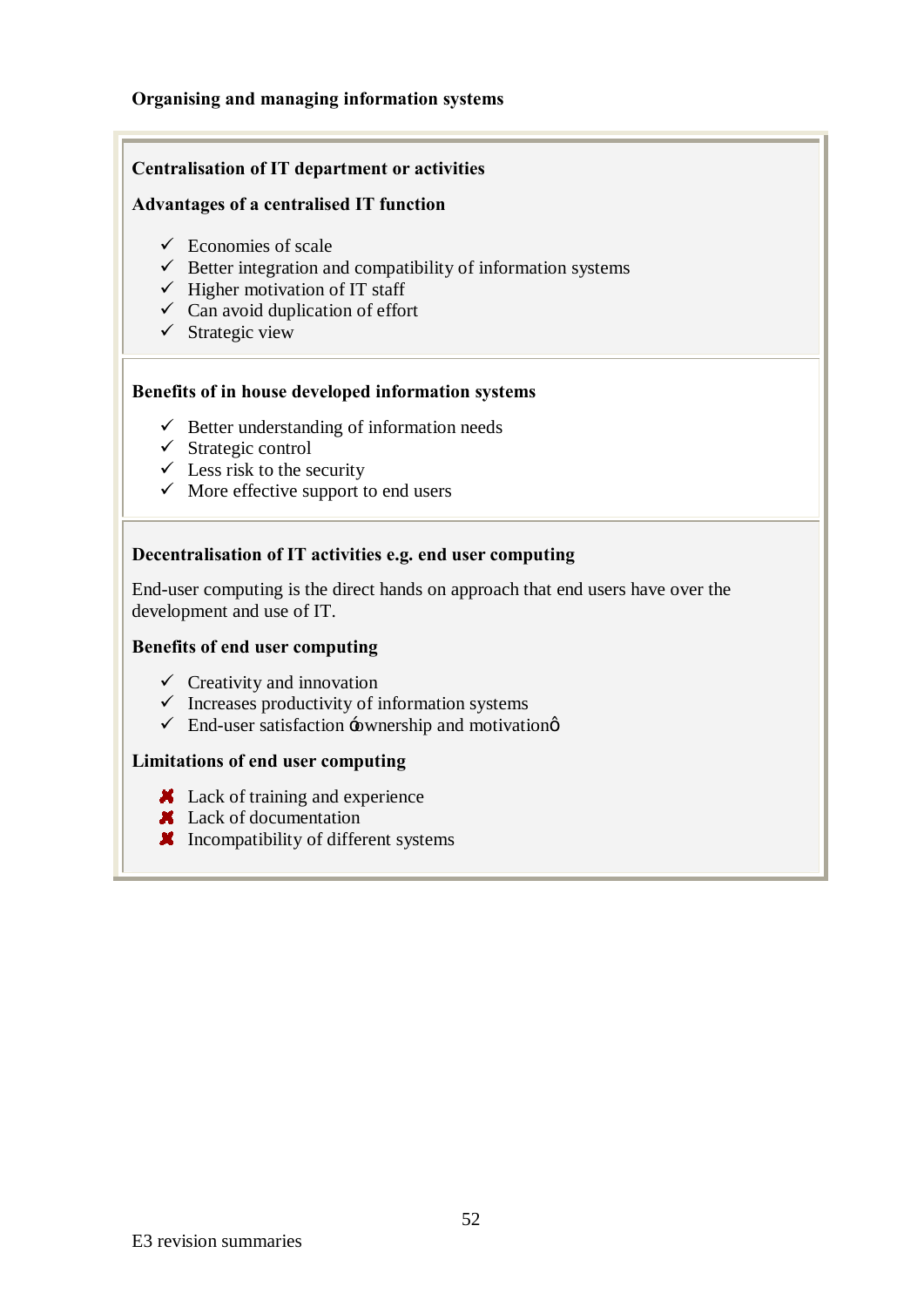### **IT outsourcing (client-vendor relationships)**

Examples include the outsourcing of system maintenance, development or data processing agreements with third party organisations, an entire IT department could be outsourced. IT outsourcing can allow management to start with a clean sheet and eliminate what they often see as an internal irritant.

### **Advantages**

- $\checkmark$  Save overhead
- $\checkmark$  Reduce the complexity
- $\checkmark$  Management can focus on its core competencies
- $\checkmark$  Flexibility of using outsourcer

### **Disadvantages**

- **X** Loss of strategic control
- **X** Over reliance
- **X** Loss of competitive advantage
- **X** Internal redundancy
- $\mathbf{\times}$  Risk to security
- **★** Failure of outsourcer

### **Management of vendors**

- · Policies, procedures and effective management
- Planned selection criteria
- Tender and visiting process
- · References
- Contract agreements
- Penalties and cancellation terms

### **Characteristics of a good service level agreement**

- Terms and conditions
- Exit route for non performance
- · Timescale of agreement
- Copyright and ownership
- Procedures for control
- Contact details

### **Criteria for evaluating suppliers**

- Invitation to tender documents
- · Warranty and support
- Training assistance
- · Cost and composite of cost
- Reliability and solid track record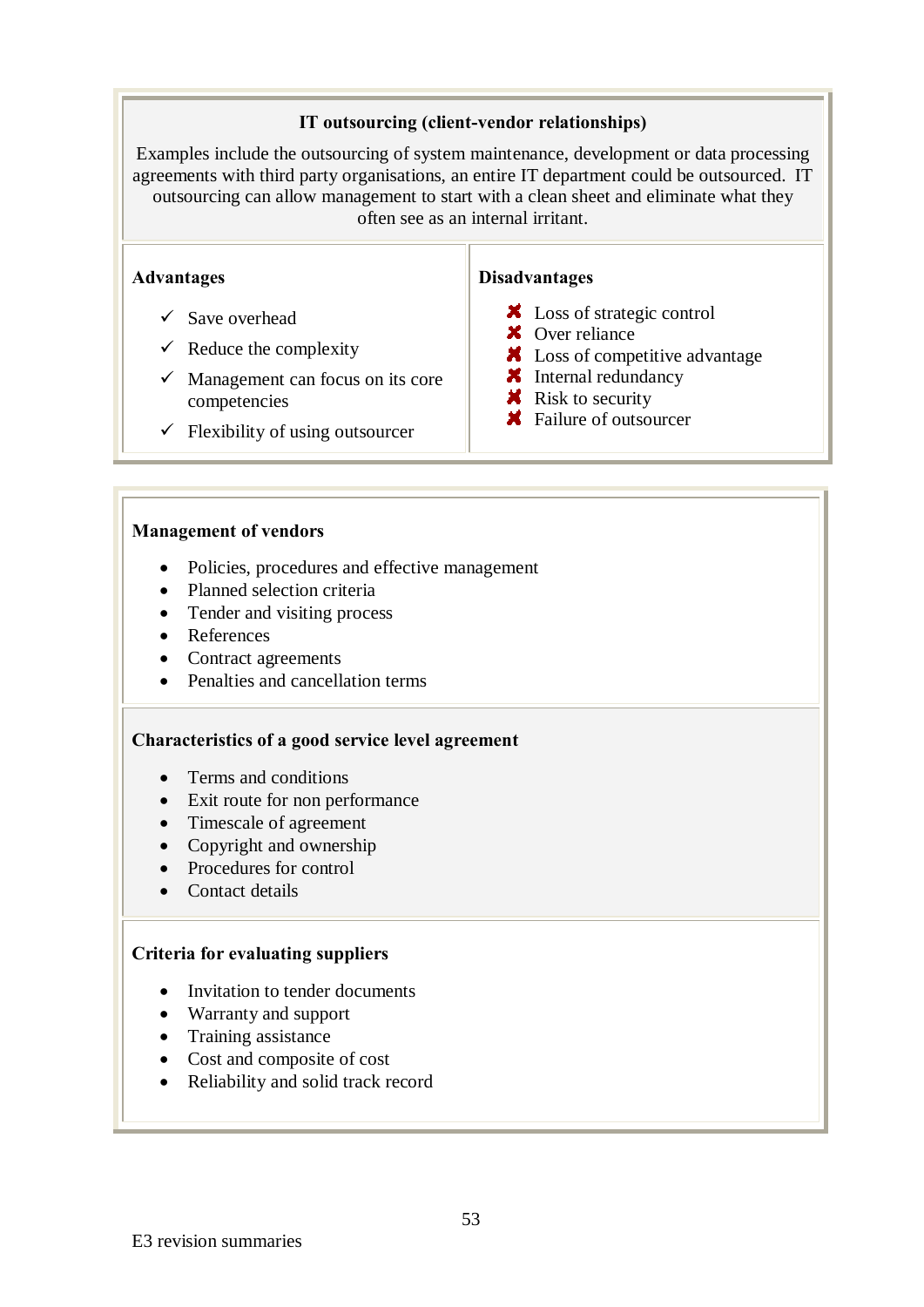### **Management information systems**

| Management<br>Level                 | <b>OPERATIONAL</b>                            | <b>TACTICAL</b>                         | <b>STRATEGIC</b>                             | <b>ALL</b><br><b>LEVELS</b> |
|-------------------------------------|-----------------------------------------------|-----------------------------------------|----------------------------------------------|-----------------------------|
| <b>Information</b><br><b>System</b> | Transaction<br>processing<br>systems<br>(TPS) | Decision<br>support<br>systems<br>(DSS) | Executive<br>information<br>systems<br>(EIS) | Expert<br>Systems<br>(ES)   |

### **Emerging information systems**

### **Knowledge management systems (KWS)**

KWS are information systems that facilitate the creation and integration of new knowledge into an organisation. Many organisations now attempt to formalise systems for the gathering and dissemination of knowledge across the organisation. Knowledge management is the process of trying to collect, store and use knowledge within the organisation. Knowledge can be formalised by designing processes to create, store and use it to become explicit knowledge e.g. intranets, e-mail, databases, teams and social networking.

### **Types of KWS**

- · **Knowledge distribution systems** e.g. e-mail, scanners, e-fax, voice mail and document image processing (DIP). Groupware software packages like Lotus notes can help to manage e-mail, calendars, diaries and reminders.
- · **Knowledge sharing systems** e.g. expert systems, databases, intranets and extranets.
- · **Knowledge creation systems** e.g. computer aided design (CAD) and virtual reality systems (VR).

### **Benefits of KWS**

- $\checkmark$  Help knowledge workers create new knowledge and expertise.
- $\checkmark$  Facilitates the sharing of information.
- $\checkmark$  Can reduce training time for new employees.
- $\checkmark$  Retention of knowledge e.g. if an employee leaves
- $\checkmark$  Could help gain competitive advantage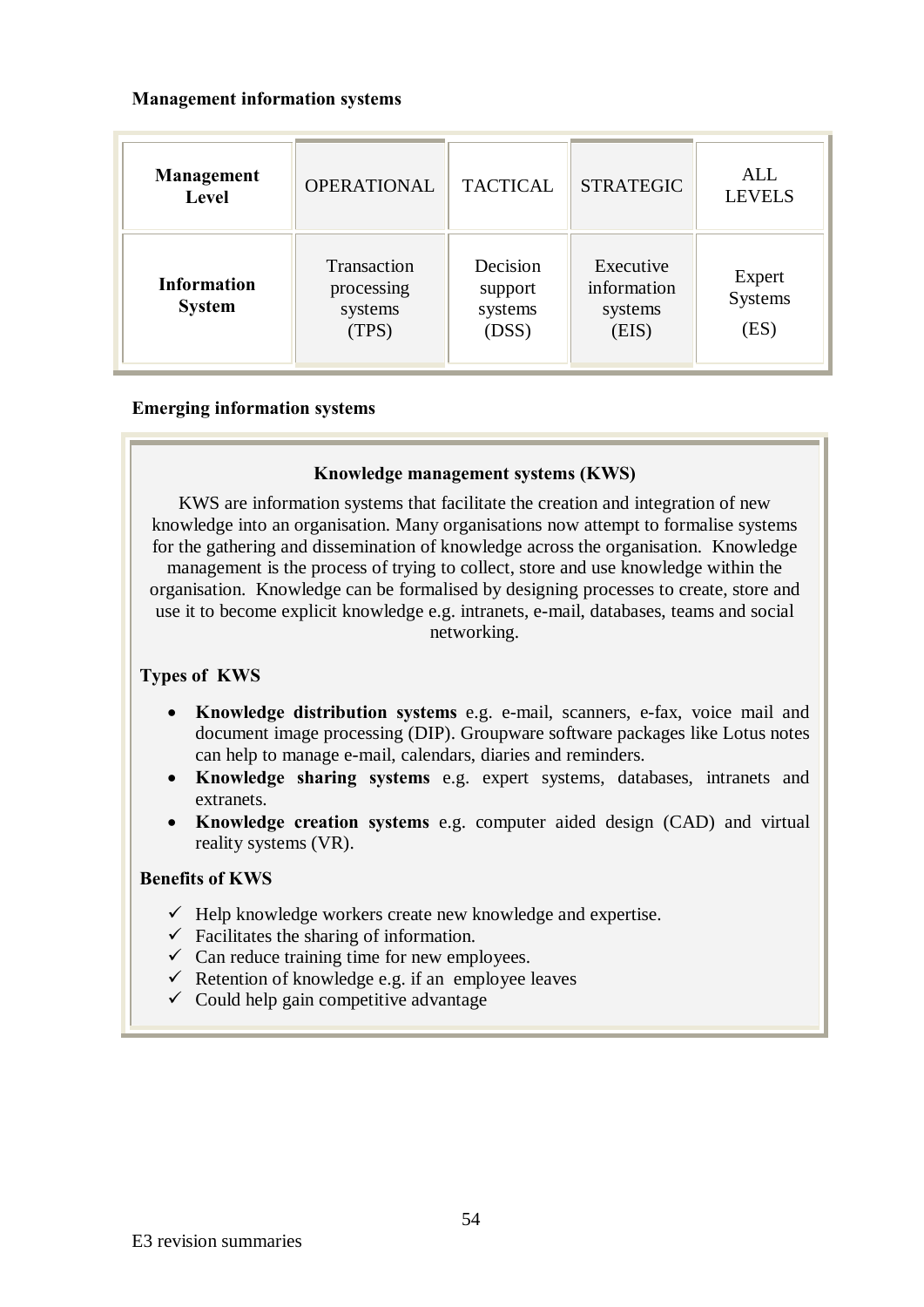### **Expert systems**

Software that behaves similar to the way a human expert would within a certain field of knowledge e.g. legal, medical, insurance or credit risk assessment. The expert knowledge, rules and facts are pre-programmed a memory to facilitate artificial intelligence by supporting decision making.

### **Benefits of an expert system**

- $\checkmark$  Automated  $\text{:=}$  expertises support for generalists.
- $\checkmark$  Speed of decision improved.
- $\checkmark$  Consistency of decision making
- $\checkmark$  Expert systems retain and acquire new knowledge

### **Limitations of an expert system**

- **K** Expensive to develop and maintain.
- **X** Narrow and specific in focus.
- **X** People can be more naturally creative than programmes.

### **Enterprise-wide systems**

Also referred to as enterprise resource planning (ERP) or enterprise computing. Enterprise-wide systems are information systems that are used throughout a company or enterprise, to manage and coordinate resources, information and functions of a business. To be considered an ERP system, a software package must provide the function of at least two systems e.g. payroll and accounting functions if integrated.

ERP is the modern extension of MRP (material requirements planning, then later manufacturing resource planning) systems and CIM (Computer Integrated Manufacturing).

All functional departments are integrated into one holistic information system e.g. a central database. As well as integrating manufacturing, warehousing, logistics, and information technology, it would also include accounting, human resources, marketing and strategic management. SAP Business One is an example of an ERP software solution.

### **Benefits of ERP systems**

- $\checkmark$  Speeds up  $\check{=}$  enterprise wide oscaption reporting.
- $\checkmark$  Real-time data capture and reporting of financial results.
- $\checkmark$  Provides information for all levels of management.
- $\checkmark$  More effective planning and forecasting

### **Limitations of ERP**

- **X** Bespoke and expensive to develop and maintain.
- $\mathbf{\mathcal{K}}$  High switching cost.
- Industry prescriptions may not gain competitive advantage.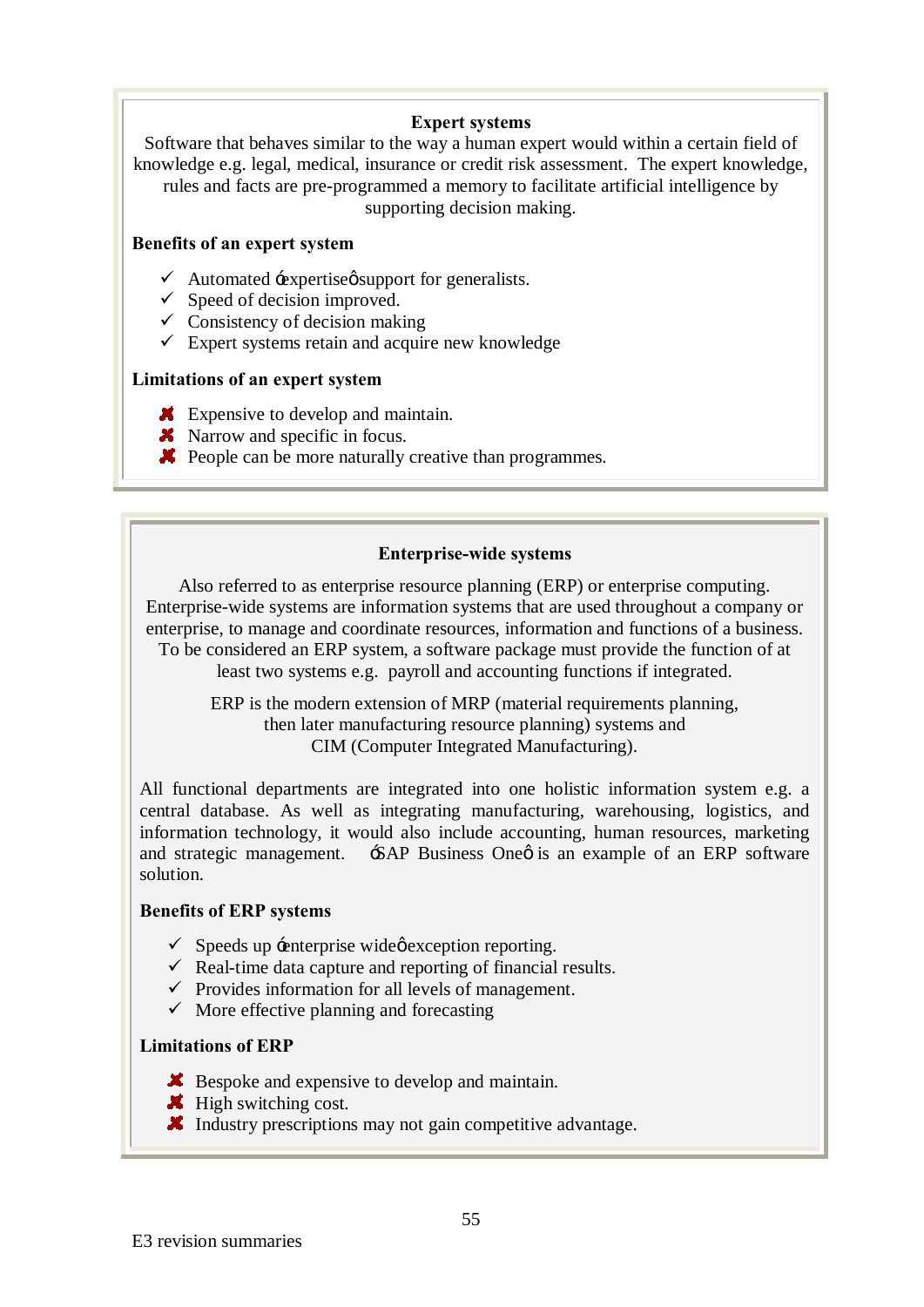### **Customer relationship management (CRM) systems**

CRM systems can automate many customer-related business activities and tasks. Customer loyalty and retention has become critical to the long-term survival of organisations, relationship management aims to build excellent relationships with customers in order to retain their loyalty.

Microsoft Dynamics CRM 4.0 is an easy to use customer management system that enables you to monitor and manage customers from their first contact all the way through to after-sales service. CRM software systems include customer contact management, sales automation, call centre applications and help desking. They allow departments to track customer information so that customers interacting with an organisation perceive the business as a single entity, despite interacting with a number of employees from different departments.

### **Benefits of CRM**

- $\checkmark$  Increased loyalty of customers and free  $\checkmark$  and  $\checkmark$  mouth recommendation
- $\checkmark$  Organisation builds more knowledge and understanding about customers.

### **Web 2.0 tools**

Web 2.0 tools refers to any computer application that is web-based and will support collaboration, interaction and sharing of information over the world wide web. Web 2.0 tools represent the second generation of software for the world wide web, moving away from static web pages to dynamic and shareable content. They enable people with no specialised technical knowledge to create their own websites, publish, create and upload audio and video files, share photos and information and many other tasks.

### **Examples**

- Social-networking sites e.g.  $\exists$  witter  $\emptyset$
- Video sharing sites e.g.  $\div$ YouTube $\phi$
- Wikis e.g. a website that allows multiple users to create and modify web page content in a collaborative manner.
- · Blogs e.g. a web site for regular entries of commentary, photos, files and descriptions, personal sites include MySpace UK and Facebook.

### **Benefits of Web 2.0 tools**

- $\checkmark$  Facilitates creativity.
- $\checkmark$  Supports information sharing.
- $\checkmark$  Supports human collaboration e.g. virtual teams.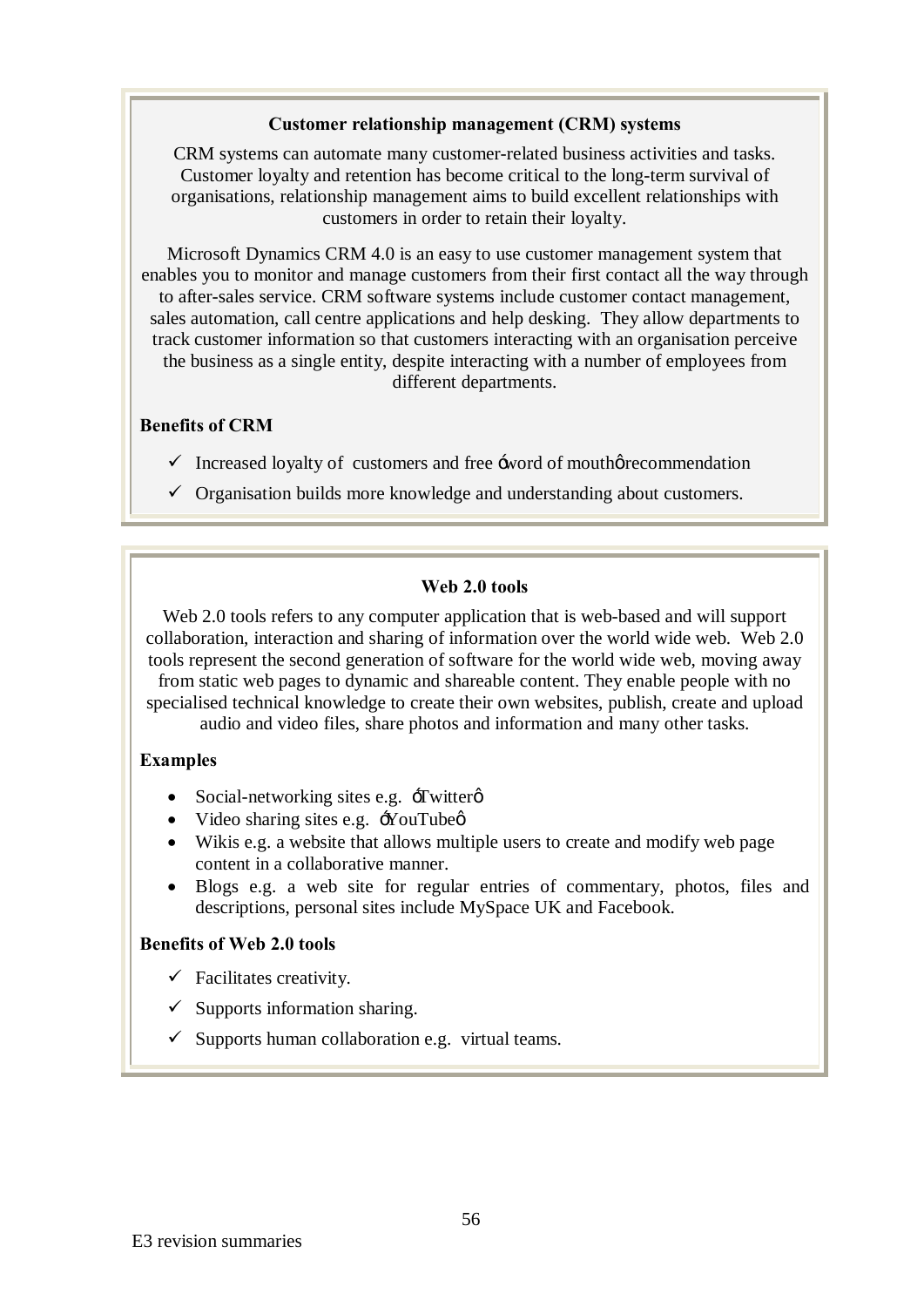### **Electronic business (E-business)**

Conducting business via electronic media e.g. telephone, fax machines, computers, video-teleconferencing etc. The internet supports  $\pm$ -business $\phi$ e.g. utilises information technology to support all the activities of a business, service its employees and other external stakeholders. Web 2.0 tools enable this to be done interactively.

### **E-commerce**

The process of buying and selling goods and services electronically using website technology.

### **Benefits of e-commerce**

- $\checkmark$  Improves marketing e.g.  $\checkmark$  invitation to treator graphics and interactivity.
- $\checkmark$  Fulfil orders satisfactorily without human intervention e.g. electronic retailing ( $\hat{\cdot}$ etailing) for automated ordering and payment
- $\checkmark$  Can monitor customer trends e.g. buying habits
- $\checkmark$  Encourage feedback from customers e.g. electronic surveys

### **Value added networks (VANS)**

A VAN is a third-party network service provider which offers access to specialised services, normally for a fee e.g. Reuters. Customers either purchase leased lines or use dial-up to access the network. VANS can add value to an organisations products or services e.g. extranets, EDI and specialised knowledge databases, can all help those that subscribe to achieve mutual competitive advantage. VANS offer direct communication links to trading partners, mailbox services for further information and 24/7 message transmission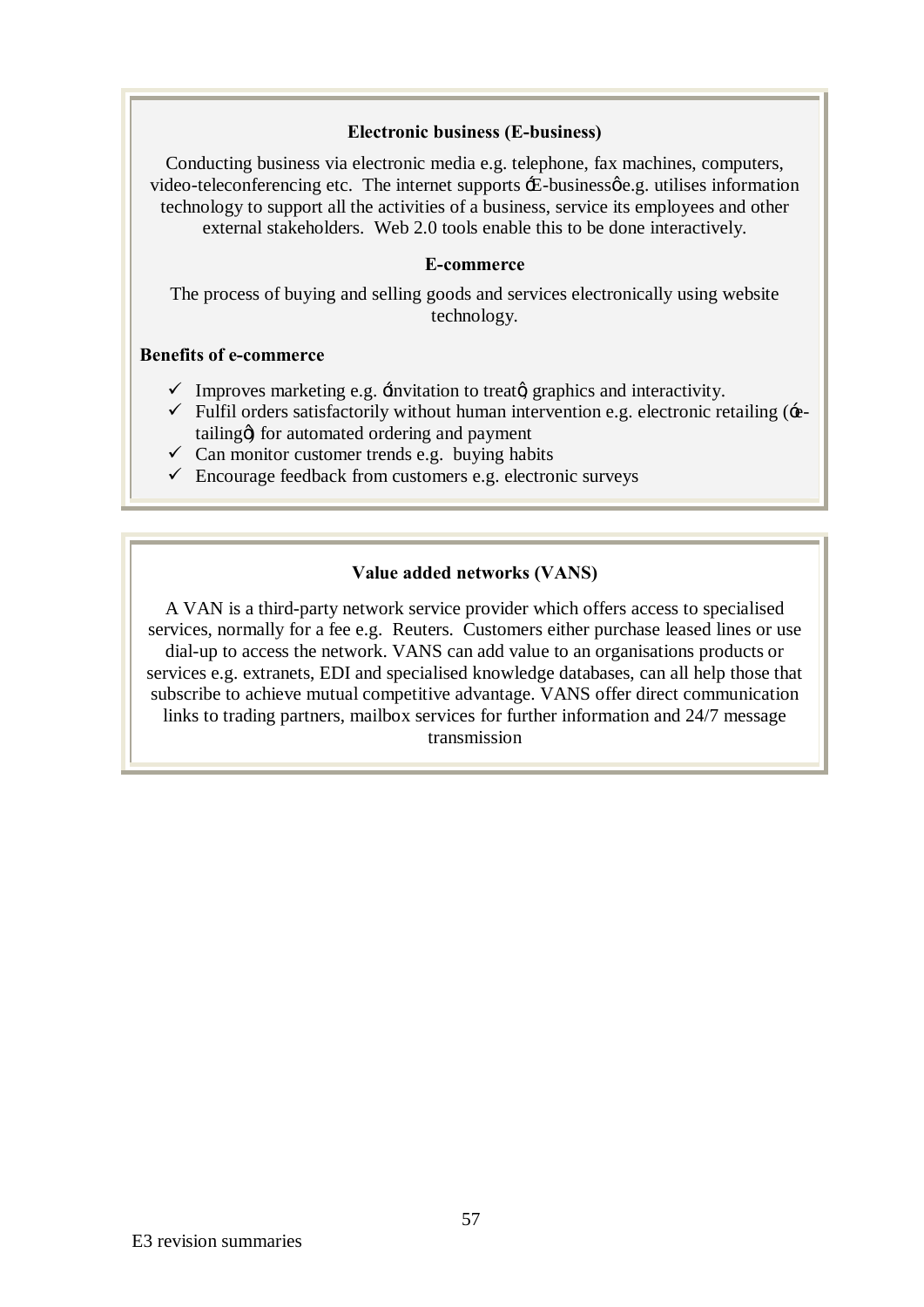### **Virtual or network firms e.g. dotcom companies.**

Network or virtual organisations rely heavily on external organisations or third parties for the delivery of their product or service.

A **virtual** organisation does not have a physical location. For example a collection of individuals that work from their home and the majority of the primary processes or activities of the organisation are outsourced to third party providers.

### **Characteristics of virtual or network firms**

- High levels of outsourcing
- Relatively few physical assets e.g. lease rather than buy
- Relatively minimum full-time staff
- To the customer -organisation is perceived as one organisation  $\phi$

| <b>Teleworking</b>                                                                                                                                                                                                       |                                                                                  |  |  |  |
|--------------------------------------------------------------------------------------------------------------------------------------------------------------------------------------------------------------------------|----------------------------------------------------------------------------------|--|--|--|
| Teleworking (or telecommuting) is where staff employed by an organisation work<br>from their home and communicate with the workplace via phone, fax, e-mail, intranet,<br>extranet or any other telecommunications link. |                                                                                  |  |  |  |
| <b>Advantages to employee</b>                                                                                                                                                                                            | Disadvantages to employee                                                        |  |  |  |
| $\checkmark$ No commuting<br>Flexible working hours                                                                                                                                                                      | <b>X</b> Room in your house for workspace<br><b>*</b> Family interruptions       |  |  |  |
| <b>Advantages to employer</b>                                                                                                                                                                                            | Disadvantages to employer                                                        |  |  |  |
| $\checkmark$ Saves office overhead<br>Larger pool of labour                                                                                                                                                              | <b>X</b> Less loyalty from employees<br><b>X</b> Staff training can be difficult |  |  |  |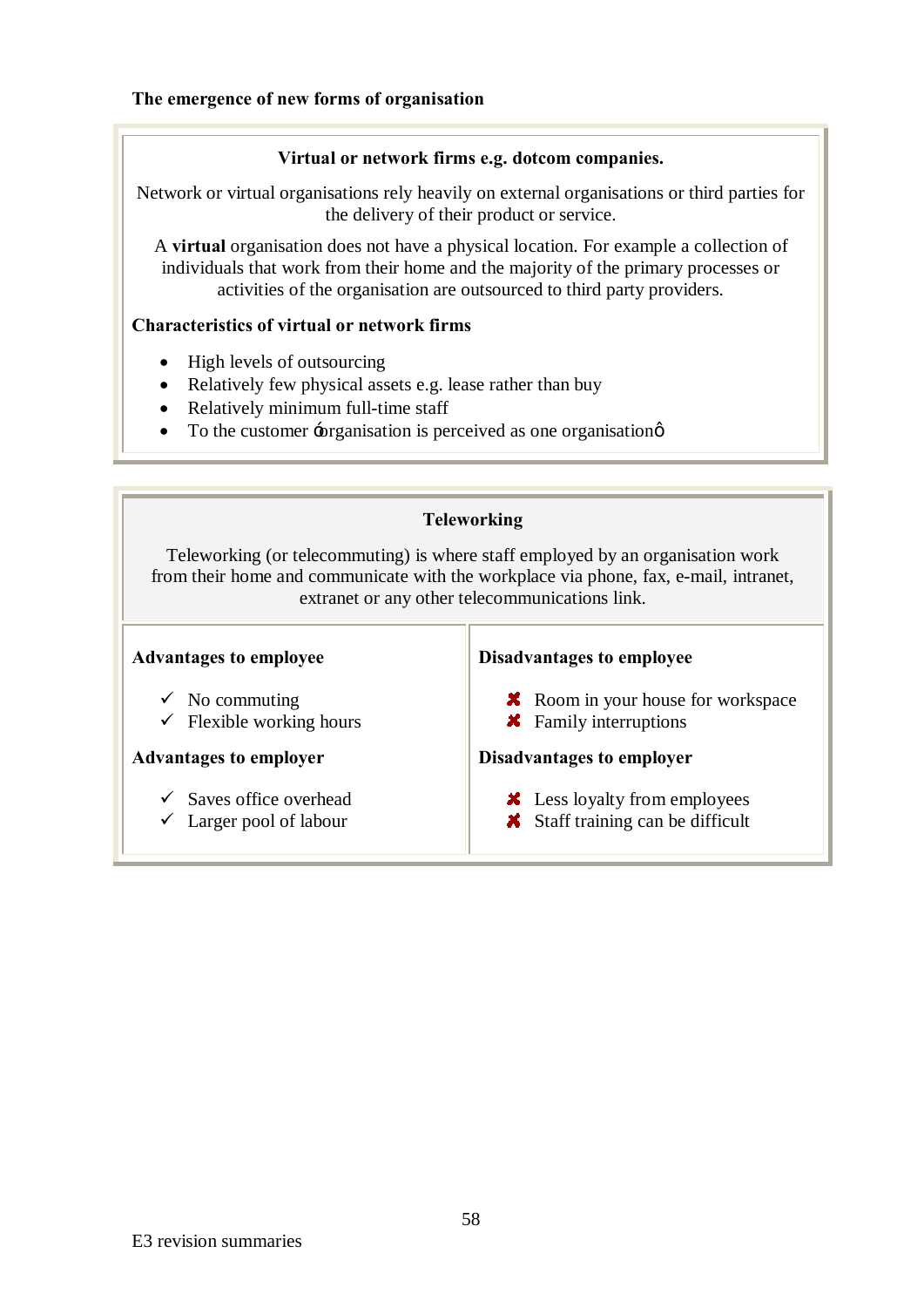### **Virtual (or geographically dispersed) teams (GDT)**

Virtual teams are groups or teams who are geographically dispersed but working and collaborating together. Virtual teams are not normally present in the same office, they are often working in different parts of the world and over different time zones.

### **Benefits of virtual teams**

- $\checkmark$  Employer saves on staff office overhead
- $\checkmark$  Employer can recruit the best staff anywhere geographically
- $\checkmark$  Lower social cost to society from commuting

### **Limitations of virtual teams**

- **X** Cross-cultural management problems
- **X** Time zones can cause delay in communication
- $\blacktriangleright$  New methods of working maybe unfamiliar to those participating
- Isolation and lack of project team integration
- Group cultural norms can make teams very insular

### **IT to support virtual teams**

### **Computer-supported Co-operative Working**

Computer systems that support collaborative and the coordination of tasks and activities.

- · Groupware
- Workflow management
- Internet, extranets and intranets
- · E-mail, Video conferencing and Web 2.0 tools
- Knowledge work systems (KWS)

Groupware (collaborative software) supports multiple users on a network. Examples of groupware include Lotus Notes (or Lotus Domino) a client-server, collaborative application developed by IBM, or Microsoft Exchange. Features include quick notes, ideas and reminders, sharing of calendars, public folders, address books and schedulers to arrange meetings.

Workflow systems ensure less delay and greater efficiency of managing workflow. Image based workflow systems automate the flow of paper throughout the organisation by digitising paper based images. Form based workflow systems route text based documents around the organisation.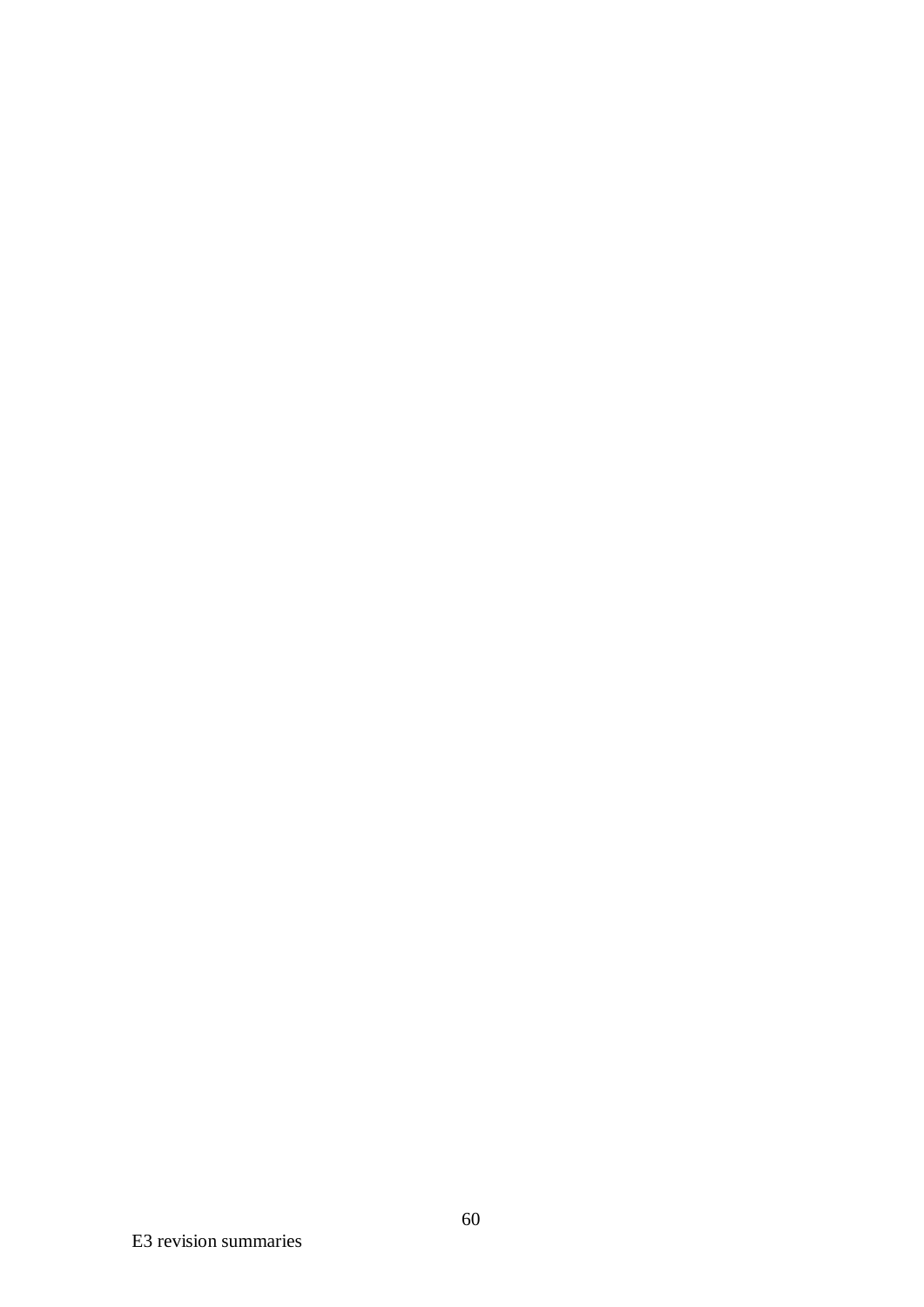

# **Corporate Social Responsibility and Ethics**

E3 revision summaries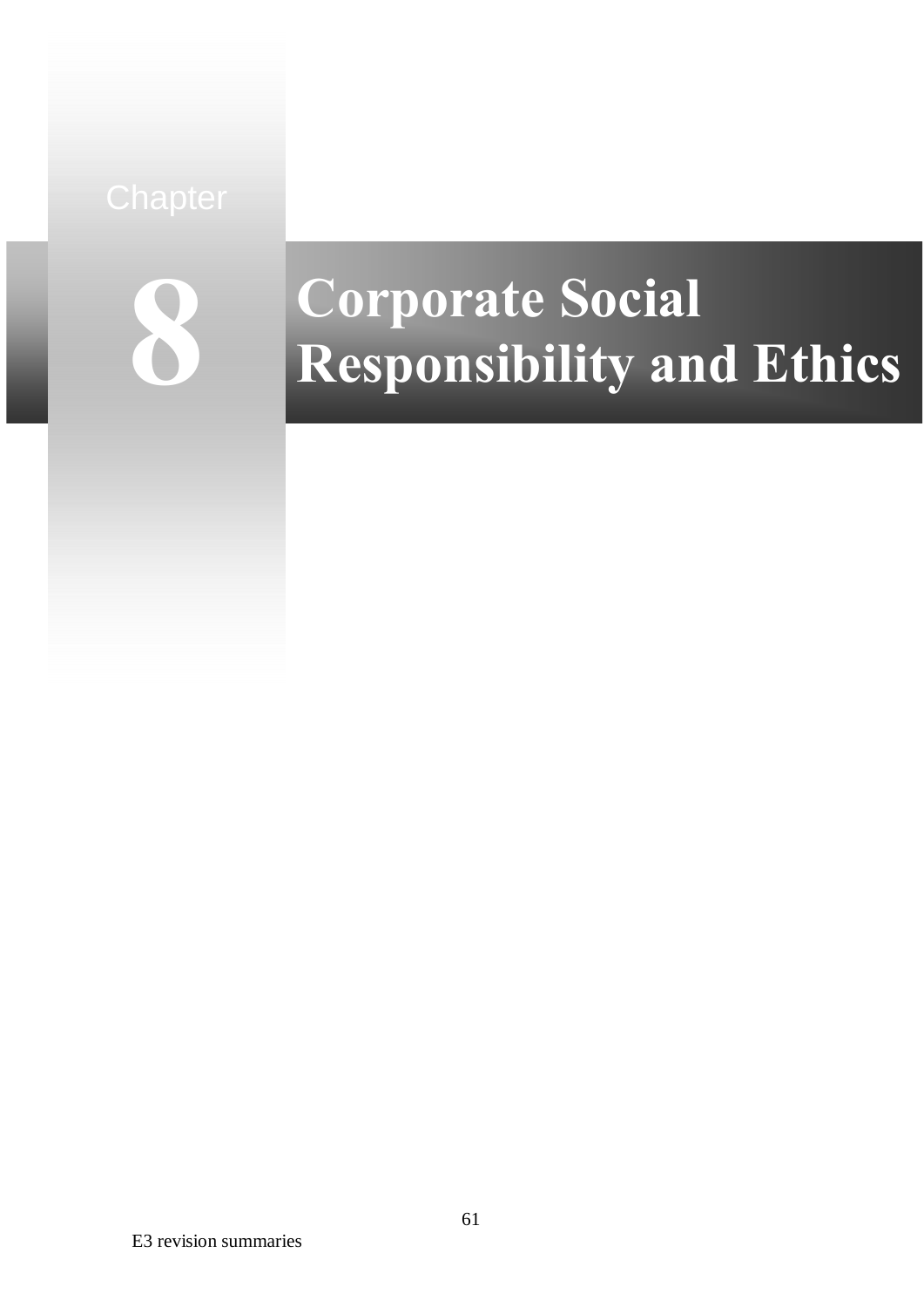### **Key summary of chapter**

### **Corporate Governance**

"The corporate governance framework is there to encourage the efficient use of resources and equally to require accountability for the stewardship of those resources. The aim is to align as nearly as possible the interests of individuals corporations and society"

(Sir Adrian Cadbury in 'Global Corporate Governance Forum' World Bank 2000)

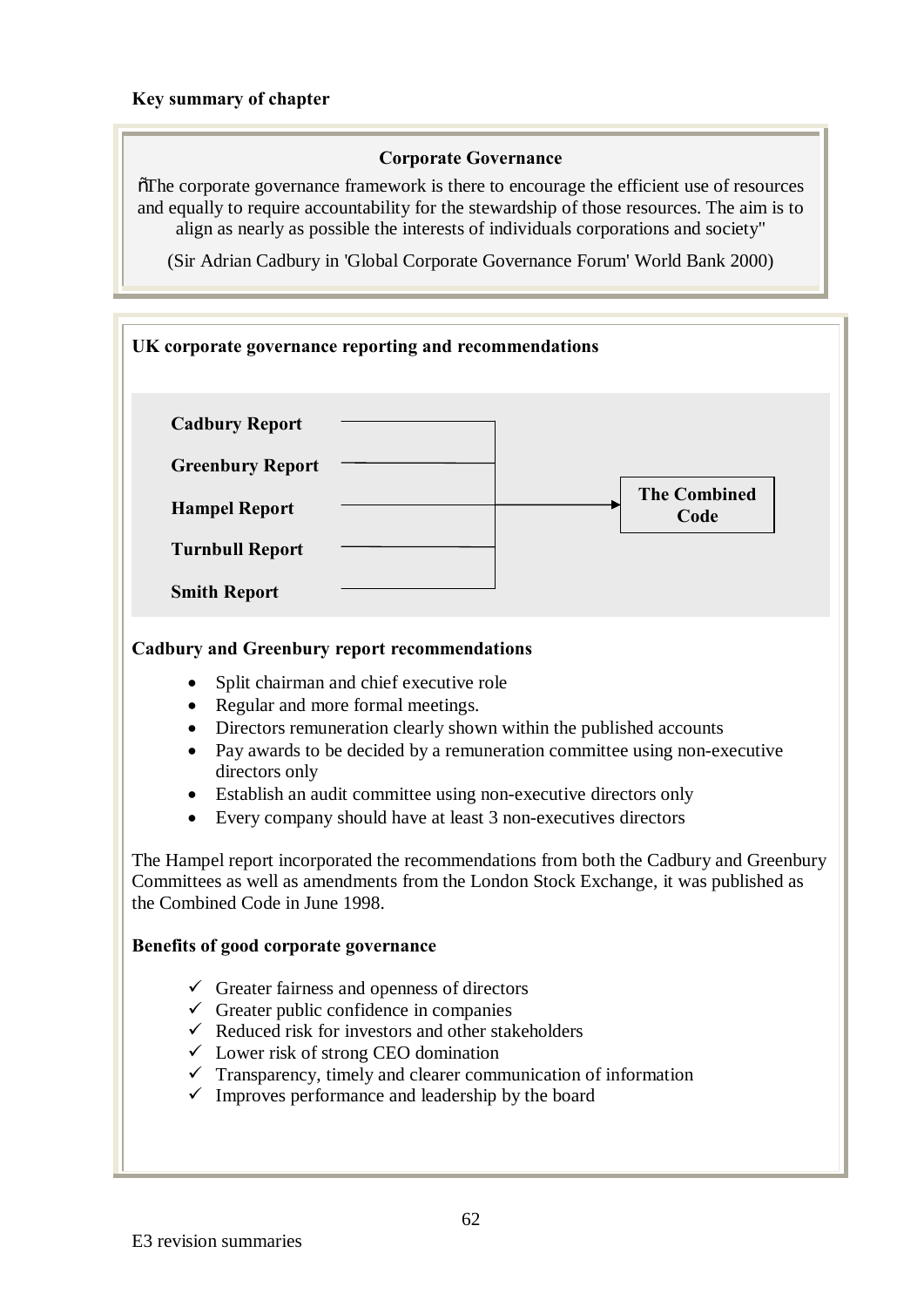### **Summary of the principles for good governance**

### **Directors responsibilities**

- The Board should be effective to lead and control the company.
- · Clear division of responsibilities between Chairman and CEO to ensure balance of power and authority.
- · Board balance e.g. executive and non-executive roles.
- Supply of  $\pm$ ransparent  $\phi$  information.
- · Timely and of appropriate quality of information.

### **Appointment of directors**

- Formal and transparent procedures.
- Re-election e.g. all directors at regular intervals and at least every three years.

### **Directors Remuneration**

- Level and make-up of remuneration should be sufficient to attract and retain but not more than necessary.
- A proportion linked to performance.
- · Formal and transparent procedure fixing remuneration of each director.
- · Disclosure e.g. details of the remuneration of each director.

### **Relations with Shareholders**

- Dialogue with institutional shareholders.
- Constructive use of the Annual General Meeting (AGM).
- · To communicate with private investors and encourage their participation.

### **Accountability and Audit**

- Financial reporting e.g. balanced and understandable assessment of the company  $\infty$ position, performance and prospects.
- Maintain effective internal controls.
- · Audit committee for maintaining an appropriate relationship with the auditors.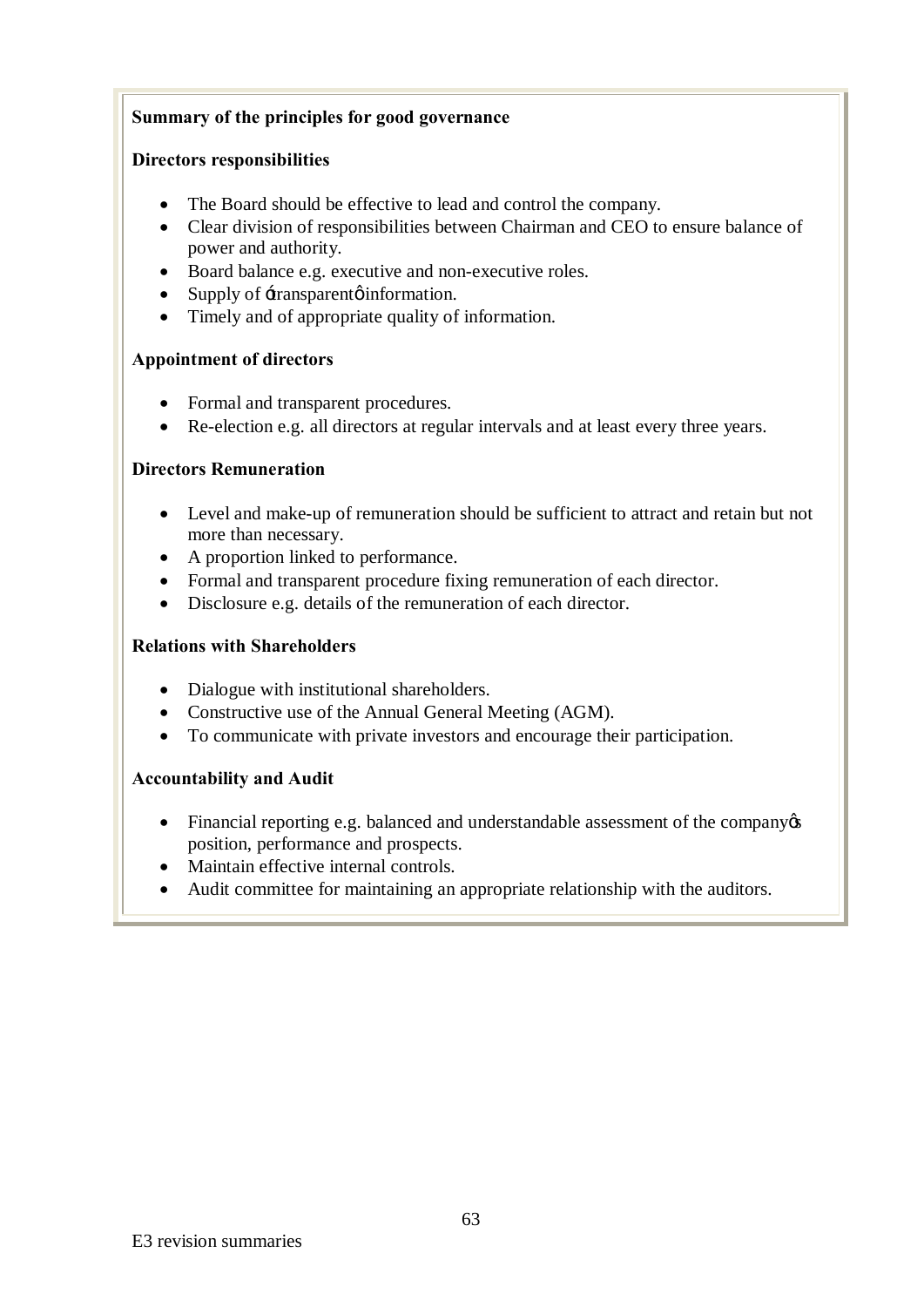### **International perspective on corporate governance**

This is of paramount practical concern for policymakers, managers, accountants and others since they are affected by the regulatory regimes and changes of regulations on a daily basis in their working environment.

### **Organisation for economic co-operation and development (OECD)**

- Rights of shareholders e.g. one share equals one vote for all shareholders.
- · Equitable treatment of shareholders e.g. protection of t minority interests..
- · Equitable treatment of all stakeholders.
- · Accurate and timely information for users of published information.

### **US, the Sarbanes-Oxley Act (2002)**

- · Legal requirement for all companies with a US listing.
- · Attempts to address auditor independence and corporate governance issues.
- · Places restrictions on the nature of non-audit services that can be performed by auditors. Audit committees must approve any allowed additional services.
- · Audit committee members should be independent, and are responsible for the appointment, remuneration and overseeing of external auditors.
- · Audit committee must establish rules for the protection of whistleblowers.

### **South Africa, the King Report (2002)**

- · Broader stakeholder approach to governance.
- Considers social, environmental, economic aspects of company activities (HIV/AIDS impact, black economic empowerment, equal opportunities and human capital development)
- · Accountability and independence of the board emphasised more.
- Delegation did not diminish ultimate responsibility of the board.
- · Board is responsible for risk management processes including internal audit.
- Openness to all stakeholders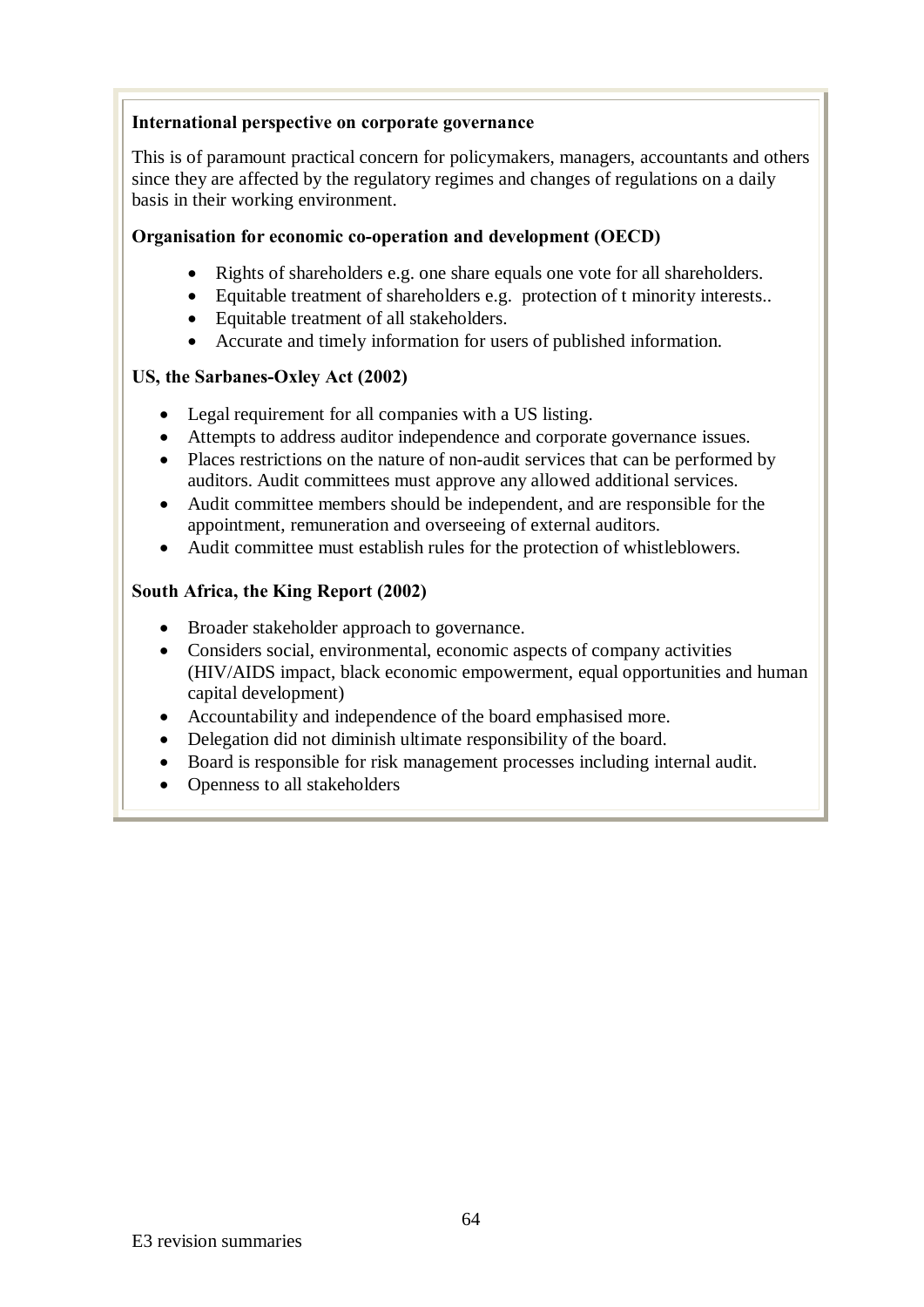### **Ethics and social responsibility**

**Corporate social responsibility (CSR)** is concerned with being aware of the impact of actions on others, and to act in the best interests of society. **Ethics** is concerned with rules or morals about the right behaviour and conduct, it is one part of CSR

**Advice on how to be more ethical and socially responsible**

- Good public relations.
- Protection of the ecological environment
- Control energy consumption, waste and emissions
- · Recycle all packaging material
- Support charities and the local community
- · Good conditions of work provided for employees
- Embody ethical culture through a mission statement and training.
- Set and publish aims and objectives to achieve greater CSR.

### **Ethics for members of CIMA**

The CIMA Code of Ethics for Professional Accountants sets out the fundamental principles of professional behaviour that members and students are required to follow. Other accountancy bodies and professions such as the ACCA, ICAEW and AAT, have similar standards of behaviour and conduct.

### **Code of conduct for CIMA management accountants**

- Integrity
- Objectivity
- · Professional competence and due care
- Professional behaviour
- Quality to the client
- Confidentiality
- Serve the public interest

### **Code of conduct ensures**

- A positive global image to CIMA
- Protection for public interest.
- · Prevention and limitation of malpractice.
- Repeat business in the long-term for CIMA and CIMA members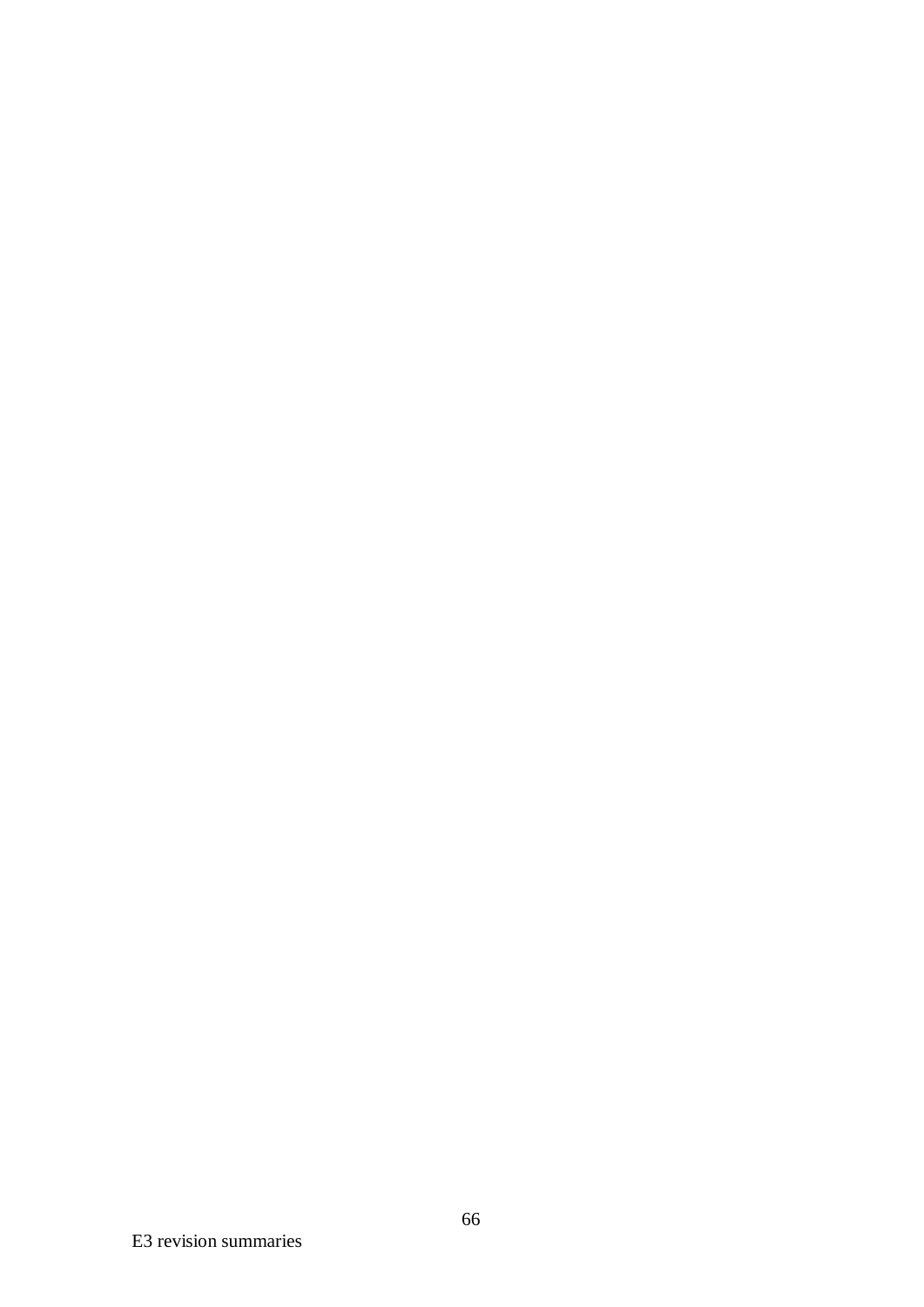# **9**

# **Organisations**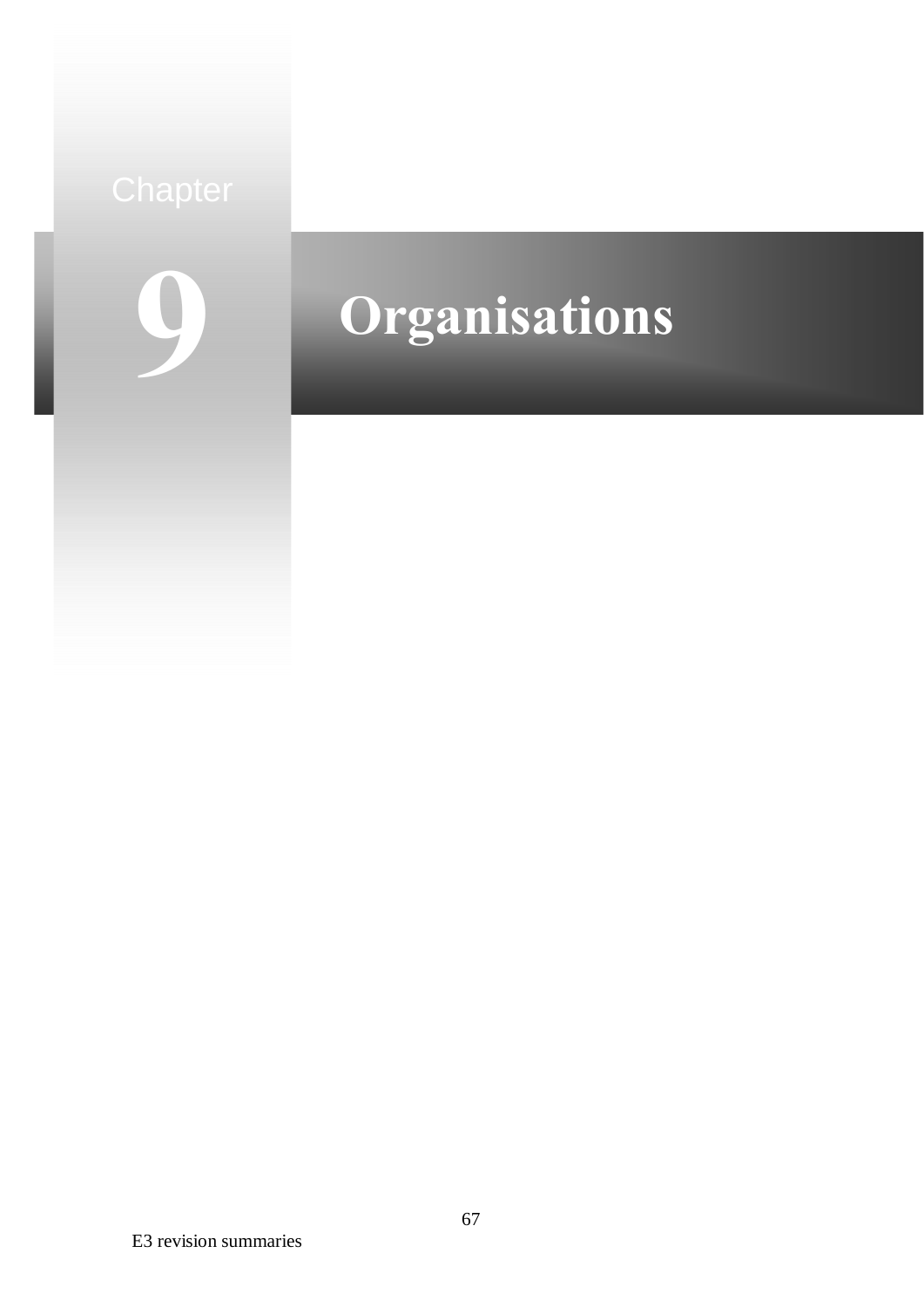### **Key summary of chapter**

### **Private sector organisations**

Sub-sectors of the economy not directly controlled by the government or state e.g. private business and households.

### **Examples**

- Private businesses
- Companies (corporations)
- Private banks and building societies
- Non-governmental organisations e.g. trade unions, charities, clubs etc

### **Public organisations**

Sub-sectors of an economy, or organisations, owned and directly controlled by the state or government.

### **Examples**

- Local authorities.
- State owned industries e.g. the UK post office.
- Public corporations e.g. the British Broadcasting Company (BBC).

### **Characteristics of public organisations**

- · Ultimately accountable to government.
- · Goals and guidelines determined by government.
- Not-for-profit motive (NPO).
- Funded by the general public e.g. through taxation.

### **Multinational Companies (MNC)**

A multinational corporation (MNC) can also be referred to as a transnational corporation (TNC) and a multinational enterprise (MNE). A global or international organisation which has production or service facilities in more than one country.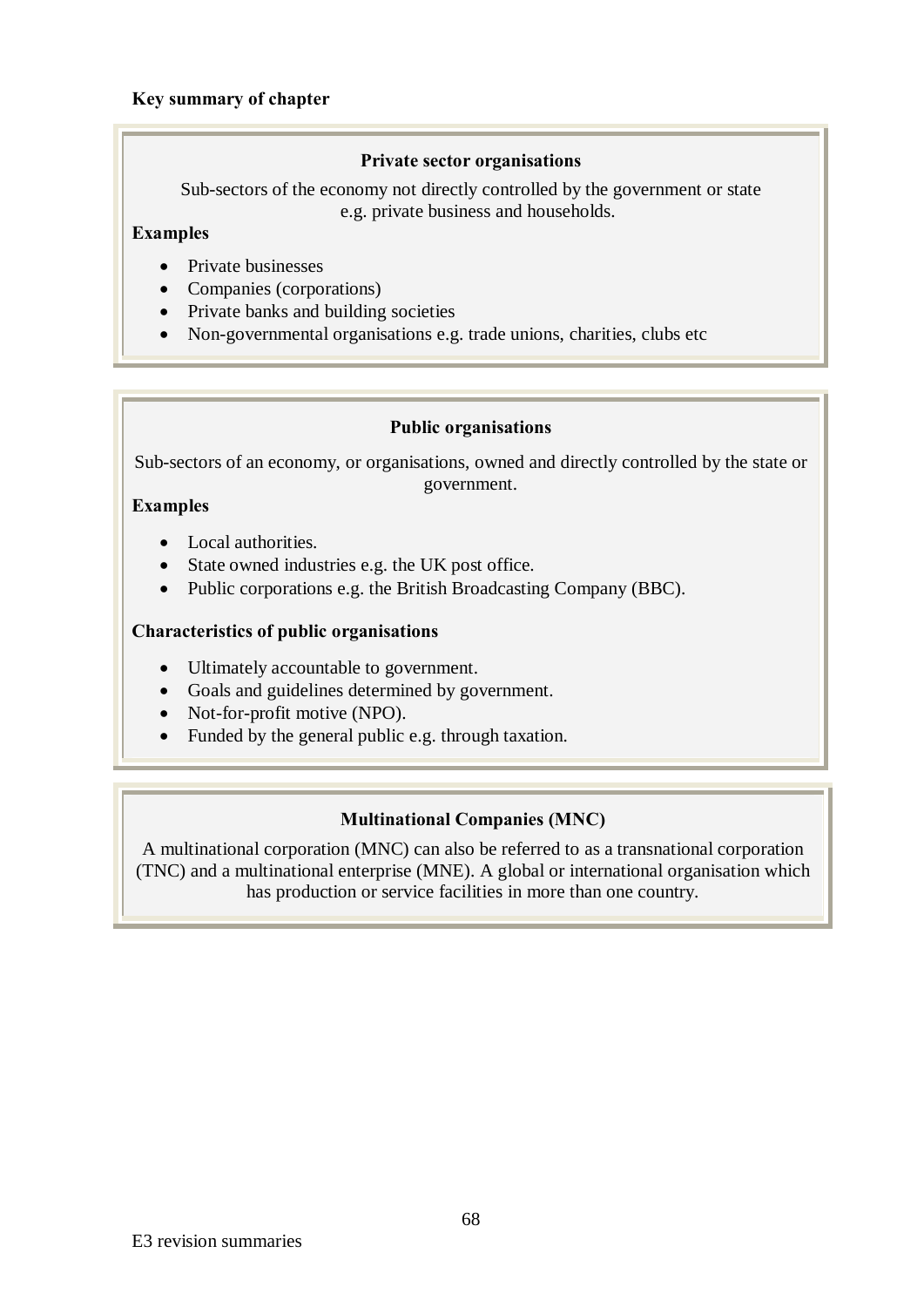### **Emerging markets**

An emerging market (or emerging economy) is a country in the early stages of development and often receptive to foreign investment. Emerging markets have very high growth rates in national product and yield enormous market potential. Examples of emerging markets include China and India considered to be two of the largest, also Mexico and Brazil, these nation's social or business activities are in the process of rapid economic growth and industrialisation. There are approximately 30 emerging markets in the world today.

### **Emerging market multinationals e.g. Korea's Samsung**

Emerging market multinationals are changing the rules of the game, firms from developing countries are able to develop global competitive advantage, surviving local competition from their own unprotected economies and beating western multinationals.

The rise of emerging markets signals the greatest shift in global economic power since the industrial revolution. Emerging market economies are set not only to emerge, but also dominate the economic future of the world. Domestic companies from such countries as Brazil, Russia, India, Egypt and South Africa are successfully making progress in international trade and in every imaginable industry sector.

### **Characteristics of emerging multinationals**

- Recognised as a global leader
- · Has global presence
- Competitive in price, quality, technology design and management
- Can be benchmarked against the biggest and best in the world.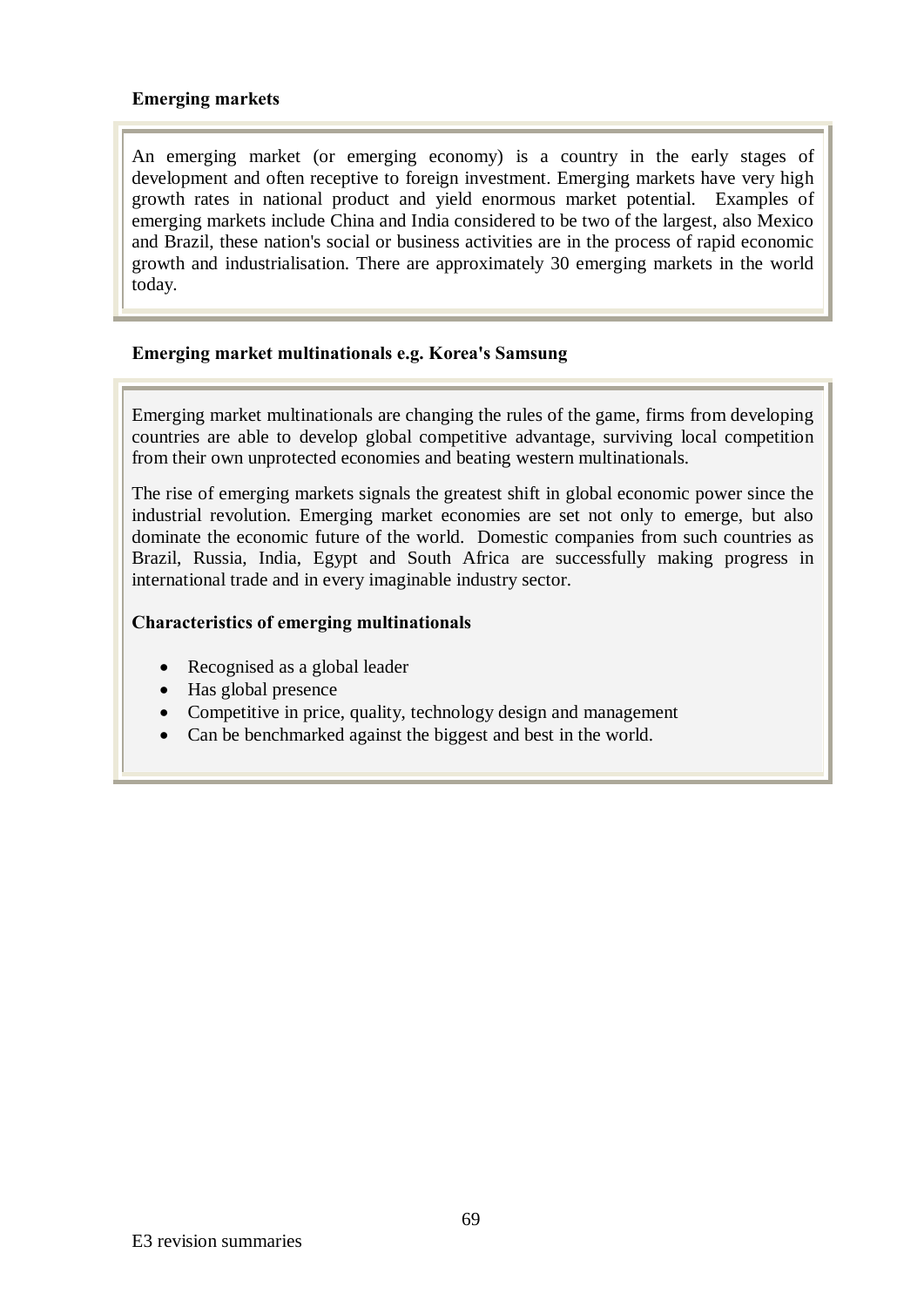|  | Comparing and contrasting organisational structures |  |
|--|-----------------------------------------------------|--|
|  |                                                     |  |

| The small or<br>entrepreneurial<br>structure     | The functional<br>structure                                                  | The divisional<br>structure                                                  | The matrix<br>structure                          |
|--------------------------------------------------|------------------------------------------------------------------------------|------------------------------------------------------------------------------|--------------------------------------------------|
| Informal, small<br>organisation                  | Formal,<br>bureaucratic,<br>large organisation                               | Formal,<br>bureaucratic,<br>complex group                                    | Formal<br>or informal<br>teamwork                |
| Founder driven<br>with less<br>bureaucracy.      | Bureaucratic.<br>÷place for<br>everything and<br>everything in its<br>placeø | Bureaucratic.<br>-place for<br>everything and<br>everything in its<br>placeø | Teamwork and<br>project focused                  |
| Communication in<br>all directions               | Vertical<br>communication                                                    | Vertical<br>communication                                                    | Communication in<br>all directions               |
| Power culture                                    | Role culture                                                                 | Role culture                                                                 | Task culture                                     |
| <b>Customer</b> focused                          | Process or<br>activity focused                                               | <b>Customer</b> focused                                                      | Project focused                                  |
| Suits a dynamic<br>and uncertain<br>environment. | Suites a stable<br>and certain<br>environment.                               | Suits a dynamic<br>and uncertain<br>environment.                             | Suits a dynamic<br>and uncertain<br>environment. |
| Flatter and<br>flexible structure                | Tall and<br>inflexible structure                                             | Flatter and<br>flexible structure                                            | Flatter and<br>flexible structure                |
| Integrated                                       | Specialised                                                                  | Specialised                                                                  | Integrated                                       |
| Unity of command                                 | Unity of command                                                             | Unity of command                                                             | Dual authority                                   |
| Centralised<br>decisions                         | Centralised<br>decisions                                                     | Decentralised<br>decisions                                                   | Decentralised<br>decisions                       |

### **Virtual or network firms e.g. dotcom companies.**

Network or virtual organisations rely heavily on external organisations or third parties for the delivery of their product or service.

A **virtual** organisation does not have a physical location. For example a collection of individuals that work from their home and the majority of the primary processes or activities of the organisation are outsourced to third party providers.

### **Characteristics of virtual or network firms**

- High levels of outsourcing
- · Relatively few physical assets e.g. lease rather than buy
- Relatively minimum full-time staff
- To the customer  $\div$ organisation is perceived as one organisation  $\phi$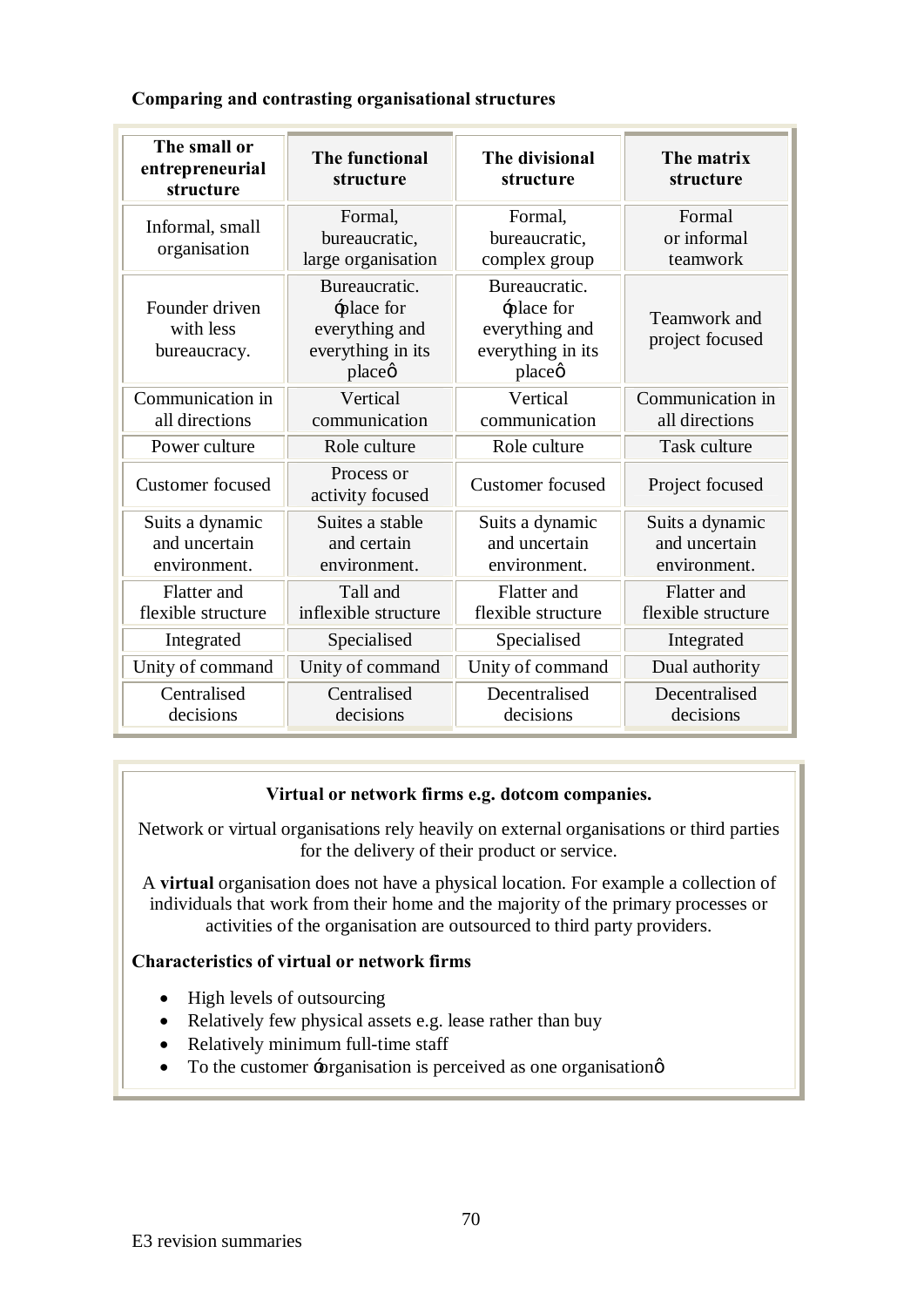### **Types of workforce flexibility**

- · **Functional flexibility** (task flexibility/multi-skilled employees) concerns breaking down traditional occupational boundaries and avoidance of  $\div$  over  $\phi$  specialisation.
- · **Financial flexibility** aims to convert staff cost from fixed to variable cost.
- · **Numerical flexibility** enables a firm to adjust rapidly to changing levels of demand by increasing or decreasing the number of employees.
- · **Temporal flexibility** can be achieved by varying the hours worked by employees in response to changes in demand.

### **Lean production or the Toyota production system (TPS)**

Lean production (also known as the Toyota Production System) is a manufacturing methodology originally developed by Toyota "good thinking means good producto.

Toyota Production System (TPS) was built on two main principles: Just In Time (JIT) and Jidoka e.g. continuous improvement of quality within the production system.

Lean production focuses on delivering resources when and where they are needed.

### **Lean production tools and techniques**

- Getting things right first time
- Minimising inventory e.g. JIT stock control
- Minimising waste
- Flexible workforce practices
- · High commitment to human resource policies
- · Culture of commitment to continuous improvement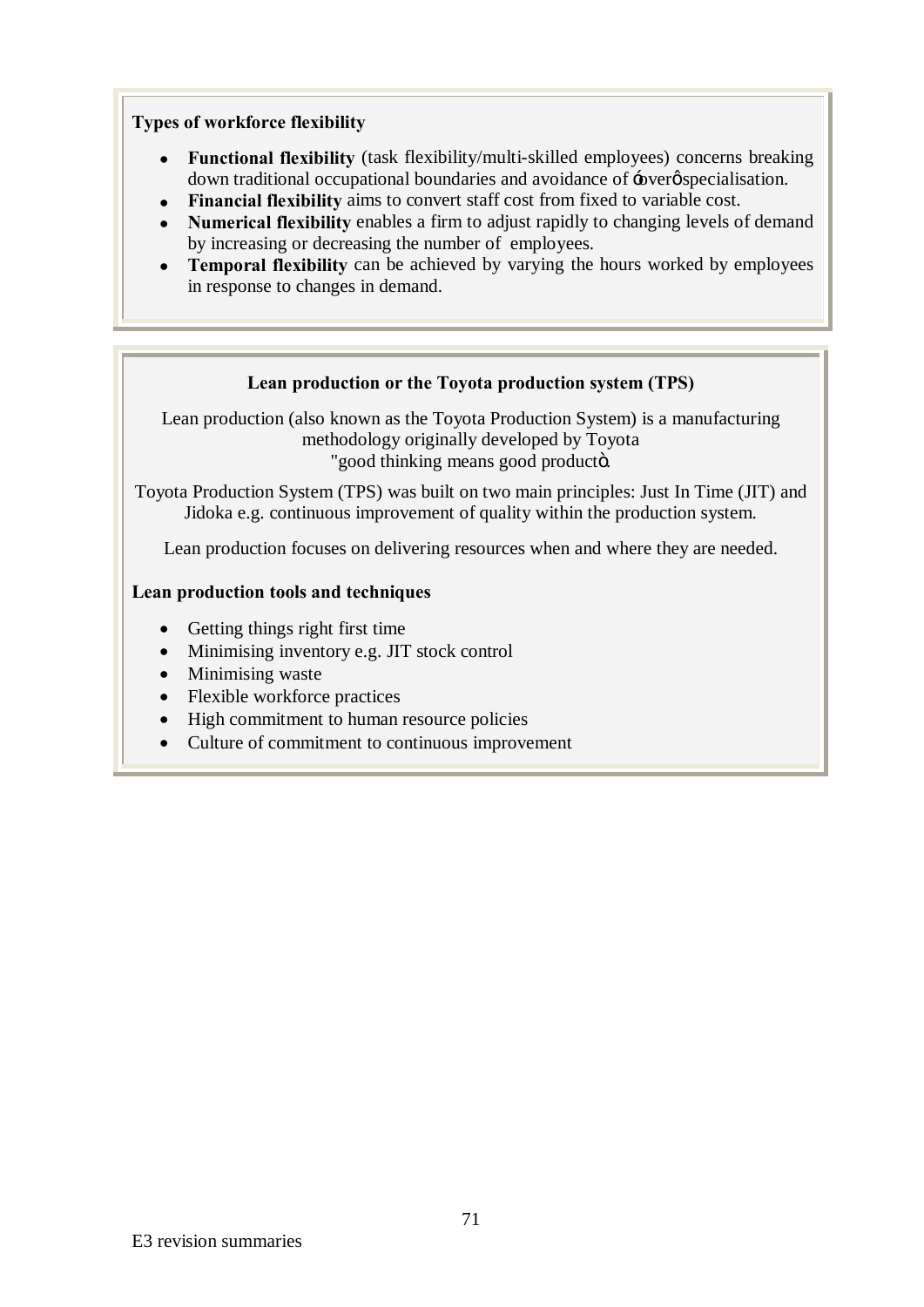### **Concepts that support lean production**

**Total productive maintenance (TPM)** aims to shorten lead times by ensuring production and machine maintenance staff work closer together. Machine operators are empowered and trained in order to speed up routine servicing, fault diagnosis and maintenance of operating machinery.

**Just in time (JIT)** requires that products should only be produced if there is an internal or external customer waiting for them. It aims ideally for zero stock e.g. raw materials delivered immediately at the time they are needed, no build up of work-in-progress in production and finished goods only produced if there is a customer waiting for them.

**Total quality management (TQM)** is the process of embracing a quality conscious philosophy or culture within an organisation, it aims towards standards of near perfection and continuous improvement.

**Quality circles** is an American idea, whereby a group of 5 to 8 employees, normally working in the same area, volunteer to meet on a regular basis to identify areas for improvement or analyse work related problems in order to find solutions.

### **Information technology to support capacity planning**

**Flexible manufacturing systems (FMS)** consist of several machines along with part and tool handling devices such as robots, arranged so that it can handle any family of products or parts for which the system has been designed and developed. These systems are highly computerised, automated and integrated.

**Computer aided design (CAD)** automates the design, drafting and display of graphically oriented information early in the design process aids good production planning.

**Computer aided manufacturing (CAM)** automates production e.g. robotic and programmable production cycles.

**Optimised production technology (OPT)** helps to avoid the build up of unnecessary work in progress and supports a JIT environment e.g. resource planning centred around  $\pm$ bottleneck resources (limiting factors) or the binding constraints that limit capacity.

**Materials requirement planning (MRP I)** is an inventory control system which provides an automated list of components and materials required for the type and number of products entered. This allows better production planning and accuracy of inventory management.

**Manufacturing resource planning (MRP II)** Evolved from MRP I. A system that incorporates not only material requirements, but all manufacturing resources such as different labour types, machine types and other manufacturing resources required for the type and number of products entered.

**Computer-integrated manufacturing (CIM)** is manufacturing supported by computers. The total integration of computer aided design, manufacturing,. quality control and purchasing in one centralised system.

**Enterprise-wide systems (ERP systems)** also referred to as enterprise resource planning (ERP) or enterprise computing. Enterprise-wide systems are information systems that are used throughout a company or enterprise. A company-wide computer software system used to manage and coordinate all the resources, information and functions of a business.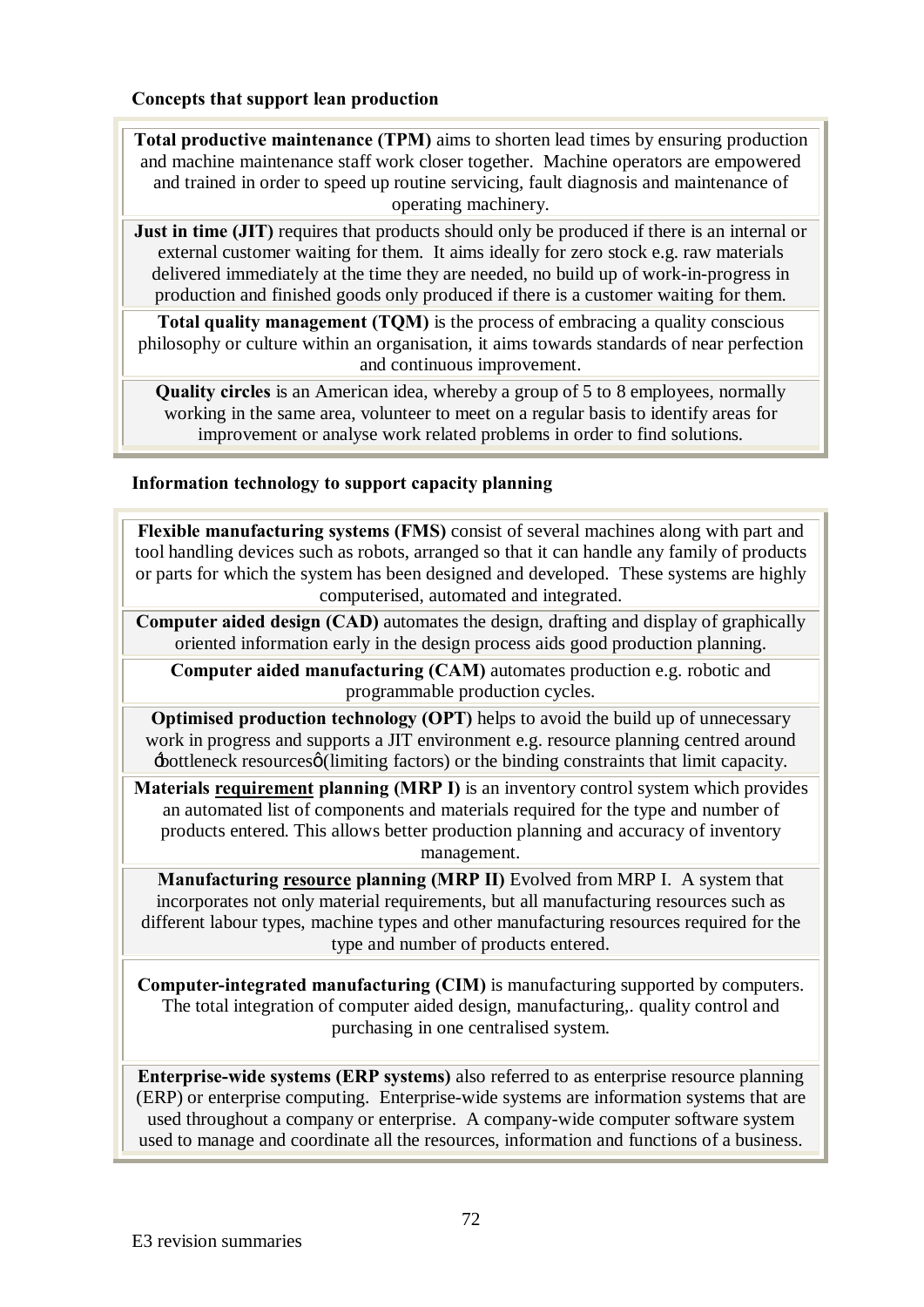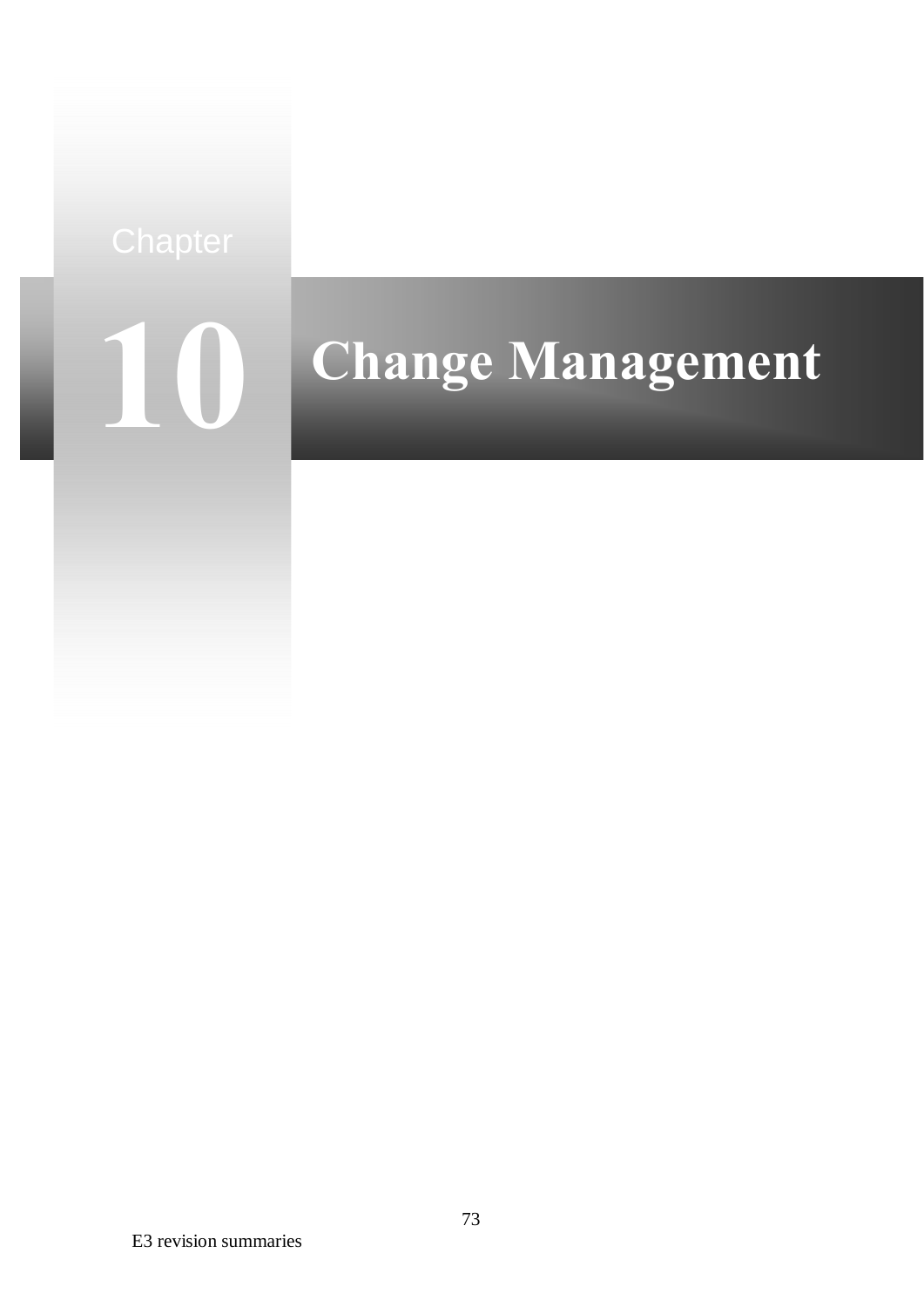# **Key summary of chapter**

# **Change**

'A gradual evolution or sudden transformation, not normally within the control of the organisation, change often due to influences from the organisations environment. $\varphi$ 

### **Change management**

A structured approach to transition individuals, groups, departments, divisions etc from a 'current state' to a desired 'future state'. Other terms for change management include configuration management, change control or change leadership.

# **Internal 'change triggers'**

Internal factors within the organisation which cause change to be necessary e.g. new CEO, dissatisfaction of management or staff, reorganisation, rationalisation programmes, new information system etc.

# **External 'change triggers'**

External (environmental) influences which cause change to be necessary e.g. new competition, changes in strategy by the competition, new legislation, economic, technological, social changes in customer needs etc.

# **Models for analysing external change triggers**

- PEST or SLEPT (general environment) e.g. social, legal, economic, political and technological.
- Porter & 5-forces (task or competitive environment) e.g. threat of new entrants, competitive rivalry, substitutes, bargaining power of suppliers and bargaining power of customers.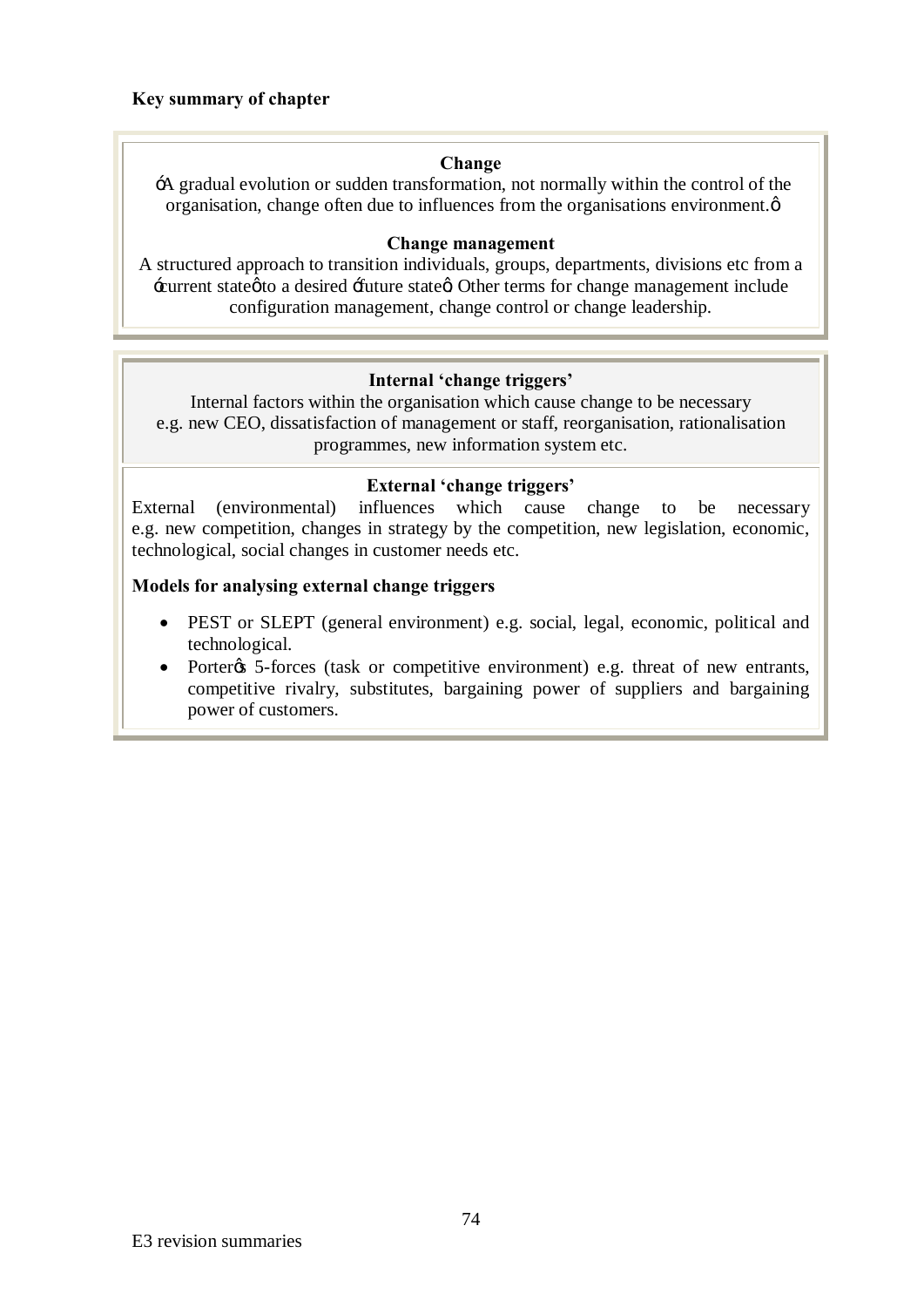# **Greiner' organisational growth model**

Greiner's Growth Model describes the different stages an organisation passes through over time as they grow in size. Larry E. Greiner originally proposed his model in 1972 with five phases of growth. A sixth phase was added further in 1998. Greiner explained the management problems that would be experienced over the different phases, each phase reaching a crisis or turning point. Organisations often have to change or reorganise at each of these phases, so if effectively planning for it, they can ensure smoother transition from one phase to another to avoid the chaos this may cause.



**Young Age of Organisation Mature**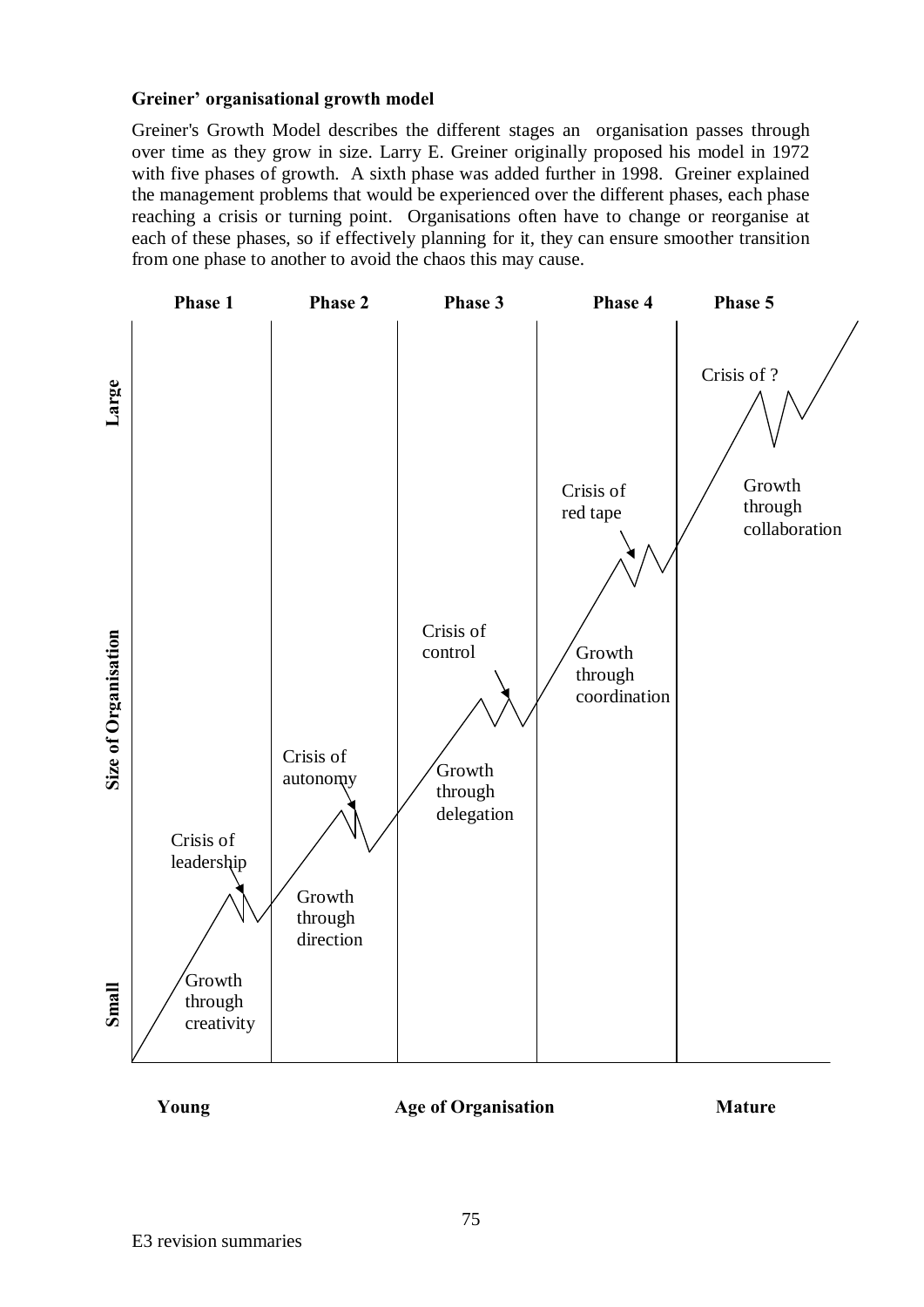# **Stages in the change process 'planned change theory'**

- 1. Diagnose current problems
- 2. Create dissatisfaction with the existing state
- 3. Participation by those affected
- 4. Demonstrate support by senior management
- 5. Implementation of change.
- 6. Reward systems modified
- 7. Review and feedback obtained

# **Different reactions to change**

- Acceptance
- Indifference
- Passive resistance
- Active resistance

# **Parameters for successful change**

Wilson suggests the following parameters for how to consider change

- · **Scale** e.g. scope and size of the program.
- · **Investment** e.g. investment in resources defined in monetary terms.
- · **Timescale** e.g. how long the process will take.
- · **Change** e.g. the nature of the change required.
- · **Impetus for change** e.g. the reasons for the programme of change required.
- · **Strategy** e.g. the plan or strategy driving the change process.

#### **Kotter and Schlesinger gave six methods of dealing with resistance to change**

- Education and communication
- Participation and involvement
- Facilitation and support
- Negotiation and agreement
- Manipulation and co-optation
- · Explicit and implicit coercion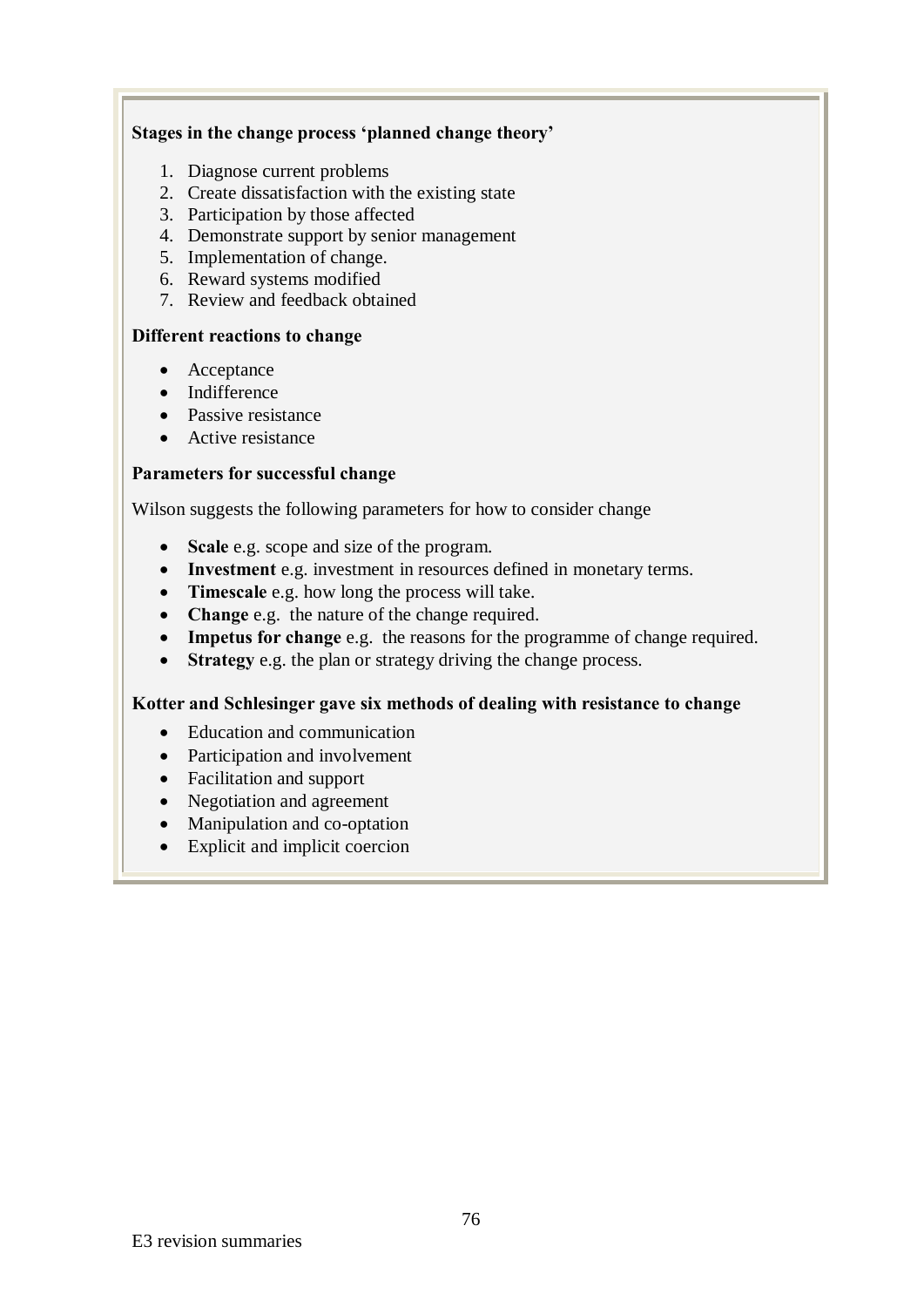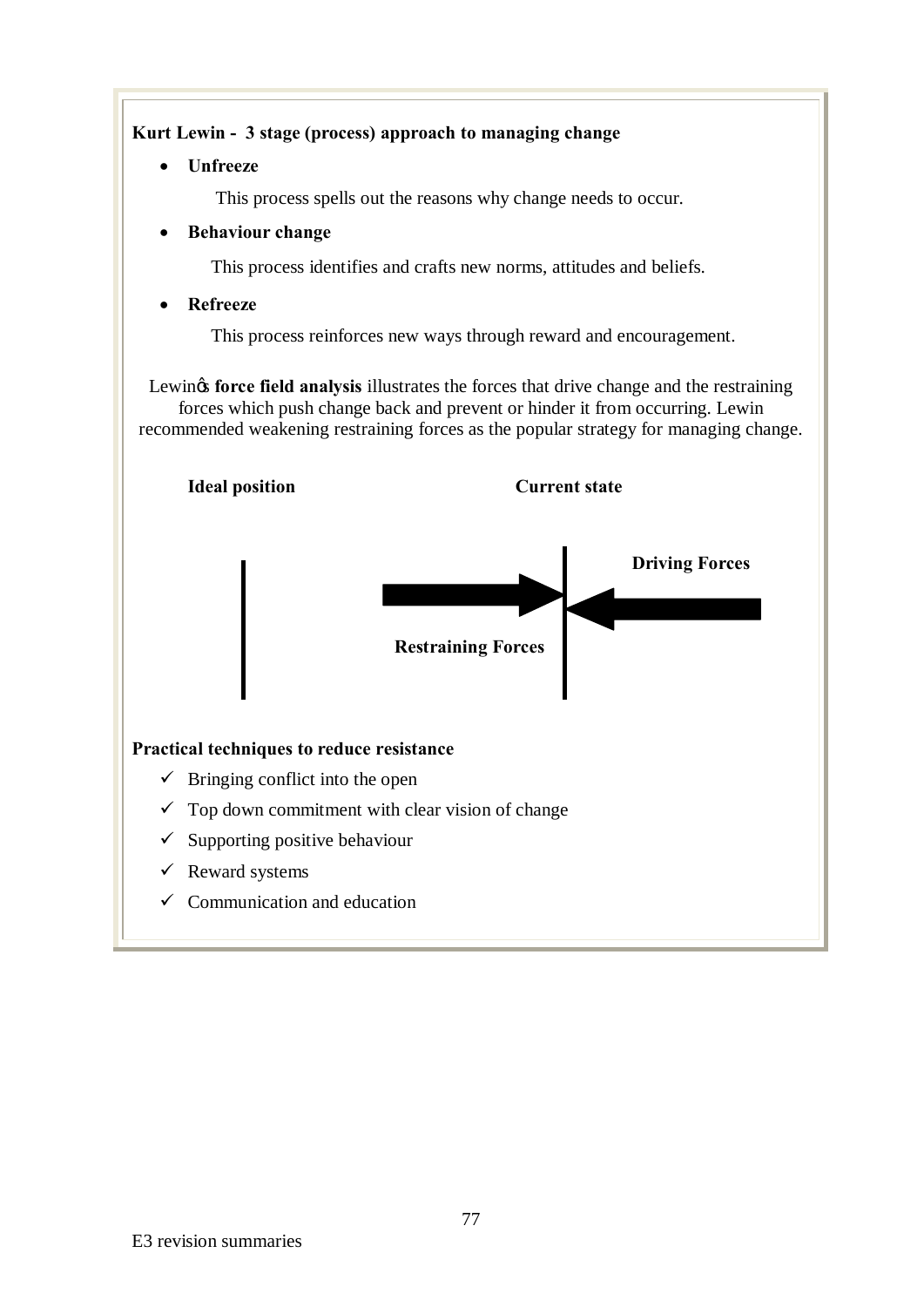# **Johnson and Scholes**

|                               | <b>Nature of change</b><br><b>Transformational</b><br><b>Incremental</b> |                                                                                      |  |
|-------------------------------|--------------------------------------------------------------------------|--------------------------------------------------------------------------------------|--|
| Pro-active<br>Management Role | Tuning<br>e.g. fine tuningøor<br>incremental change.                     | <b>Planned</b><br>e.g. centralised, top-down,<br>rigid and systematic<br>approaches. |  |
| Reactive                      | <b>Adaptation</b><br>e.g. emergent.                                      | Forced<br>e.g. when in crisis.                                                       |  |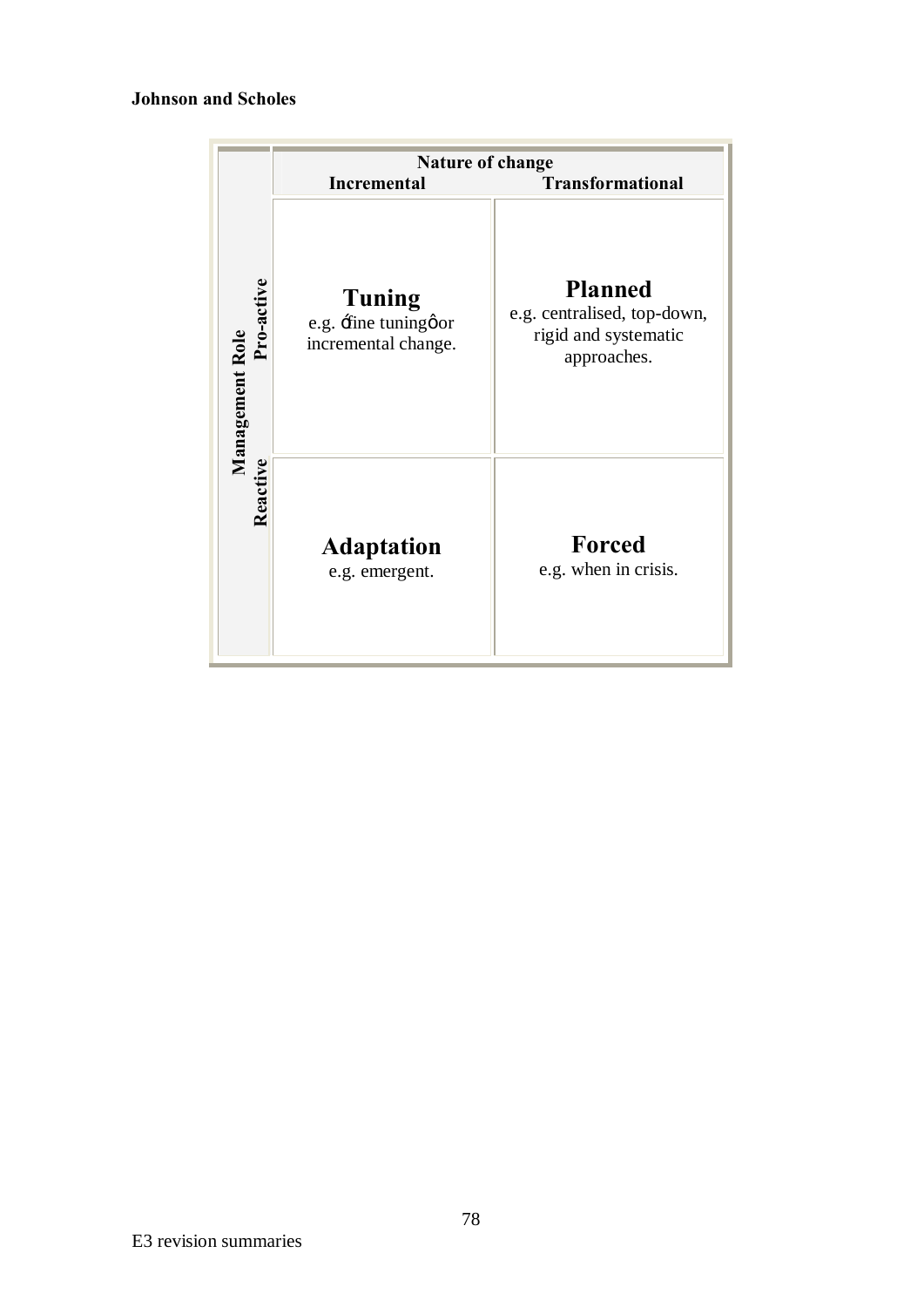# **Types of change**

|                            | Emergent<br><b>Approaches</b>                  | <b>Planned</b><br><b>Approaches</b>    |
|----------------------------|------------------------------------------------|----------------------------------------|
| Management<br><b>Style</b> | Bottom-up and<br>decentralised                 | Top-down and<br>centralised            |
| <b>Control of change</b>   | Informal, decentralised and<br>emergent        | Tight control, rules and<br>procedures |
| <b>Environment</b>         | Dynamic, chaotic and<br>uncertain environment. | Stable and<br>certain environment.     |
| Change                     | Flexible<br>and adaptive                       | Slow<br>and inflexible                 |

# **Planned contrasted to emergent approaches to change**

# **Step change** Change that happens over a very short period of time and which makes a significant and radical difference to the organisation. Step change is when the trend line of performance makes a significant jump in direction, up or down, and stops being smooth. Step change is different from incremental change, which occurs gradually over an extended period of time. **Transformational change** Change that is radical, large scale changes to the strategy or operations of the

organisation. Often transformational change involves major restructuring, reorganisation and/or cultural change necessary.

# **Incremental change**

Change enforced gradually by management using a planned and consultative approach. This approach to change management would be used when no major restructuring or change of culture is necessary within the organisation.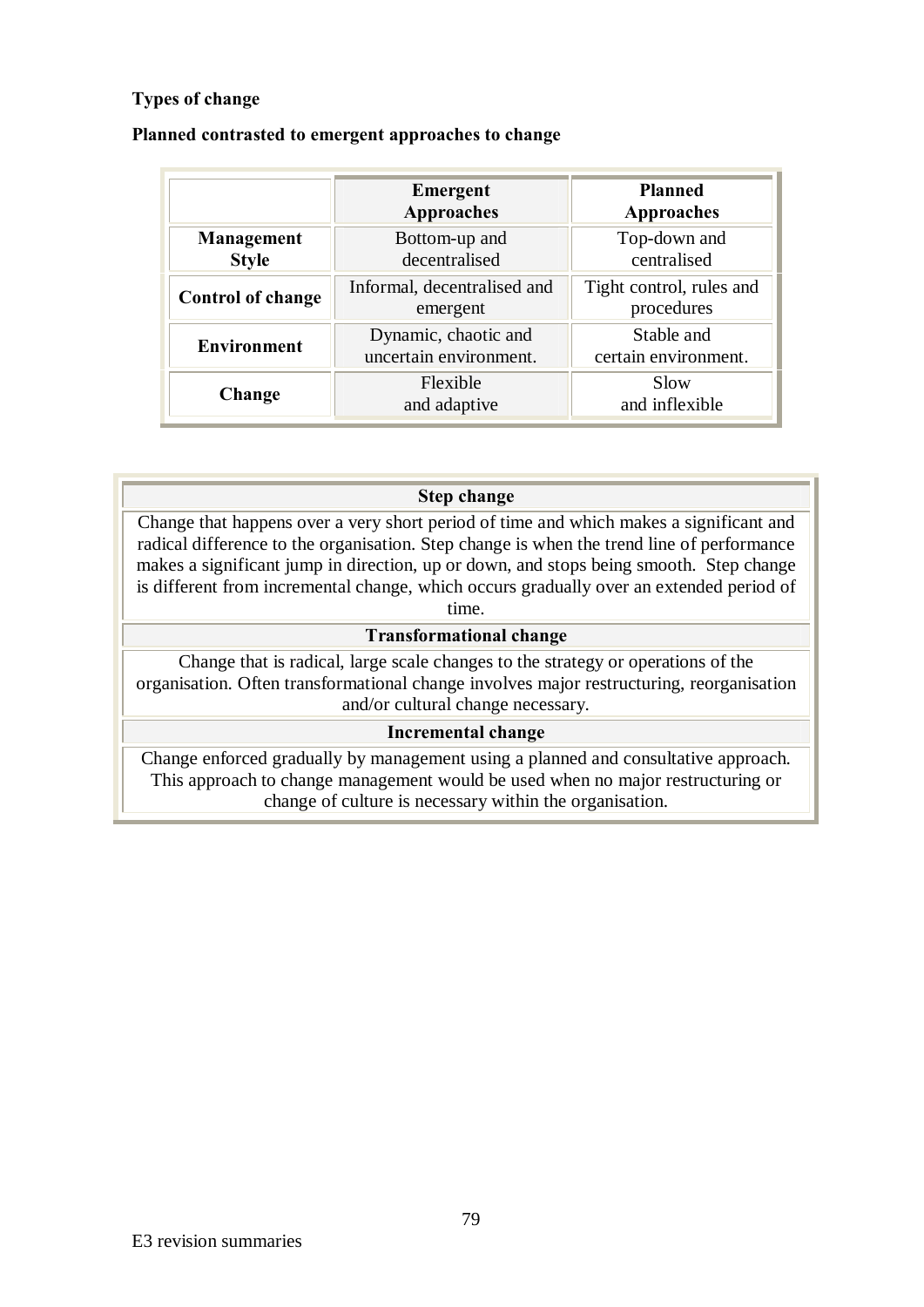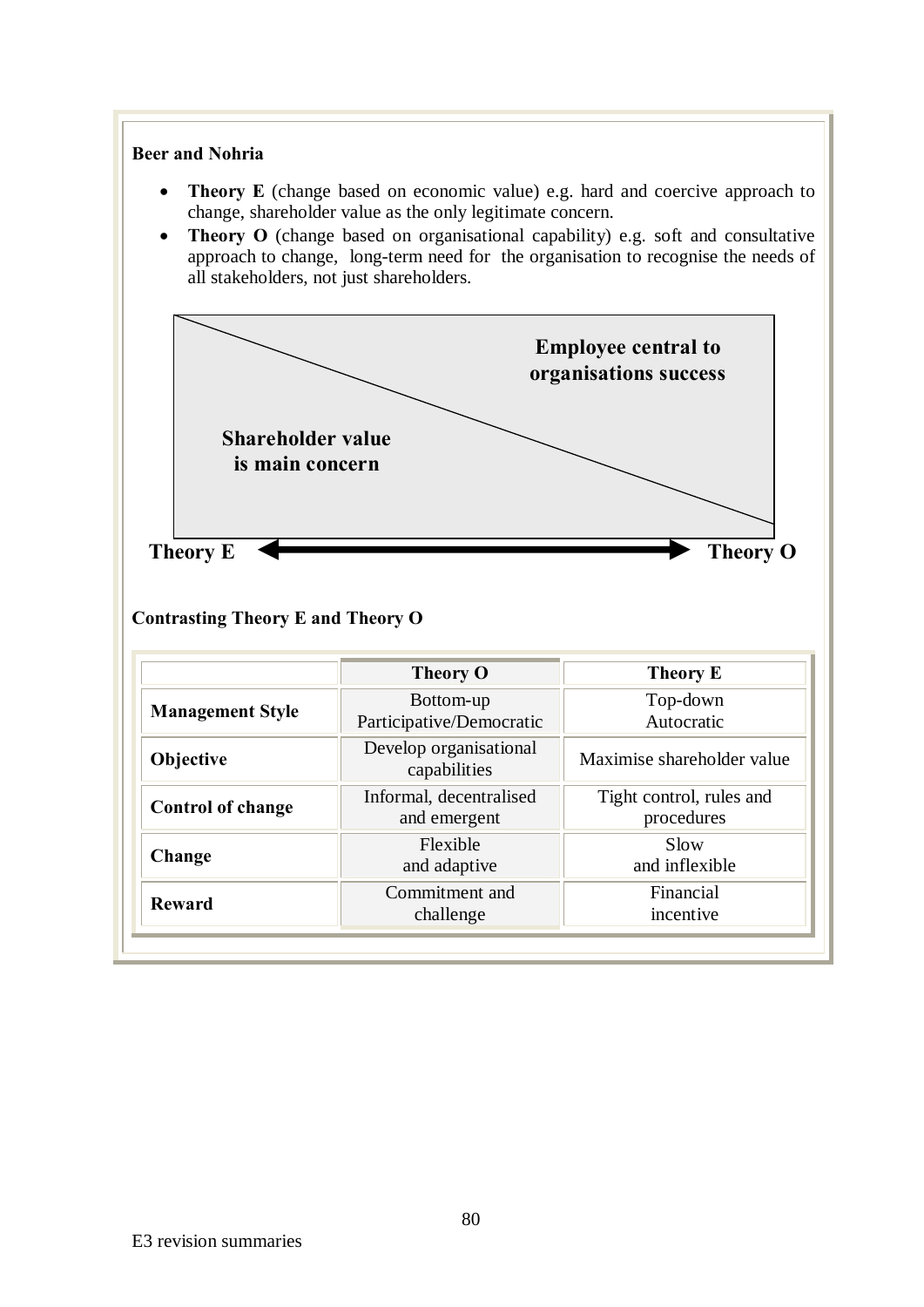### **The learning organisation**

According to Peter Senge, learning organisations are organisations that facilitate the learning by all its members and continuously transforms itself in order to cope with change. Rosabeth Moss Kanter, argued that segmentalist companies e.g. those which are organised by functions, lack creativity and entrepreneurial spirit. She argued that more integrative approaches would release more ideas from unconnected sources within the organisation.

# **Organisational Development**

Bennis defined OD as  $\tilde{\alpha}$  response to change, a complex educational strategy intended to change the beliefs, attitudes, values and structure of organisations so that they can better adapt to new technologies, markets and challenges, and to the dizzying rate of change itself.ö

OD specialists are third party consultants and used for when chronic change or major transformation is needed or where severe problems in performance exist within the organisation.

Often described as "change agents," OD consultants come from varied backgrounds with experience and training in organisational development, organisation behaviour, psychology, education, management or human resources. Many have advanced degrees and most have experience in a variety of organisational settings.

# **Managing job reduction (or redundancy)**

Redundancy occurs when the role that an employee performs no longer exists or is not required. This is a sensitive issue, the loss of motivation and morale of the entire workforce can be devastated when such news does occur not just those individuals affected by it.

#### **A process to manage job reduction**

- 1. Identify what changes will be necessary
- 2. Clear vision of change communicated
- 3. Educate and communicate the reasons
- 4. Participation encouraged by staff to aid change
- 5. Plan and determine how change needs to occur
- 6. Review and feedback obtained

#### **Ethical advice offered**

- Compulsory redundancy should be last resort
- A sensitive matter so plan for it
- Management must act as honestly and fairly as possible
- Selection methods used on a fair basis e.g. last in first out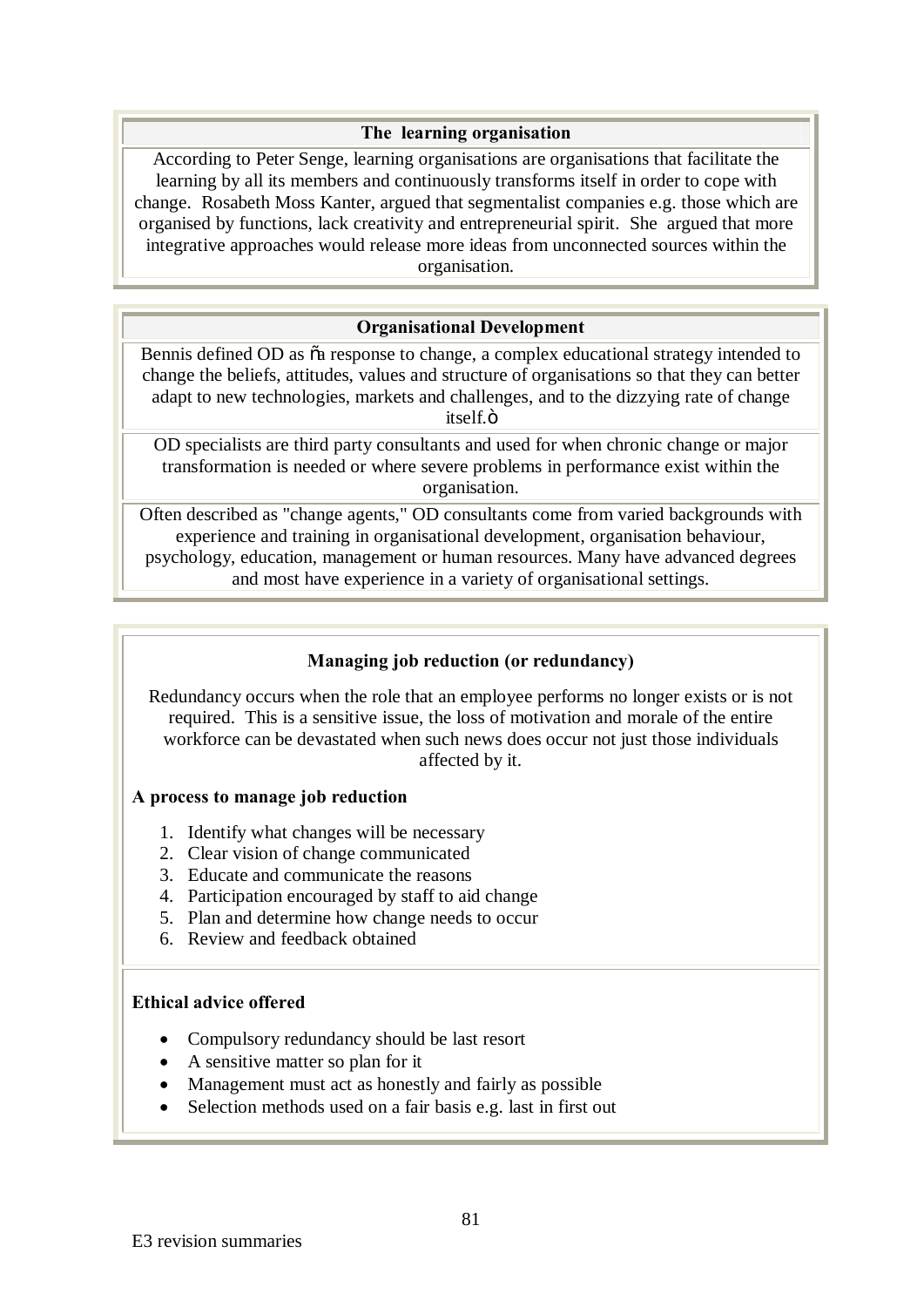A team is a group of individuals with complimentary skills and a commitment to a common purpose. They normally share a common sense of purpose; identity and social belonging and work interdependently toward a common goal often collectively sharing reward.

**'A collection or group of individuals who share a sense of common identity and contribute to the same common aim or purpose'.**

| <b>Advantages</b>                                                                                                                                                                                      | <b>Disadvantages</b>                                                                                                                                                                                                                                                                    |
|--------------------------------------------------------------------------------------------------------------------------------------------------------------------------------------------------------|-----------------------------------------------------------------------------------------------------------------------------------------------------------------------------------------------------------------------------------------------------------------------------------------|
| $\checkmark$ Dynamic and creative<br>$\checkmark$ Flexible to change<br>$\checkmark$ Improves staff morale<br>$\checkmark$ Improves communication<br>$\checkmark$ Group norms $\exists$ unifyø members | <b>X</b> Inadequate leadership<br>X Unclear goals or objectives<br><b>X</b> Personality clashes<br>$\blacktriangleright$ Group norms create $\exists$ insular<br>barriersø<br><b>X</b> Too many meetings to get<br>things done<br>X Dual authority e.g. if a matrix<br>structure exists |

| <b>Bruce</b><br>Tuckman's        | <b>Forming</b>                                            | <b>Storming</b>                                                               | <b>Norming</b>                                                           | Performing                                                   |
|----------------------------------|-----------------------------------------------------------|-------------------------------------------------------------------------------|--------------------------------------------------------------------------|--------------------------------------------------------------|
| stages of<br>team<br>development | $\div An$<br>inefficient<br>collection of<br>individualsø | -Open conflict,<br>a highly<br>defensive and<br>emotional<br>stage. $\varphi$ | $-$ Team<br>conforming<br>to norms with<br>greater<br>efficiency. $\phi$ | $\pm$ ully<br>integrated<br>team,<br>development<br>ceases.ø |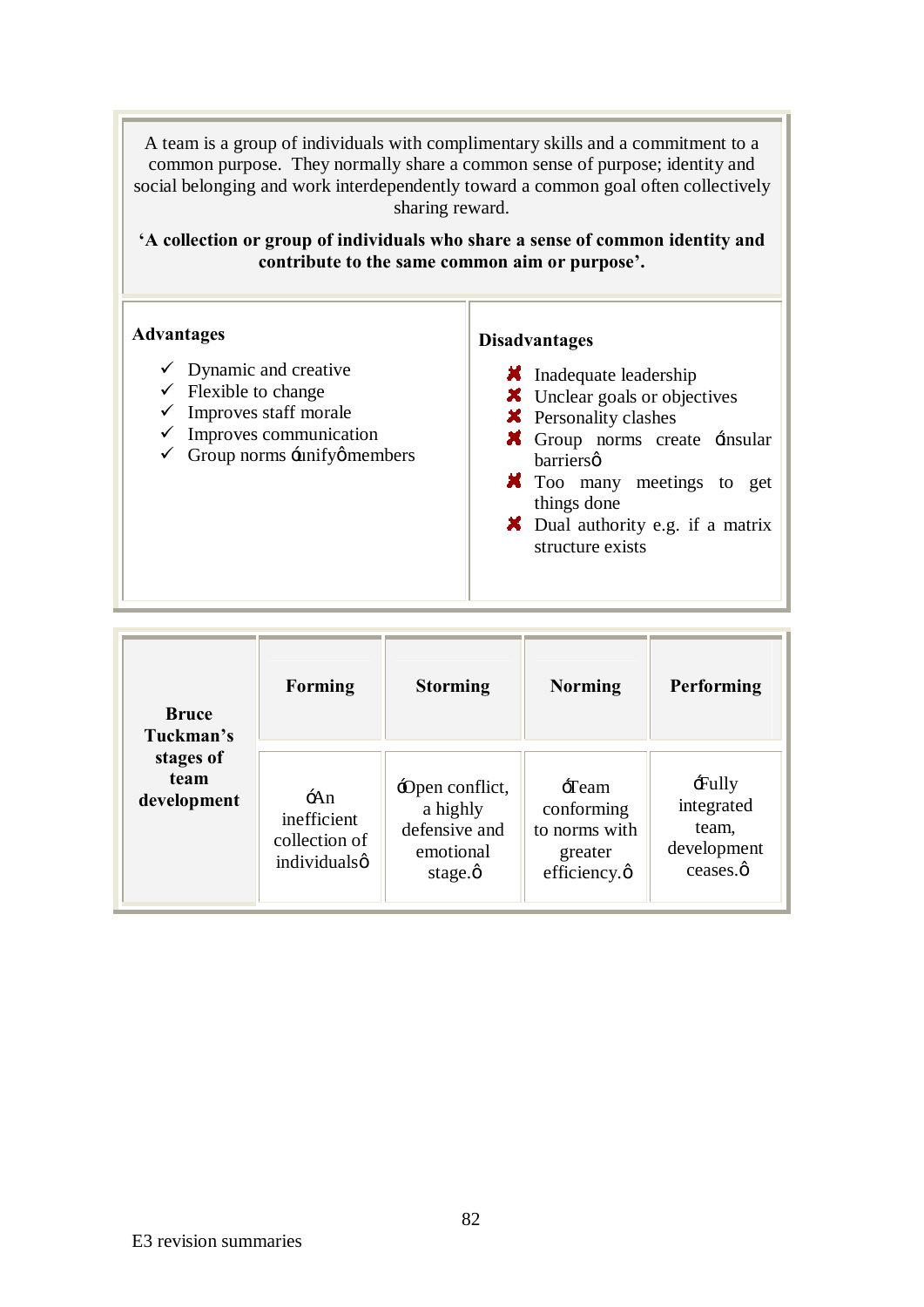# **Charles Handy's contingency approach to team effectiveness**

A manager cannot in the short-term vary the **'givens'** e.g. team size, members, aims and the challenges faced. Managers must use instead **'intervening factors'** to maximise the output of a team to achieve greater group productivity and satisfaction.

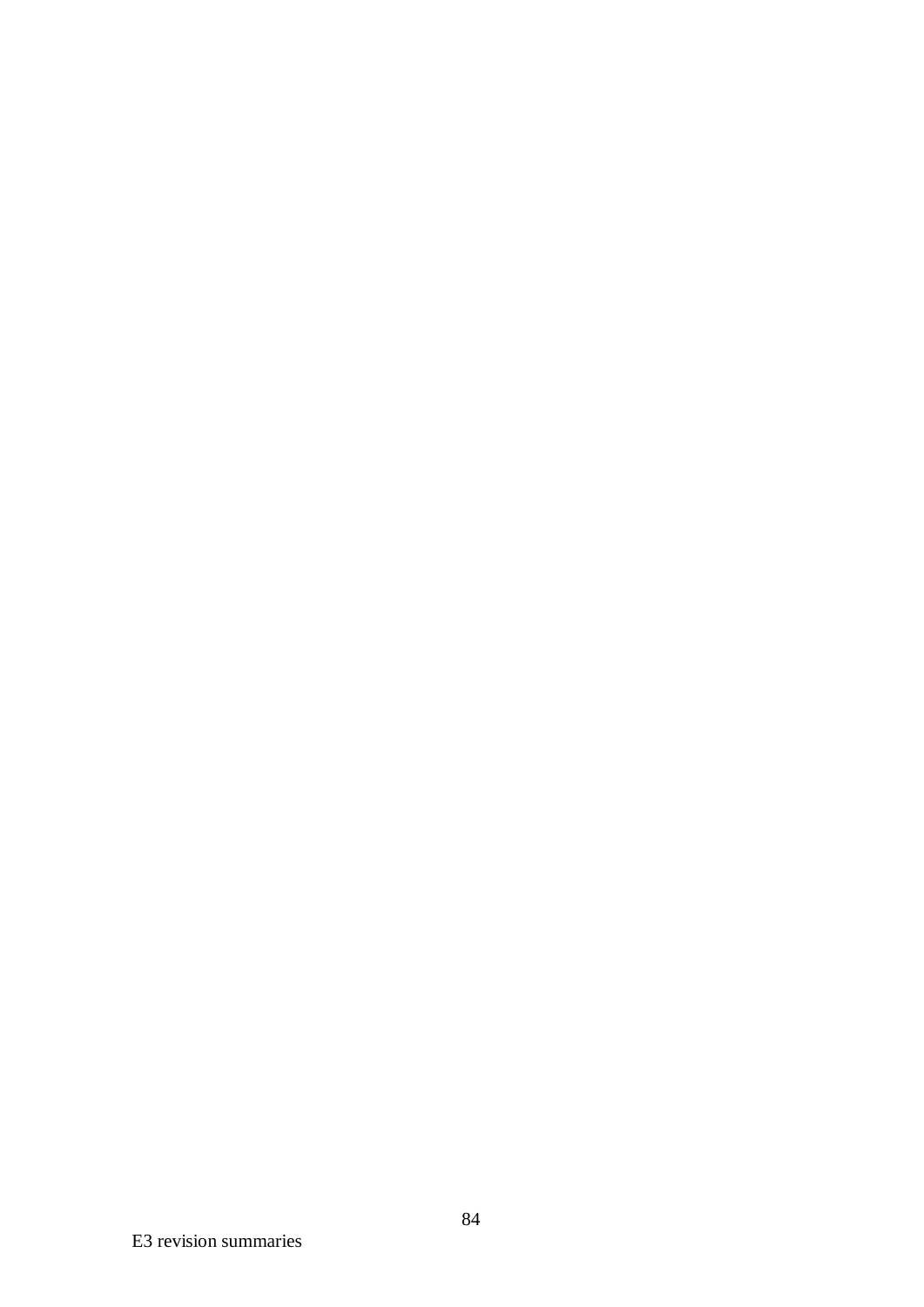

# **Strategic Performance Measurement**

E3 revision summaries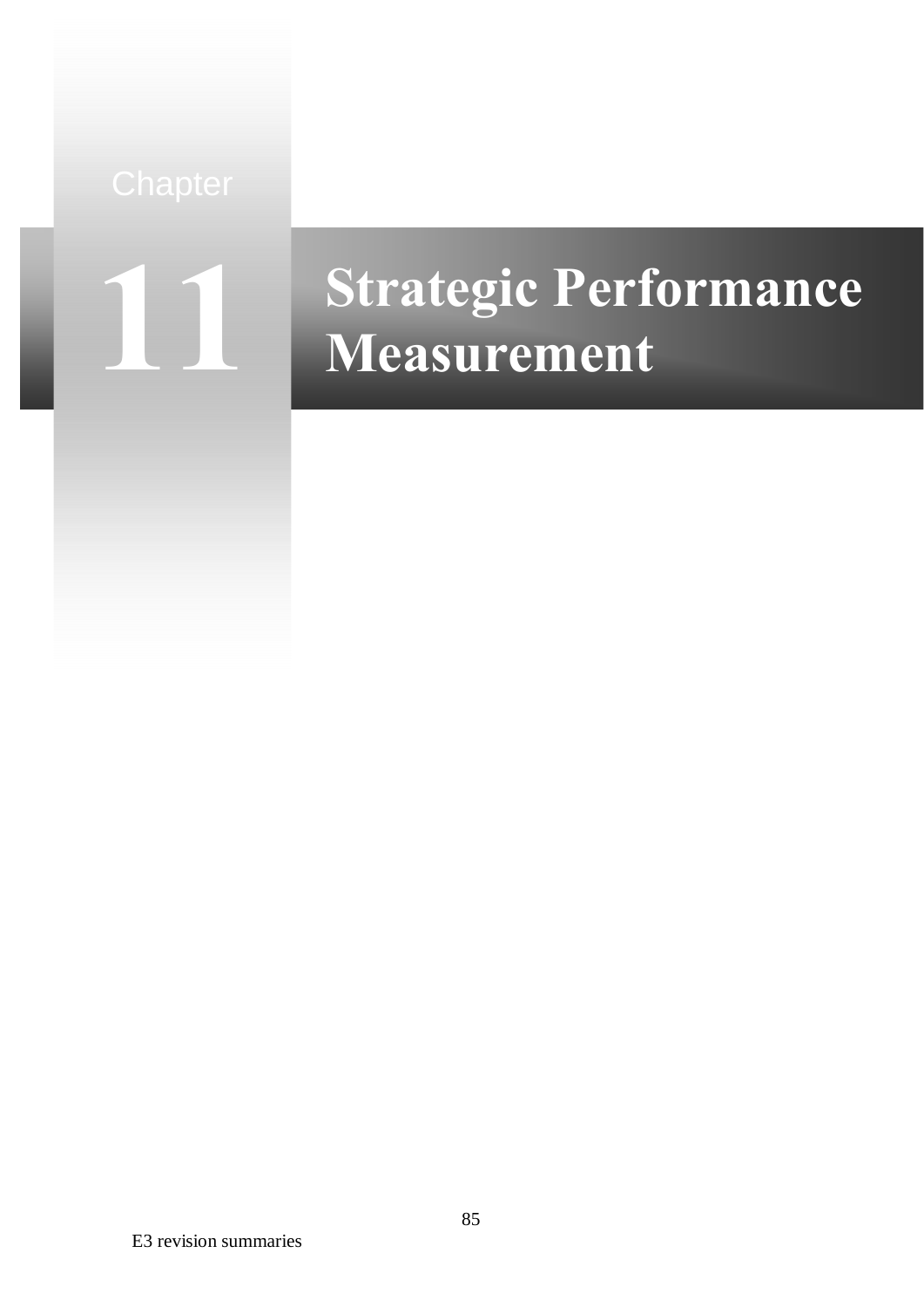# **Key summary of chapter**

# **Control theory**

### **Feedback control 'appraisal'**

• Feedback is any process where part of the output of a system is measured and returned as input to regulate the systems further output.

### **Feed-forward control 'prevention rather than cure'**

• Feed-forward control would be a system that in a pre-emptive way, reacts to changes in its environment, normally to maintain some kind of desired state.

#### **Hopwood's three forms of control**

- 1. Social controls e.g. group norms, staff culture and social interaction.
- 2. Administration control e.g. management  $\pm$  exception reporting systems.
- 3. Self control.e.g. staff exerting self-control by modifying their own behavior.

#### **Bureaucracy**

An organisation bound by an elaborate set of rules and procedures to tightly control it.

# **Reward**

Monetary reward is an example of extrinsic reward and considered as the most important of all  $\pm$ hygiene factorsø according to Frederick Hertzberg.

#### **Types of financial incentive schemes**

- Performance related pay (PRP) systems
- · Bonuses
- Profit sharing schemes

#### **Staff appraisal**

The review and assessment of an employee to performance with the potential for improving effectiveness of performance through training and development.

#### **The aims of an appraisal system**

- · Reward
- Performance
- Potential for development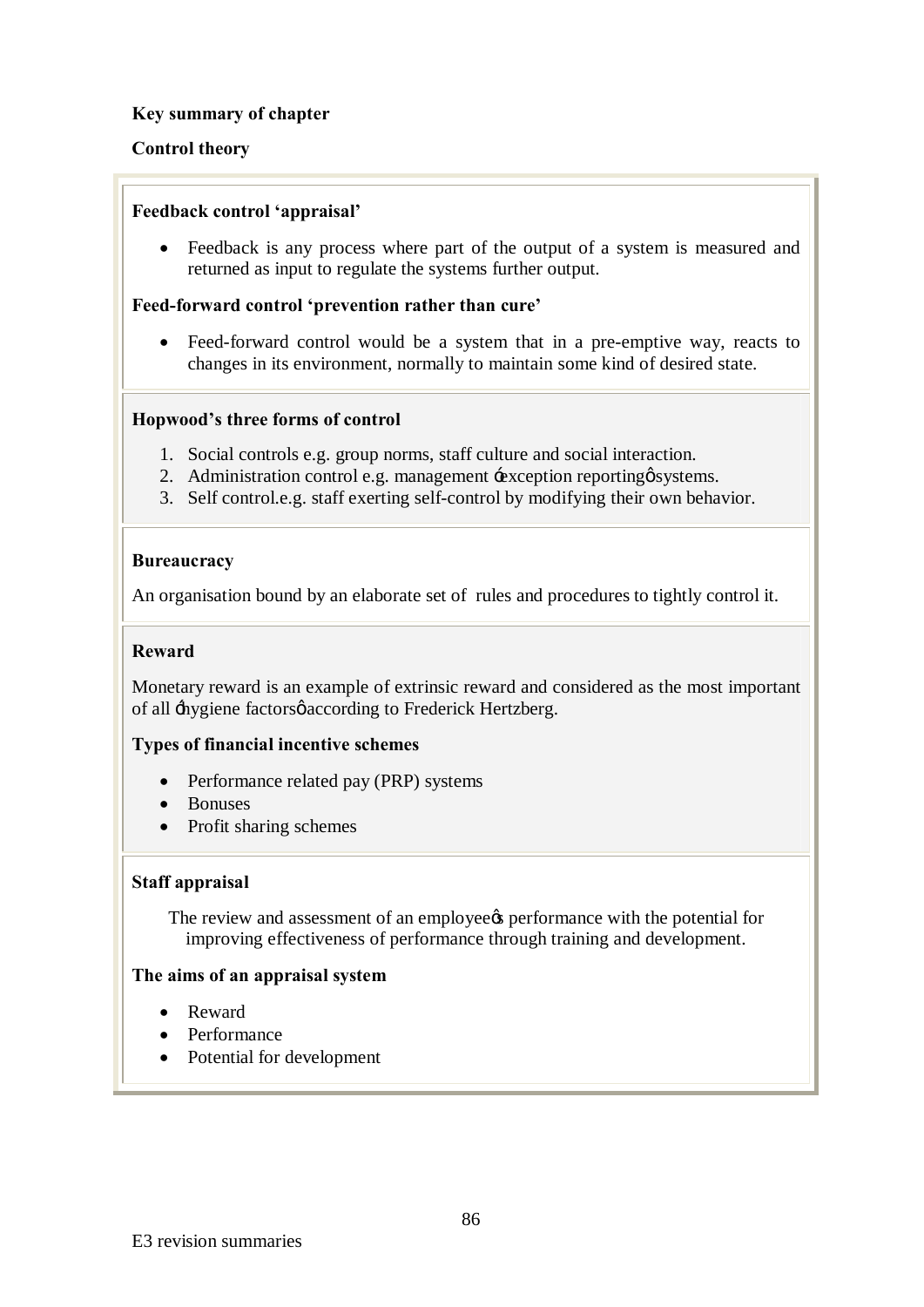# **Examples of control in the workplace**

- · Job descriptions, grades and authority levels
- Span of control and scalar chain
- Organisational structure
- Standardisation of work procedures
- Rules and procedures
- Disciplinary procedures
- · Reward
- · Dress code
- Handbook
- Induction
- Training and development
- Recruitment and selection
- Contracts
- Staff appraisal

# **Classical school of management contrasted to human relations approach**

|                                                        | 'Human Relations'<br>'Classical School'<br>approach<br>approach                           |                                                           |  |
|--------------------------------------------------------|-------------------------------------------------------------------------------------------|-----------------------------------------------------------|--|
| <b>Theorists</b>                                       | Henry Fayol<br>Frederick Taylor<br>Max Weber                                              | Elton Mayo<br><b>Abraham Maslow</b><br>Frederick Herzberg |  |
| <b>History</b>                                         | Late $19th$ century                                                                       | Early $20th$ century.                                     |  |
| <b>Management</b><br><b>Style</b>                      | Autocratic,<br>lack of consultation.                                                      | Participative,<br>democratic.                             |  |
| <b>Motivation</b>                                      | <b>Intrinsic Reward</b><br><b>Extrinsic Reward</b><br>e.g. job enrichment.<br>e.g. money. |                                                           |  |
| Carrot and<br>Management<br>Control<br>stick approach. |                                                                                           | Contented cows<br>produce more milk.                      |  |
| <b>Management</b><br><b>Focus</b>                      | Task planning<br>and design                                                               | Human welfare and<br>psychology.                          |  |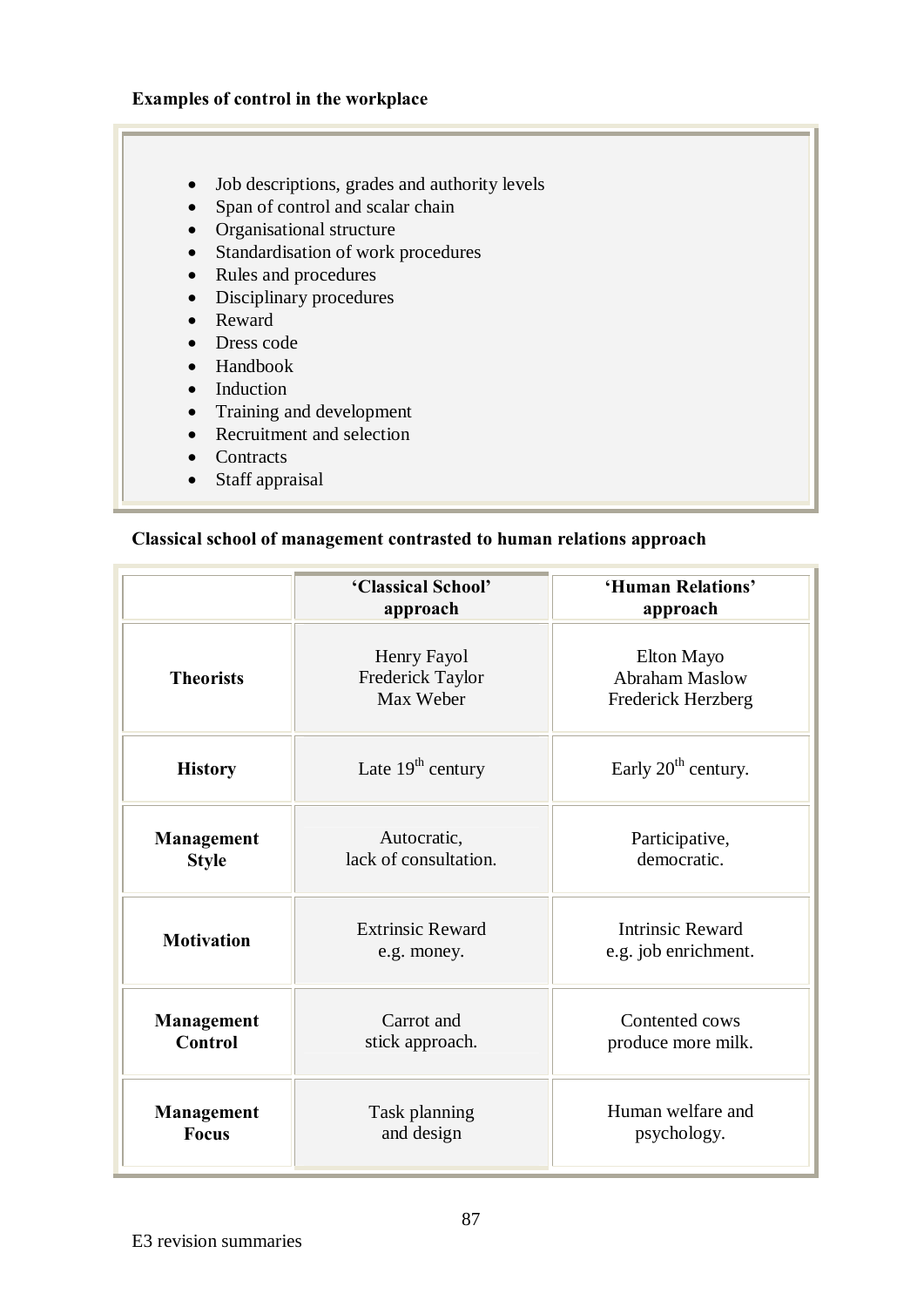# **Burns and Stalker**

|                                                            | Organic                                                       | Mechanistic                                           |  |
|------------------------------------------------------------|---------------------------------------------------------------|-------------------------------------------------------|--|
| Participative and<br><b>Management Style</b><br>democratic |                                                               | Autocratic and<br>lack of consultation                |  |
| Control                                                    | Informal and decentralised                                    | Formal and<br>centralised                             |  |
| Lateral<br>Communication<br>(all direction)                |                                                               | Vertical<br>(up and down)                             |  |
| Flexible and<br>Change<br>adaptive                         |                                                               | Inflexible and<br>slow to change                      |  |
| <b>Structure</b>                                           | Flat chain of command e.g.<br>Matrix/Team/<br>entrepreneurial | Tall chain of<br>command and clearly<br>defined roles |  |
| <b>Environment</b>                                         | Dynamic/Uncertain                                             | Stable/Certain                                        |  |
| Efficient<br>Outcome<br>Creative                           |                                                               |                                                       |  |

# **Characteristics of 'organic' verses 'mechanistic' organisations**

# **The concept of clan/cultural control**

#### **Hofstede's dimensions of national culture**

- · **Power distance.** Extent to which people accept inequality of power.
- · **Uncertainty avoidance.** Tolerance towards uncertainty or ambiguity.
- Individualism /collectivism. :Collectivismo strong affiliation towards one another e.g. strong and cohesive groups. Here is individualismed individuals are expected to take care of themselves e.g. a strong need for individual success.
- Masculinity/femininity. Men's  $\pm$ masculine values e.g. very assertive and competitive, are relatively different from women's  $\pm$ eminine $\phi$  values e.g. modest and caring. Masculinity is a culture with a strong need for achievement, assertiveness and materiality. Femininity is a culture where relationships, modesty and quality of life are considered more important.
- · **Long-Term Orientation.** Long Term Orientation e.g. perseverance, verses Short Term Orientation e.g. protection of reputation and traditions.

#### **The 5 dimensions of culture can help management determine**

- Leadership style
- Motivation incentives
- Organisational structure
- The degree of rules and procedures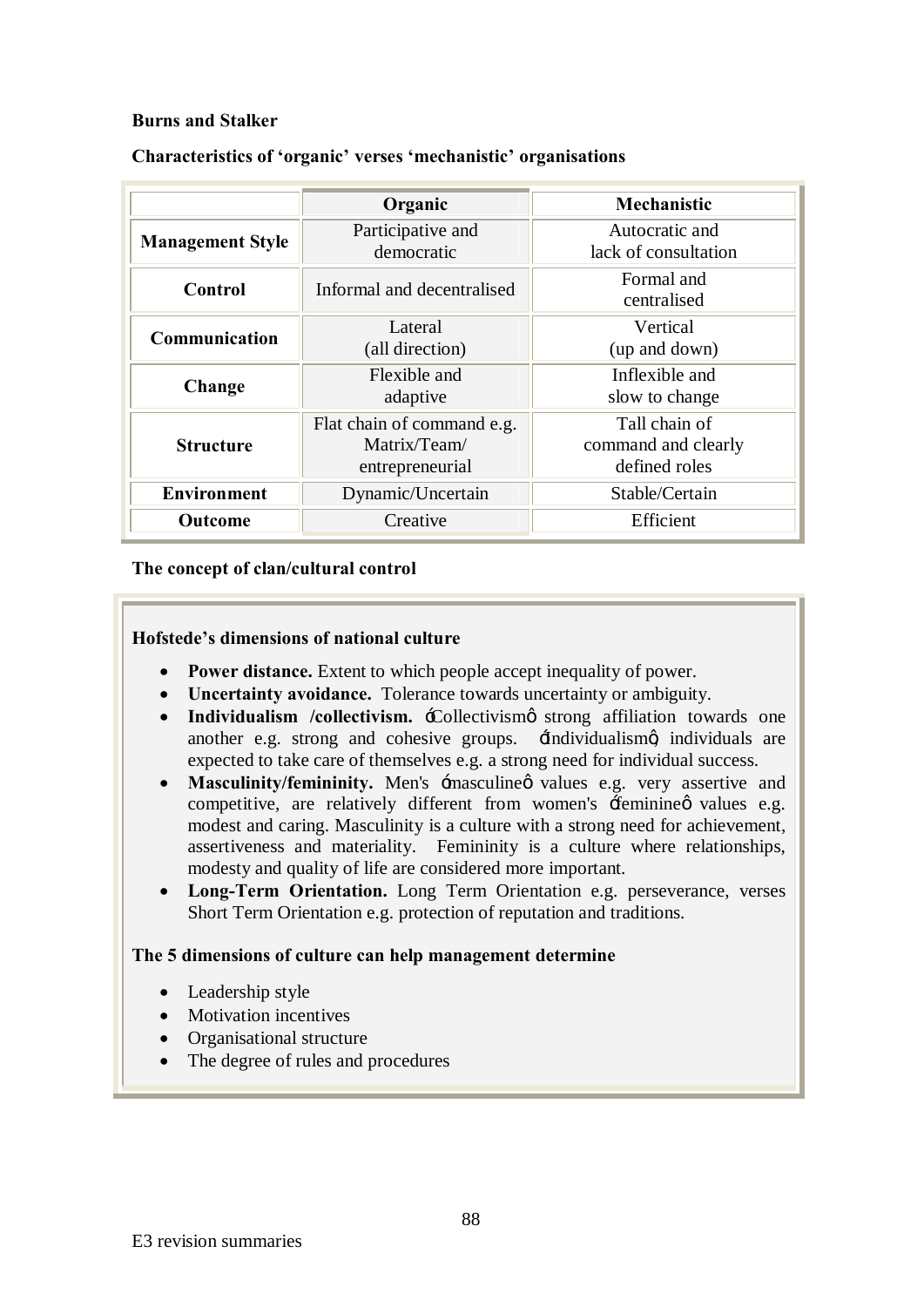#### **Controlling subsidiaries**

- Mission statement, goals and objectives.
- Performance measurement systems
- Systems for strategic planning and control
- Management appraisal process.
- · Reward
- · Culture

# **Goold and Campbell**

Goold and Campbell identified three -styles of strategic management of

- **Strategic planning** Senior management work closely with individual business unit managers to develop strategies for their business units.
- **Strategic control** Senior management decentralise the development of strategic plans to business unit managers.
- · **Financial control** Control of strategy through a budget (financial) process e.g. financial controls and profit targets which business units are required to adhere to.

# **The divisional structure**

A division is a distinct business set up within a larger company to ensure a certain product or market is handled and promoted as though it were a separate business.

#### **Advantages**

- $\checkmark$  Quicker decision making
- $\checkmark$  Focus on product and market performance
- $\checkmark$  Ring fencing of financial results
- $\checkmark$  More empowerment
- $\checkmark$  Good training ground for managers.
- $\checkmark$  Frees up senior management time

#### **Disadvantages**

- $\blacktriangleright$  High cost of head office
- **X** Duplication of functions (or departments)
- **X** Reluctance to delegate by senior management
- **X** Lack of goal congruence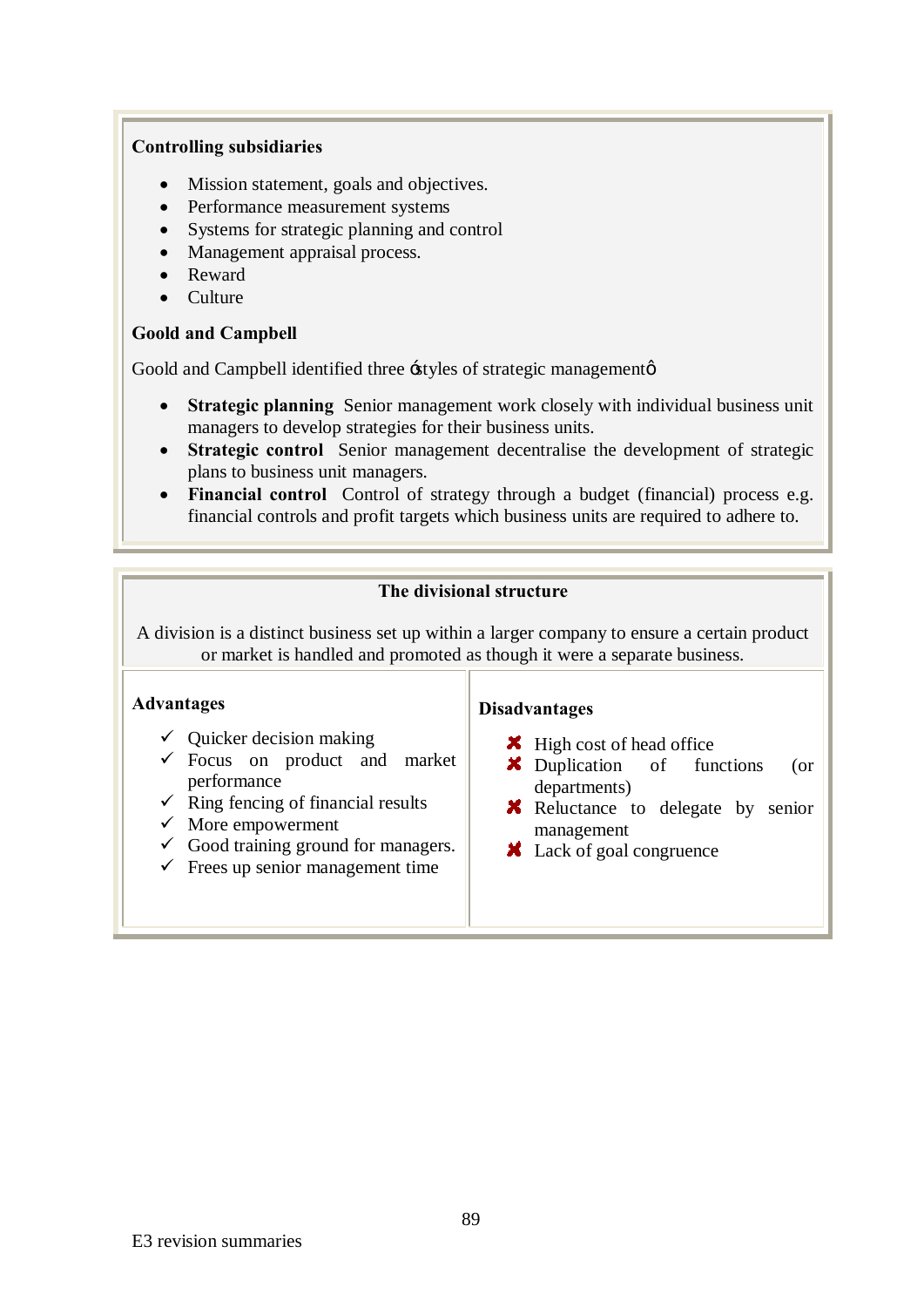# **The functions of a performance measurement system**

- Publicise and communicate direction
- Control the organisation.
- Plan and allocate resources

#### **Neely's 4Cs in performance measurement (1998)**

- 1. Check position
- 2. Communicate position
- 3. Confirm priorities
- 4. Compel progress

#### **Recommended process to develop a performance measurement system**

- 1. Senior management  $\div$ a clear vision of change $\phi$
- 2. Benchmark with other organisations
- 3. Participation by staff throughout the process
- 4. Targets/criteria should be set after consultation
- 5. Reward systems should be modified
- 6. Introduction of new appraisal procedures.
- 7. Training for managers and staff
- 8. Review and monitor the new system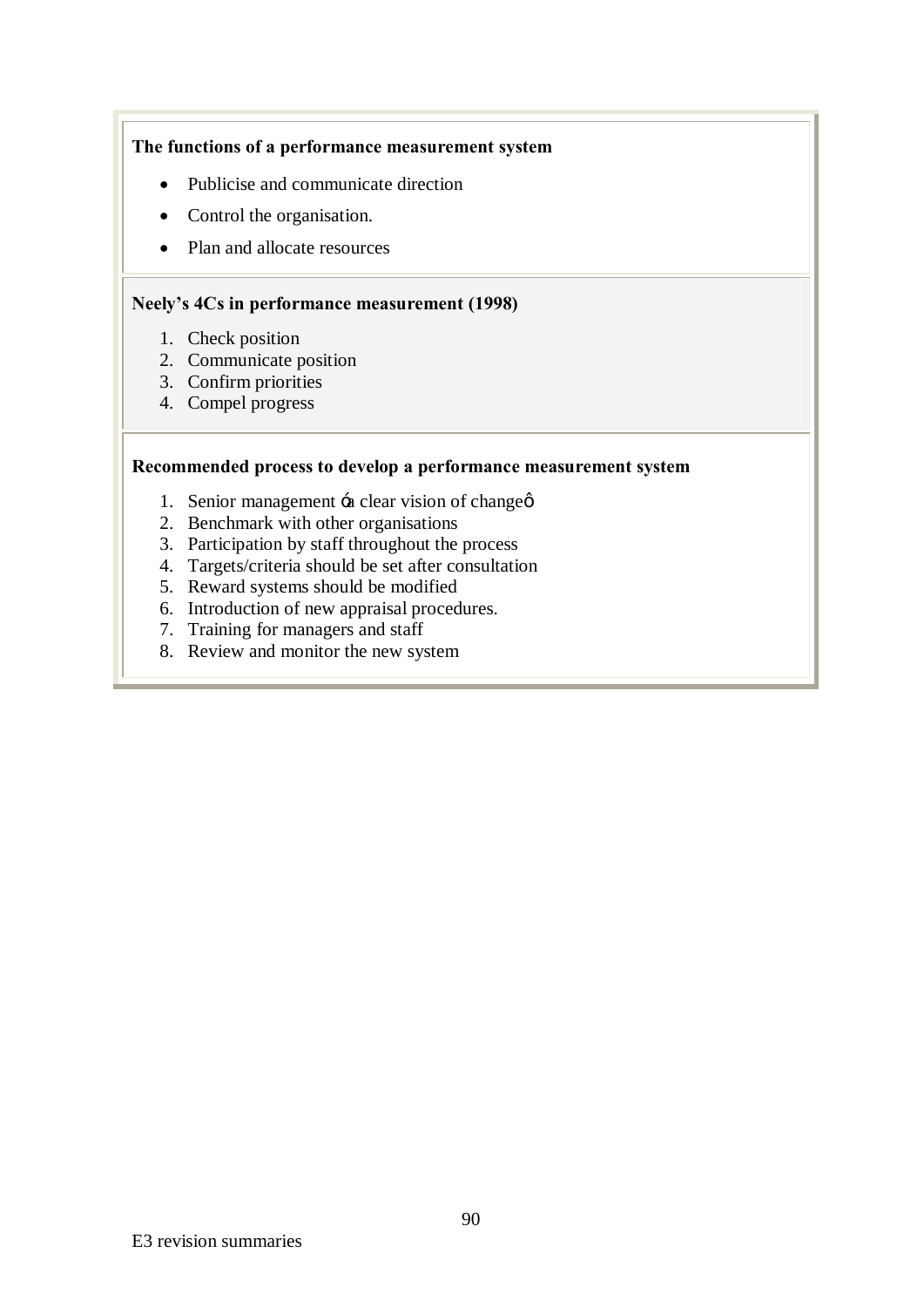# **Evaluating the performance of divisions**

# **The controllability principle**

The controllability principle is concerned with assessing performance based upon measures that can be controlled only by a manager and omitting any items which are uncontrollable.

# **Profit based methods for evaluating the performance of divisions**

# **Operating profit (net profit) margin**

 = Profit before interest and tax (PBIT) x 100% Turnover

# **Gross profit (sales) margin**

= Turnover less cost of sales (gross profit) x 100% Turnover

Generally the gross profit or sales margin can also be referred to as the contribution to sales (C/S) ratio e.g. gross profit (sales less variable cost)  $\div$  sales.

# **Mark up**

.

= Turnover less cost of sales (gross profit) x 100% Cost of sales

# **Return on capital employed (ROCE)**

# **= Profit before interest and tax (PBIT) x 100% Capital employed**

ROCE is also referred to as return on investment (ROI) and return on net assets (RONA). ROCE measures profitability and shows how well the business is utilising its capital to generate profits.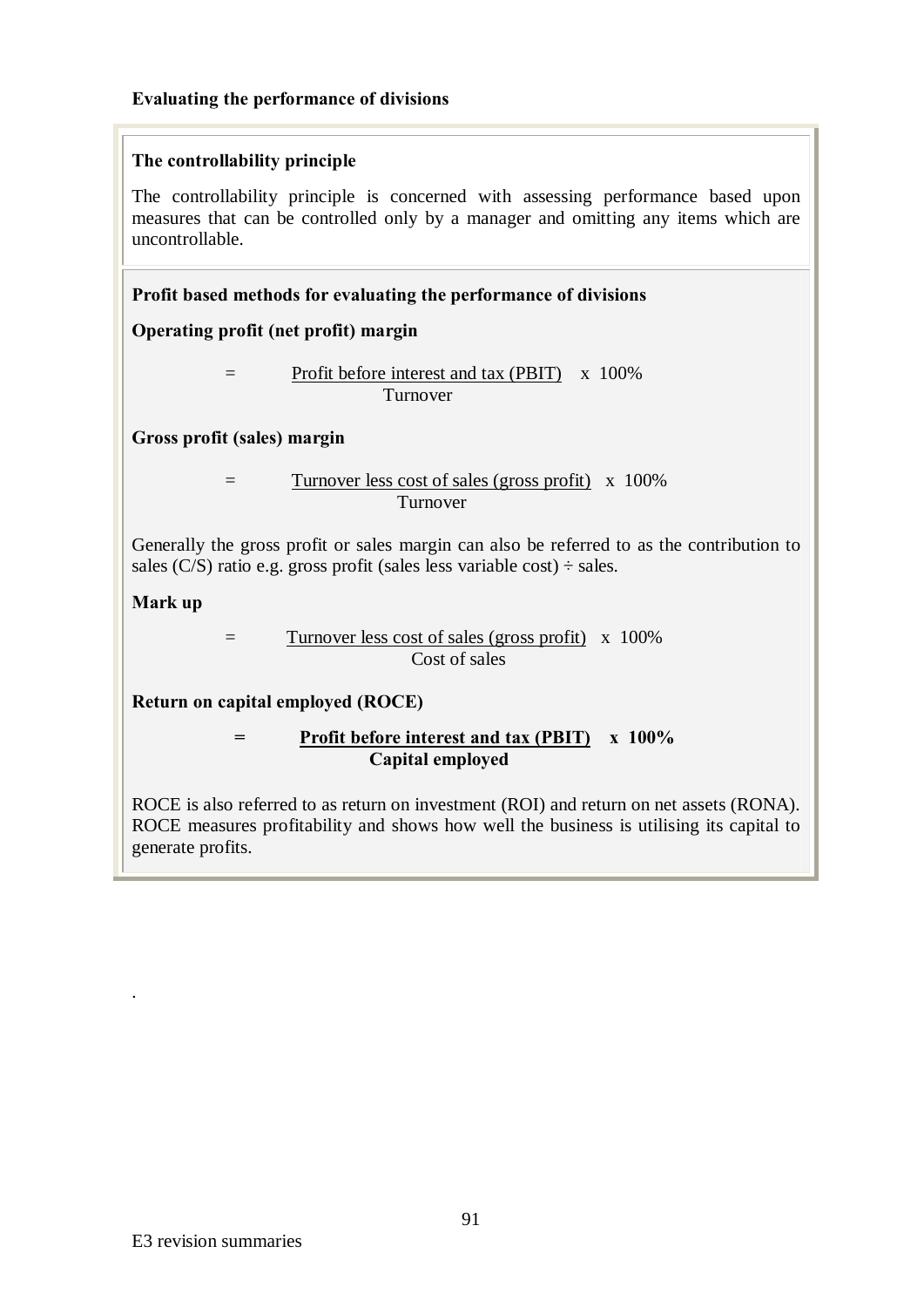### **Residual income (RI)**

Residual income is the profit earned by a division less a -notional interest charge of or the investment of finance within it.

| Profit before interest and tax (PBIT)            |     |
|--------------------------------------------------|-----|
| Capital employed x head office % interest charge | (X) |
| Residual income                                  |     |

Residual income uses the same profit before interest and tax and capital employed value as the ROCE measure. Residual income is an absolute measure that deducts from profit before interest and tax, an imputed -notional interest charge using a cost of capital or return required.

# **Economic value added (EVA)**

Economic value added was developed by Stern Stewart & Co and is a registered [trademark.](http://en.wikipedia.org/wiki/Trademark) EVA is an estimate of economic profit, measured as Net Operating Profit after Taxes (or [NOPAT\)](http://en.wikipedia.org/wiki/NOPAT) less the money cost of capital. MVA and EVA are strongly correlated.

 $\exists$ The economic value created by a division in a given period of time  $\emptyset$ 

#### **EVA =**

#### **Net cash operating profit after tax**

( $\div$ adjusted $\phi$  for accounting distortions e.g. add back depreciation)

less

#### **Economic depreciation (based on market value or replacement cost of assets)**

less

**Amortised R&D, advertising, marketing, goodwill, brand or new product development cost**

less

#### **('adjusted' capital employed x cost of capital)**

#### **Contrasting ROI, RI and EVA**

| <b>ROI</b>                                                        | RI                                                           | EVA                                                |  |  |
|-------------------------------------------------------------------|--------------------------------------------------------------|----------------------------------------------------|--|--|
|                                                                   | All measures support goal congruence for profit maximisation |                                                    |  |  |
| Accounting based measures                                         | Cash based measure                                           |                                                    |  |  |
| Historical accounting for non-current assets                      |                                                              | Use of replacement cost                            |  |  |
| Long-term expenditure<br>written off in the same financial period |                                                              | Capitalises long-term<br>expenditure and amortises |  |  |
| Relative measure                                                  | Absolute measures                                            |                                                    |  |  |
| No finance charge                                                 | Finance charge recognised                                    |                                                    |  |  |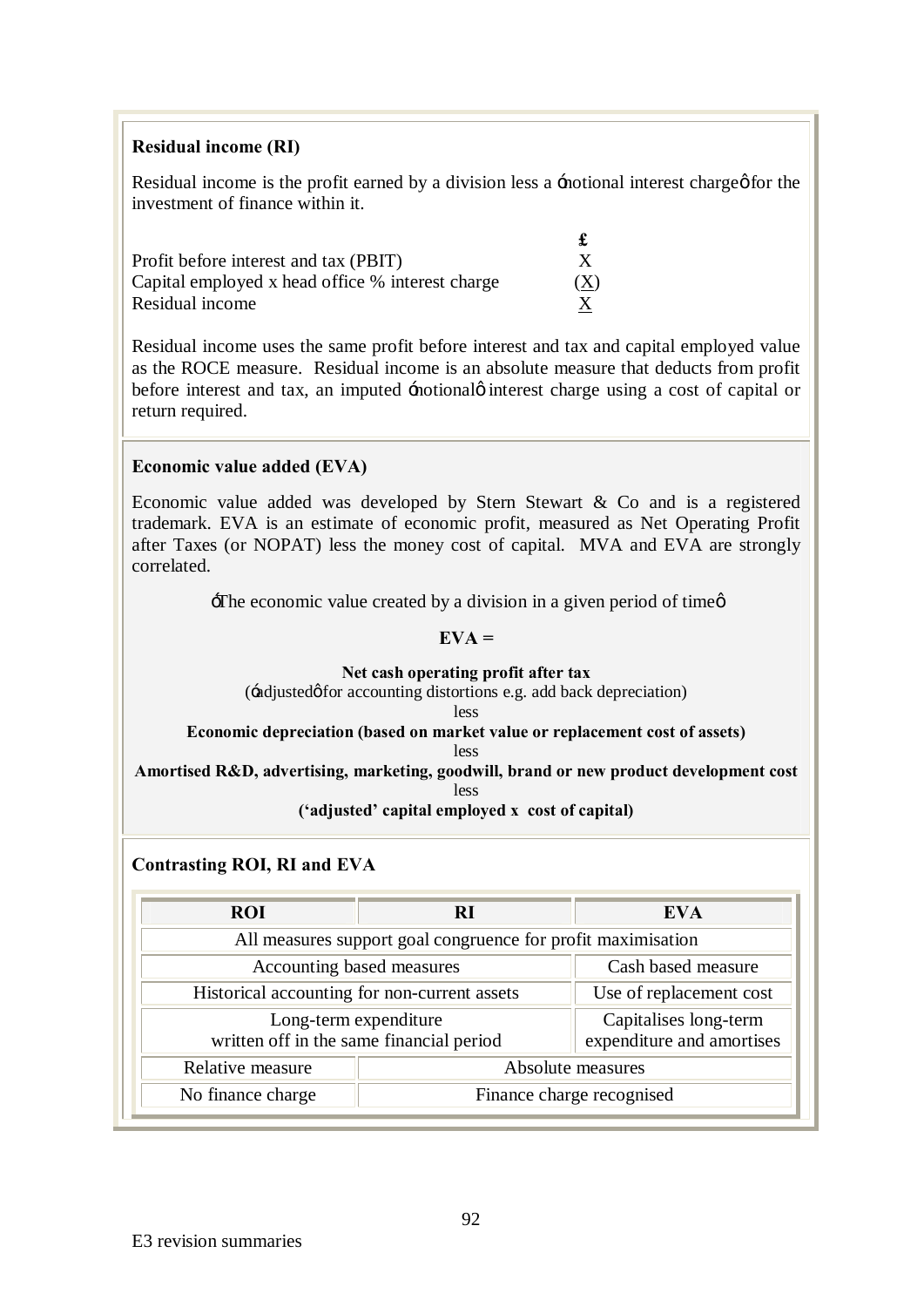# **Alfred Rappaport's definition of shareholder wealth (value)**

Shareholder value = corporate (business) value  $\acute{o}$  Debt

# **Total shareholder return (TSR)**

 $TSR = Dividend per share + Growth in share price x 100\%$ Market share price at the start of the period

The increase in the share price plus the value of any dividends paid or proposed.

# **Market value added (MVA)**

MVA is an external measure of shareholder wealth, measured by taking the rise in the market capitalisation during a period less the increase in capital invested during a period by investors. If MVA is positive, then the firm has added shareholder value. MVA and EVA are strongly correlated.

# **Value based management**

Value based management may often be referred to as shareholder value analysis (SVA). Value based management (VBM) is an approach which focuses on strategies and actions to create more value for shareholders. Value being measured by share price (market capitalisation), dividends and other principles such as RI or EVA.

Alfred Rappaport developed seven  $\exists$ value drivers $\varphi$ 

- 1. Sales growth
- 2. Operating profit margin
- 3. Cash income tax rate
- 4. Incremental fixed capital investment rate
- 5. Investment in working capital rate
- 6. Planning period
- 7. Cost of capital

# **Managing VBM**

- Strategic selection of projects which create high shareholder wealth.
- Resource allocation and funding should have a recognised opportunity cost.
- · Performance targets clearly communicated.
- · Reward linked and correlated to performance targets.
- · Change management to facilitate implementation.
- Review of VBM system for continuous improvement.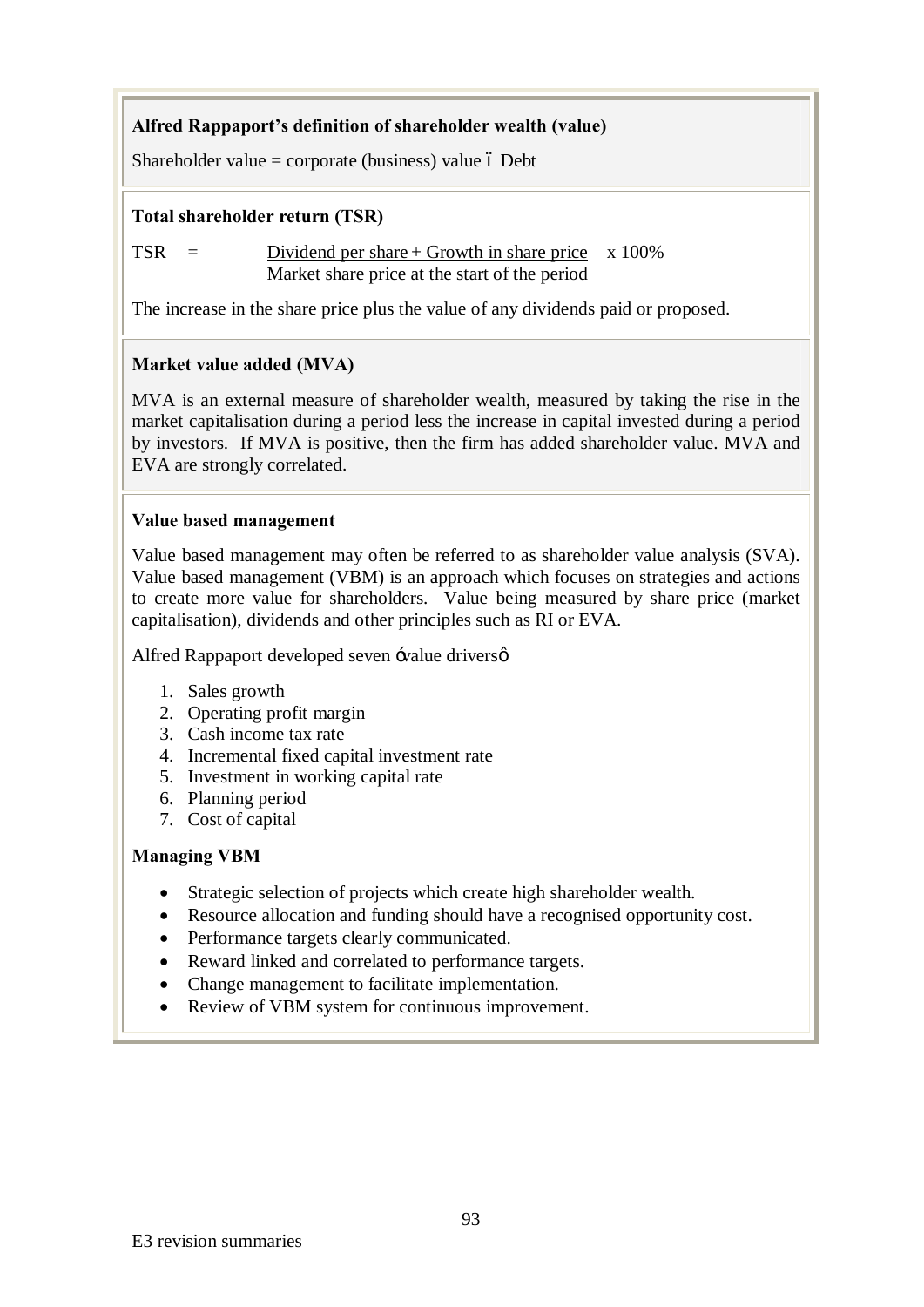# **Multidimensional performance measurement**

# **The balanced scorecard developed by Kaplan and Norton**

The four perspectives of the balanced scorecard

- · **Customer perspective** e.g. what must we do right for our customers?
- · **Internal perspective** e.g. what must we excel at internally?
- · **Innovation and learning perspective** e.g. how can we innovate?
- · **Financial perspective** e.g. how do we satisfy shareholders?

#### **Advantages**

- $\checkmark$  Long-term view of performance
- $\checkmark$  Non-financial as well as financial measures considered
- $\checkmark$  Performance measures can be 'tailor made'
- $\checkmark$  Monitor and control operations
- $\checkmark$  Communicate and publicise goals to all stakeholders
- $\checkmark$  Link to remuneration of management and staff

#### **Disadvantages**

- **K** Historical performance no guide to the future
- **X** Manipulation performance measures
- $\boldsymbol{\times}$  Costly  $\div$  bespokes information systems support BSC
- $\boldsymbol{\times}$  Conflict or  $\pm$ rade off $\phi$  between BSC perspectives
- $\overrightarrow{X}$  Too many performance measures can distort the benefits

#### **A process to implement balanced scorecard (BSC)**

- 1. A clear vision BSC communicated
- 2. Demonstration that senior management are committed to the idea
- 3. Education given to all managers and staff
- 4. Consultative meetings and presentations
- 5. Participation encouraged by all staff and management
- 6. Plan and determine how change needs to occur
- 7. Implement change
- 8. Reward and staff appraisal systems modified
- 9. Review and feedback obtained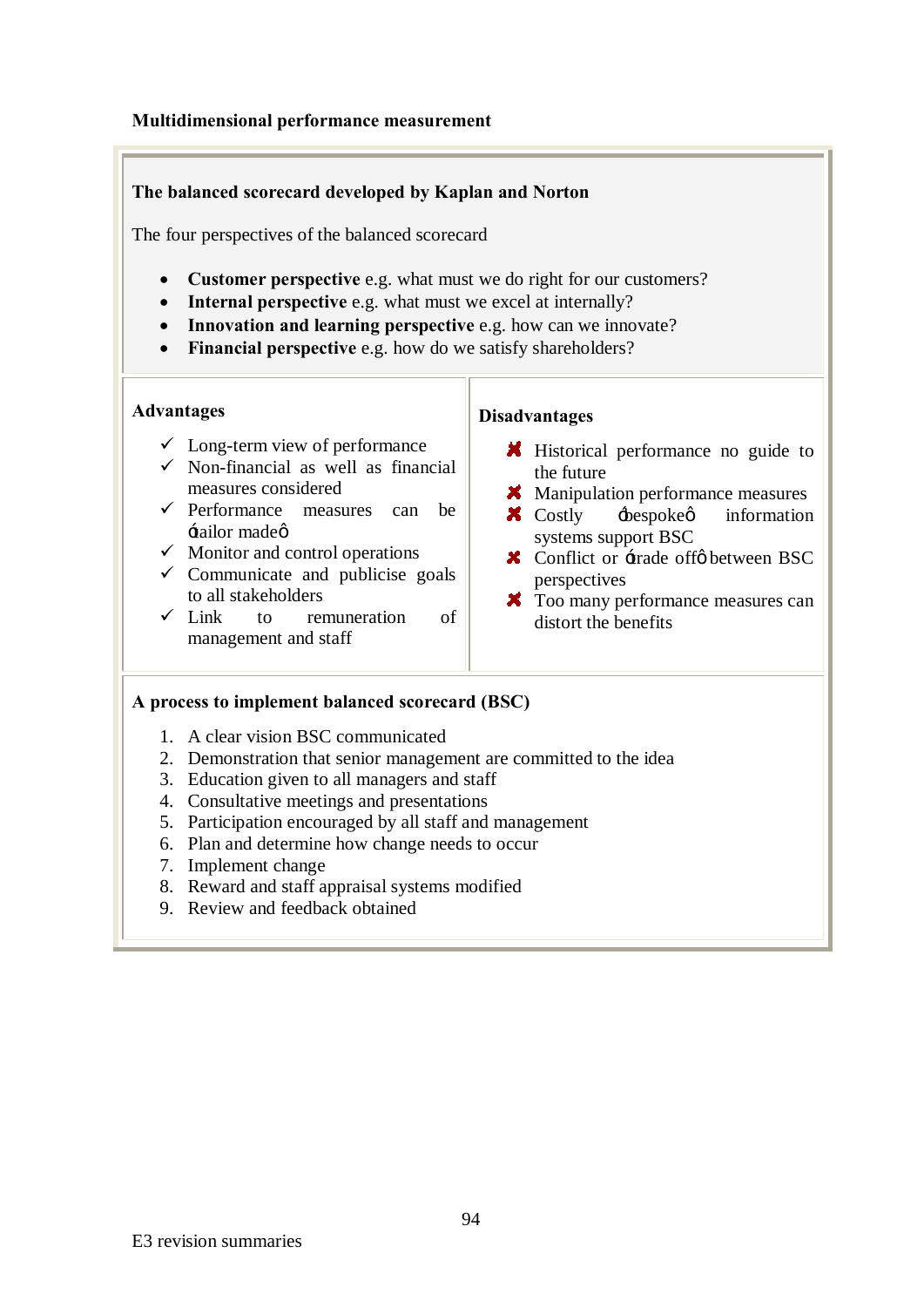# **The value for money (VFM) framework (the 3Es)**

- Economy (Cheap)
- Efficiency (Quick)
- Effectiveness (Good)

# **The 6-dimensional performance matrix**

Developed by Fitzgerald (1991)

# **Results**

- Competitiveness
- · Financial performance

# **Determinants**

- Quality of service
- Flexibility
- Resource utilisation
- Innovation

# **The performance pyramid**

Developed by McNair et al (1990).

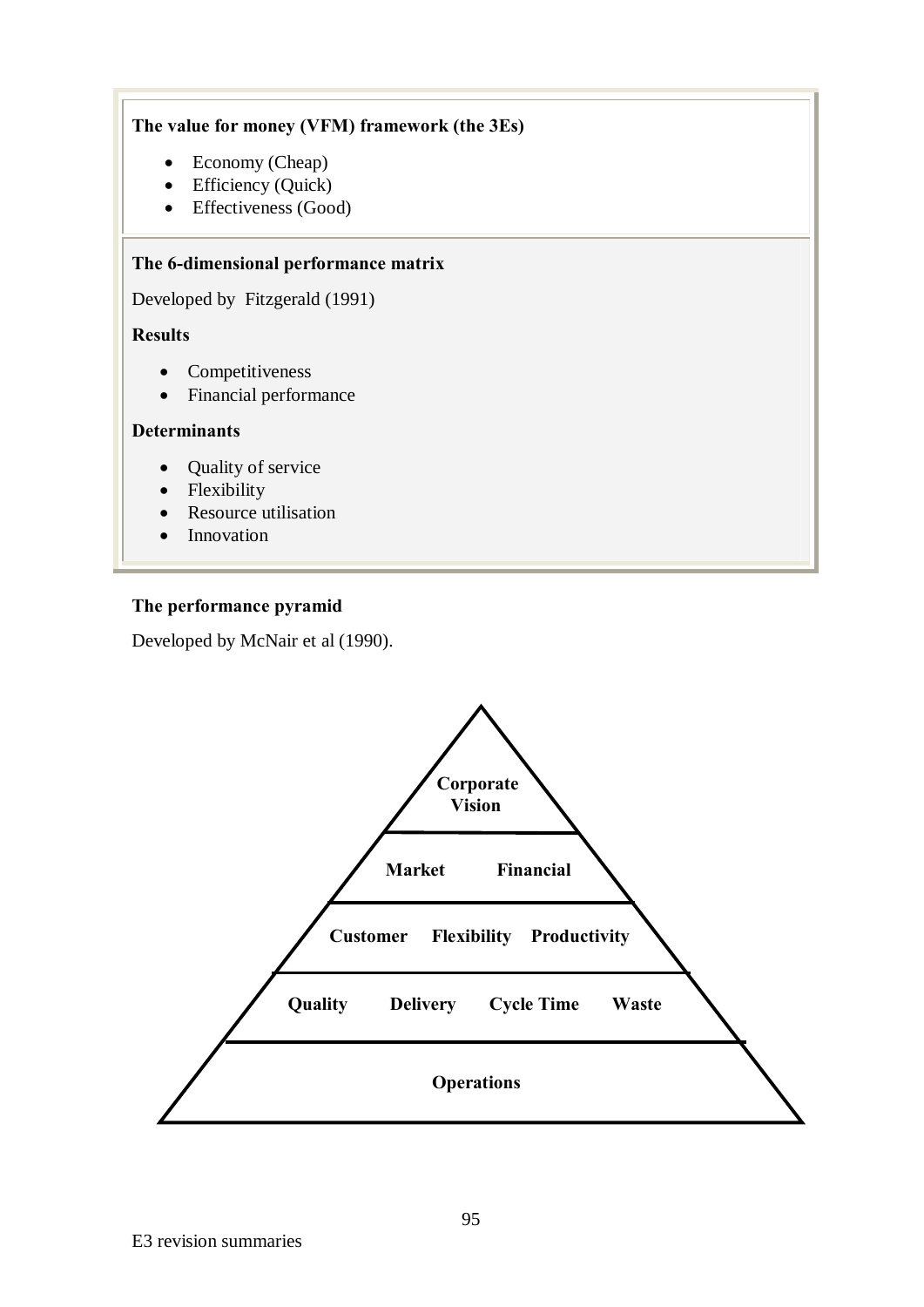# **Financial (ratio) analysis**

The objective of financial statements is to provide information to all users of accounts to help them for decision-making. Note that most users will only have access to published financial statements.

#### **The use of ratios**

- · To compare results over a period of time
- · To measure performance against other organisations
- To compare results with a target
- · To compare against industry averages

# **Limitations of ratio analysis**

A ratio on its own is meaningless, accounting ratios must always be interpreted in relation to other information. Ratios based on historic cost accounts do not give a true picture of trends, because of the effects of inflation and different accounting policies. Investors particularly have a disadvantage, because investment means looking into the future and the past may not always be indicative of the future. Comparing the financial statements of similar businesses can also be misleading.

# **Ratios can be grouped into 3 main areas**

| $\mathbf{1}$<br>Performance (profitability) – how well has the business done |                                                                                         |  |  |
|------------------------------------------------------------------------------|-----------------------------------------------------------------------------------------|--|--|
| Return on capital employed<br>(ROCE)                                         | x 100%<br>Profit before interest $& \text{tax } (\text{PBIT})$<br>Capital employed (CE) |  |  |
| <b>Operating profit margin</b>                                               | x 100%<br>PBIT<br>Turnover                                                              |  |  |
| <b>Asset turnover</b>                                                        | (number of times)<br>Turnover<br><b>Total assets</b>                                    |  |  |
| <b>Return on equity (ROE)</b>                                                | Profit after tax, interest $\&$ pref share divis x 100%<br>Shareholder funds (equity)   |  |  |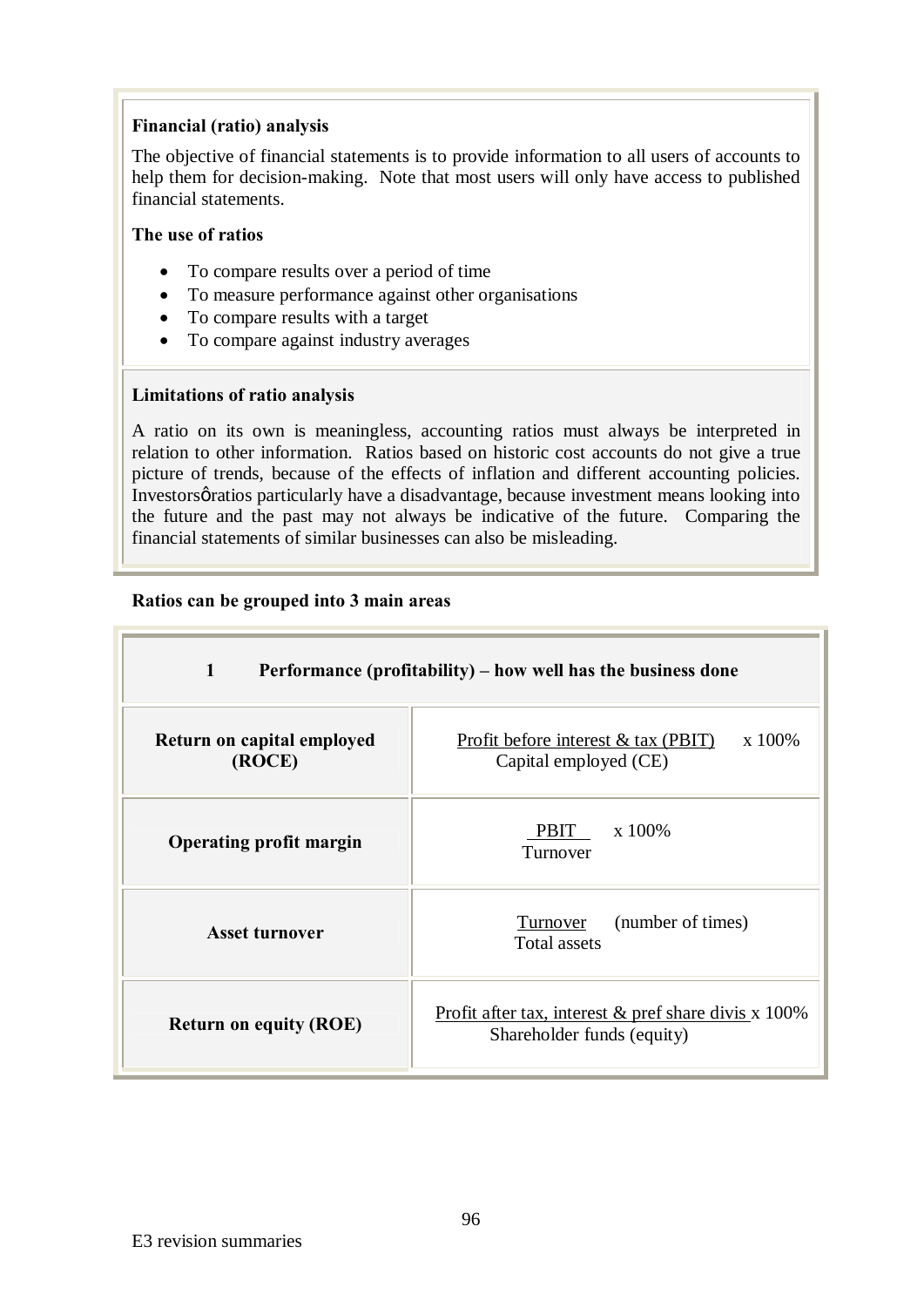| $\overline{2}$<br>Position (liquidity)– short term standing of the business |                                                                                                       |  |
|-----------------------------------------------------------------------------|-------------------------------------------------------------------------------------------------------|--|
| <b>Current ratio</b>                                                        | Current assets (number of times)<br><b>Current liabilities</b>                                        |  |
| <b>Quick ratio</b>                                                          | (number of times)<br>Current assets ó inventory<br><b>Current liabilities</b>                         |  |
| Gearing - equity                                                            | x 100%<br>Debt capital<br>Equity (shareholders funds)                                                 |  |
| Gearing – total                                                             | Debt capital x 100%<br>$Debt + equity (total capital)$                                                |  |
| <b>Interest cover</b>                                                       | Profit before interest $& \text{tax } (\text{PBIT})$ (no of times)<br>Interest paid                   |  |
| Trade payable days                                                          | Trade payables<br>$x$ 365 days<br>Cost of sales (or purchases)                                        |  |
| <b>Inventory days</b>                                                       | $x$ 365 days<br>Inventory<br>Cost of sales                                                            |  |
| Trade receivable days                                                       | Trade receivable<br>$x$ 365 days<br><b>Sales</b>                                                      |  |
| <b>Working capital cycle</b>                                                | Trade receivable days<br>+ inventory days<br>ó trade payable days<br>$=$ working capital cycle (days) |  |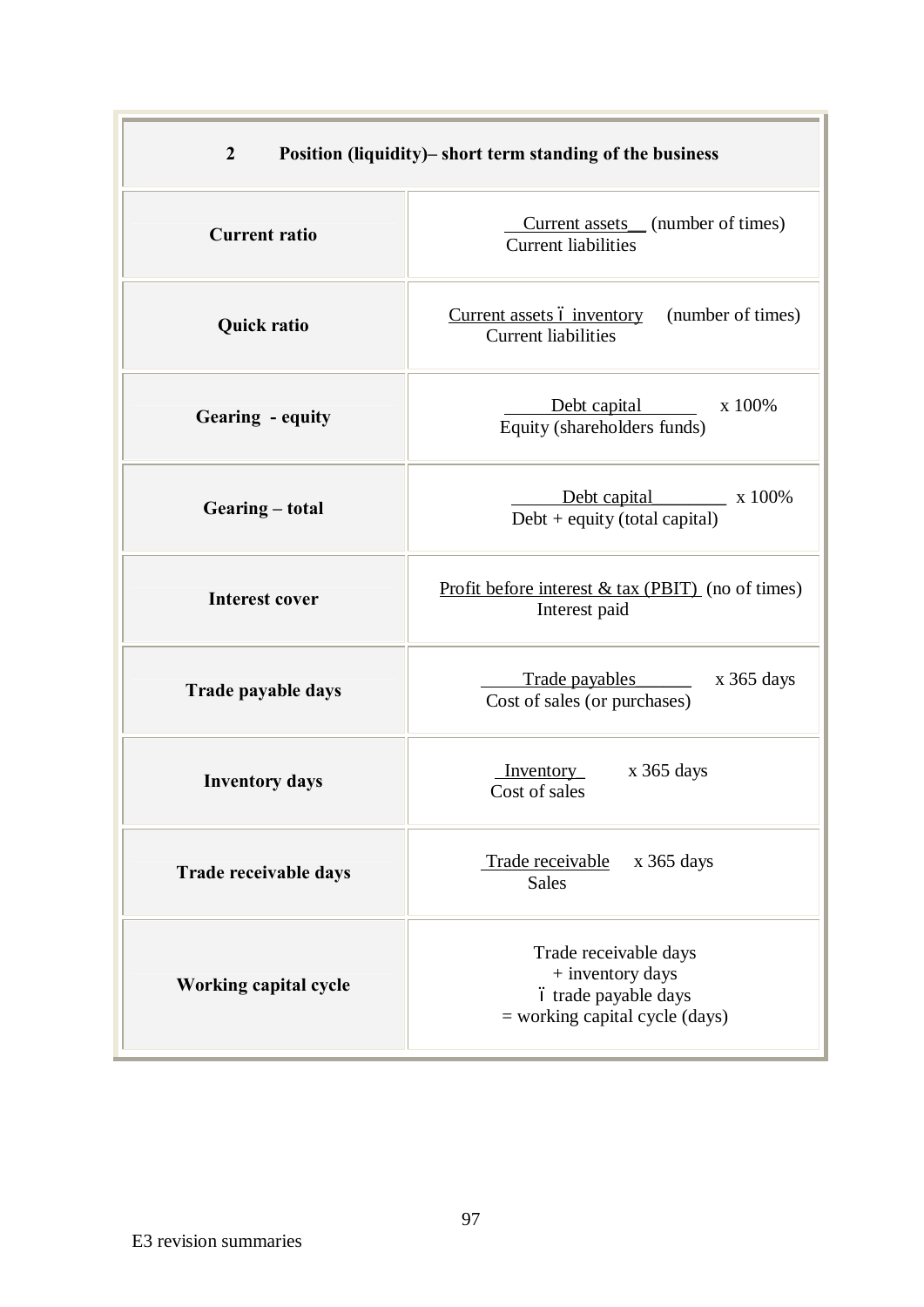| 3 <sup>1</sup><br>Potential (investor) – what investors are looking at |                                             |  |
|------------------------------------------------------------------------|---------------------------------------------|--|
| <b>Earnings per share (EPS)</b>                                        | Profit after tax<br>Number of shares        |  |
| $P/E$ ratio                                                            | Share price<br>Earnings per share           |  |
| Dividend yield                                                         | Dividend per share $x 100\%$<br>Share price |  |
| <b>Dividend cover</b>                                                  | Earnings per share<br>Dividend per share    |  |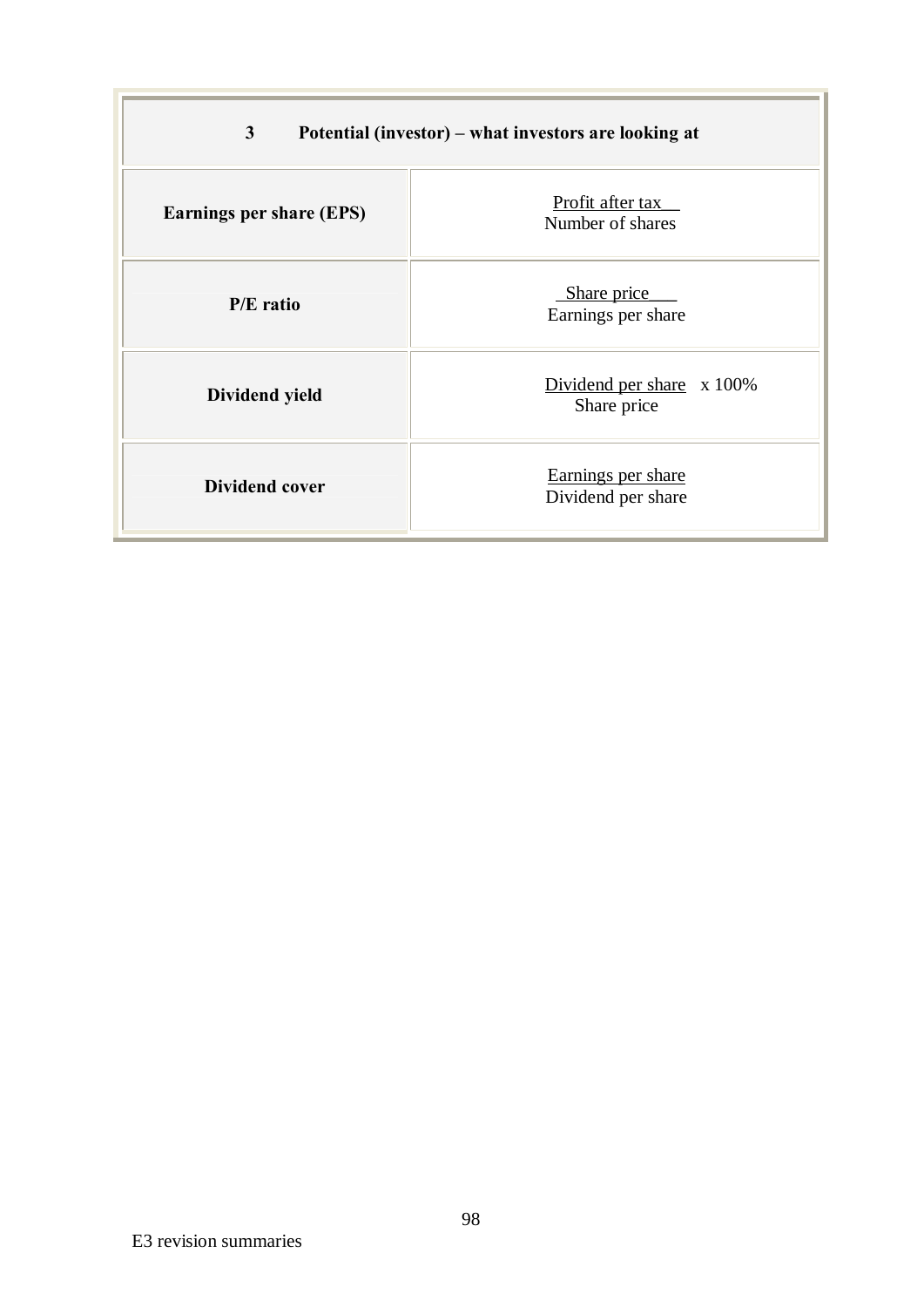# **Transfer Pricing**

A transfer price is a price charged for goods or services provided internally between divisions or departments in the same group or company.

### **The common aims of transfer pricing systems**

- Motivate mangers
- Fair performance evaluation
- Promote autonomy
- Goal congruence
- · To ensure optimal allocation of resources

| <b>Change transfer price</b> | <b>Selling Division</b> | <b>Buying Division</b>  | <b>The Group</b> |
|------------------------------|-------------------------|-------------------------|------------------|
| Increase transfer price      | Profit increases        | <b>Profit Decreases</b> | No change        |
| Decrease transfer price      | Profit decreases        | <b>Profit Increases</b> | No change        |

#### **International aspects to transfer pricing**

- Exchange rates
- Import tariffs or quotas
- Taxation
- · Worldwide prices and quality
- Other international legislation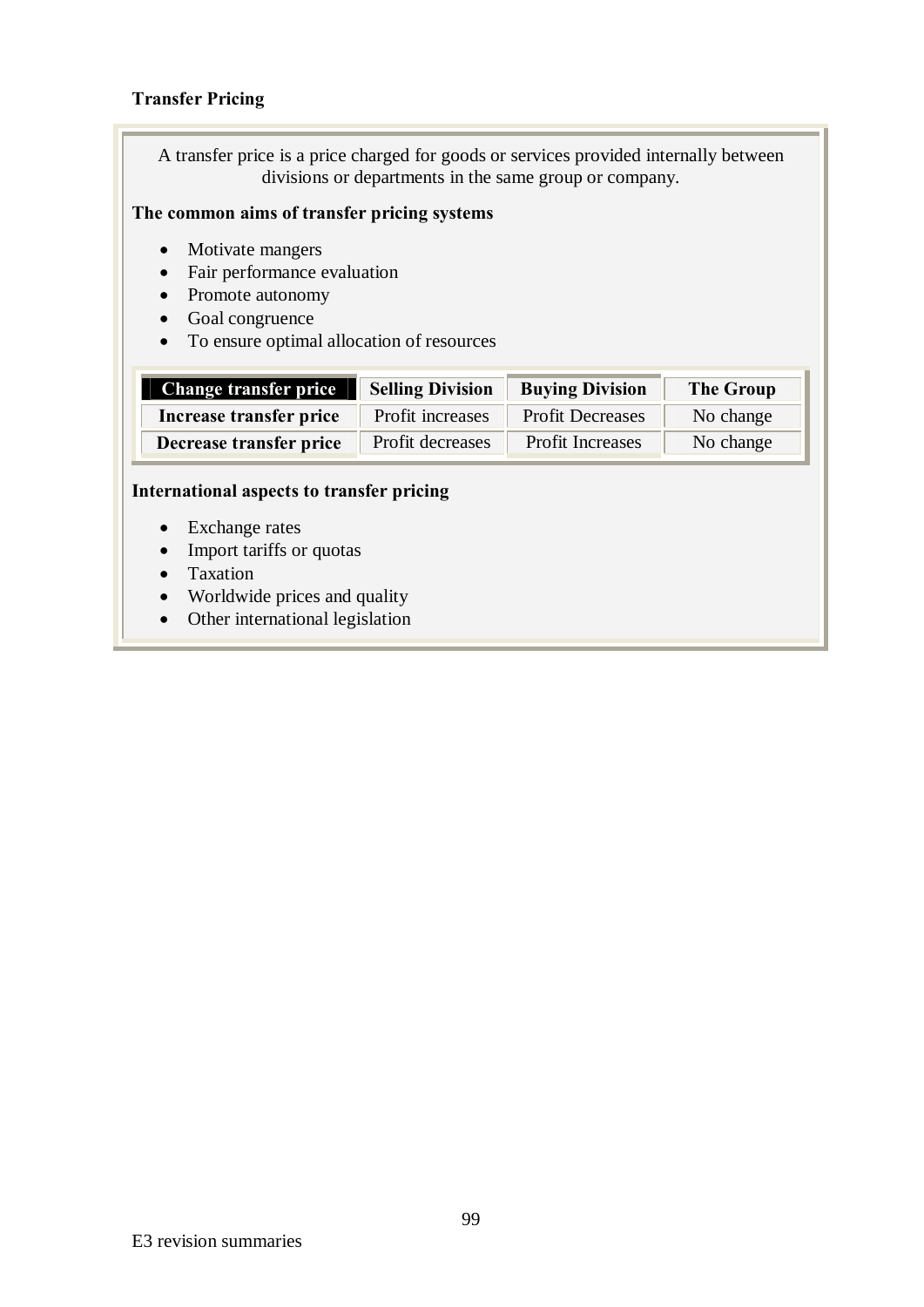# **Methods of transfer pricing**

### **Cost based approaches**

The pricing of products or services are based on their full or variable (marginal) production cost per unit.

# **Two-part tariff (two part charging) system**

With a two-part tariff system the buyer is charged:

- A transfer price equal to the sellergs variable (marginal) cost
- · A fixed charge per period by the seller irrespective of the amount of units sold

#### **Market based approaches**

When the external market price is used as a transfer price, a seller will always be encouraged to sell because they would be indifferent between their charging policy for internal or external customers.

# **Dual pricing (or two prices)**

Dual transfer pricing means setting one transfer price for the internal seller and another transfer price for the internal buyer.

- · **Internal seller** The transfer price received set at the external market price.
- · **Internal buyer** The transfer price paid set at the sellers variable (marginal) cost.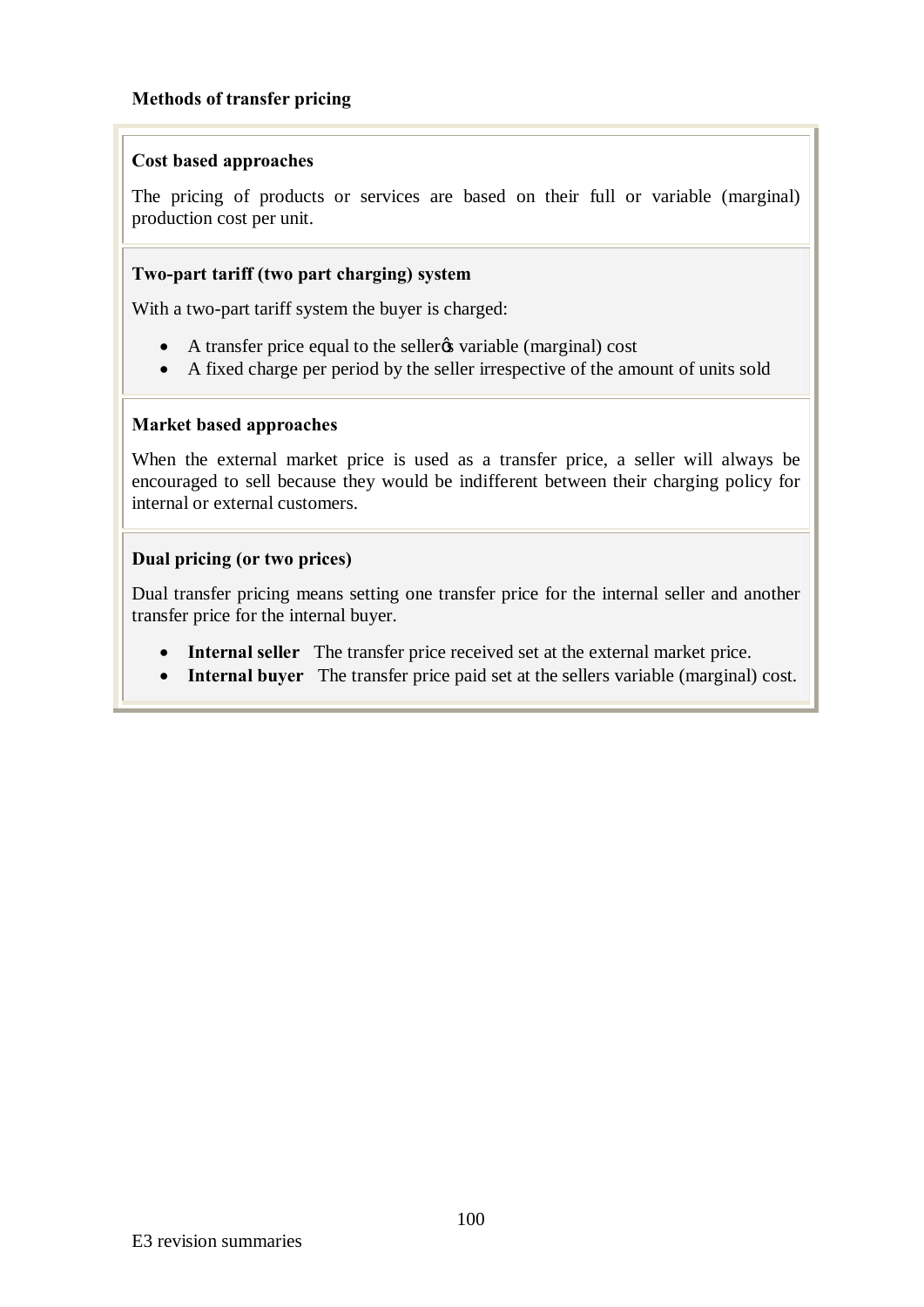# **Opportunity cost pricing**

Opportunity cost pricing is considered the most mathematically correct way of viewing transfer pricing. The reason is that it looks at transfer pricing issues from a group not divisional perspective and therefore promotes goal congruence.

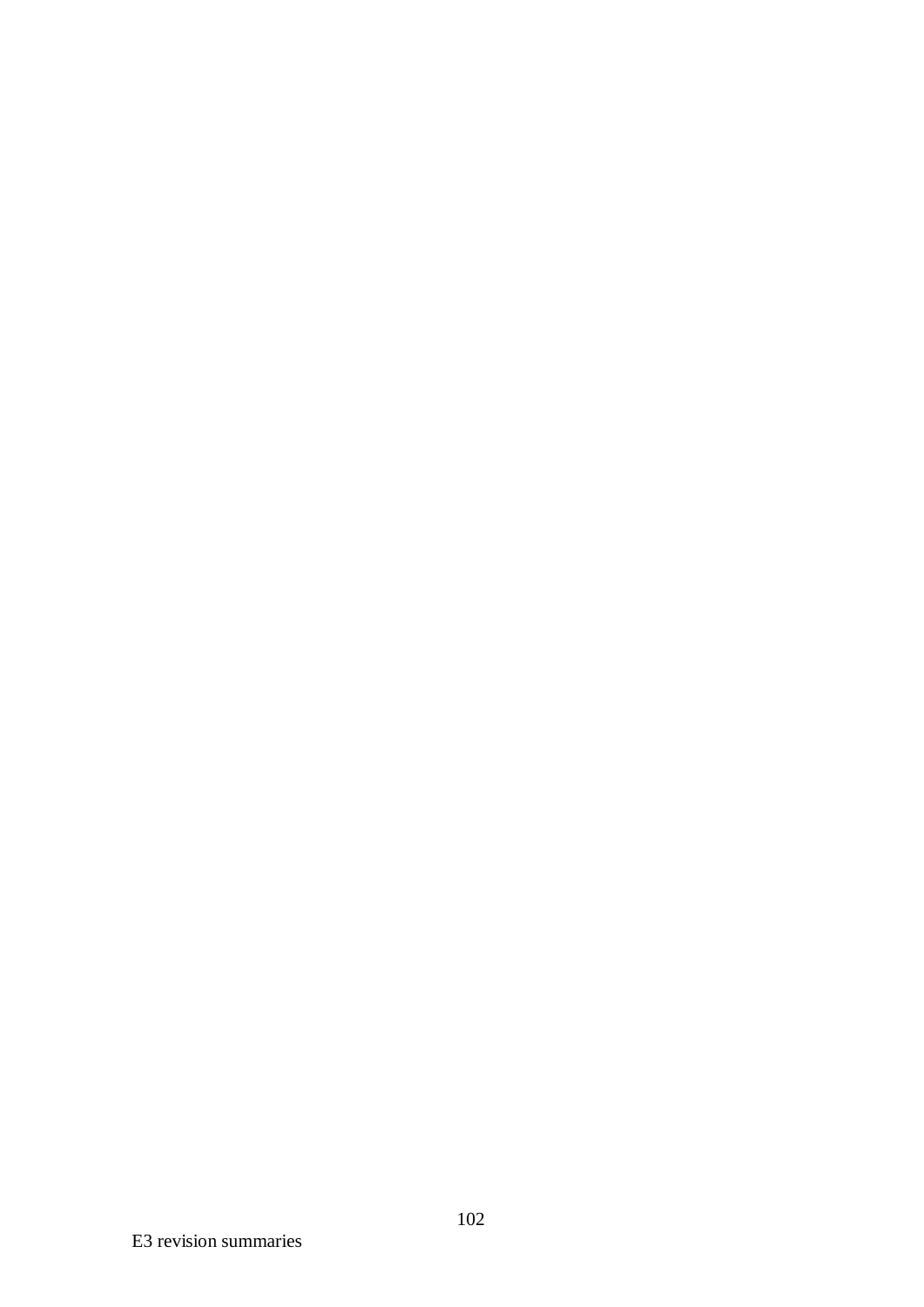**12**

# **Numerical Skills for Strategic Evaluation**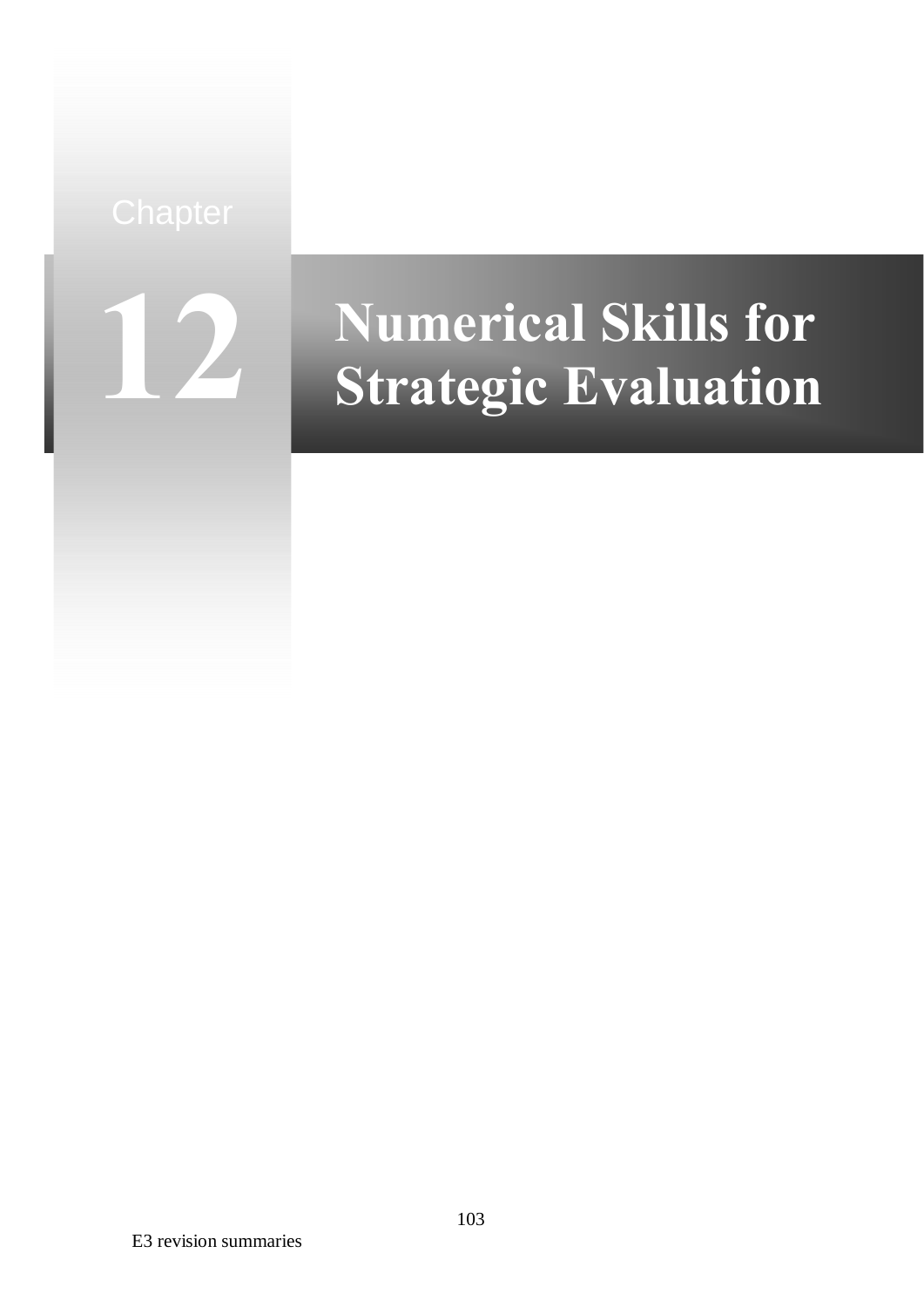# **Key summary of chapter**

# **Investment appraisal techniques**

- Payback
- Accounting rate of return (ARR)
- Net present value (NPV)
- Internal rate of return (IRR)

# **Sensitivity analysis**

Sensitivity measures the percentage change in a key input e.g. cash inflow or outflow needed, to make a project break even, in other words to have a project with a zero NPV.

# **Sensitivity = NPV of project**  $\div$  **PV of cash inflow or outflow**

# **Expected values**

Expected values calculate an -average or return or an average financial calculation of some kind by the assignment of probabilities to the different returns possible. By doing so it recognises risk, something that may or may not occur.

#### **Limitations of expected values**

- **K** Expected values are no use for one off decisions
- **K** Expected values calculate an average return not an outcome
- Expected values rely heavily on probability estimates

# **Comparing projects of different time periods**

# **The profitability index**

A relative measure for a project of the NPV per £ invested.

| Profitability index $=$ | Present value of cash inflows  | $\equiv$ 1 | decimal |
|-------------------------|--------------------------------|------------|---------|
|                         | Present value of cash outflows |            |         |

# **Equivalent annual value (EAV)**

The EAV is a yearly equivalent undiscounted cash-flow (assumed as an annual constant) calculated using an annuity factor for the life of the project.

EAV (using the annuity approach)  $=$  NPV of project

Annuity for the life of the project